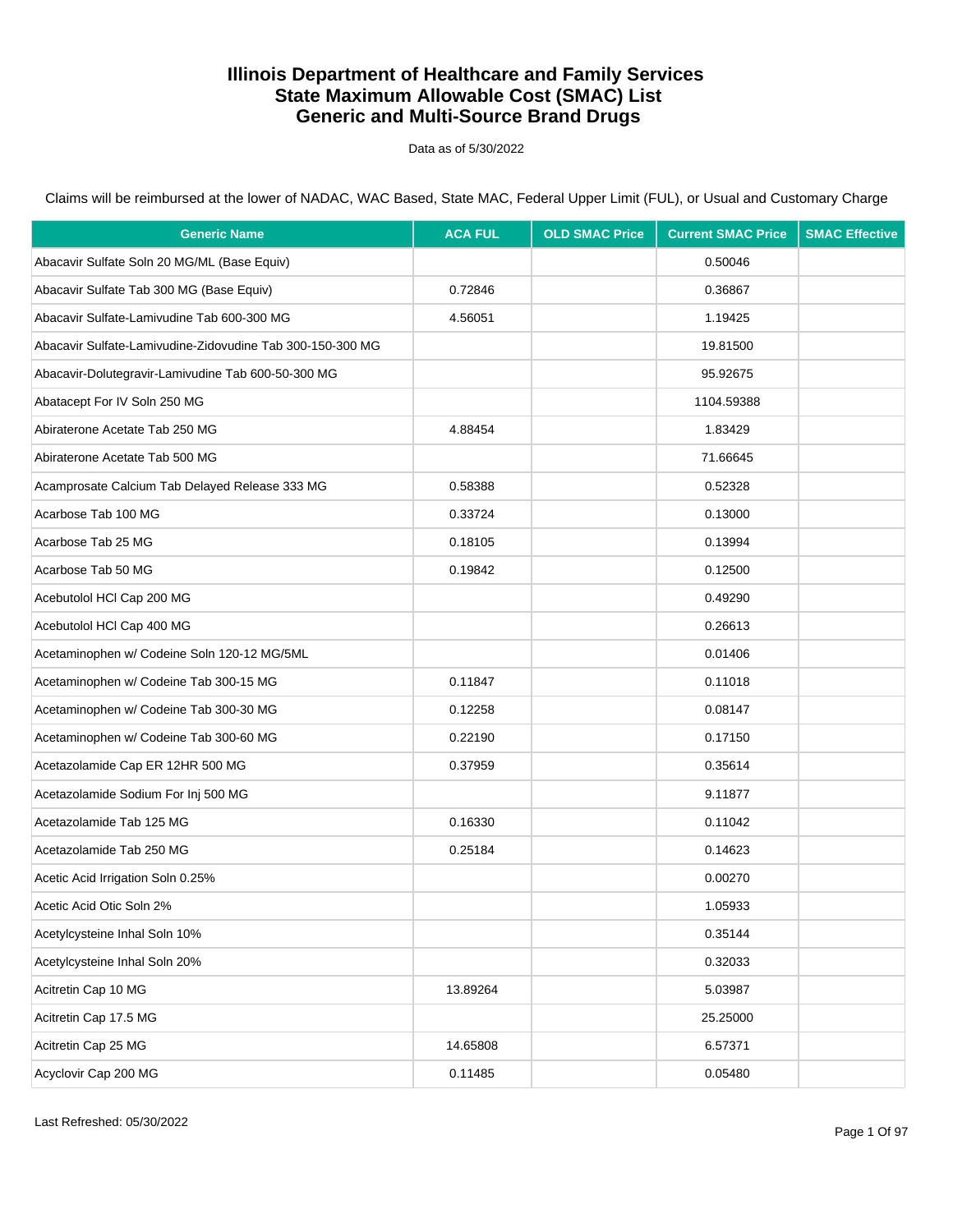Data as of 5/30/2022

| <b>Generic Name</b>                                         | <b>ACA FUL</b> | <b>OLD SMAC Price</b> | <b>Current SMAC Price</b> | <b>SMAC Effective</b> |
|-------------------------------------------------------------|----------------|-----------------------|---------------------------|-----------------------|
| Acyclovir Oint 5%                                           |                |                       | 0.97167                   |                       |
| Acyclovir Susp 200 MG/5ML                                   | 0.27024        |                       | 0.37206                   |                       |
| Acyclovir Tab 400 MG                                        | 0.09996        |                       | 0.05732                   |                       |
| Acyclovir Tab 800 MG                                        | 0.19299        |                       | 0.13520                   |                       |
| Adalimumab Pen-injector Kit 80 MG/0.8ML                     |                |                       | 5762.18413                |                       |
| Adalimumab Pen-injector Kit 80 MG/0.8ML & 40 MG/0.4ML       |                |                       | 3442.50120                |                       |
| Adalimumab Prefilled Syringe Kit 10 MG/0.1ML                |                |                       | 2581.87091                |                       |
| Adalimumab Prefilled Syringe Kit 10 MG/0.2ML                |                |                       | 2581.87091                |                       |
| Adalimumab Prefilled Syringe Kit 20 MG/0.2ML                |                |                       | 2581.87091                |                       |
| Adalimumab Prefilled Syringe Kit 20 MG/0.4ML                |                |                       | 2581.87091                |                       |
| Adalimumab Prefilled Syringe Kit 40 MG/0.4ML                |                |                       | 2539.63722                |                       |
| Adalimumab Prefilled Syringe Kit 40 MG/0.8ML                |                |                       | 2520.56115                |                       |
| Adalimumab Prefilled Syringe Kit 80 MG/0.8ML                |                |                       | 5163.75846                |                       |
| Adalimumab Prefilled Syringe Kit 80 MG/0.8ML & 40 MG/0.4ML  |                |                       | 3872.81884                |                       |
| Adapalene Cream 0.1%                                        |                |                       | 2.88667                   |                       |
| Adapalene Gel 0.1%                                          |                |                       | 1.51887                   |                       |
| Adapalene Gel 0.3%                                          | 0.86796        |                       | 1.28511                   |                       |
| Adapalene-Benzoyl Peroxide Gel 0.1-2.5%                     | 0.78814        |                       | 1.08104                   |                       |
| Adefovir Dipivoxil Tab 10 MG                                |                |                       | 22.87983                  |                       |
| Albendazole Tab 200 MG                                      | 16.99706       |                       | 28.82360                  |                       |
| Albumin, Human Inj 25%                                      |                |                       | 1.39750                   |                       |
| Albuterol Sulfate Inhal Aero 108 MCG/ACT (90MCG Base Equiv) |                |                       | 3.38934                   |                       |
| Albuterol Sulfate Soln Nebu 0.083% (2.5 MG/3ML)             |                |                       | 0.03173                   |                       |
| Albuterol Sulfate Soln Nebu 0.5% (5 MG/ML)                  |                |                       | 0.34743                   |                       |
| Albuterol Sulfate Soln Nebu 0.63 MG/3ML (Base Equiv)        |                |                       | 0.19507                   |                       |
| Albuterol Sulfate Soln Nebu 1.25 MG/3ML (Base Equiv)        |                |                       | 0.15240                   |                       |
| Albuterol Sulfate Syrup 2 MG/5ML                            | 0.03798        |                       | 0.01017                   |                       |
| Albuterol Sulfate Tab 2 MG                                  | 0.67057        |                       | 0.08000                   |                       |
| Albuterol Sulfate Tab 4 MG                                  | 0.39840        |                       | 0.51642                   |                       |
| Albuterol Sulfate Tab ER 12HR 4 MG                          |                |                       | 0.83750                   |                       |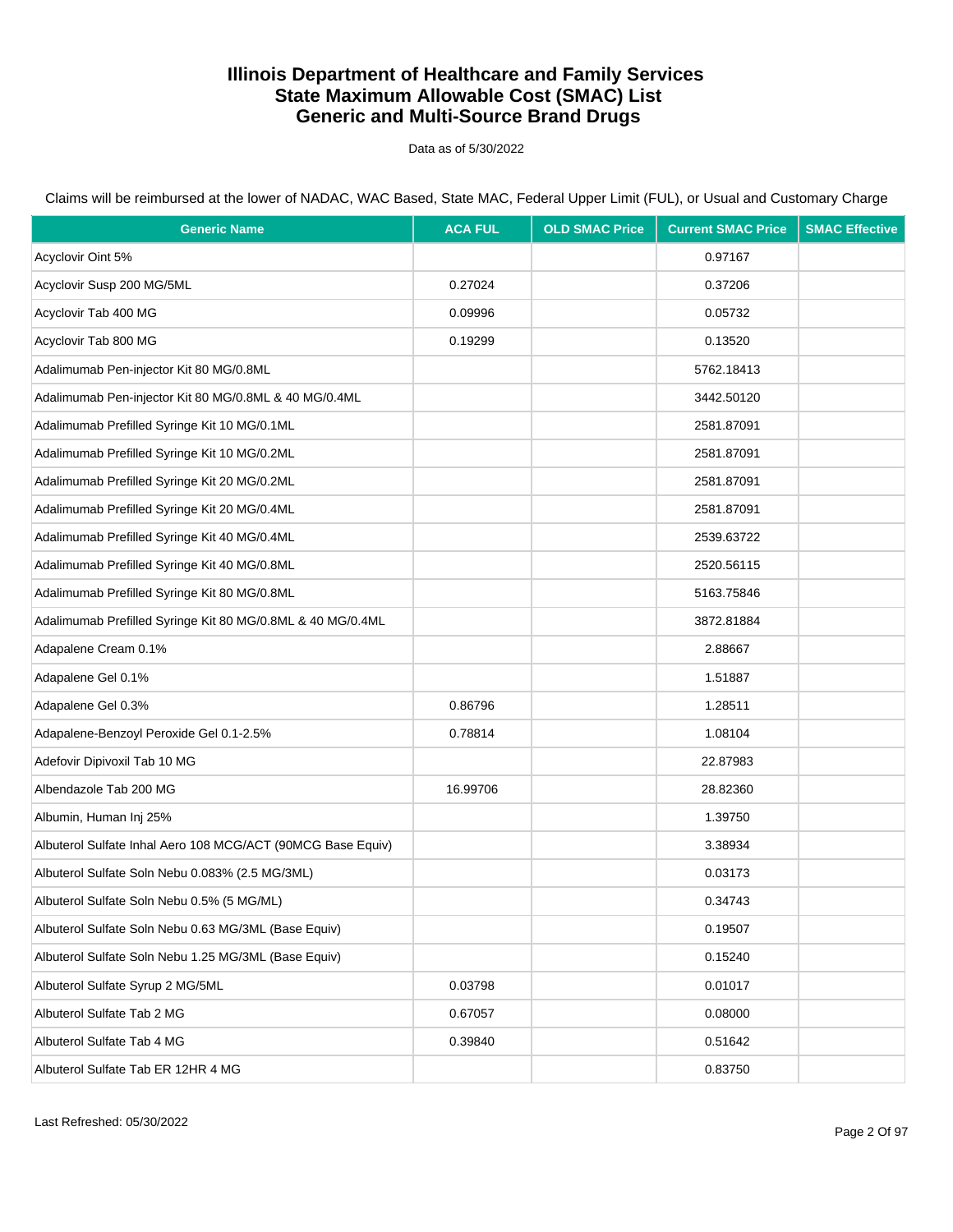Data as of 5/30/2022

| <b>Generic Name</b>                             | <b>ACA FUL</b> | <b>OLD SMAC Price</b> | <b>Current SMAC Price</b> | <b>SMAC Effective</b> |
|-------------------------------------------------|----------------|-----------------------|---------------------------|-----------------------|
| Alclometasone Dipropionate Cream 0.05%          |                |                       | 0.62717                   |                       |
| Alclometasone Dipropionate Oint 0.05%           | 1.00567        |                       | 0.62411                   |                       |
| Alcohol Swabs***                                |                |                       | 0.01500                   |                       |
| Alendronate Sodium Oral Soln 70 MG/75ML         |                |                       | 0.48500                   |                       |
| Alendronate Sodium Tab 10 MG                    |                |                       | 0.13200                   |                       |
| Alendronate Sodium Tab 35 MG                    | 0.39770        |                       | 0.23750                   |                       |
| Alendronate Sodium Tab 5 MG                     |                |                       | 0.14633                   |                       |
| Alendronate Sodium Tab 70 MG                    | 0.28972        |                       | 0.23250                   |                       |
| Alfuzosin HCl Tab ER 24HR 10 MG                 | 0.13044        |                       | 0.05870                   |                       |
| Aliskiren Fumarate Tab 150 MG (Base Equivalent) |                |                       | 5.54267                   |                       |
| Aliskiren Fumarate Tab 300 MG (Base Equivalent) |                |                       | 7.46570                   |                       |
| Allopurinol Tab 100 MG                          | 0.05372        |                       | 0.04100                   |                       |
| Allopurinol Tab 300 MG                          | 0.12458        |                       | 0.05230                   |                       |
| Almotriptan Malate Tab 12.5 MG                  |                |                       | 16.05429                  |                       |
| Alosetron HCl Tab 0.5 MG (Base Equiv)           | 3.98973        |                       | 10.07880                  |                       |
| Alosetron HCl Tab 1 MG (Base Equiv)             | 8.58181        |                       | 9.57338                   |                       |
| Alprazolam Orally Disintegrating Tab 0.5 MG     |                |                       | 1.28974                   |                       |
| Alprazolam Tab 0.25 MG                          | 0.03984        |                       | 0.01612                   |                       |
| Alprazolam Tab 0.5 MG                           | 0.05035        |                       | 0.01385                   |                       |
| Alprazolam Tab 1 MG                             | 0.05294        |                       | 0.01660                   |                       |
| Alprazolam Tab 2 MG                             | 0.11498        |                       | 0.03917                   |                       |
| Alprazolam Tab ER 24HR 0.5 MG                   | 0.29427        |                       | 0.18083                   |                       |
| Alprazolam Tab ER 24HR 1 MG                     | 0.19452        |                       | 0.17943                   |                       |
| Alprazolam Tab ER 24HR 2 MG                     | 0.28185        |                       | 0.18687                   |                       |
| Alprazolam Tab ER 24HR 3 MG                     |                |                       | 0.25192                   |                       |
| Amantadine HCl Cap 100 MG                       | 0.34537        |                       | 0.17195                   |                       |
| Amantadine HCl Soln 50 MG/5ML                   |                |                       | 0.01839                   |                       |
| Amantadine HCl Syrup 50 MG/5ML                  |                |                       | 0.01886                   |                       |
| Amantadine HCl Tab 100 MG                       | 0.64869        |                       | 0.59535                   |                       |
| Ambrisentan Tab 10 MG                           |                |                       | 38.40133                  |                       |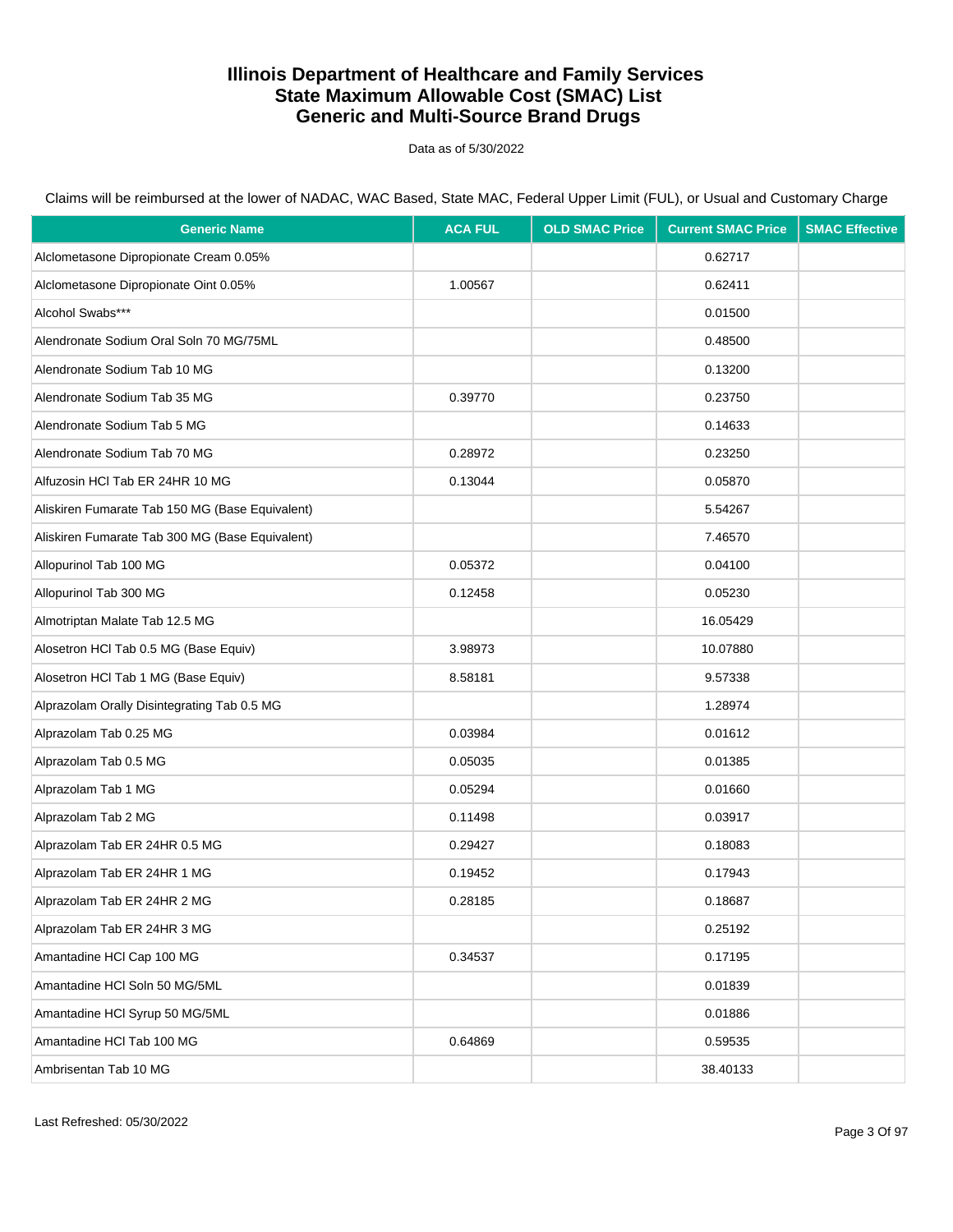Data as of 5/30/2022

| <b>Generic Name</b>                                    | <b>ACA FUL</b> | <b>OLD SMAC Price</b> | <b>Current SMAC Price</b> | <b>SMAC Effective</b> |
|--------------------------------------------------------|----------------|-----------------------|---------------------------|-----------------------|
| Ambrisentan Tab 5 MG                                   |                |                       | 38.40133                  |                       |
| Amiloride & Hydrochlorothiazide Tab 5-50 MG            |                |                       | 0.28000                   |                       |
| Amiloride HCI Tab 5 MG                                 | 0.22388        |                       | 0.13230                   |                       |
| Aminocaproic Acid Tab 500 MG                           |                |                       | 1.80000                   |                       |
| Amiodarone HCI Tab 100 MG                              | 1.41294        |                       | 1.24662                   |                       |
| Amiodarone HCI Tab 200 MG                              | 0.13279        |                       | 0.09890                   |                       |
| Amiodarone HCl Tab 400 MG                              | 1.92567        |                       | 2.20300                   |                       |
| Amitriptyline HCI Tab 10 MG                            | 0.04464        |                       | 0.02220                   |                       |
| Amitriptyline HCI Tab 100 MG                           | 0.29377        |                       | 0.23970                   |                       |
| Amitriptyline HCl Tab 150 MG                           | 0.50422        |                       | 0.29900                   |                       |
| Amitriptyline HCI Tab 25 MG                            | 0.08569        |                       | 0.04890                   |                       |
| Amitriptyline HCI Tab 50 MG                            | 0.13661        |                       | 0.04370                   |                       |
| Amitriptyline HCI Tab 75 MG                            | 0.23923        |                       | 0.12500                   |                       |
| Amlodipine Besylate Tab 10 MG (Base Equivalent)        | 0.03085        |                       | 0.01026                   |                       |
| Amlodipine Besylate Tab 2.5 MG (Base Equivalent)       | 0.01959        |                       | 0.00974                   |                       |
| Amlodipine Besylate Tab 5 MG (Base Equivalent)         | 0.02263        |                       | 0.01139                   |                       |
| Amlodipine Besylate-Atorvastatin Calcium Tab 10-10 MG  | 2.34525        |                       | 1.46667                   |                       |
| Amlodipine Besylate-Atorvastatin Calcium Tab 10-20 MG  | 1.70393        |                       | 1.99467                   |                       |
| Amlodipine Besylate-Atorvastatin Calcium Tab 10-40 MG  | 2.35956        |                       | 1.94133                   |                       |
| Amlodipine Besylate-Atorvastatin Calcium Tab 10-80 MG  | 4.02680        |                       | 3.25327                   |                       |
| Amlodipine Besylate-Atorvastatin Calcium Tab 2.5-20 MG |                |                       | 4.82300                   |                       |
| Amlodipine Besylate-Atorvastatin Calcium Tab 5-10 MG   | 2.71178        |                       | 2.66894                   |                       |
| Amlodipine Besylate-Atorvastatin Calcium Tab 5-20 MG   | 2.66820        |                       | 2.74000                   |                       |
| Amlodipine Besylate-Atorvastatin Calcium Tab 5-40 MG   | 3.58200        |                       | 3.09133                   |                       |
| Amlodipine Besylate-Benazepril HCl Cap 10-20 MG        | 0.13856        |                       | 0.09755                   |                       |
| Amlodipine Besylate-Benazepril HCl Cap 10-40 MG        | 0.15892        |                       | 0.12650                   |                       |
| Amlodipine Besylate-Benazepril HCl Cap 2.5-10 MG       | 0.14845        |                       | 0.08560                   |                       |
| Amlodipine Besylate-Benazepril HCl Cap 5-10 MG         | 0.15018        |                       | 0.07450                   |                       |
| Amlodipine Besylate-Benazepril HCl Cap 5-20 MG         | 0.25212        |                       | 0.09650                   |                       |
| Amlodipine Besylate-Benazepril HCl Cap 5-40 MG         | 0.15248        |                       | 0.08980                   |                       |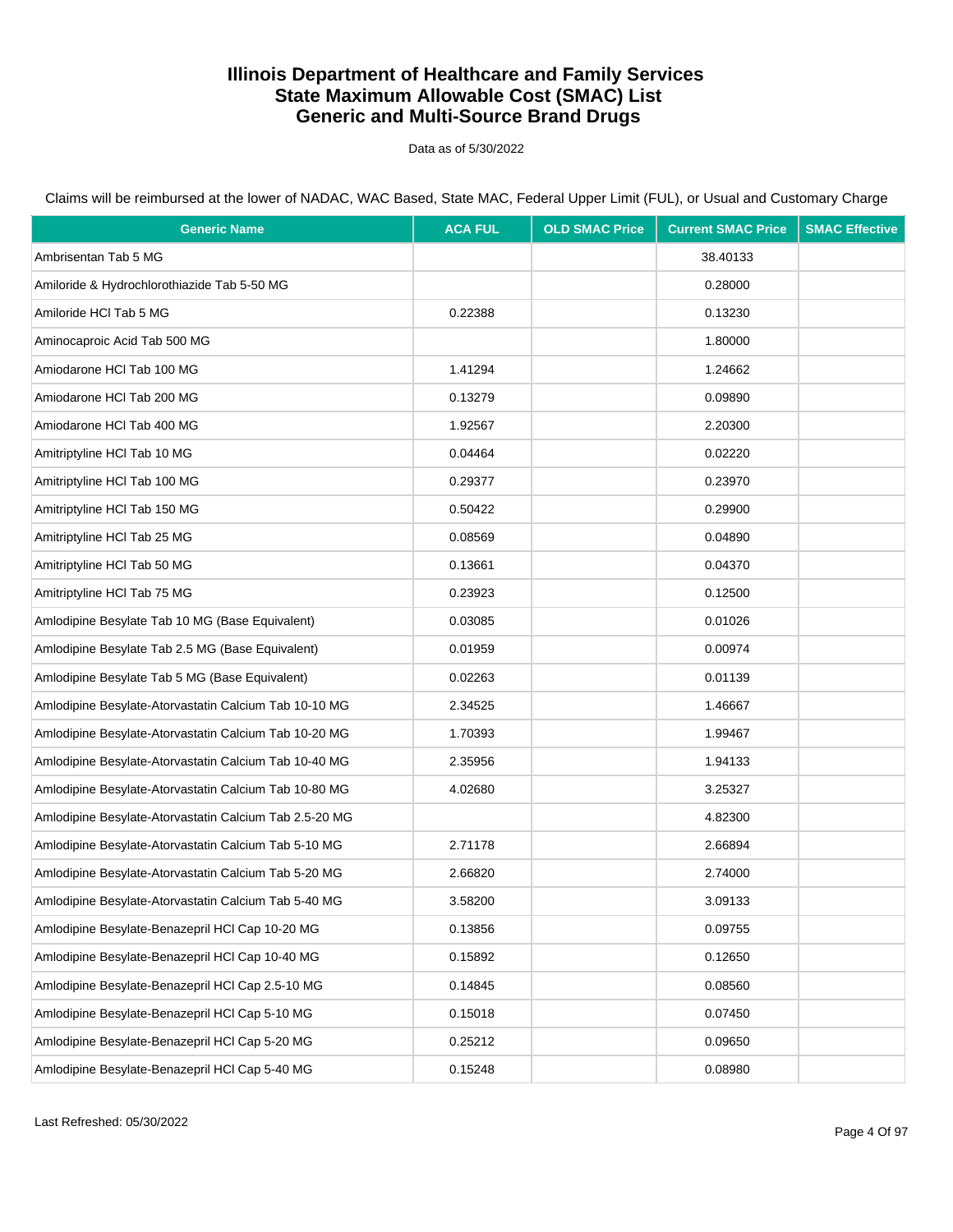Data as of 5/30/2022

Claims will be reimbursed at the lower of NADAC, WAC Based, State MAC, Federal Upper Limit (FUL), or Usual and Customary Charge

| <b>Generic Name</b>                                         | <b>ACA FUL</b> | <b>OLD SMAC Price</b> | <b>Current SMAC Price</b> | <b>SMAC Effective</b> |
|-------------------------------------------------------------|----------------|-----------------------|---------------------------|-----------------------|
| Amlodipine Besylate-Olmesartan Medoxomil Tab 10-20 MG       | 0.42129        |                       | 0.31333                   |                       |
| Amlodipine Besylate-Olmesartan Medoxomil Tab 10-40 MG       | 0.57161        |                       | 0.49867                   |                       |
| Amlodipine Besylate-Olmesartan Medoxomil Tab 5-20 MG        | 0.48912        |                       | 0.44433                   |                       |
| Amlodipine Besylate-Olmesartan Medoxomil Tab 5-40 MG        | 0.41137        |                       | 0.72308                   |                       |
| Amlodipine Besylate-Valsartan Tab 10-160 MG                 | 0.74555        |                       | 0.34522                   |                       |
| Amlodipine Besylate-Valsartan Tab 10-320 MG                 | 0.88398        |                       | 0.43333                   |                       |
| Amlodipine Besylate-Valsartan Tab 5-160 MG                  | 0.73721        |                       | 0.33484                   |                       |
| Amlodipine Besylate-Valsartan Tab 5-320 MG                  | 0.78172        |                       | 0.37667                   |                       |
| Amlodipine-Valsartan-Hydrochlorothiazide Tab 10-160-12.5 MG |                |                       | 1.15467                   |                       |
| Amlodipine-Valsartan-Hydrochlorothiazide Tab 10-160-25 MG   |                |                       | 0.91533                   |                       |
| Amlodipine-Valsartan-Hydrochlorothiazide Tab 10-320-25 MG   |                |                       | 0.94400                   |                       |
| Amlodipine-Valsartan-Hydrochlorothiazide Tab 5-160-12.5 MG  |                |                       | 0.82914                   |                       |
| Amlodipine-Valsartan-Hydrochlorothiazide Tab 5-160-25 MG    |                |                       | 1.04403                   |                       |
| Amoxapine Tab 100 MG                                        |                |                       | 0.80600                   |                       |
| Amoxapine Tab 50 MG                                         |                |                       | 0.47021                   |                       |
| Amoxicillin & K Clavulanate Chew Tab 400-57 MG              |                |                       | 2.33412                   |                       |
| Amoxicillin & K Clavulanate For Susp 200-28.5 MG/5ML        | 0.08148        |                       | 0.04850                   |                       |
| Amoxicillin & K Clavulanate For Susp 250-62.5 MG/5ML        |                |                       | 0.30000                   |                       |
| Amoxicillin & K Clavulanate For Susp 400-57 MG/5ML          |                |                       | 0.05520                   |                       |
| Amoxicillin & K Clavulanate For Susp 600-42.9 MG/5ML        |                |                       | 0.06147                   |                       |
| Amoxicillin & K Clavulanate Tab 250-125 MG                  | 1.89917        |                       | 2.00000                   |                       |
| Amoxicillin & K Clavulanate Tab 500-125 MG                  | 0.33134        |                       | 0.21250                   |                       |
| Amoxicillin & K Clavulanate Tab 875-125 MG                  | 0.30643        |                       | 0.24000                   |                       |
| Amoxicillin & K Clavulanate Tab ER 12HR 1000-62.5 MG        |                |                       | 4.70250                   |                       |
| Amoxicillin (Trihydrate) Cap 250 MG                         | 0.05374        |                       | 0.04196                   |                       |
| Amoxicillin (Trihydrate) Cap 500 MG                         | 0.08007        |                       | 0.05190                   |                       |
| Amoxicillin (Trihydrate) Chew Tab 125 MG                    |                |                       | 0.17329                   |                       |
| Amoxicillin (Trihydrate) Chew Tab 250 MG                    |                |                       | 0.29980                   |                       |
| Amoxicillin (Trihydrate) Chew Tab 400 MG                    |                |                       | 0.34880                   |                       |
| Amoxicillin (Trihydrate) For Susp 125 MG/5ML                |                |                       | 0.02037                   |                       |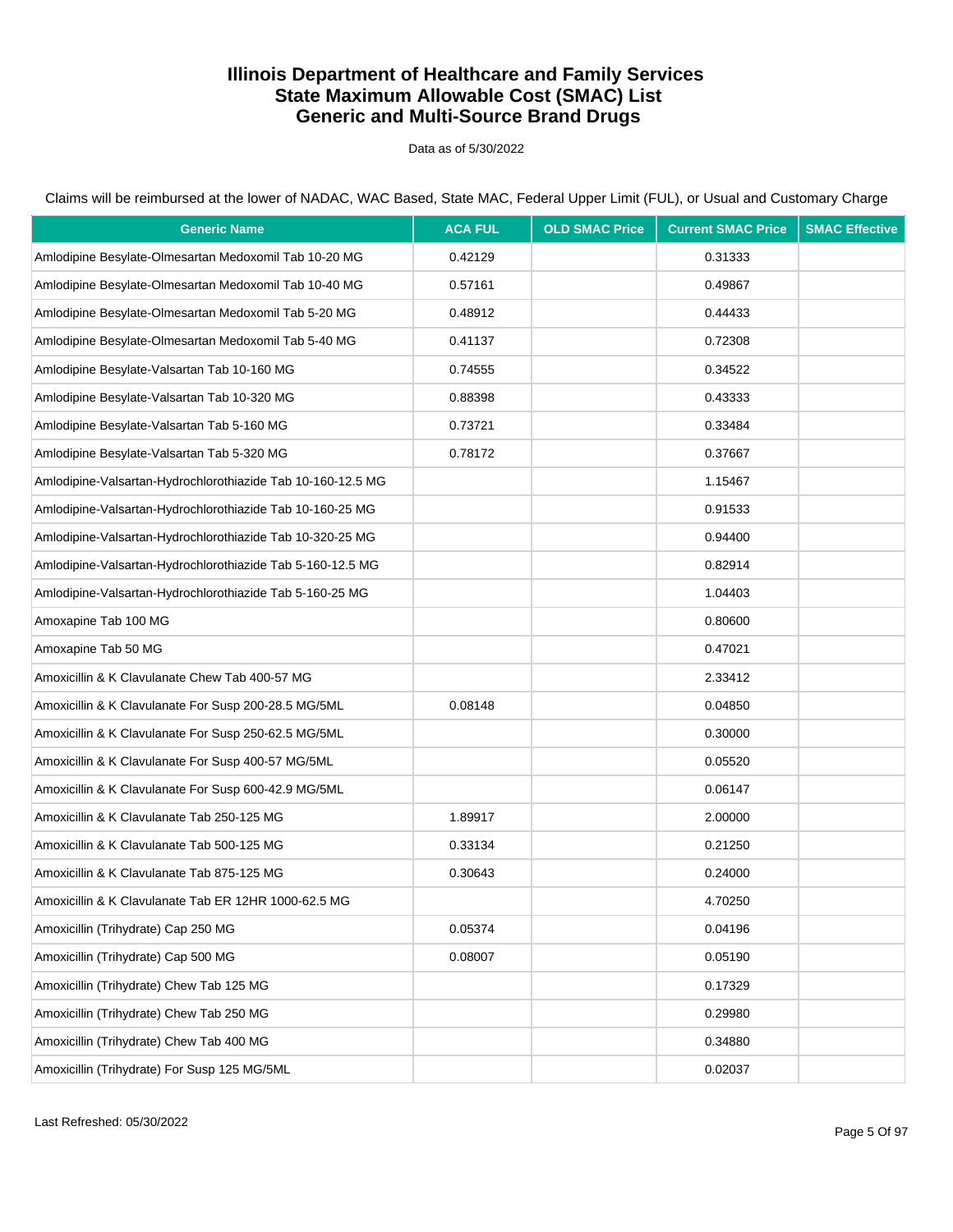Data as of 5/30/2022

| <b>Generic Name</b>                                         | <b>ACA FUL</b> | <b>OLD SMAC Price</b> | <b>Current SMAC Price</b> | <b>SMAC Effective</b> |
|-------------------------------------------------------------|----------------|-----------------------|---------------------------|-----------------------|
| Amoxicillin (Trihydrate) For Susp 200 MG/5ML                |                |                       | 0.01700                   |                       |
| Amoxicillin (Trihydrate) For Susp 250 MG/5ML                |                |                       | 0.01628                   |                       |
| Amoxicillin (Trihydrate) For Susp 400 MG/5ML                |                |                       | 0.01956                   |                       |
| Amoxicillin (Trihydrate) Tab 500 MG                         | 0.20867        |                       | 0.13125                   |                       |
| Amoxicillin (Trihydrate) Tab 875 MG                         | 0.14155        |                       | 0.08600                   |                       |
| Amoxicillin Cap-Clarithro Tab-Lansopraz Cap DR Therapy Pack |                |                       | 2.57209                   |                       |
| Amphetamine Sulfate Tab 10 MG                               | 1.15310        |                       | 0.67830                   |                       |
| Amphetamine-Dextroamphetamine 3-Bead Cap ER 24HR 12.5 MG    |                |                       | 8.97643                   |                       |
| Amphetamine-Dextroamphetamine 3-Bead Cap ER 24HR 25 MG      |                |                       | 8.94741                   |                       |
| Amphetamine-Dextroamphetamine 3-Bead Cap ER 24HR 37.5 MG    |                |                       | 8.93356                   |                       |
| Amphetamine-Dextroamphetamine 3-Bead Cap ER 24HR 50 MG      |                |                       | 8.91497                   |                       |
| Amphetamine-Dextroamphetamine Cap ER 24HR 10 MG             | 4.05252        |                       | 0.54748                   |                       |
| Amphetamine-Dextroamphetamine Cap ER 24HR 15 MG             | 4.09330        |                       | 0.53692                   |                       |
| Amphetamine-Dextroamphetamine Cap ER 24HR 20 MG             | 3.66524        |                       | 0.93570                   |                       |
| Amphetamine-Dextroamphetamine Cap ER 24HR 25 MG             | 4.01766        |                       | 0.54315                   |                       |
| Amphetamine-Dextroamphetamine Cap ER 24HR 30 MG             | 3.74329        |                       | 0.50000                   |                       |
| Amphetamine-Dextroamphetamine Cap ER 24HR 5 MG              | 4.25466        |                       | 0.81560                   |                       |
| Amphetamine-Dextroamphetamine Tab 10 MG                     | 0.29065        |                       | 0.21760                   |                       |
| Amphetamine-Dextroamphetamine Tab 12.5 MG                   | 0.69110        |                       | 0.52640                   |                       |
| Amphetamine-Dextroamphetamine Tab 15 MG                     | 0.26591        |                       | 0.22335                   |                       |
| Amphetamine-Dextroamphetamine Tab 20 MG                     | 0.31506        |                       | 0.28790                   |                       |
| Amphetamine-Dextroamphetamine Tab 30 MG                     | 0.29644        |                       | 0.32948                   |                       |
| Amphetamine-Dextroamphetamine Tab 5 MG                      | 0.32090        |                       | 0.19617                   |                       |
| Amphetamine-Dextroamphetamine Tab 7.5 MG                    | 0.33749        |                       | 0.51550                   |                       |
| Ampicillin & Sulbactam Sodium For Inj 1.5 (1-0.5) GM        |                |                       | 3.41900                   |                       |
| Ampicillin & Sulbactam Sodium For Inj 10-5 GM               |                |                       | 41.79500                  |                       |
| Ampicillin & Sulbactam Sodium For Inj 3 (2-1) GM            |                |                       | 6.43500                   |                       |
| Ampicillin & Sulbactam Sodium For IV Soln 1.5 (1-0.5) GM    |                |                       | 4.75800                   |                       |
| Ampicillin & Sulbactam Sodium For IV Soln 15 (10-5) GM      |                |                       | 33.00000                  |                       |
| Ampicillin & Sulbactam Sodium For IV Soln 3 (2-1) GM        |                |                       | 7.86500                   |                       |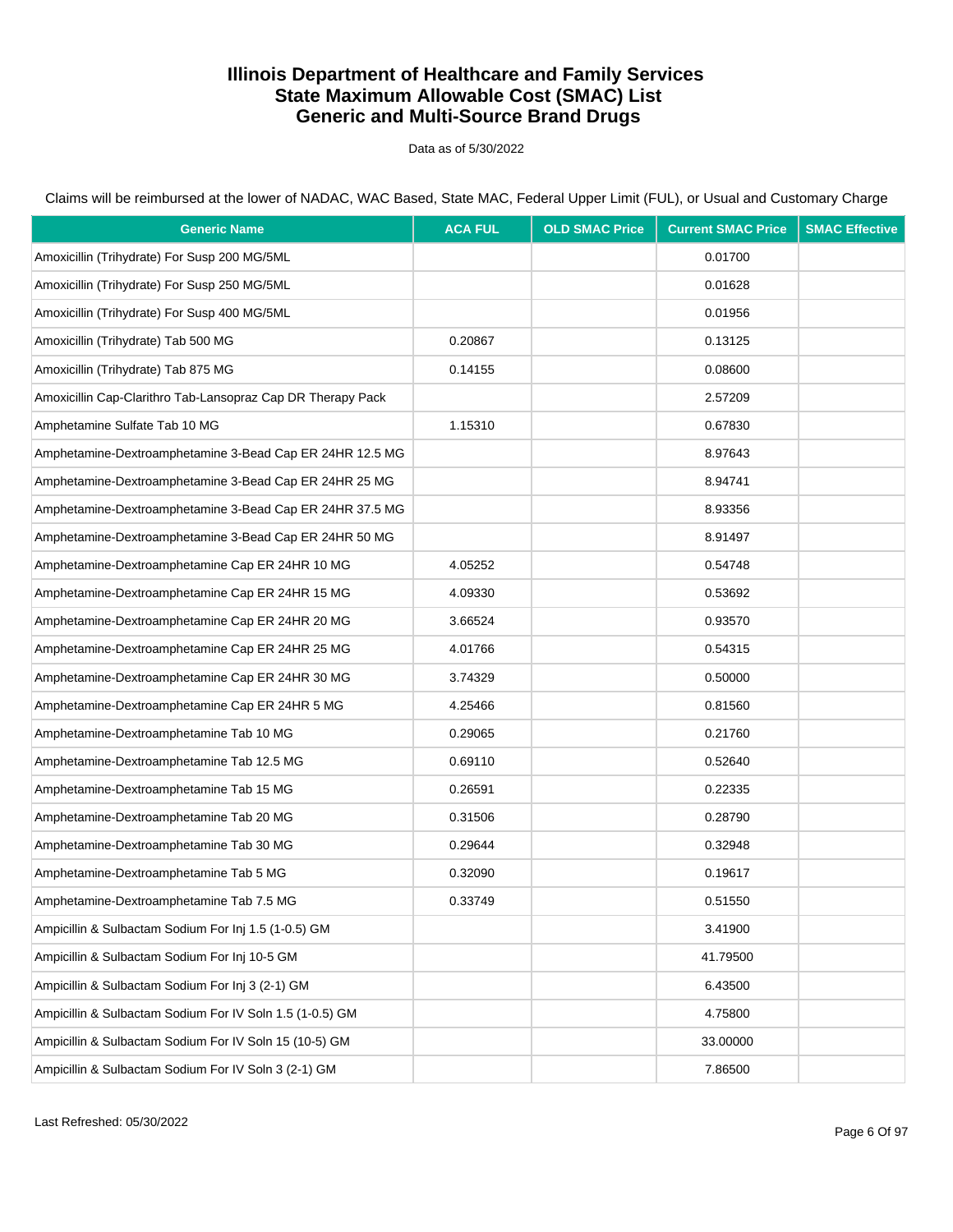Data as of 5/30/2022

| <b>Generic Name</b>                                           | <b>ACA FUL</b> | <b>OLD SMAC Price</b> | <b>Current SMAC Price</b> | <b>SMAC Effective</b> |
|---------------------------------------------------------------|----------------|-----------------------|---------------------------|-----------------------|
| Ampicillin Cap 250 MG                                         |                |                       | 0.08700                   |                       |
| Ampicillin Cap 500 MG                                         |                |                       | 0.25110                   |                       |
| Ampicillin Sodium For Inj 1 GM                                |                |                       | 5.46000                   |                       |
| Ampicillin Sodium For Inj 2 GM                                |                |                       | 4.68125                   |                       |
| Ampicillin Sodium For Inj 500 MG                              |                |                       | 2.73000                   |                       |
| Ampicillin Sodium For IV Soln 2 GM                            |                |                       | 4.68125                   |                       |
| Anagrelide HCI Cap 0.5 MG                                     | 1.13746        |                       | 0.13560                   |                       |
| Anagrelide HCI Cap 1 MG                                       |                |                       | 0.76180                   |                       |
| Anastrozole Tab 1 MG                                          | 0.22397        |                       | 0.04100                   |                       |
| Antihemophil Fact Rcmb (BDD-rFVIII, mor) For Inj Kit 250 Unit |                |                       | 0.93000                   |                       |
| Antihemophil Fact Rcmb (BDD-rFVIII, mor) For Inj Kit 500 Unit |                |                       | 0.93000                   |                       |
| Antihemophil Fact Rcmb(BDD-rFVIII, mor) For Inj Kit 1000 Unit |                |                       | 0.93000                   |                       |
| Antihemophil Fact Rcmb(BDD-rFVIII, mor) For Inj Kit 2000 Unit |                |                       | 0.93000                   |                       |
| Antihemophil Fact Rcmb(BDD-rFVIII, sim) For Inj Kit 2500 Unit |                |                       | 1.19000                   |                       |
| Antihemophil Fact Rcmb(BDD-rFVIII, sim) For Inj Kit 3000 Unit |                |                       | 1.19000                   |                       |
| Antihemophil Fact Rcmb(BDD-rFVIII, sim) For Inj Kit 4000 Unit |                |                       | 1.19000                   |                       |
| Antihemophilic Fact Rcmb (BDD-rFVIII, sim) For Inj 2500 Unit  |                |                       | 1.19000                   |                       |
| Antihemophilic Fact Rcmb (BDD-rFVIII, sim) For Inj 3000 Unit  |                |                       | 1.19000                   |                       |
| Antihemophilic Fact Rcmb (BDD-rFVIII, sim) For Inj 4000 Unit  |                |                       | 1.19000                   |                       |
| Antihemophilic Fact Rcmb Single Chain For Inj Kit 1500 Unit   |                |                       | 1.19000                   |                       |
| Antihemophilic Fact Rcmb Single Chain For Inj Kit 2500 Unit   |                |                       | 1.19000                   |                       |
| Antihemophilic Factor Rcmb (BDD-rFVIIIFc) For Inj 1000 Unit   |                |                       | 1.48000                   |                       |
| Antihemophilic Factor Rcmb (BDD-rFVIIIFc) For Inj 1500 Unit   |                |                       | 1.48000                   |                       |
| Antihemophilic Factor Rcmb (BDD-rFVIIIFc) For Inj 2000 Unit   |                |                       | 1.48000                   |                       |
| Antihemophilic Factor Rcmb (BDD-rFVIIIFc) For Inj 250 Unit    |                |                       | 1.48000                   |                       |
| Antihemophilic Factor Rcmb (BDD-rFVIIIFc) For Inj 3000 Unit   |                |                       | 1.48000                   |                       |
| Antihemophilic Factor Rcmb (BDD-rFVIIIFc) For Inj 4000 Unit   |                |                       | 1.48000                   |                       |
| Antihemophilic Factor Rcmb (BDD-rFVIIIFc) For Inj 500 Unit    |                |                       | 1.48000                   |                       |
| Antihemophilic Factor Rcmb (BDD-rFVIIIFc) For Inj 5000 Unit   |                |                       | 1.48000                   |                       |
| Antihemophilic Factor Rcmb (BDD-rFVIIIFc) For Inj 6000 Unit   |                |                       | 1.48000                   |                       |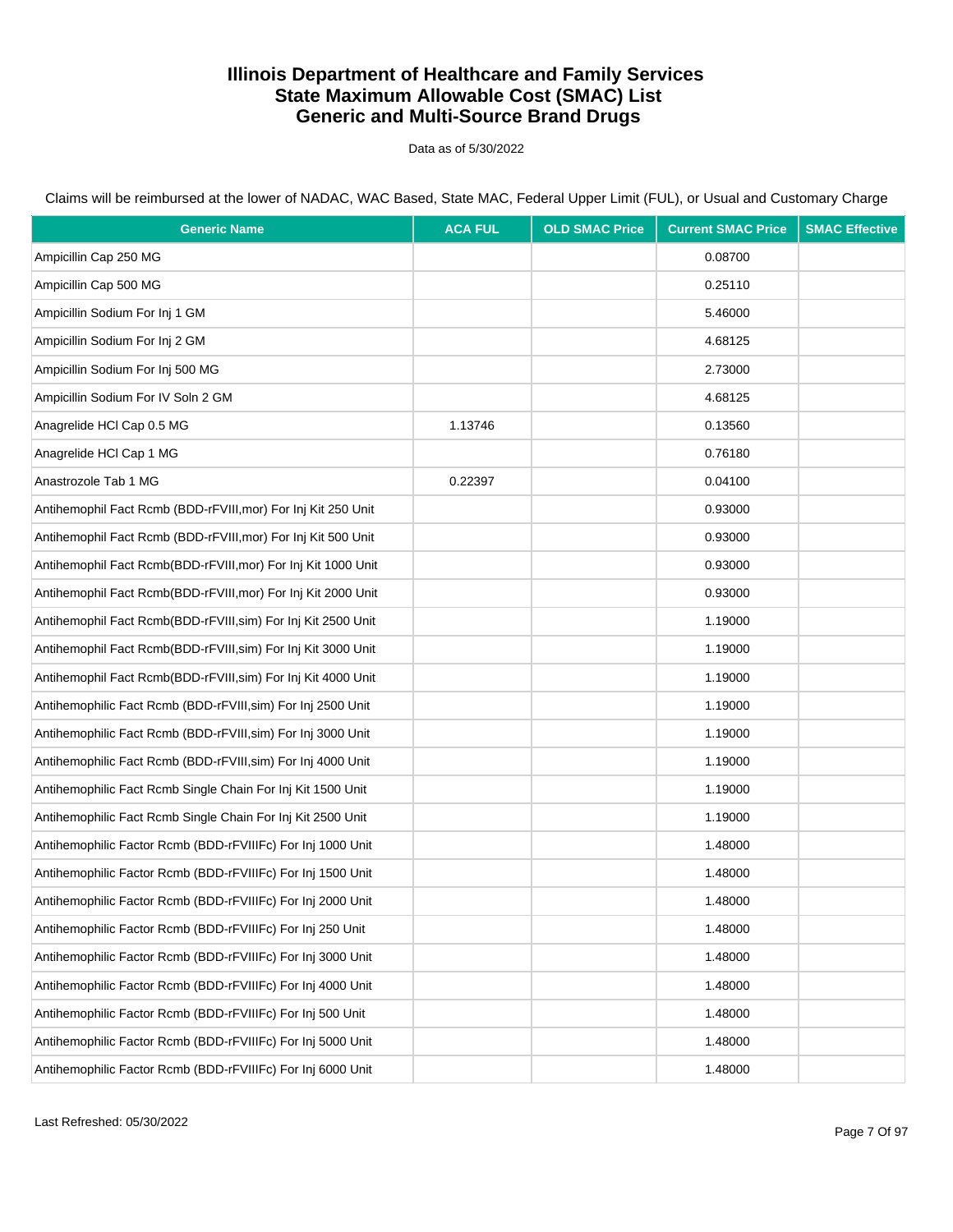Data as of 5/30/2022

Claims will be reimbursed at the lower of NADAC, WAC Based, State MAC, Federal Upper Limit (FUL), or Usual and Customary Charge

| <b>Generic Name</b>                                        | <b>ACA FUL</b> | <b>OLD SMAC Price</b> | <b>Current SMAC Price</b> | <b>SMAC Effective</b> |
|------------------------------------------------------------|----------------|-----------------------|---------------------------|-----------------------|
| Antihemophilic Factor Rcmb (BDD-rFVIIIFc) For Inj 750 Unit |                |                       | 1.48000                   |                       |
| Antihemophilic Factor Recomb (rAHF-PFM) For Inj 1000 Unit  |                |                       | 0.87000                   |                       |
| Antihemophilic Factor Recomb (rAHF-PFM) For Inj 1500 Unit  |                |                       | 1.00000                   |                       |
| Antihemophilic Factor Recomb (rAHF-PFM) For Inj 2000 Unit  |                |                       | 0.87000                   |                       |
| Antihemophilic Factor Recomb (rAHF-PFM) For Inj 250 Unit   |                |                       | 0.87000                   |                       |
| Antihemophilic Factor Recomb (rAHF-PFM) For Inj 3000 Unit  |                |                       | 0.87000                   |                       |
| Antihemophilic Factor Recomb (rAHF-PFM) For Inj 500 Unit   |                |                       | 0.87000                   |                       |
| Antihemophilic Factor Recomb Pegylated For Inj 1000 Unit   |                |                       | 1.36000                   |                       |
| Antihemophilic Factor Recomb Pegylated For Inj 1500 Unit   |                |                       | 1.36000                   |                       |
| Antihemophilic Factor Recomb Pegylated For Inj 2000 Unit   |                |                       | 1.36000                   |                       |
| Antihemophilic Factor Recomb Pegylated For Inj 250 Unit    |                |                       | 1.36000                   |                       |
| Antihemophilic Factor Recomb Pegylated For Inj 3000 Unit   |                |                       | 1.36000                   |                       |
| Antihemophilic Factor Recomb Peqylated For Inj 500 Unit    |                |                       | 1.36000                   |                       |
| Antihemophilic Factor Recomb Pegylated For Inj 750 Unit    |                |                       | 1.36000                   |                       |
| Antihemophilic Factor/VWF (Human) For Inj 1000 Unit        |                |                       | 0.72000                   |                       |
| Antihemophilic Factor/VWF (Human) For Inj 1000-2400 Unit   |                |                       | 0.74000                   |                       |
| Antihemophilic Factor/VWF (Human) For Inj 1500 Unit        |                |                       | 0.72000                   |                       |
| Antihemophilic Factor/VWF (Human) For Inj 2000 Unit        |                |                       | 0.72000                   |                       |
| Antihemophilic Factor/VWF (Human) For Inj 250 Unit         |                |                       | 0.72000                   |                       |
| Antihemophilic Factor/VWF (Human) For Inj 250-600 Unit     |                |                       | 0.74000                   |                       |
| Antihemophilic Factor/VWF (Human) For Inj 500 Unit         |                |                       | 0.72000                   |                       |
| Antihemophilic Factor/VWF (Human) For Inj 500-1200 Unit    |                |                       | 0.74000                   |                       |
| Antiinhibitor Coaqulant Complex For IV Soln 1000 Unit      |                |                       | 1.47000                   |                       |
| Antiinhibitor Coagulant Complex For IV Soln 2500 Unit      |                |                       | 1.47000                   |                       |
| Antiinhibitor Coaqulant Complex For IV Soln 500 Unit       |                |                       | 1.47000                   |                       |
| Antiseptic Products Misc - Pads**                          |                |                       | 0.01500                   |                       |
| Antithrombin III (Human) For Inj 500 Unit                  |                |                       | 1.69000                   |                       |
| Apraclonidine HCl Ophth Soln 0.5% (Base Equivalent)        |                |                       | 11.88400                  |                       |
| Apremilast Tab 30 MG                                       |                |                       | 56.40680                  |                       |
| Apremilast Tab Starter Therapy Pack 10 MG & 20 MG & 30 MG  |                |                       | 61.53469                  |                       |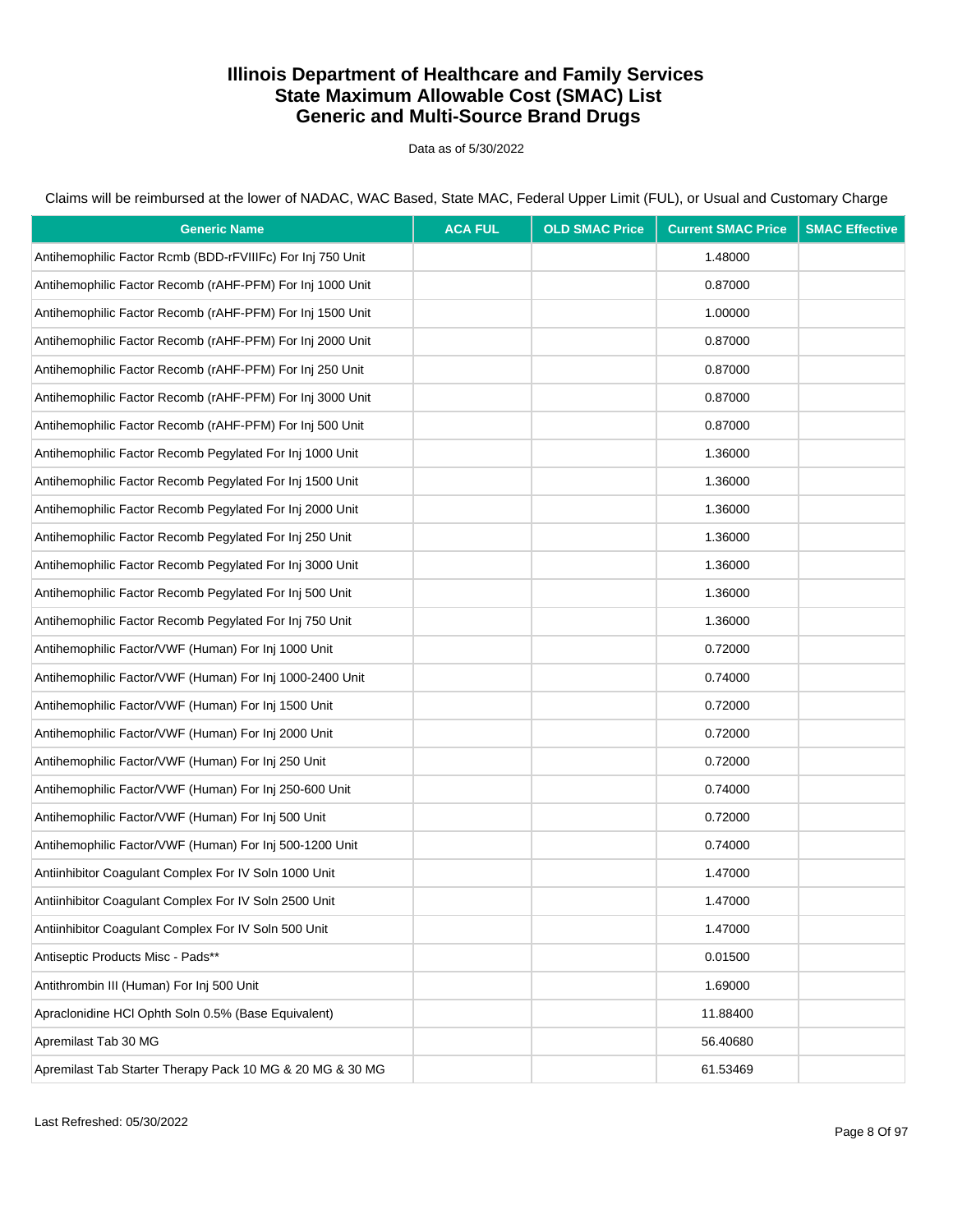Data as of 5/30/2022

| <b>Generic Name</b>                                    | <b>ACA FUL</b> | <b>OLD SMAC Price</b> | <b>Current SMAC Price</b> | <b>SMAC Effective</b> |
|--------------------------------------------------------|----------------|-----------------------|---------------------------|-----------------------|
| Aprepitant Capsule 40 MG                               | 60.95057       |                       | 41.82856                  |                       |
| Aripiprazole Oral Solution 1 MG/ML                     | 1.13510        |                       | 1.15040                   |                       |
| Aripiprazole Tab 10 MG                                 | 0.21770        |                       | 0.13115                   |                       |
| Aripiprazole Tab 15 MG                                 | 0.26554        |                       | 0.15039                   |                       |
| Aripiprazole Tab 2 MG                                  | 0.16390        |                       | 0.08355                   |                       |
| Aripiprazole Tab 20 MG                                 | 0.40432        |                       | 0.20576                   |                       |
| Aripiprazole Tab 30 MG                                 | 0.50969        |                       | 0.16745                   |                       |
| Aripiprazole Tab 5 MG                                  | 0.18565        |                       | 0.10533                   |                       |
| Armodafinil Tab 150 MG                                 | 1.30467        |                       | 1.09107                   |                       |
| Armodafinil Tab 200 MG                                 | 0.84732        |                       | 0.83889                   |                       |
| Armodafinil Tab 250 MG                                 | 4.46797        |                       | 1.08200                   |                       |
| Armodafinil Tab 50 MG                                  | 0.61445        |                       | 0.33919                   |                       |
| Asenapine Maleate SL Tab 10 MG (Base Equiv)            | 7.34201        |                       | 3.43853                   |                       |
| Asenapine Maleate SL Tab 2.5 MG (Base Equiv)           |                |                       | 4.18014                   |                       |
| Asenapine Maleate SL Tab 5 MG (Base Equiv)             | 7.78429        |                       | 2.97048                   |                       |
| Aspirin-Caff-Butalbital w/ Codeine Cap 200-40-50-30 MG |                |                       | 1.65624                   |                       |
| Aspirin-Dipyridamole Cap ER 12HR 25-200 MG             | 0.88835        |                       | 0.74217                   |                       |
| Atazanavir Sulfate Cap 150 MG (Base Equiv)             |                |                       | 6.80917                   |                       |
| Atazanavir Sulfate Cap 200 MG (Base Equiv)             |                |                       | 2.49167                   |                       |
| Atazanavir Sulfate Cap 300 MG (Base Equiv)             | 7.89079        |                       | 5.41367                   |                       |
| Atenolol & Chlorthalidone Tab 100-25 MG                | 0.51664        |                       | 0.36700                   |                       |
| Atenolol & Chlorthalidone Tab 50-25 MG                 | 0.40880        |                       | 0.32543                   |                       |
| Atenolol Tab 100 MG                                    | 0.04621        |                       | 0.02990                   |                       |
| Atenolol Tab 25 MG                                     | 0.02655        |                       | 0.01620                   |                       |
| Atenolol Tab 50 MG                                     | 0.02829        |                       | 0.02811                   |                       |
| Atomoxetine HCI Cap 10 MG (Base Equiv)                 | 0.97614        |                       | 1.83300                   |                       |
| Atomoxetine HCl Cap 100 MG (Base Equiv)                | 1.32971        |                       | 1.66900                   |                       |
| Atomoxetine HCI Cap 18 MG (Base Equiv)                 | 0.91603        |                       | 0.82333                   |                       |
| Atomoxetine HCI Cap 25 MG (Base Equiv)                 | 1.07565        |                       | 1.01728                   |                       |
| Atomoxetine HCl Cap 40 MG (Base Equiv)                 | 1.03241        |                       | 1.18329                   |                       |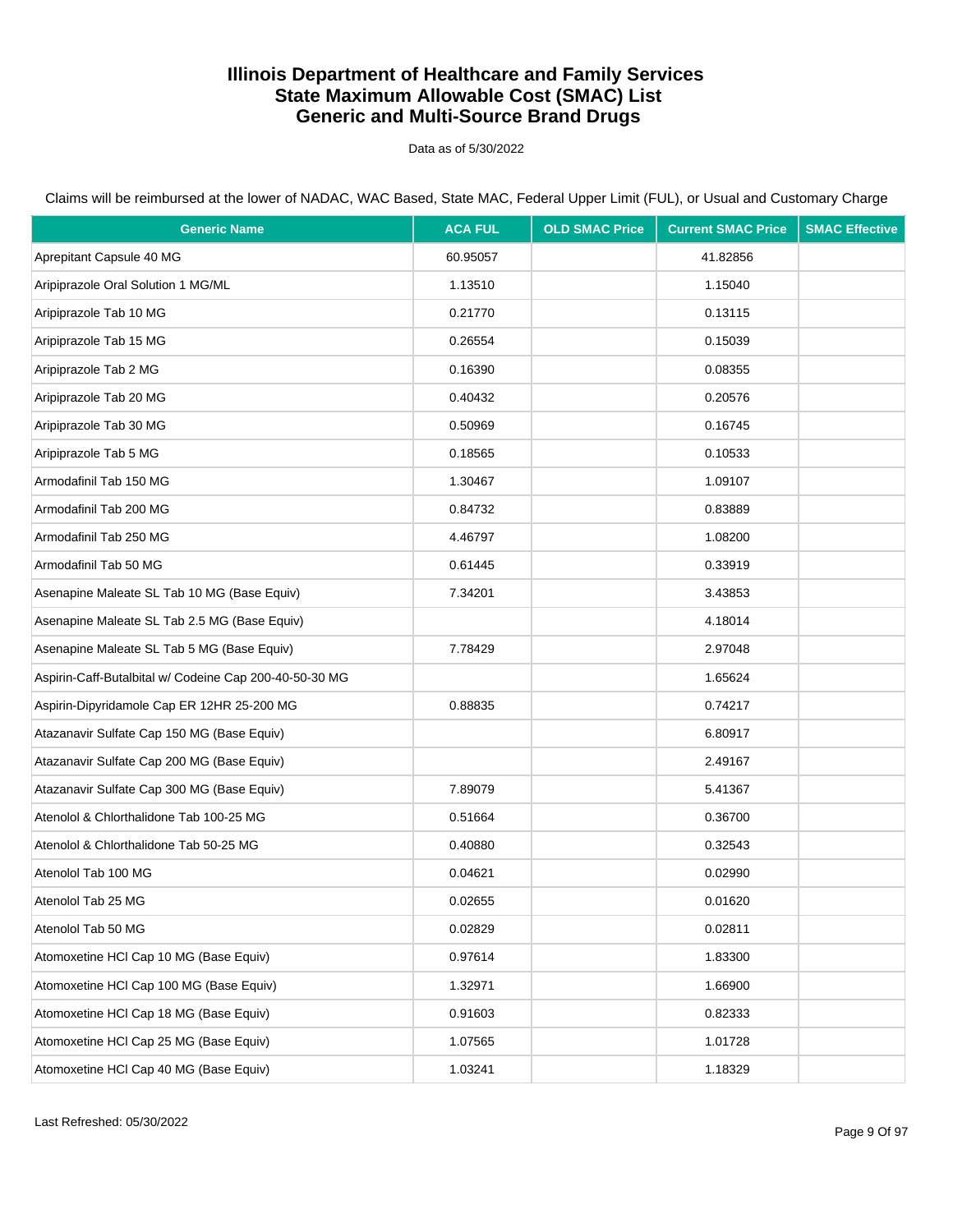Data as of 5/30/2022

| <b>Generic Name</b>                                        | <b>ACA FUL</b> | <b>OLD SMAC Price</b> | <b>Current SMAC Price</b> | <b>SMAC Effective</b> |
|------------------------------------------------------------|----------------|-----------------------|---------------------------|-----------------------|
| Atomoxetine HCI Cap 80 MG (Base Equiv)                     | 1.06264        |                       | 1.43228                   |                       |
| Atorvastatin Calcium Tab 10 MG (Base Equivalent)           | 0.04761        |                       | 0.02891                   |                       |
| Atorvastatin Calcium Tab 20 MG (Base Equivalent)           | 0.05786        |                       | 0.04133                   |                       |
| Atorvastatin Calcium Tab 40 MG (Base Equivalent)           | 0.06986        |                       | 0.04889                   |                       |
| Atorvastatin Calcium Tab 80 MG (Base Equivalent)           | 0.09851        |                       | 0.08612                   |                       |
| Atovaquone Susp 750 MG/5ML                                 | 1.24063        |                       | 1.42857                   |                       |
| Atovaquone-Proguanil HCl Tab 250-100 MG                    | 2.23962        |                       | 2.19550                   |                       |
| Atovaquone-Proguanil HCl Tab 62.5-25 MG                    |                |                       | 1.25680                   |                       |
| Atropine Sulfate Ophth Soln 1%                             |                |                       | 9.21410                   |                       |
| Azathioprine Tab 50 MG                                     | 0.22243        |                       | 0.18135                   |                       |
| Azelaic Acid Gel 15%                                       | 1.04983        |                       | 1.97380                   |                       |
| Azelastine HCl Nasal Spray 0.1% (137 MCG/SPRAY)            |                |                       | 0.27350                   |                       |
| Azelastine HCI Ophth Soln 0.05%                            | 1.18449        |                       | 1.03791                   |                       |
| Azelastine HCl-Fluticasone Prop Nasal Spray 137-50 MCG/ACT | 4.36450        |                       | 4.41696                   |                       |
| Azithromycin For Susp 100 MG/5ML                           | 0.57225        |                       | 0.42933                   |                       |
| Azithromycin For Susp 200 MG/5ML                           |                |                       | 0.29600                   |                       |
| Azithromycin IV For Soln 500 MG                            |                |                       | 6.80550                   |                       |
| Azithromycin Tab 250 MG                                    | 0.45018        |                       | 0.22000                   |                       |
| Azithromycin Tab 500 MG                                    | 1.18303        |                       | 0.56111                   |                       |
| Azithromycin Tab 600 MG                                    | 1.28783        |                       | 1.25500                   |                       |
| B-Complex w/ C & Folic Acid Cap 1 MG***                    |                |                       | 0.09660                   |                       |
| B-Complex w/ C & Folic Acid Tab 1 MG***                    |                |                       | 0.10190                   |                       |
| Bacitracin Intramuscular For Soln 50000 Unit               |                |                       | 6.50000                   |                       |
| Bacitracin Zinc Oint 500 Unit/GM                           |                |                       | 0.18693                   |                       |
| Bacitracin-Polymyxin B Ophth Oint                          |                |                       | 2.05714                   |                       |
| Bacitracin-Polymyxin-Neomycin-HC Ophth Oint 1%             |                |                       | 6.88857                   |                       |
| Baclofen Tab 10 MG                                         | 0.06090        |                       | 0.05341                   |                       |
| Baclofen Tab 20 MG                                         |                |                       | 0.10450                   |                       |
| Baclofen Tab 5 MG                                          | 0.50210        |                       | 0.58245                   |                       |
| Bacteriostatic Sodium Chloride Inj Soln 0.9%***            |                |                       | 0.03033                   |                       |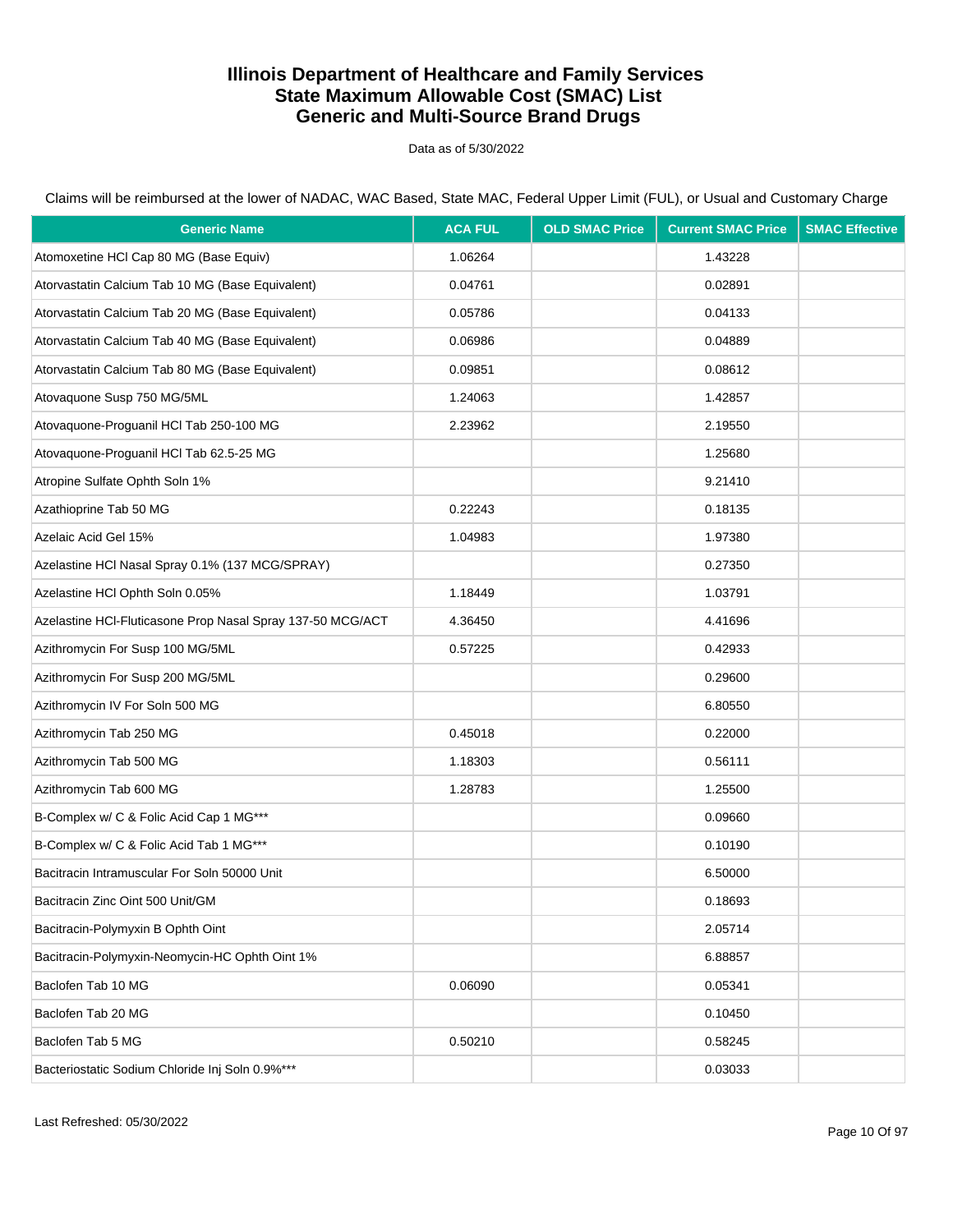Data as of 5/30/2022

| <b>Generic Name</b>                                          | <b>ACA FUL</b> | <b>OLD SMAC Price</b> | <b>Current SMAC Price</b> | <b>SMAC Effective</b> |
|--------------------------------------------------------------|----------------|-----------------------|---------------------------|-----------------------|
| Balsalazide Disodium Cap 750 MG                              | 0.44779        |                       | 0.36714                   |                       |
| Benazepril & Hydrochlorothiazide Tab 10-12.5 MG              |                |                       | 0.49990                   |                       |
| Benazepril & Hydrochlorothiazide Tab 20-12.5 MG              |                |                       | 0.19990                   |                       |
| Benazepril & Hydrochlorothiazide Tab 20-25 MG                | 0.49840        |                       | 0.25423                   |                       |
| Benazepril & Hydrochlorothiazide Tab 5-6.25 MG               |                |                       | 0.89470                   |                       |
| Benazepril HCl Tab 10 MG                                     | 0.07081        |                       | 0.01900                   |                       |
| Benazepril HCl Tab 20 MG                                     | 0.08638        |                       | 0.04278                   |                       |
| Benazepril HCl Tab 40 MG                                     | 0.11556        |                       | 0.05240                   |                       |
| Benazepril HCl Tab 5 MG                                      | 0.06030        |                       | 0.04180                   |                       |
| Benzonatate Cap 100 MG                                       | 0.08974        |                       | 0.08170                   |                       |
| Benzonatate Cap 200 MG                                       | 0.12773        |                       | 0.08920                   |                       |
| Benzoyl Peroxide Gel 10%                                     |                |                       | 0.13362                   |                       |
| Benzoyl Peroxide Gel 5%                                      |                |                       | 0.25312                   |                       |
| Benzoyl Peroxide Liq 10%                                     |                |                       | 0.06582                   |                       |
| Benzoyl Peroxide Liq 2.5%                                    |                |                       | 0.10652                   |                       |
| Benzoyl Peroxide Liq 5%                                      |                |                       | 0.06483                   |                       |
| Benzoyl Peroxide-Erythromycin Gel 5-3%                       |                |                       | 1.44505                   |                       |
| Benzphetamine HCI Tab 50 MG                                  |                |                       | 0.35330                   |                       |
| Benztropine Mesylate Inj 1 MG/ML                             |                |                       | 18.50133                  |                       |
| Benztropine Mesylate Tab 0.5 MG                              | 0.08354        |                       | 0.05798                   |                       |
| Benztropine Mesylate Tab 1 MG                                | 0.08725        |                       | 0.06904                   |                       |
| Benztropine Mesylate Tab 2 MG                                |                |                       | 0.08160                   |                       |
| Bepotastine Besilate Ophth Soln 1.5%                         |                |                       | 29.95494                  |                       |
| Betamethasone Dipropionate Augmented Cream 0.05%             |                |                       | 0.15427                   |                       |
| Betamethasone Dipropionate Augmented Gel 0.05%               |                |                       | 0.40432                   |                       |
| Betamethasone Dipropionate Augmented Lotion 0.05%            |                |                       | 1.59583                   |                       |
| Betamethasone Dipropionate Augmented Oint 0.05%              |                |                       | 1.29440                   |                       |
| Betamethasone Dipropionate Cream 0.05%                       |                |                       | 0.64593                   |                       |
| Betamethasone Dipropionate Lotion 0.05%                      | 0.40698        |                       | 0.06980                   |                       |
| Betamethasone Sod Phosphate & Acetate Inj Susp 6 (3-3) MG/ML |                |                       | 8.35933                   |                       |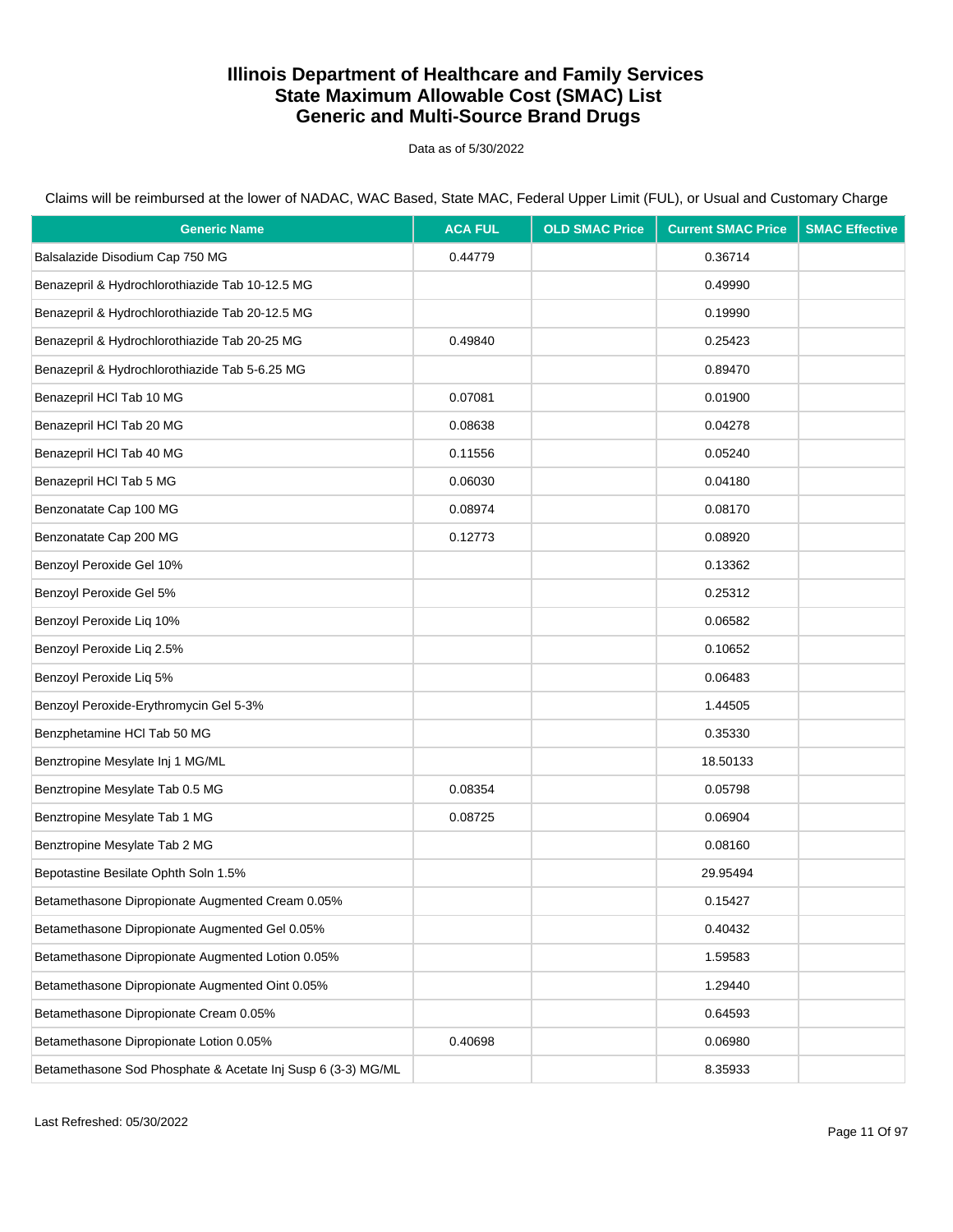Data as of 5/30/2022

| <b>Generic Name</b>                                         | <b>ACA FUL</b> | <b>OLD SMAC Price</b> | <b>Current SMAC Price</b> | <b>SMAC Effective</b> |
|-------------------------------------------------------------|----------------|-----------------------|---------------------------|-----------------------|
| Betamethasone Valerate Aerosol Foam 0.12%                   |                |                       | 2.11408                   |                       |
| Betamethasone Valerate Cream 0.1% (Base Equivalent)         |                |                       | 0.16667                   |                       |
| Betamethasone Valerate Lotion 0.1% (Base Equivalent)        |                |                       | 0.26967                   |                       |
| Betamethasone Valerate Oint 0.1% (Base Equivalent)          |                |                       | 0.56667                   |                       |
| Betaxolol HCl Ophth Soln 0.5%                               |                |                       | 8.13900                   |                       |
| Betaxolol HCl Tab 10 MG                                     |                |                       | 0.56150                   |                       |
| Betaxolol HCl Tab 20 MG                                     |                |                       | 1.24790                   |                       |
| Bethanechol Chloride Tab 10 MG                              | 0.21328        |                       | 0.13610                   |                       |
| Bethanechol Chloride Tab 25 MG                              | 0.26624        |                       | 0.19520                   |                       |
| Bethanechol Chloride Tab 5 MG                               | 0.20616        |                       | 0.11570                   |                       |
| Bethanechol Chloride Tab 50 MG                              | 0.40526        |                       | 0.25990                   |                       |
| Bevacizumab IV Soln 100 MG/4ML (For Infusion)               |                |                       | 198.43806                 |                       |
| Bevacizumab IV Soln 400 MG/16ML (For Infusion)              |                |                       | 198.43806                 |                       |
| Bicalutamide Tab 50 MG                                      | 0.31812        |                       | 0.10180                   |                       |
| Bimatoprost Soln 0.03%                                      |                |                       | 32.50000                  |                       |
| Bisoprolol & Hydrochlorothiazide Tab 10-6.25 MG             | 0.33214        |                       | 0.05313                   |                       |
| Bisoprolol & Hydrochlorothiazide Tab 2.5-6.25 MG            | 0.39007        |                       | 0.03462                   |                       |
| Bisoprolol & Hydrochlorothiazide Tab 5-6.25 MG              | 0.33897        |                       | 0.04470                   |                       |
| Bisoprolol Fumarate Tab 10 MG                               | 0.39339        |                       | 0.18530                   |                       |
| Bisoprolol Fumarate Tab 5 MG                                | 0.38747        |                       | 0.15655                   |                       |
| Bleomycin Sulfate For Inj 15 Unit                           |                |                       | 35.41200                  |                       |
| Bleomycin Sulfate For Inj 30 Unit                           |                |                       | 72.96900                  |                       |
| Blood Glucose Monitoring Kit w/ Device***                   |                |                       | 7.50000                   |                       |
| Bosentan Tab 125 MG                                         |                |                       | 19.38600                  |                       |
| Bosentan Tab 62.5 MG                                        |                |                       | 19.38600                  |                       |
| Brimonidine Tartrate Ophth Soln 0.15%                       |                |                       | 19.22480                  |                       |
| Brimonidine Tartrate Ophth Soln 0.2%                        |                |                       | 0.42067                   |                       |
| Brinzolamide Ophth Susp 1%                                  |                |                       | 19.15814                  |                       |
| Bromfenac Sodium Ophth Soln 0.09% (Base Equiv) (Once-Daily) |                |                       | 38.95000                  |                       |
| Bromocriptine Mesylate Cap 5 MG (Base Equivalent)           |                |                       | 3.51900                   |                       |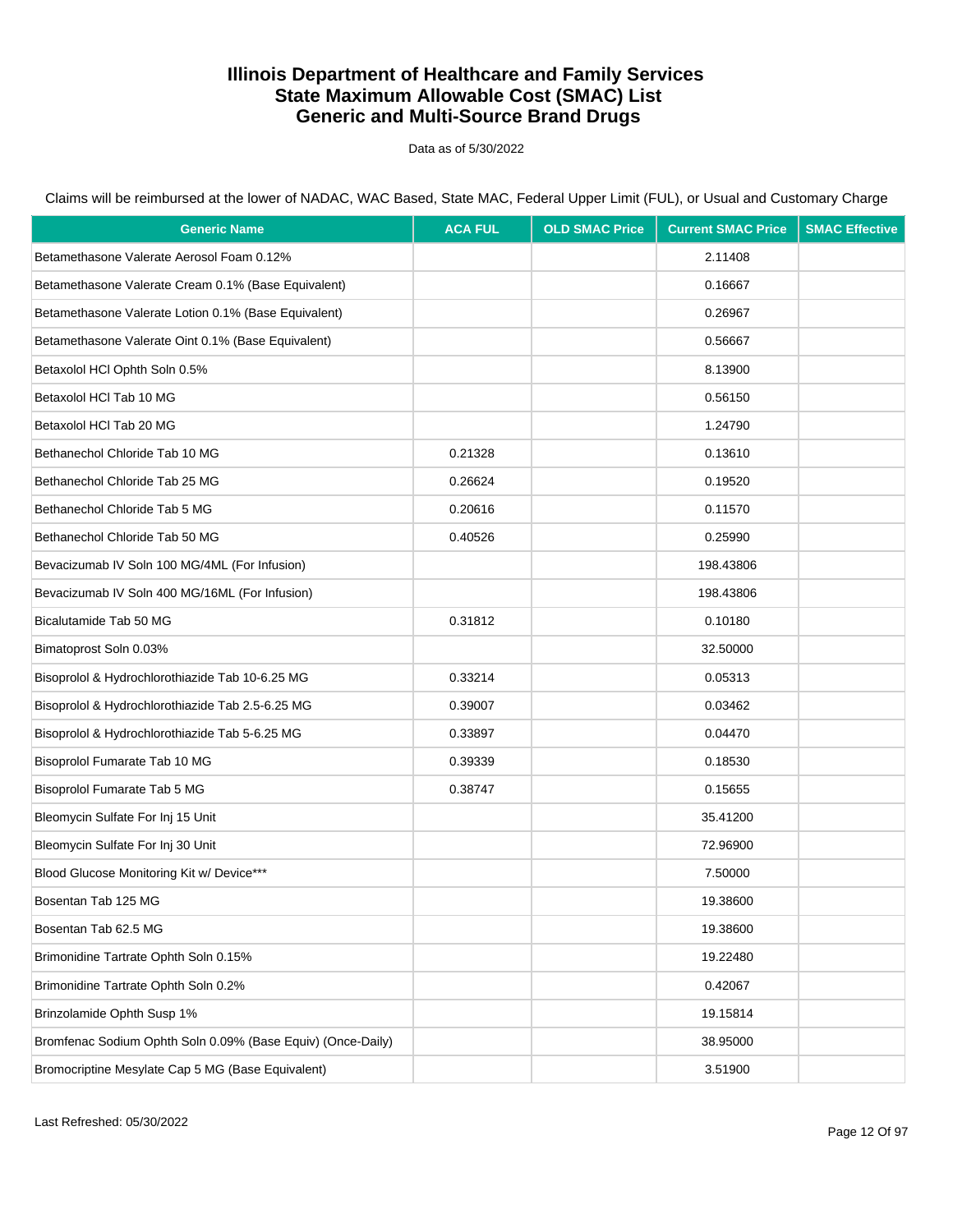Data as of 5/30/2022

Claims will be reimbursed at the lower of NADAC, WAC Based, State MAC, Federal Upper Limit (FUL), or Usual and Customary Charge

| <b>Generic Name</b>                                          | <b>ACA FUL</b> | <b>OLD SMAC Price</b> | <b>Current SMAC Price</b> | <b>SMAC Effective</b> |
|--------------------------------------------------------------|----------------|-----------------------|---------------------------|-----------------------|
| Bromocriptine Mesylate Tab 2.5 MG (Base Equivalent)          | 1.95728        |                       | 1.06633                   |                       |
| Budesonide Delayed Release Particles Cap 3 MG                | 0.75668        |                       | 0.48290                   |                       |
| Budesonide Inhalation Susp 0.25 MG/2ML                       |                |                       | 0.64421                   |                       |
| Budesonide Inhalation Susp 0.5 MG/2ML                        |                |                       | 0.53365                   |                       |
| Budesonide Inhalation Susp 1 MG/2ML                          |                |                       | 4.11367                   |                       |
| Budesonide Tab ER 24HR 9 MG                                  | 46.00783       |                       | 33.33300                  |                       |
| Budesonide-Formoterol Fumarate Dihyd Aerosol 160-4.5 MCG/ACT |                |                       | 37.69433                  |                       |
| Budesonide-Formoterol Fumarate Dihyd Aerosol 80-4.5 MCG/ACT  |                |                       | 28.59280                  |                       |
| Bumetanide Inj 0.25 MG/ML                                    |                |                       | 0.20540                   |                       |
| Bumetanide Tab 0.5 MG                                        | 0.23584        |                       | 0.15810                   |                       |
| Bumetanide Tab 1 MG                                          | 0.22016        |                       | 0.21370                   |                       |
| Bumetanide Tab 2 MG                                          | 0.37325        |                       | 0.40327                   |                       |
| Bupivacaine HCI Preservative Free (PF) Inj 0.5%              |                |                       | 0.11333                   |                       |
| Buprenorphine HCI SL Tab 2 MG (Base Equiv)                   | 0.41197        |                       | 0.30700                   |                       |
| Buprenorphine HCI SL Tab 8 MG (Base Equiv)                   | 0.77352        |                       | 0.58667                   |                       |
| Buprenorphine HCI-Naloxone HCI SL Film 12-3 MG (Base Equiv)  |                |                       | 6.66891                   |                       |
| Buprenorphine HCI-Naloxone HCI SL Film 2-0.5 MG (Base Equiv) |                |                       | 2.18683                   |                       |
| Buprenorphine HCI-Naloxone HCI SL Film 8-2 MG (Base Equiv)   |                |                       | 3.07758                   |                       |
| Buprenorphine HCI-Naloxone HCI SL Tab 0.7-0.18 MG (Base Eq)  |                |                       | 4.13273                   |                       |
| Buprenorphine HCI-Naloxone HCI SL Tab 1.4-0.36 MG (Base Eq)  |                |                       | 4.00373                   |                       |
| Buprenorphine HCI-Naloxone HCI SL Tab 11.4-2.9 MG (Base Eq)  |                |                       | 16.37400                  |                       |
| Buprenorphine HCI-Naloxone HCI SL Tab 2-0.5 MG (Base Equiv)  | 0.64539        |                       | 0.76859                   |                       |
| Buprenorphine HCI-Naloxone HCI SL Tab 2.9-0.71 MG (Base Eq)  |                |                       | 8.43200                   |                       |
| Buprenorphine HCI-Naloxone HCI SL Tab 8-2 MG (Base Equiv)    | 0.97776        |                       | 1.03049                   |                       |
| Buprenorphine HCI-Naloxone HCI SL Tab 8.6-2.1 MG (Base Eq)   |                |                       | 13.02833                  |                       |
| Buprenorphine TD Patch Weekly 10 MCG/HR                      | 76.75574       |                       | 55.26143                  |                       |
| Buprenorphine TD Patch Weekly 20 MCG/HR                      | 136.52084      |                       | 81.29188                  |                       |
| Buprenorphine TD Patch Weekly 5 MCG/HR                       | 52.69568       |                       | 41.86250                  |                       |
| Buprenorphine TD Patch Weekly 7.5 MCG/HR                     | 58.50242       |                       | 59.45286                  |                       |
| Buprenorphine-Naloxone Buccal Film 2.1-0.3 MG (Base Equiv)   |                |                       | 8.18480                   |                       |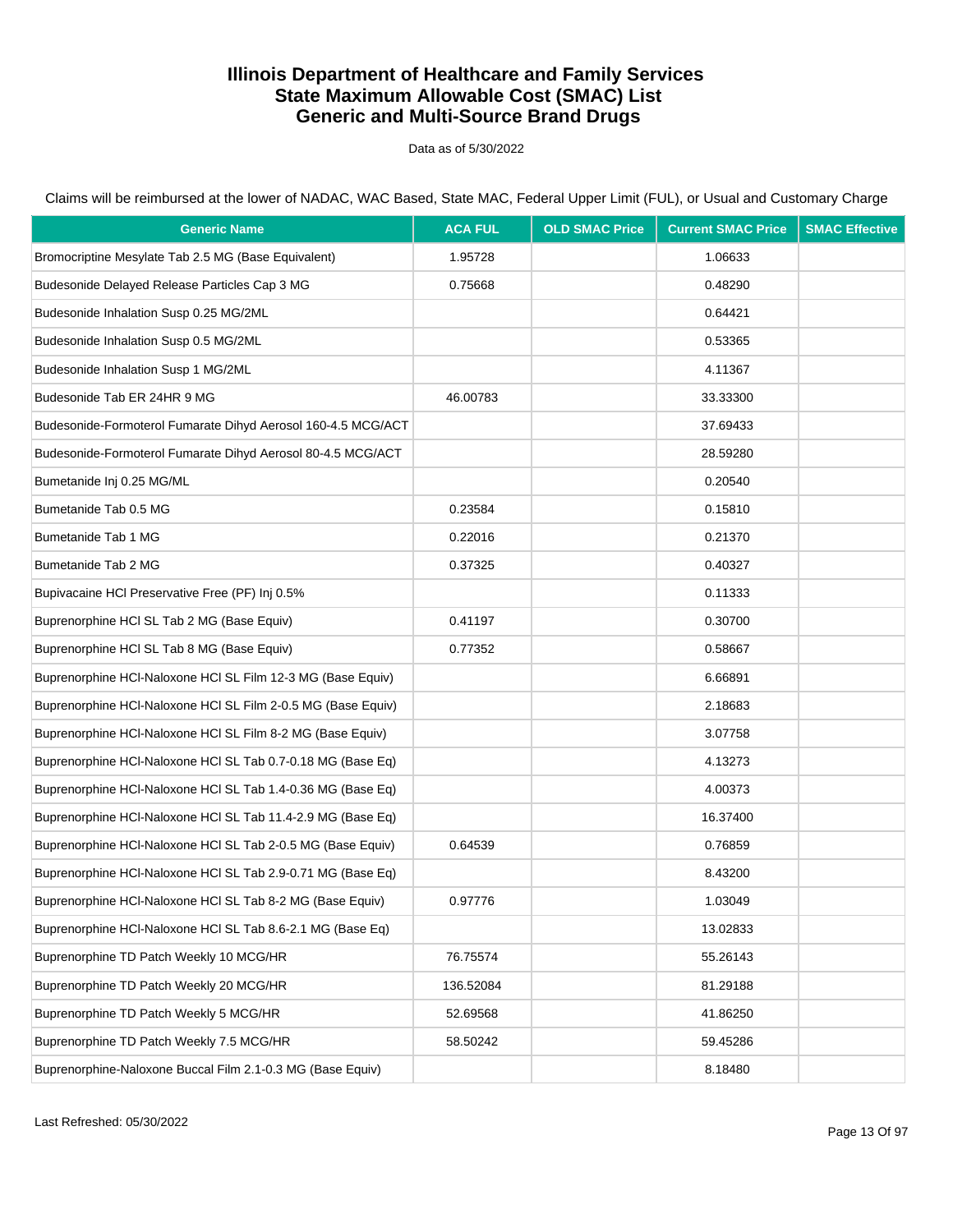Data as of 5/30/2022

Claims will be reimbursed at the lower of NADAC, WAC Based, State MAC, Federal Upper Limit (FUL), or Usual and Customary Charge

| <b>Generic Name</b>                                        | <b>ACA FUL</b> | <b>OLD SMAC Price</b> | <b>Current SMAC Price</b> | <b>SMAC Effective</b> |
|------------------------------------------------------------|----------------|-----------------------|---------------------------|-----------------------|
| Buprenorphine-Naloxone Buccal Film 4.2-0.7 MG (Base Equiv) |                |                       | 7.42820                   |                       |
| Buprenorphine-Naloxone Buccal Film 6.3-1 MG (Base Equiv)   |                |                       | 15.45792                  |                       |
| Bupropion HCI (Smoking Deterrent) Tab ER 12HR 150 MG       |                |                       | 0.20967                   |                       |
| Bupropion HCI Tab 100 MG                                   | 0.15108        |                       | 0.09950                   |                       |
| Bupropion HCI Tab 75 MG                                    | 0.12169        |                       | 0.06050                   |                       |
| Bupropion HCl Tab ER 12HR 100 MG                           | 0.10981        |                       | 0.07644                   |                       |
| Bupropion HCl Tab ER 12HR 150 MG                           | 0.10559        |                       | 0.05360                   |                       |
| Bupropion HCI Tab ER 12HR 200 MG                           | 0.16425        |                       | 0.08069                   |                       |
| Bupropion HCl Tab ER 24HR 150 MG                           | 0.13587        |                       | 0.11400                   |                       |
| Bupropion HCI Tab ER 24HR 300 MG                           | 0.17082        |                       | 0.13644                   |                       |
| Burrow's Solution w/ Acetic Acid Otic Soln 2%              |                |                       | 0.11450                   |                       |
| Buspirone HCI Tab 10 MG                                    | 0.03921        |                       | 0.03497                   |                       |
| Buspirone HCI Tab 15 MG                                    | 0.05139        |                       | 0.05239                   |                       |
| Buspirone HCI Tab 30 MG                                    | 0.17034        |                       | 0.11717                   |                       |
| Buspirone HCI Tab 5 MG                                     | 0.02782        |                       | 0.01998                   |                       |
| Buspirone HCl Tab 7.5 MG                                   | 0.20419        |                       | 0.24170                   |                       |
| Butalbital-Acetaminophen Tab 50-300 MG                     |                |                       | 1.60000                   |                       |
| Butalbital-Acetaminophen Tab 50-325 MG                     |                |                       | 1.04112                   |                       |
| Butalbital-Acetaminophen-Caff w/ COD Cap 50-300-40-30 MG   |                |                       | 5.87217                   |                       |
| Butalbital-Acetaminophen-Caff w/ COD Cap 50-325-40-30 MG   |                |                       | 0.86725                   |                       |
| Butalbital-Acetaminophen-Caffeine Cap 50-300-40 MG         | 0.64646        |                       | 0.68049                   |                       |
| Butalbital-Acetaminophen-Caffeine Cap 50-325-40 MG         | 3.44809        |                       | 0.60905                   |                       |
| Butalbital-Acetaminophen-Caffeine Tab 50-325-40 MG         | 0.18379        |                       | 0.15773                   |                       |
| Butalbital-Aspirin-Caff w/ Codeine Cap 50-325-40-30 MG     | 1.31515        |                       | 1.23660                   |                       |
| Butalbital-Aspirin-Caffeine Cap 50-325-40 MG               |                |                       | 0.88420                   |                       |
| Butorphanol Tartrate Inj 2 MG/ML                           |                |                       | 1.75500                   |                       |
| Butorphanol Tartrate Nasal Soln 10 MG/ML                   |                |                       | 6.20530                   |                       |
| Cabergoline Tab 0.5 MG                                     | 2.31321        |                       | 1.99500                   |                       |
| Caffeine Citrate Inj 60 MG/3ML (10 MG/ML Base Equiv)       |                |                       | 3.87333                   |                       |
| Caffeine Citrate Oral Soln 60 MG/3ML (10 MG/ML Base Equiv) |                |                       | 2.80000                   |                       |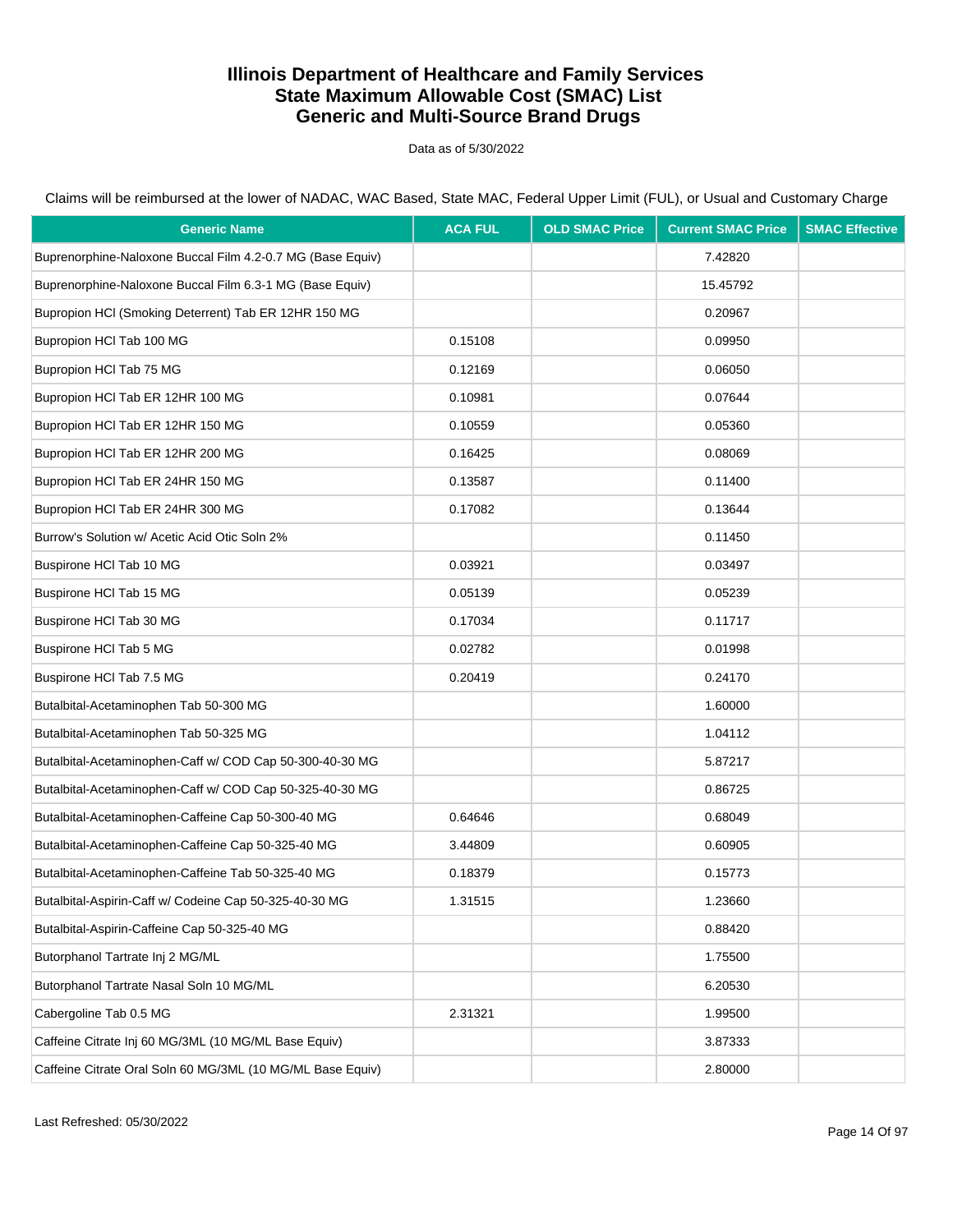Data as of 5/30/2022

| <b>Generic Name</b>                                        | <b>ACA FUL</b> | <b>OLD SMAC Price</b> | <b>Current SMAC Price</b> | <b>SMAC Effective</b> |
|------------------------------------------------------------|----------------|-----------------------|---------------------------|-----------------------|
| Calcipotriene Cream 0.005%                                 |                |                       | 1.08283                   |                       |
| Calcipotriene Oint 0.005%                                  |                |                       | 2.48205                   |                       |
| Calcipotriene Soln 0.005% (50 MCG/ML)                      |                |                       | 0.94983                   |                       |
| Calcipotriene-Betamethasone Dipropionate Oint 0.005-0.064% |                |                       | 7.02000                   |                       |
| Calcitonin (Salmon) Nasal Soln 200 Unit/ACT                |                |                       | 6.33784                   |                       |
| Calcitriol Cap 0.25 MCG                                    | 0.19297        |                       | 0.12704                   |                       |
| Calcitriol Cap 0.5 MCG                                     | 0.32356        |                       | 0.23930                   |                       |
| Calcitriol Oral Soln 1 MCG/ML                              | 5.70179        |                       | 4.55033                   |                       |
| Calcium Acetate (Phosphate Binder) Cap 667 MG (169 MG Ca)  | 0.28226        |                       | 0.11590                   |                       |
| Calcium Acetate (Phosphate Binder) Tab 667 MG              |                |                       | 0.30825                   |                       |
| Calcium Gluconate Inj 10%                                  |                |                       | 0.17000                   |                       |
| Candesartan Cilexetil Tab 16 MG                            | 0.82239        |                       | 0.61200                   |                       |
| Candesartan Cilexetil Tab 32 MG                            | 1.17060        |                       | 1.06144                   |                       |
| Candesartan Cilexetil Tab 4 MG                             | 0.87249        |                       | 0.80284                   |                       |
| Candesartan Cilexetil Tab 8 MG                             | 0.68784        |                       | 0.61233                   |                       |
| Candesartan Cilexetil-Hydrochlorothiazide Tab 16-12.5 MG   | 1.54137        |                       | 1.36980                   |                       |
| Candesartan Cilexetil-Hydrochlorothiazide Tab 32-12.5 MG   | 1.51552        |                       | 2.02290                   |                       |
| Candesartan Cilexetil-Hydrochlorothiazide Tab 32-25 MG     | 1.84688        |                       | 1.50969                   |                       |
| Cannabidiol Soln 100 MG/ML                                 |                |                       | 14.12900                  |                       |
| Capecitabine Tab 150 MG                                    |                |                       | 0.34945                   |                       |
| Capecitabine Tab 500 MG                                    | 2.95138        |                       | 0.49958                   |                       |
| Capsaicin Cream 0.1%                                       |                |                       | 0.15563                   |                       |
| Captopril & Hydrochlorothiazide Tab 25-15 MG               |                |                       | 0.06265                   |                       |
| Captopril & Hydrochlorothiazide Tab 25-25 MG               |                |                       | 0.76521                   |                       |
| Captopril & Hydrochlorothiazide Tab 50-15 MG               |                |                       | 0.14030                   |                       |
| Captopril & Hydrochlorothiazide Tab 50-25 MG               |                |                       | 0.15210                   |                       |
| Captopril Tab 100 MG                                       | 1.37792        |                       | 1.32038                   |                       |
| Captopril Tab 12.5 MG                                      | 0.41597        |                       | 0.52210                   |                       |
| Captopril Tab 25 MG                                        | 0.61941        |                       | 0.12075                   |                       |
| Captopril Tab 50 MG                                        | 0.86924        |                       | 0.77990                   |                       |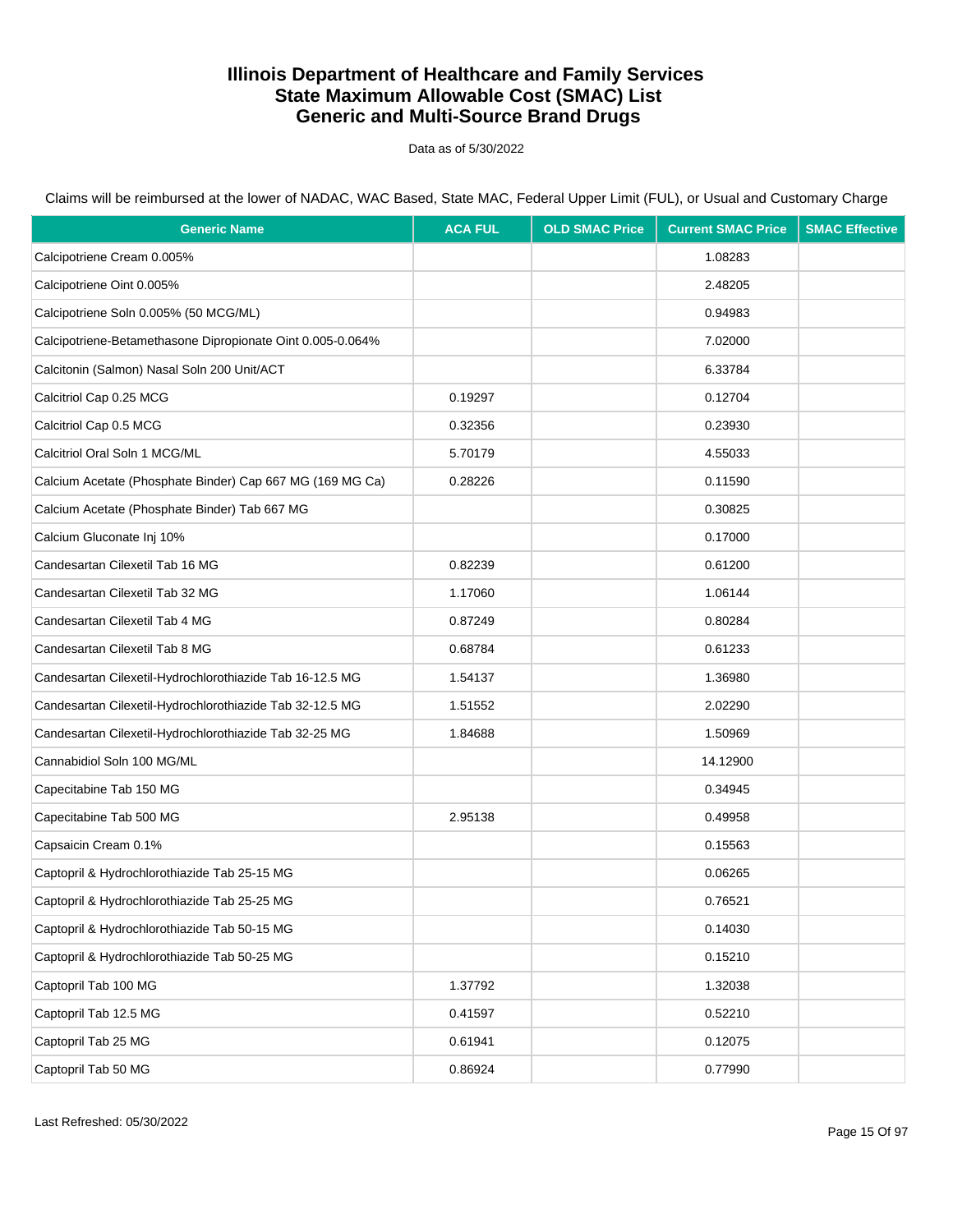Data as of 5/30/2022

| <b>Generic Name</b>                                      | <b>ACA FUL</b> | <b>OLD SMAC Price</b> | <b>Current SMAC Price</b> | <b>SMAC Effective</b> |
|----------------------------------------------------------|----------------|-----------------------|---------------------------|-----------------------|
| Carbamazepine Cap ER 12HR 100 MG                         | 1.08696        |                       | 0.62433                   |                       |
| Carbamazepine Cap ER 12HR 300 MG                         | 1.20367        |                       | 0.75498                   |                       |
| Carbamazepine Chew Tab 100 MG                            | 0.27512        |                       | 0.21800                   |                       |
| Carbamazepine Susp 100 MG/5ML                            |                |                       | 0.09749                   |                       |
| Carbamazepine Tab 200 MG                                 | 0.31925        |                       | 0.18497                   |                       |
| Carbamazepine Tab ER 12HR 100 MG                         | 0.58822        |                       | 0.39510                   |                       |
| Carbamazepine Tab ER 12HR 200 MG                         | 1.07437        |                       | 0.70610                   |                       |
| Carbamazepine Tab ER 12HR 400 MG                         | 2.19460        |                       | 1.48790                   |                       |
| Carbidopa & Levodopa Orally Disintegrating Tab 10-100 MG |                |                       | 0.51270                   |                       |
| Carbidopa & Levodopa Orally Disintegrating Tab 25-100 MG |                |                       | 0.67500                   |                       |
| Carbidopa & Levodopa Orally Disintegrating Tab 25-250 MG |                |                       | 0.85410                   |                       |
| Carbidopa & Levodopa Tab 10-100 MG                       | 0.14003        |                       | 0.09610                   |                       |
| Carbidopa & Levodopa Tab 25-100 MG                       | 0.13851        |                       | 0.06590                   |                       |
| Carbidopa & Levodopa Tab 25-250 MG                       | 0.15243        |                       | 0.09582                   |                       |
| Carbidopa & Levodopa Tab ER 25-100 MG                    | 0.19815        |                       | 0.11510                   |                       |
| Carbidopa & Levodopa Tab ER 50-200 MG                    | 0.29283        |                       | 0.18000                   |                       |
| Carbidopa Tab 25 MG                                      | 1.90050        |                       | 0.93340                   |                       |
| Carbidopa-Levodopa-Entacapone Tabs 25-100-200 MG         |                |                       | 2.67548                   |                       |
| Carbidopa-Levodopa-Entacapone Tabs 37.5-150-200 MG       | 1.80824        |                       | 3.06482                   |                       |
| Carbidopa-Levodopa-Entacapone Tabs 50-200-200 MG         |                |                       | 2.80555                   |                       |
| Carbinoxamine Maleate Soln 4 MG/5ML                      |                |                       | 0.09558                   |                       |
| Carbinoxamine Maleate Tab 4 MG                           |                |                       | 0.33018                   |                       |
| Carboplatin IV For Inj 150 MG                            |                |                       | 39.00000                  |                       |
| Carboplatin IV Soln 150 MG/15ML                          |                |                       | 0.56753                   |                       |
| Carboplatin IV Soln 450 MG/45ML                          |                |                       | 0.56753                   |                       |
| Carboplatin IV Soln 50 MG/5ML                            |                |                       | 0.49016                   |                       |
| Carboplatin IV Soln 600 MG/60ML                          |                |                       | 0.56753                   |                       |
| Carisoprodol Tab 250 MG                                  | 1.27726        |                       | 1.11400                   |                       |
| Carisoprodol Tab 350 MG                                  | 0.13379        |                       | 0.04670                   |                       |
| Carteolol HCl Ophth Soln 1%                              |                |                       | 1.40920                   |                       |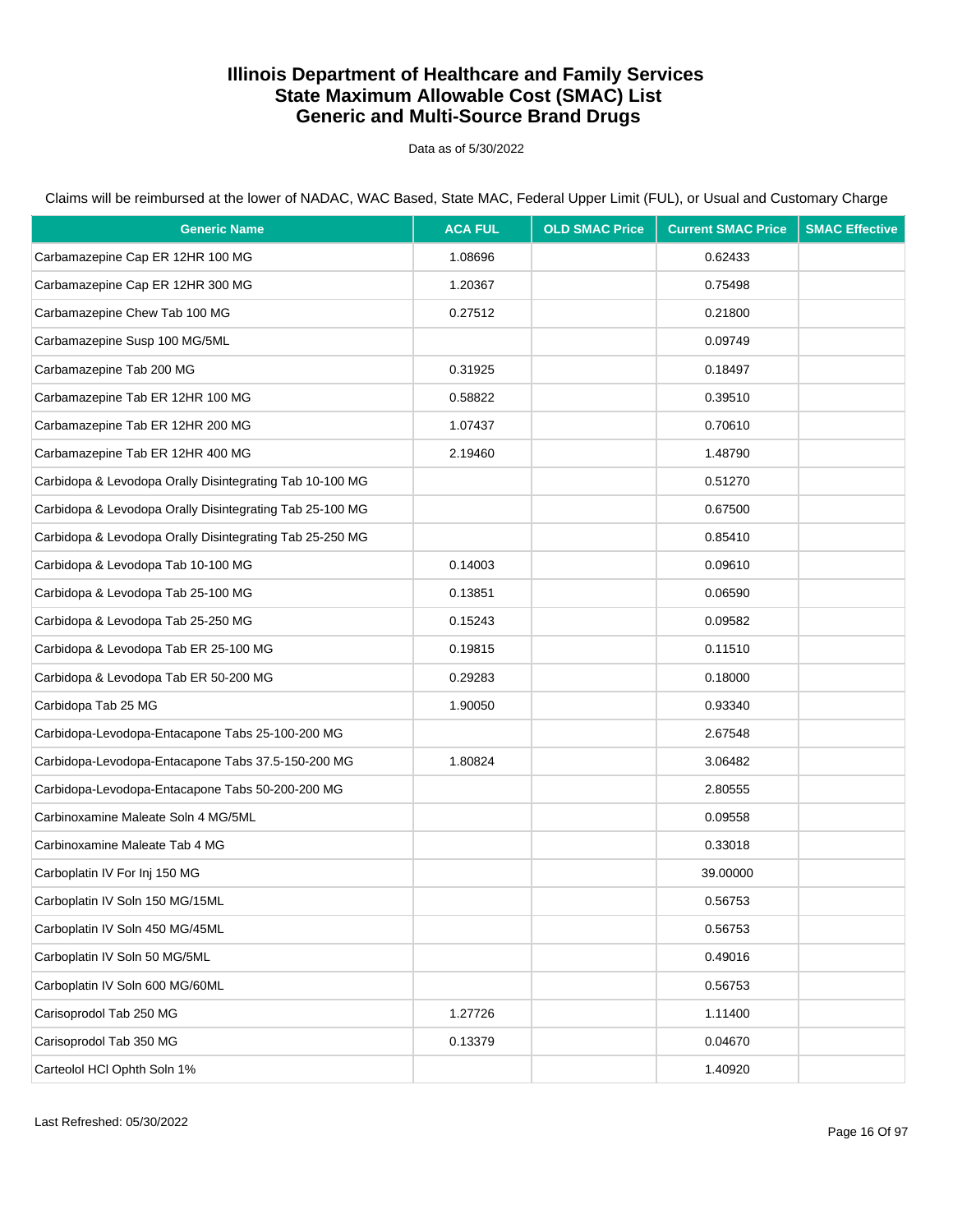Data as of 5/30/2022

| <b>Generic Name</b>                    | <b>ACA FUL</b> | <b>OLD SMAC Price</b> | <b>Current SMAC Price</b> | <b>SMAC Effective</b> |
|----------------------------------------|----------------|-----------------------|---------------------------|-----------------------|
| Carvedilol Phosphate Cap ER 24HR 10 MG | 6.71550        |                       | 5.85267                   |                       |
| Carvedilol Phosphate Cap ER 24HR 20 MG | 5.59957        |                       | 5.43233                   |                       |
| Carvedilol Phosphate Cap ER 24HR 40 MG | 6.33845        |                       | 4.72533                   |                       |
| Carvedilol Phosphate Cap ER 24HR 80 MG | 6.01728        |                       | 4.99833                   |                       |
| Carvedilol Tab 12.5 MG                 | 0.02596        |                       | 0.02125                   |                       |
| Carvedilol Tab 25 MG                   | 0.03334        |                       | 0.02294                   |                       |
| Carvedilol Tab 3.125 MG                | 0.01989        |                       | 0.01830                   |                       |
| Carvedilol Tab 6.25 MG                 | 0.02043        |                       | 0.01794                   |                       |
| Cefaclor Cap 250 MG                    |                |                       | 1.08959                   |                       |
| Cefaclor Cap 500 MG                    |                |                       | 1.27079                   |                       |
| Cefaclor For Susp 125 MG/5ML           |                |                       | 0.73655                   |                       |
| Cefaclor For Susp 250 MG/5ML           |                |                       | 1.16666                   |                       |
| Cefaclor For Susp 375 MG/5ML           |                |                       | 2.21067                   |                       |
| Cefadroxil Cap 500 MG                  | 0.19598        |                       | 0.12410                   |                       |
| Cefadroxil For Susp 250 MG/5ML         | 0.24630        |                       | 0.20100                   |                       |
| Cefadroxil For Susp 500 MG/5ML         | 0.25492        |                       | 0.24250                   |                       |
| Cefadroxil Tab 1 GM                    |                |                       | 3.15000                   |                       |
| Cefazolin Sodium For Inj 1 GM          |                |                       | 0.92300                   |                       |
| Cefazolin Sodium For Inj 10 GM         |                |                       | 6.05100                   |                       |
| Cefdinir Cap 300 MG                    | 0.44368        |                       | 0.38283                   |                       |
| Cefdinir For Susp 125 MG/5ML           |                |                       | 0.10693                   |                       |
| Cefdinir For Susp 250 MG/5ML           |                |                       | 0.08000                   |                       |
| Cefepime HCI For Inj 1 GM              |                |                       | 3.99900                   |                       |
| Cefepime HCI For Inj 2 GM              |                |                       | 8.52600                   |                       |
| Cefixime Cap 400 MG                    |                |                       | 9.94480                   |                       |
| Cefixime For Susp 100 MG/5ML           |                |                       | 2.87712                   |                       |
| Cefixime For Susp 200 MG/5ML           |                |                       | 5.63013                   |                       |
| Cefotaxime Sodium For Inj 1 GM         |                |                       | 2.86000                   |                       |
| Cefoxitin Sodium For IV Soln 1 GM      |                |                       | 6.28160                   |                       |
| Cefoxitin Sodium For IV Soln 2 GM      |                |                       | 11.74784                  |                       |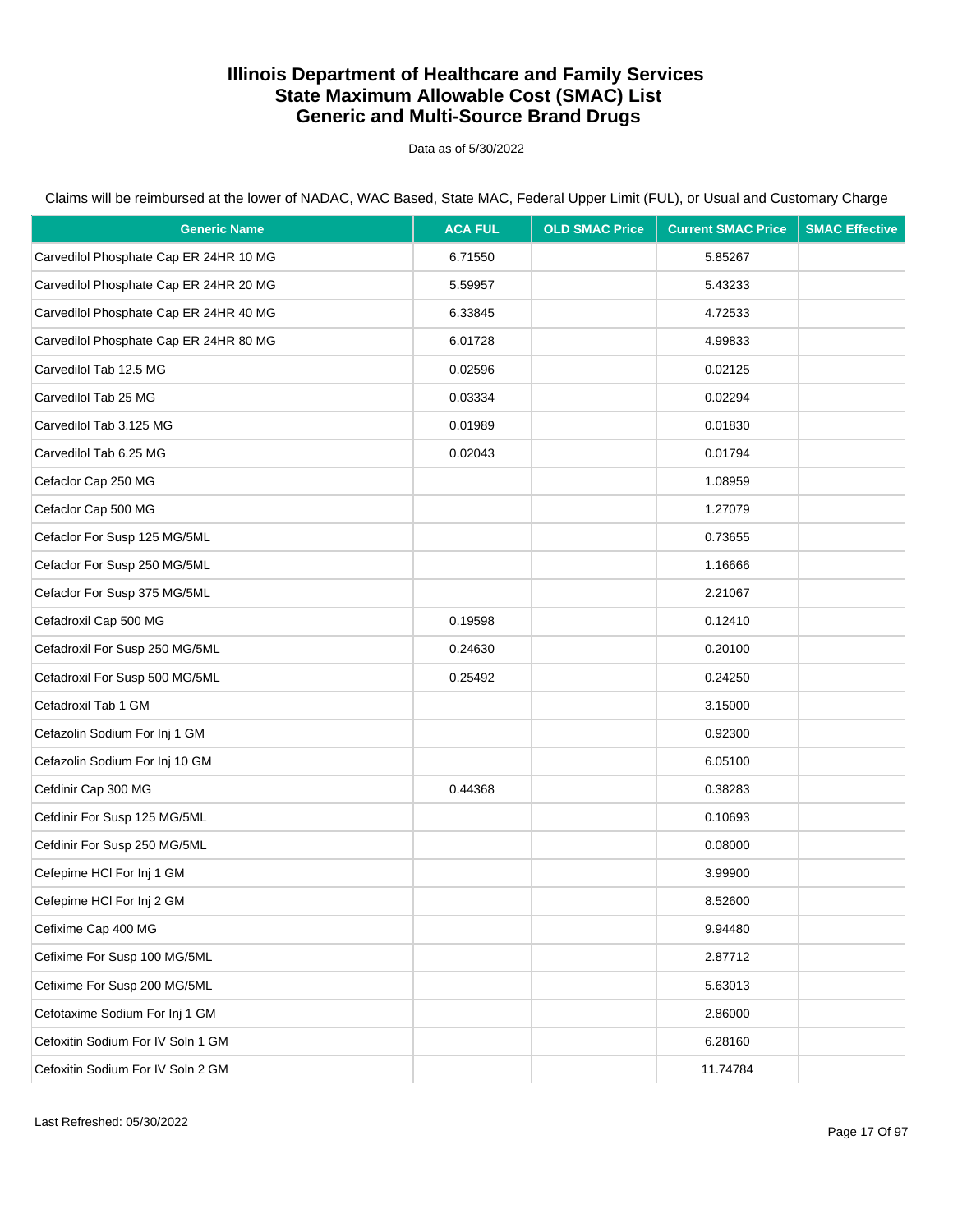Data as of 5/30/2022

| <b>Generic Name</b>                      | <b>ACA FUL</b> | <b>OLD SMAC Price</b> | <b>Current SMAC Price</b> | <b>SMAC Effective</b> |
|------------------------------------------|----------------|-----------------------|---------------------------|-----------------------|
| Cefpodoxime Proxetil For Susp 100 MG/5ML |                |                       | 1.16000                   |                       |
| Cefpodoxime Proxetil For Susp 50 MG/5ML  |                |                       | 0.47995                   |                       |
| Cefpodoxime Proxetil Tab 100 MG          |                |                       | 1.77000                   |                       |
| Cefpodoxime Proxetil Tab 200 MG          | 2.69666        |                       | 2.20000                   |                       |
| Cefprozil For Susp 125 MG/5ML            |                |                       | 0.14400                   |                       |
| Cefprozil For Susp 250 MG/5ML            |                |                       | 0.21875                   |                       |
| Cefprozil Tab 250 MG                     | 0.51608        |                       | 0.77750                   |                       |
| Cefprozil Tab 500 MG                     | 0.99862        |                       | 1.07200                   |                       |
| Ceftazidime For Inj 1 GM                 |                |                       | 3.67263                   |                       |
| Ceftazidime For Inj 2 GM                 |                |                       | 11.54400                  |                       |
| Ceftazidime For Inj 6 GM                 |                |                       | 24.36200                  |                       |
| Ceftazidime For IV Soln 1 GM             |                |                       | 8.51500                   |                       |
| Ceftriaxone Sodium For Inj 1 GM          |                |                       | 1.31000                   |                       |
| Ceftriaxone Sodium For Inj 10 GM         |                |                       | 14.68750                  |                       |
| Ceftriaxone Sodium For Inj 2 GM          |                |                       | 2.30600                   |                       |
| Ceftriaxone Sodium For Inj 250 MG        |                |                       | 0.63100                   |                       |
| Ceftriaxone Sodium For Inj 500 MG        |                |                       | 0.95190                   |                       |
| Ceftriaxone Sodium For IV Soln 1 GM      |                |                       | 4.14500                   |                       |
| Ceftriaxone Sodium For IV Soln 2 GM      |                |                       | 10.98500                  |                       |
| Cefuroxime Axetil Tab 250 MG             | 0.39628        |                       | 0.26250                   |                       |
| Cefuroxime Axetil Tab 500 MG             | 0.63025        |                       | 0.38067                   |                       |
| Cefuroxime Sodium For Inj 1.5 GM         |                |                       | 5.72000                   |                       |
| Cefuroxime Sodium For Inj 750 MG         |                |                       | 2.92500                   |                       |
| Cefuroxime Sodium For IV Soln 1.5 GM     |                |                       | 5.72000                   |                       |
| Celecoxib Cap 100 MG                     | 0.10666        |                       | 0.11230                   |                       |
| Celecoxib Cap 200 MG                     | 0.19684        |                       | 0.11246                   |                       |
| Celecoxib Cap 400 MG                     | 0.52214        |                       | 0.49205                   |                       |
| Celecoxib Cap 50 MG                      | 0.10029        |                       | 0.12367                   |                       |
| Cephalexin Cap 250 MG                    | 0.09135        |                       | 0.05200                   |                       |
| Cephalexin Cap 500 MG                    | 0.11858        |                       | 0.07836                   |                       |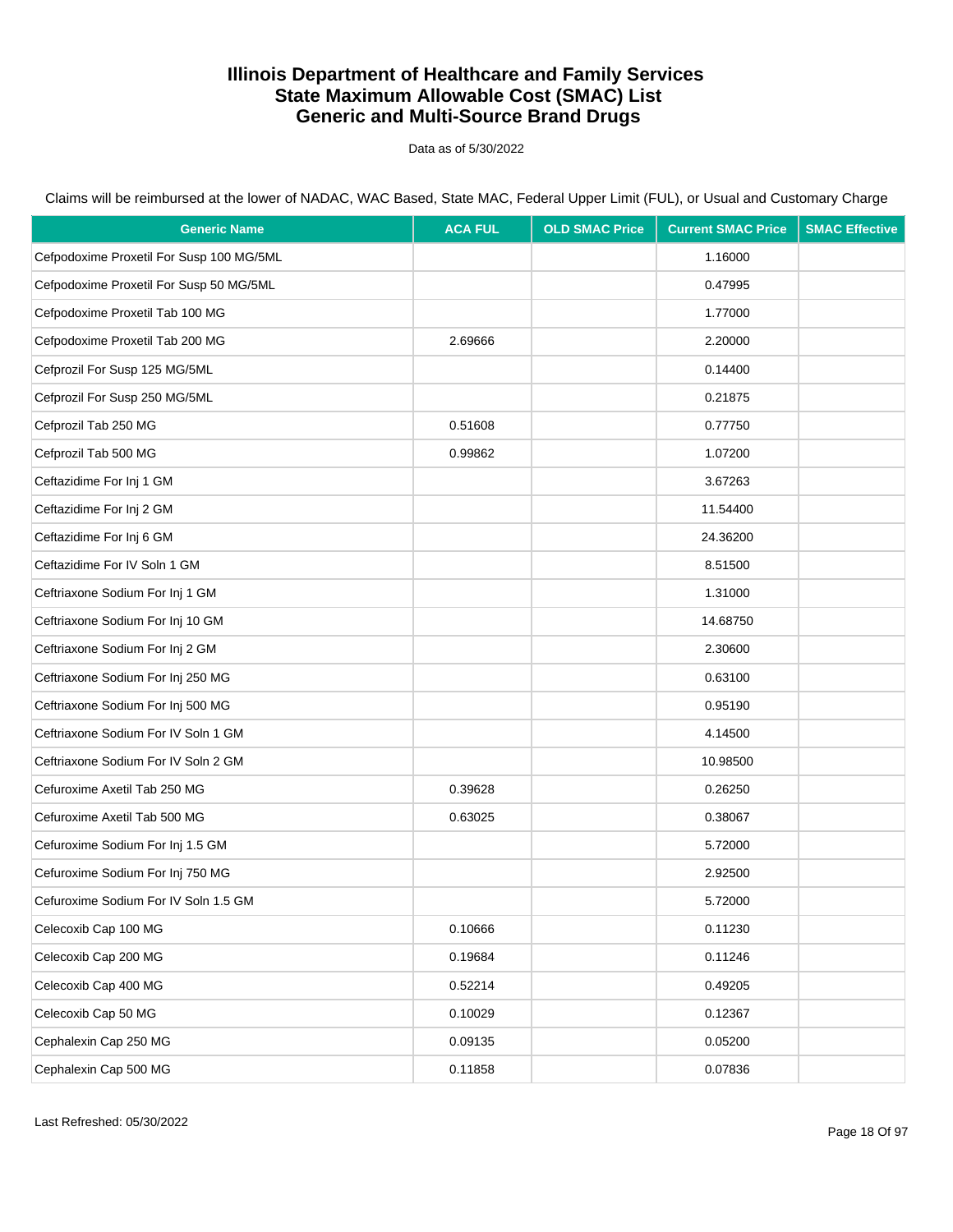Data as of 5/30/2022

Claims will be reimbursed at the lower of NADAC, WAC Based, State MAC, Federal Upper Limit (FUL), or Usual and Customary Charge

| <b>Generic Name</b>                                       | <b>ACA FUL</b> | <b>OLD SMAC Price</b> | <b>Current SMAC Price</b> | <b>SMAC Effective</b> |
|-----------------------------------------------------------|----------------|-----------------------|---------------------------|-----------------------|
| Cephalexin Cap 750 MG                                     |                |                       | 5.35800                   |                       |
| Cephalexin For Susp 125 MG/5ML                            |                |                       | 0.07000                   |                       |
| Cephalexin For Susp 250 MG/5ML                            |                |                       | 0.04245                   |                       |
| Cetirizine HCl Oral Soln 1 MG/ML (5 MG/5ML)               |                |                       | 0.01907                   |                       |
| Cevimeline HCl Cap 30 MG                                  | 0.84014        |                       | 0.62670                   |                       |
| Chlordiazepoxide HCl Cap 10 MG                            |                |                       | 0.05930                   |                       |
| Chlordiazepoxide HCl Cap 25 MG                            |                |                       | 0.10033                   |                       |
| Chlordiazepoxide HCl Cap 5 MG                             |                |                       | 0.07574                   |                       |
| Chlordiazepoxide HCl-Clidinium Bromide Cap 5-2.5 MG       |                |                       | 1.27283                   |                       |
| Chlordiazepoxide-Amitriptyline Tab 10-25 MG               |                |                       | 1.65270                   |                       |
| Chlordiazepoxide-Amitriptyline Tab 5-12.5 MG              |                |                       | 0.69002                   |                       |
| Chlorhexidine Gluconate Soln 0.12%                        |                |                       | 0.00571                   |                       |
| Chloroquine Phosphate Tab 250 MG                          |                |                       | 1.27760                   |                       |
| Chloroquine Phosphate Tab 500 MG                          |                |                       | 1.61582                   |                       |
| Chlorothiazide Tab 500 MG                                 |                |                       | 0.15275                   |                       |
| Chlorpromazine HCl Inj 25 MG/ML                           |                |                       | 26.00000                  |                       |
| Chlorpromazine HCl Tab 100 MG                             | 2.29913        |                       | 2.26210                   |                       |
| Chlorpromazine HCl Tab 200 MG                             | 3.13195        |                       | 4.60216                   |                       |
| Chlorpromazine HCl Tab 25 MG                              | 1.30823        |                       | 1.05040                   |                       |
| Chlorpromazine HCl Tab 50 MG                              | 1.58874        |                       | 1.96941                   |                       |
| Chlorpropamide Tab 100 MG                                 |                |                       | 0.20075                   |                       |
| Chlorpropamide Tab 250 MG                                 |                |                       | 0.34000                   |                       |
| Chlorthalidone Tab 25 MG                                  | 0.15225        |                       | 0.10290                   |                       |
| Chlorthalidone Tab 50 MG                                  | 0.27975        |                       | 0.21990                   |                       |
| Chlorzoxazone Tab 500 MG                                  | 0.27069        |                       | 0.22652                   |                       |
| Cholestyramine Light Powder 4 GM/DOSE                     |                |                       | 0.16658                   |                       |
| Cholestyramine Light Powder Packets 4 GM                  |                |                       | 0.29672                   |                       |
| Cholestyramine Powder 4 GM/DOSE                           |                |                       | 0.14640                   |                       |
| Choline Fenofibrate Cap DR 135 MG (Fenofibric Acid Equiv) | 0.59617        |                       | 0.50700                   |                       |
| Choline Fenofibrate Cap DR 45 MG (Fenofibric Acid Equiv)  | 0.22526        |                       | 0.38065                   |                       |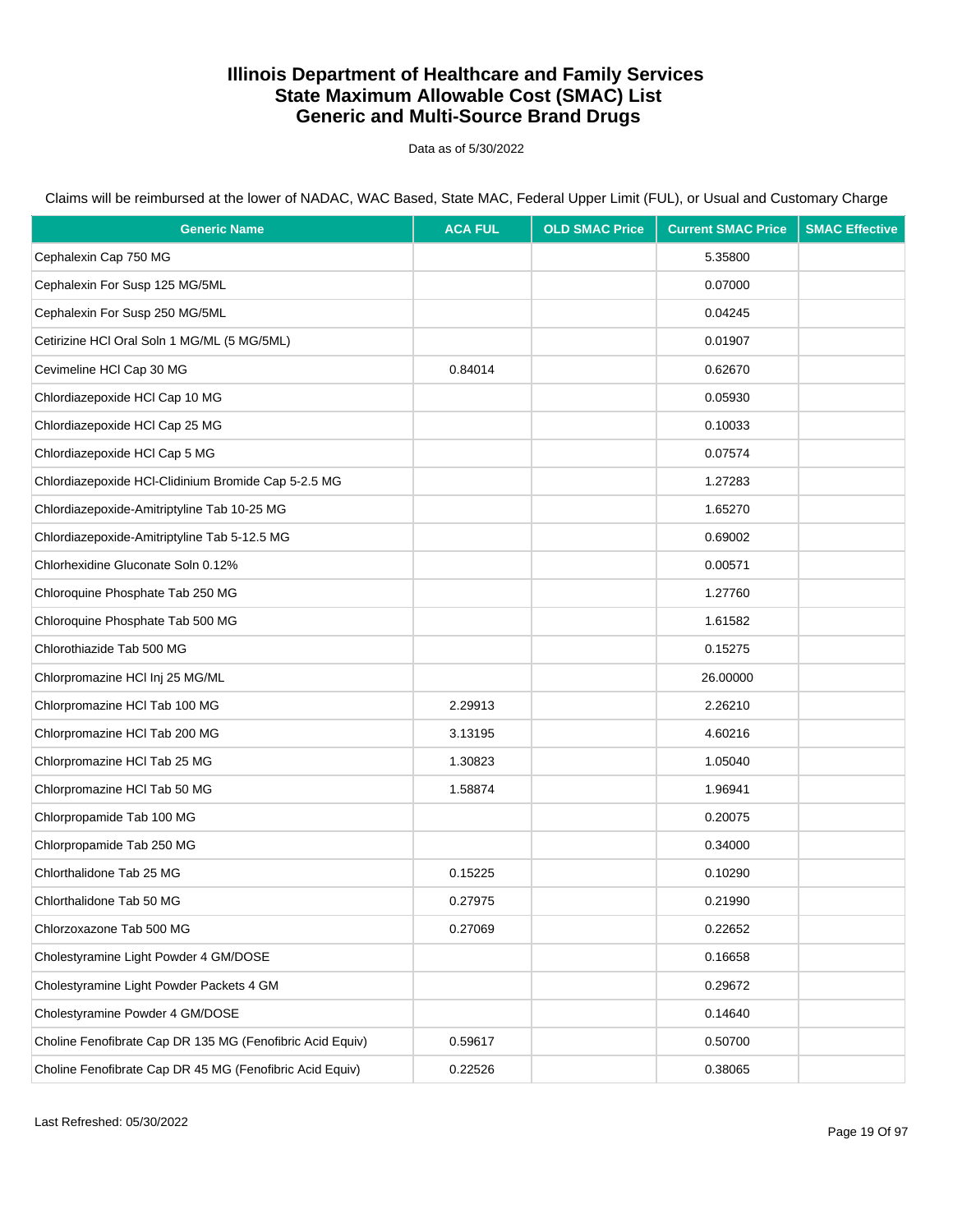Data as of 5/30/2022

| <b>Generic Name</b>                                        | <b>ACA FUL</b> | <b>OLD SMAC Price</b> | <b>Current SMAC Price</b> | <b>SMAC Effective</b> |
|------------------------------------------------------------|----------------|-----------------------|---------------------------|-----------------------|
| Ciclopirox Gel 0.77%                                       |                |                       | 0.89877                   |                       |
| Ciclopirox Olamine Cream 0.77% (Base Equiv)                |                |                       | 0.10611                   |                       |
| Ciclopirox Olamine Susp 0.77% (Base Equiv)                 |                |                       | 0.76780                   |                       |
| Ciclopirox Shampoo 1%                                      | 0.33077        |                       | 0.24845                   |                       |
| Ciclopirox Solution 8%                                     | 1.74161        |                       | 1.24242                   |                       |
| Cilostazol Tab 100 MG                                      | 0.14582        |                       | 0.05433                   |                       |
| Cilostazol Tab 50 MG                                       | 0.11694        |                       | 0.07320                   |                       |
| Cimetidine HCI Soln 300 MG/5ML                             |                |                       | 0.07052                   |                       |
| Cimetidine Tab 200 MG                                      |                |                       | 0.06613                   |                       |
| Cimetidine Tab 300 MG                                      |                |                       | 0.19250                   |                       |
| Cimetidine Tab 400 MG                                      |                |                       | 0.45283                   |                       |
| Cimetidine Tab 800 MG                                      |                |                       | 0.83477                   |                       |
| Cinacalcet HCl Tab 30 MG (Base Equiv)                      | 2.00946        |                       | 0.68699                   |                       |
| Cinacalcet HCl Tab 60 MG (Base Equiv)                      | 3.53104        |                       | 0.50000                   |                       |
| Cinacalcet HCl Tab 90 MG (Base Equiv)                      | 7.90750        |                       | 4.99967                   |                       |
| Ciprofloxacin 200 MG/100ML in D5W                          |                |                       | 0.02418                   |                       |
| Ciprofloxacin 400 MG/200ML in D5W                          |                |                       | 0.01495                   |                       |
| Ciprofloxacin For Oral Susp 500 MG/5ML (10%) (10 GM/100ML) |                |                       | 1.40410                   |                       |
| Ciprofloxacin HCl Ophth Soln 0.3% (Base Equivalent)        |                |                       | 0.56000                   |                       |
| Ciprofloxacin HCI Tab 100 MG (Base Equiv)                  |                |                       | 2.93583                   |                       |
| Ciprofloxacin HCl Tab 250 MG (Base Equiv)                  | 0.17503        |                       | 0.08880                   |                       |
| Ciprofloxacin HCI Tab 500 MG (Base Equiv)                  | 0.21439        |                       | 0.08439                   |                       |
| Ciprofloxacin HCI Tab 750 MG (Base Equiv)                  | 0.28557        |                       | 0.23220                   |                       |
| Ciprofloxacin IV Soln 400 MG/40ML (1%)                     |                |                       | 0.09230                   |                       |
| Ciprofloxacin-Dexamethasone Otic Susp 0.3-0.1%             | 19.64510       |                       | 17.51181                  |                       |
| Cisplatin Inj 100 MG/100ML (1 MG/ML)                       |                |                       | 0.31445                   |                       |
| Cisplatin Inj 50 MG/50ML (1 MG/ML)                         |                |                       | 0.31445                   |                       |
| Citalopram Hydrobromide Oral Soln 10 MG/5ML                | 0.26239        |                       | 0.20829                   |                       |
| Citalopram Hydrobromide Tab 10 MG (Base Equiv)             | 0.03277        |                       | 0.01764                   |                       |
| Citalopram Hydrobromide Tab 20 MG (Base Equiv)             | 0.03730        |                       | 0.01978                   |                       |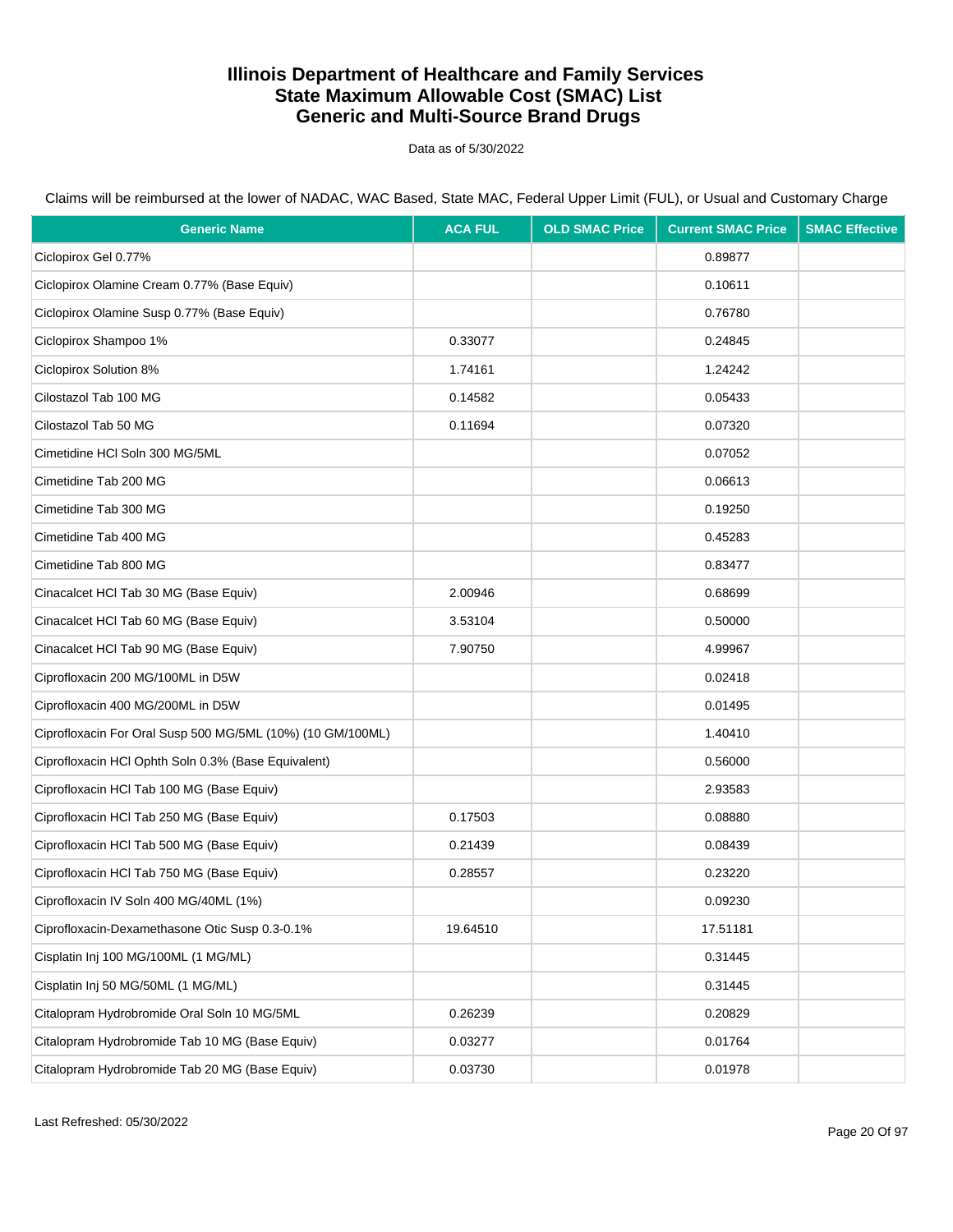Data as of 5/30/2022

| <b>Generic Name</b>                                         | <b>ACA FUL</b> | <b>OLD SMAC Price</b> | <b>Current SMAC Price</b> | <b>SMAC Effective</b> |
|-------------------------------------------------------------|----------------|-----------------------|---------------------------|-----------------------|
| Citalopram Hydrobromide Tab 40 MG (Base Equiv)              | 0.04529        |                       | 0.02572                   |                       |
| Cladribine IV Soln 10 MG/10ML (1 MG/ML)                     |                |                       | 37.05000                  |                       |
| Clarithromycin For Susp 125 MG/5ML                          |                |                       | 0.28026                   |                       |
| Clarithromycin For Susp 250 MG/5ML                          |                |                       | 1.25000                   |                       |
| Clarithromycin Tab 250 MG                                   | 0.69796        |                       | 0.34333                   |                       |
| Clarithromycin Tab 500 MG                                   | 0.43312        |                       | 0.36436                   |                       |
| Clarithromycin Tab ER 24HR 500 MG                           |                |                       | 1.24967                   |                       |
| Clemastine Fumarate Tab 2.68 MG                             |                |                       | 0.19150                   |                       |
| Clindamycin HCl Cap 150 MG                                  | 0.13112        |                       | 0.07280                   |                       |
| Clindamycin HCl Cap 300 MG                                  | 0.26201        |                       | 0.17964                   |                       |
| Clindamycin HCl Cap 75 MG                                   |                |                       | 0.45743                   |                       |
| Clindamycin Palmitate HCI For Soln 75 MG/5ML (Base Equiv)   | 0.21121        |                       | 0.17000                   |                       |
| Clindamycin Phosph-Benzoyl Peroxide (Refrig) Gel 1.2 (1)-5% | 0.71849        |                       | 0.60222                   |                       |
| Clindamycin Phosphate Foam 1%                               |                |                       | 3.56290                   |                       |
| Clindamycin Phosphate Gel 1%                                |                |                       | 0.62129                   |                       |
| Clindamycin Phosphate Inj 300 MG/2ML                        |                |                       | 0.45500                   |                       |
| Clindamycin Phosphate Inj 600 MG/4ML                        |                |                       | 0.45500                   |                       |
| Clindamycin Phosphate Inj 9 GM/60ML                         |                |                       | 0.45500                   |                       |
| Clindamycin Phosphate Inj 900 MG/6ML                        |                |                       | 0.45500                   |                       |
| Clindamycin Phosphate IV Soln 600 MG/4ML                    |                |                       | 0.45500                   |                       |
| Clindamycin Phosphate Lotion 1%                             | 0.77305        |                       | 0.75017                   |                       |
| Clindamycin Phosphate Soln 1%                               |                |                       | 0.23674                   |                       |
| Clindamycin Phosphate Swab 1%                               |                |                       | 0.30288                   |                       |
| Clindamycin Phosphate Vaginal Cream 2%                      |                |                       | 1.54325                   |                       |
| Clindamycin Phosphate-Benzoyl Peroxide Gel 1.2-2.5%         | 1.69003        |                       | 1.24646                   |                       |
| Clindamycin Phosphate-Tretinoin Gel 1.2-0.025%              |                |                       | 9.25000                   |                       |
| Clobazam Oral Film 10 MG                                    |                |                       | 25.94800                  |                       |
| Clobazam Oral Film 20 MG                                    |                |                       | 51.89600                  |                       |
| Clobazam Oral Film 5 MG                                     |                |                       | 12.97400                  |                       |
| Clobazam Suspension 2.5 MG/ML                               | 1.39575        |                       | 0.60358                   |                       |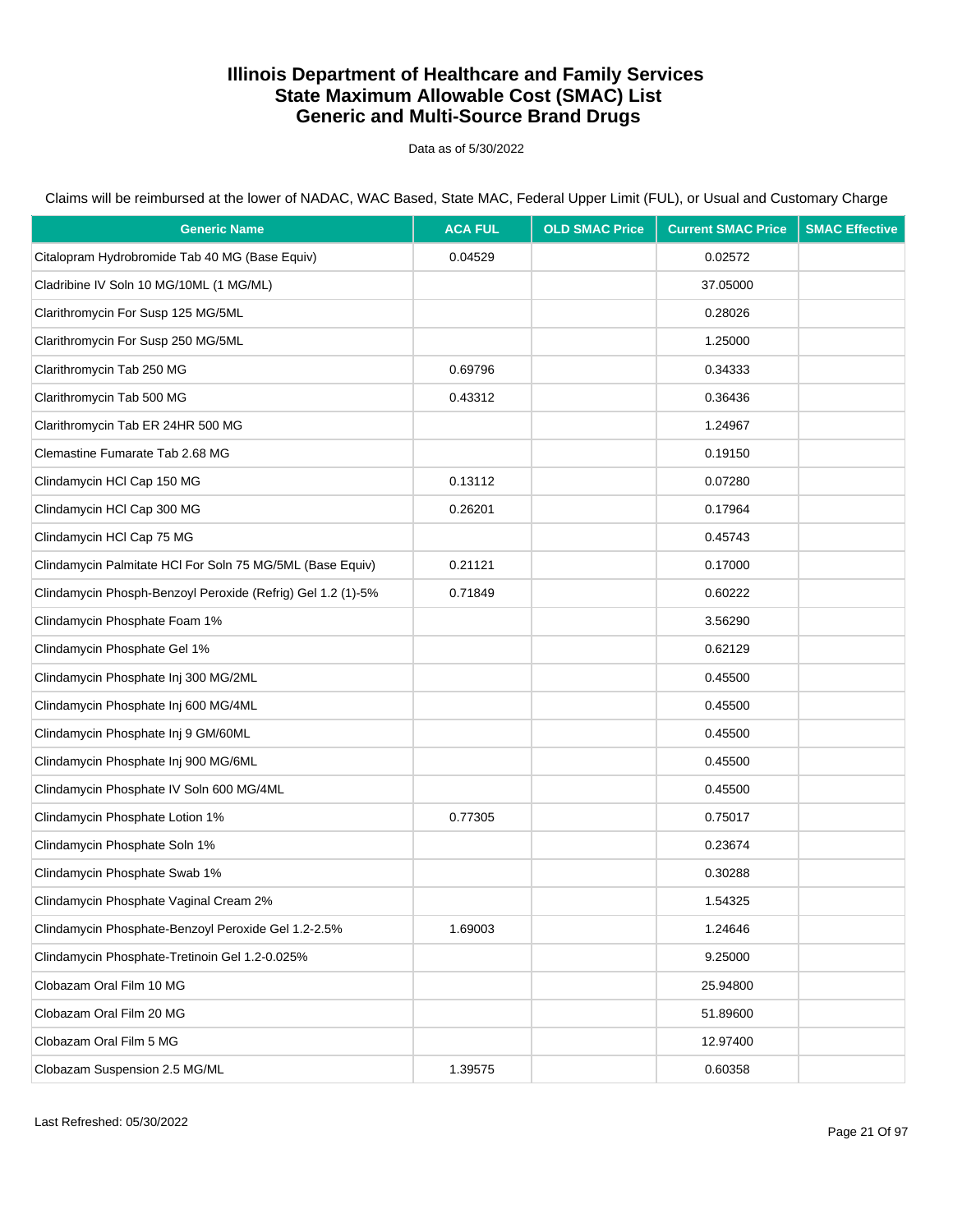Data as of 5/30/2022

Claims will be reimbursed at the lower of NADAC, WAC Based, State MAC, Federal Upper Limit (FUL), or Usual and Customary Charge

| <b>Generic Name</b>                                  | <b>ACA FUL</b> | <b>OLD SMAC Price</b> | <b>Current SMAC Price</b> | <b>SMAC Effective</b> |
|------------------------------------------------------|----------------|-----------------------|---------------------------|-----------------------|
| Clobazam Tab 10 MG                                   | 5.64792        |                       | 0.28460                   |                       |
| Clobazam Tab 20 MG                                   | 12.54822       |                       | 0.70656                   |                       |
| Clobetasol Propionate Cream 0.05%                    |                |                       | 0.37983                   |                       |
| Clobetasol Propionate Emollient Base Cream 0.05%     |                |                       | 0.66483                   |                       |
| Clobetasol Propionate Emulsion Foam 0.05%            |                |                       | 3.10000                   |                       |
| Clobetasol Propionate Foam 0.05%                     |                |                       | 1.24600                   |                       |
| Clobetasol Propionate Gel 0.05%                      |                |                       | 1.22050                   |                       |
| Clobetasol Propionate Lotion 0.05%                   |                |                       | 1.06534                   |                       |
| Clobetasol Propionate Oint 0.05%                     |                |                       | 0.25597                   |                       |
| Clobetasol Propionate Shampoo 0.05%                  | 0.60047        |                       | 0.73288                   |                       |
| Clobetasol Propionate Soln 0.05%                     |                |                       | 0.45980                   |                       |
| Clobetasol Propionate Spray 0.05%                    |                |                       | 0.42972                   |                       |
| Clomiphene Citrate Tab 50 MG                         |                |                       | 0.51333                   |                       |
| Clomipramine HCI Cap 50 MG                           | 1.00044        |                       | 0.93129                   |                       |
| Clomipramine HCl Cap 75 MG                           | 1.07821        |                       | 0.87475                   |                       |
| Clonazepam Orally Disintegrating Tab 0.125 MG        | 0.73895        |                       | 0.61050                   |                       |
| Clonazepam Orally Disintegrating Tab 0.25 MG         | 0.80075        |                       | 0.45400                   |                       |
| Clonazepam Orally Disintegrating Tab 0.5 MG          | 0.66782        |                       | 0.51100                   |                       |
| Clonazepam Orally Disintegrating Tab 1 MG            | 0.74119        |                       | 0.58810                   |                       |
| Clonazepam Orally Disintegrating Tab 2 MG            | 1.00233        |                       | 1.01222                   |                       |
| Clonazepam Tab 0.5 MG                                | 0.04007        |                       | 0.01355                   |                       |
| Clonazepam Tab 1 MG                                  | 0.05819        |                       | 0.01922                   |                       |
| Clonazepam Tab 2 MG                                  | 0.12064        |                       | 0.03110                   |                       |
| Clonidine HCl Inj (For Epidural Infusion) 500 MCG/ML |                |                       | 9.80000                   |                       |
| Clonidine HCl Tab 0.1 MG                             | 0.02905        |                       | 0.02396                   |                       |
| Clonidine HCl Tab 0.2 MG                             | 0.03869        |                       | 0.03280                   |                       |
| Clonidine HCl Tab 0.3 MG                             | 0.05131        |                       | 0.02763                   |                       |
| Clonidine HCl Tab ER 12HR 0.1 MG                     | 0.41537        |                       | 0.42852                   |                       |
| Clonidine HCI TD Patch Weekly 0.1 MG/24HR            |                |                       | 11.20500                  |                       |
| Clonidine HCI TD Patch Weekly 0.2 MG/24HR            |                |                       | 20.60250                  |                       |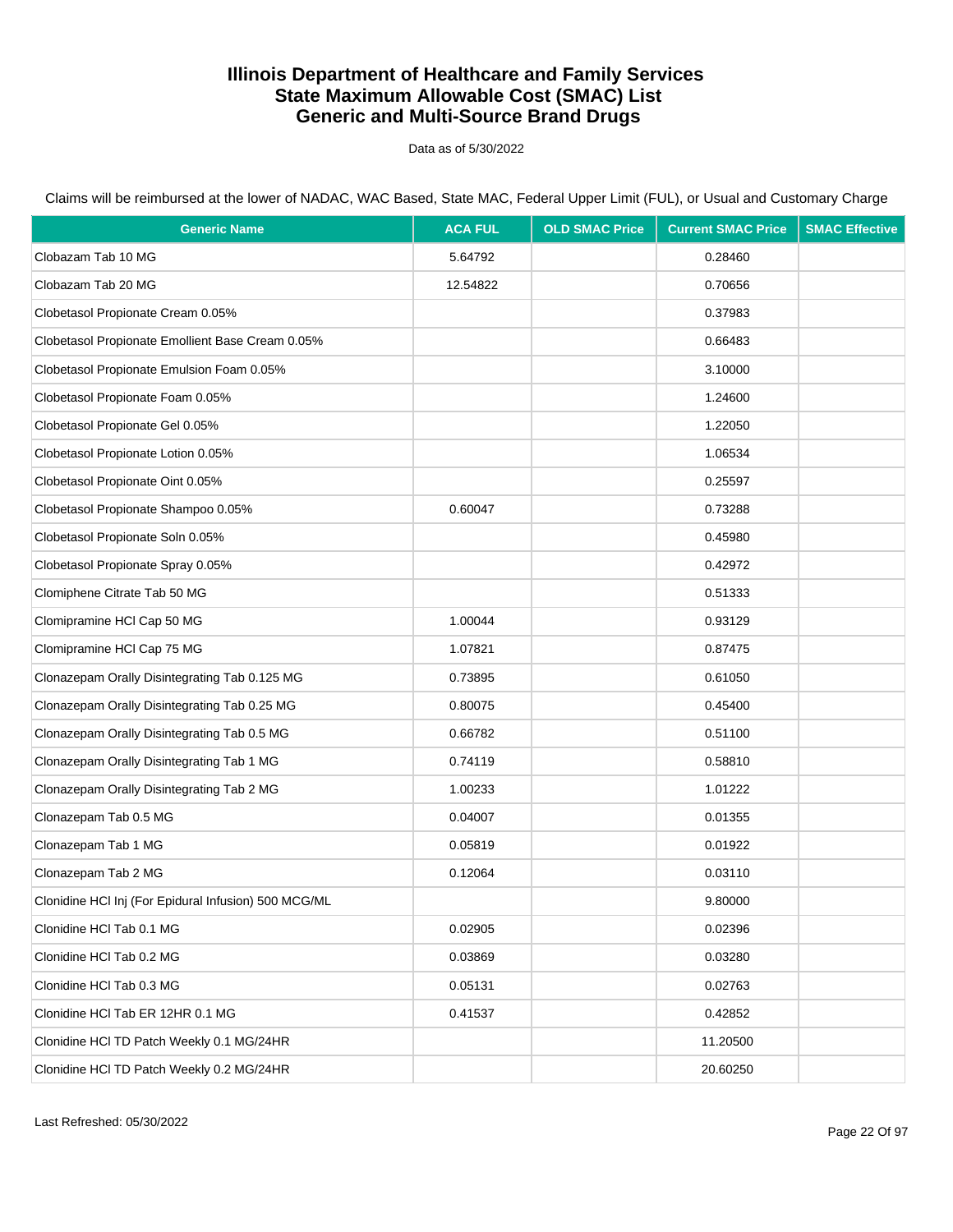Data as of 5/30/2022

| <b>Generic Name</b>                                          | <b>ACA FUL</b> | <b>OLD SMAC Price</b> | <b>Current SMAC Price</b> | <b>SMAC Effective</b> |
|--------------------------------------------------------------|----------------|-----------------------|---------------------------|-----------------------|
| Clonidine HCl TD Patch Weekly 0.3 MG/24HR                    |                |                       | 18.99000                  |                       |
| Clonidine TD Patch Weekly 0.1 MG/24HR                        | 10.49317       |                       | 5.49500                   |                       |
| Clonidine TD Patch Weekly 0.2 MG/24HR                        | 17.30022       |                       | 9.36750                   |                       |
| Clonidine TD Patch Weekly 0.3 MG/24HR                        | 26.79097       |                       | 11.95461                  |                       |
| Clopidogrel Bisulfate Tab 75 MG (Base Equiv)                 | 0.08664        |                       | 0.05548                   |                       |
| Clorazepate Dipotassium Tab 15 MG                            |                |                       | 2.19764                   |                       |
| Clorazepate Dipotassium Tab 3.75 MG                          |                |                       | 0.87940                   |                       |
| Clorazepate Dipotassium Tab 7.5 MG                           |                |                       | 1.39350                   |                       |
| Clotrimazole Cream 1%                                        |                |                       | 0.17030                   |                       |
| Clotrimazole Soln 1%                                         |                |                       | 1.32386                   |                       |
| Clotrimazole Troche 10 MG                                    |                |                       | 0.29457                   |                       |
| Clotrimazole w/ Betamethasone Cream 1-0.05%                  |                |                       | 0.12360                   |                       |
| Clotrimazole w/ Betamethasone Lotion 1-0.05%                 |                |                       | 0.68260                   |                       |
| Clozapine Orally Disintegrating Tab 100 MG                   |                |                       | 4.76825                   |                       |
| Clozapine Tab 100 MG                                         | 1.50168        |                       | 0.34440                   |                       |
| Clozapine Tab 200 MG                                         | 1.19577        |                       | 0.88370                   |                       |
| Clozapine Tab 25 MG                                          | 0.48721        |                       | 0.17340                   |                       |
| Clozapine Tab 50 MG                                          | 0.54856        |                       | 0.32500                   |                       |
| Coagulation Factor IX For Inj 1000 Unit                      |                |                       | 0.68500                   |                       |
| Coagulation Factor IX For Inj 1500 Unit                      |                |                       | 0.68500                   |                       |
| Coagulation Factor IX For Inj 500 Unit                       |                |                       | 0.68500                   |                       |
| Coagulation Factor VIIa (Recom)-jncw For Inj 1 MG (1000 MCG) |                |                       | 1.50000                   |                       |
| Coagulation Factor VIIa (Recom)-jncw For Inj 5 MG (5000 MCG) |                |                       | 1.50000                   |                       |
| Codeine Sulfate Tab 30 MG                                    |                |                       | 0.31600                   |                       |
| Colchicine w/ Probenecid Tab 0.5-500 MG                      |                |                       | 0.63950                   |                       |
| Colesevelam HCI Packet For Susp 3.75 GM                      |                |                       | 13.72077                  |                       |
| Colesevelam HCl Tab 625 MG                                   | 0.85554        |                       | 0.55550                   |                       |
| Colestipol HCI Granule Packets 5 GM                          |                |                       | 2.68754                   |                       |
| Colestipol HCI Tab 1 GM                                      |                |                       | 0.42452                   |                       |
| Colistimethate Sod For Inj 150 MG (Colistin Base Activity)   |                |                       | 14.31000                  |                       |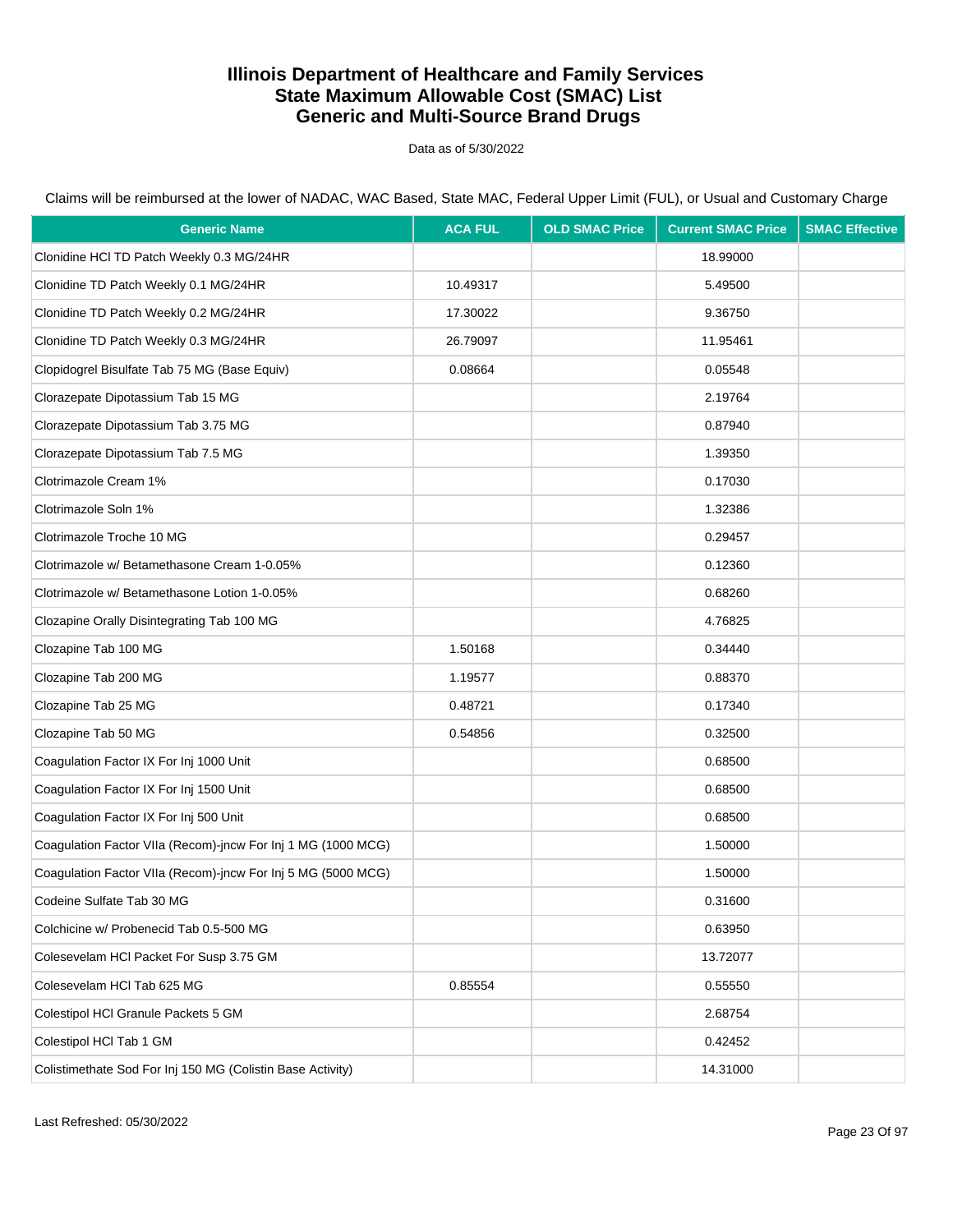Data as of 5/30/2022

| <b>Generic Name</b>                       | <b>ACA FUL</b> | <b>OLD SMAC Price</b> | <b>Current SMAC Price</b> | <b>SMAC Effective</b> |
|-------------------------------------------|----------------|-----------------------|---------------------------|-----------------------|
| Colistimethate Sodium For Inj 150 MG      |                |                       | 16.66526                  |                       |
| COVID-19 At Home Antigen Test Kit         |                |                       | 12.00000                  |                       |
| COVID-19 At Home Molecular Test Kit       |                |                       | 73.87000                  |                       |
| Cromolyn Sodium Ophth Soln 4%             |                |                       | 0.48600                   |                       |
| Cromolyn Sodium Oral Conc 100 MG/5ML      | 0.55369        |                       | 0.47749                   |                       |
| Cromolyn Sodium Soln Nebu 20 MG/2ML       |                |                       | 2.17127                   |                       |
| Cyanocobalamin Inj 1000 MCG/ML            |                |                       | 2.55480                   |                       |
| Cyclobenzaprine HCl Cap ER 24HR 15 MG     |                |                       | 6.70000                   |                       |
| Cyclobenzaprine HCl Cap ER 24HR 30 MG     |                |                       | 1.18481                   |                       |
| Cyclobenzaprine HCl Tab 10 MG             | 0.02524        |                       | 0.01594                   |                       |
| Cyclobenzaprine HCl Tab 5 MG              | 0.02826        |                       | 0.01860                   |                       |
| Cyclobenzaprine HCl Tab 7.5 MG            | 1.33686        |                       | 1.32316                   |                       |
| Cyclopentolate HCI Ophth Soln 2%          |                |                       | 5.65200                   |                       |
| Cyclophosphamide Cap 25 MG                |                |                       | 5.41412                   |                       |
| Cyclophosphamide Cap 50 MG                |                |                       | 5.01850                   |                       |
| Cyclophosphamide For Inj 2 GM             |                |                       | 1138.44000                |                       |
| Cyclophosphamide Tab 50 MG                |                |                       | 2.63500                   |                       |
| Cyclosporine Cap 100 MG                   |                |                       | 6.95353                   |                       |
| Cyclosporine Cap 25 MG                    |                |                       | 1.77280                   |                       |
| Cyclosporine IV Soln 50 MG/ML             |                |                       | 7.13420                   |                       |
| Cyclosporine Modified Cap 25 MG           | 0.60406        |                       | 0.41700                   |                       |
| Cyclosporine Modified Cap 50 MG           |                |                       | 0.82113                   |                       |
| Cyclosporine Modified Oral Soln 100 MG/ML |                |                       | 1.76740                   |                       |
| Cyproheptadine HCI Syrup 2 MG/5ML         | 0.05794        |                       | 0.06266                   |                       |
| Cyproheptadine HCl Tab 4 MG               | 0.09392        |                       | 0.08125                   |                       |
| Cysteamine Bitartrate Cap 150 MG          |                |                       | 0.82000                   |                       |
| Cysteamine Bitartrate Cap 50 MG           |                |                       | 0.28000                   |                       |
| Cysteine HCl Inj 50 MG/ML                 |                |                       | 0.31200                   |                       |
| Cytarabine For Inj 1 GM                   |                |                       | 20.80000                  |                       |
| Cytarabine Inj PF 100 MG/ML               |                |                       | 0.83850                   |                       |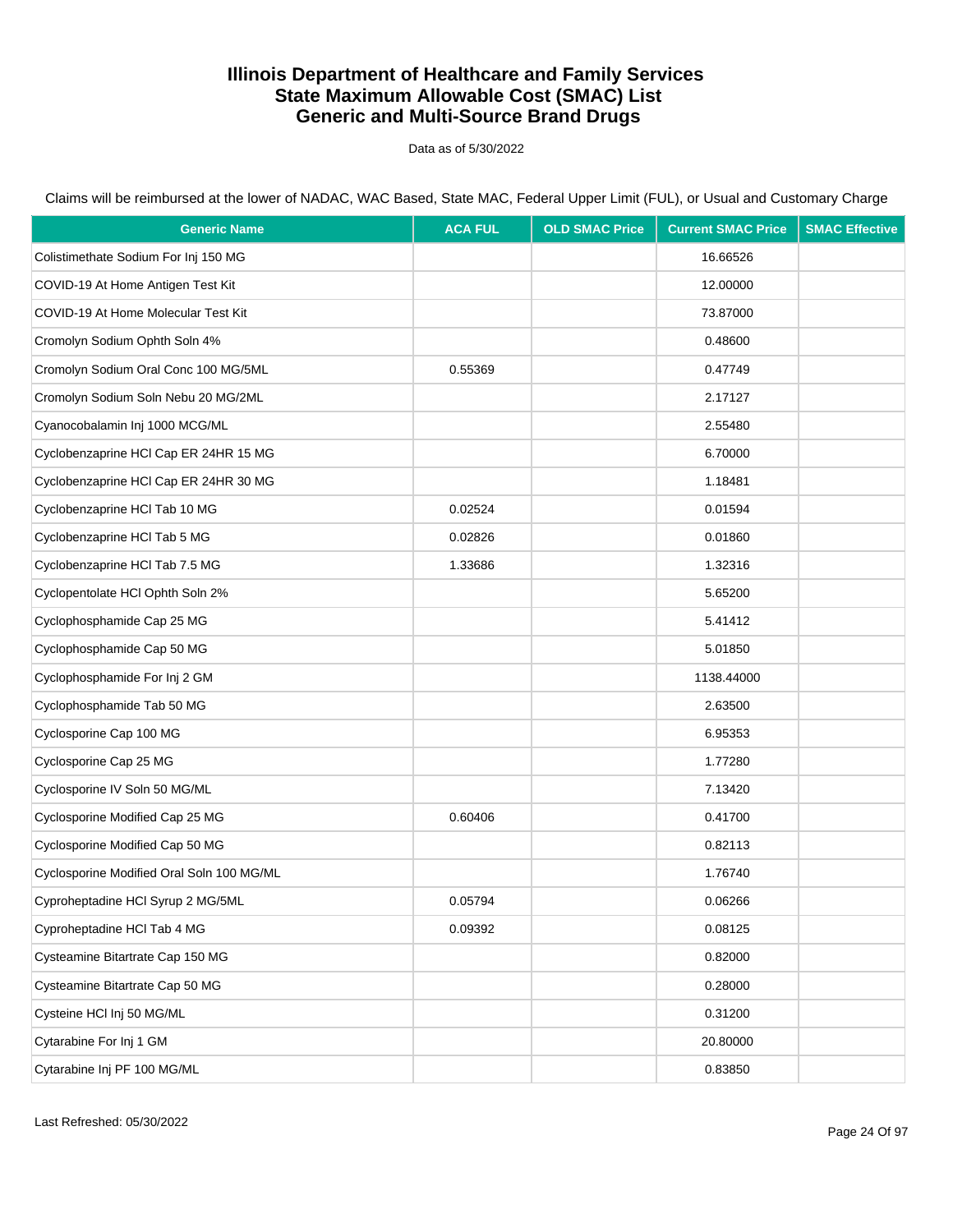Data as of 5/30/2022

| <b>Generic Name</b>                                      | <b>ACA FUL</b> | <b>OLD SMAC Price</b> | <b>Current SMAC Price</b> | <b>SMAC Effective</b> |
|----------------------------------------------------------|----------------|-----------------------|---------------------------|-----------------------|
| Cytarabine Inj PF 20 MG/ML                               |                |                       | 1.03740                   |                       |
| Dacarbazine For Inj 200 MG                               |                |                       | 8.46300                   |                       |
| Dalfampridine Tab ER 12HR 10 MG                          | 1.14828        |                       | 0.82500                   |                       |
| Danazol Cap 200 MG                                       |                |                       | 3.15200                   |                       |
| Dantrolene Sodium Cap 100 MG                             |                |                       | 0.82590                   |                       |
| Dantrolene Sodium Cap 25 MG                              | 0.40245        |                       | 0.31680                   |                       |
| Dantrolene Sodium Cap 50 MG                              | 0.88378        |                       | 0.63900                   |                       |
| Dapsone Gel 5%                                           |                |                       | 3.53217                   |                       |
| Dapsone Gel 7.5%                                         |                |                       | 5.89806                   |                       |
| Dapsone Tab 100 MG                                       |                |                       | 0.54067                   |                       |
| Dapsone Tab 25 MG                                        |                |                       | 0.33333                   |                       |
| Daptomycin For IV Soln 500 MG                            |                |                       | 33.55043                  |                       |
| Darbepoetin Alfa Soln Prefilled Syringe 200 MCG/0.4ML    |                |                       | 3854.52000                |                       |
| Darifenacin Hydrobromide Tab ER 24HR 15 MG (Base Equiv)  | 2.08753        |                       | 1.45025                   |                       |
| Darifenacin Hydrobromide Tab ER 24HR 7.5 MG (Base Equiv) | 1.92573        |                       | 2.41867                   |                       |
| Darunavir Ethanolate Tab 400 MG (Base Equiv)             |                |                       | 20.88545                  |                       |
| Darunavir Ethanolate Tab 600 MG (Base Equiv)             |                |                       | 28.04902                  |                       |
| Dasatinib Tab 70 MG                                      |                |                       | 252.11865                 |                       |
| Daunorubicin HCI Inj 5 MG/ML (Base Equiv)                |                |                       | 10.14000                  |                       |
| Deferasirox Tab 180 MG                                   |                |                       | 3.30300                   |                       |
| Deferasirox Tab 360 MG                                   | 47.49520       |                       | 1.87833                   |                       |
| Deferasirox Tab 90 MG                                    |                |                       | 0.44167                   |                       |
| Deferasirox Tab For Oral Susp 125 MG                     |                |                       | 1.67000                   |                       |
| Deferasirox Tab For Oral Susp 250 MG                     |                |                       | 3.33000                   |                       |
| Deferasirox Tab For Oral Susp 500 MG                     |                |                       | 6.67000                   |                       |
| Deferiprone Tab 500 MG                                   |                |                       | 58.19668                  |                       |
| Deferoxamine Mesylate For Inj 2 GM                       |                |                       | 31.00000                  |                       |
| Deferoxamine Mesylate For Inj 500 MG                     |                |                       | 12.16800                  |                       |
| Demeclocycline HCI Tab 150 MG                            |                |                       | 1.30000                   |                       |
| Demeclocycline HCl Tab 300 MG                            |                |                       | 5.31417                   |                       |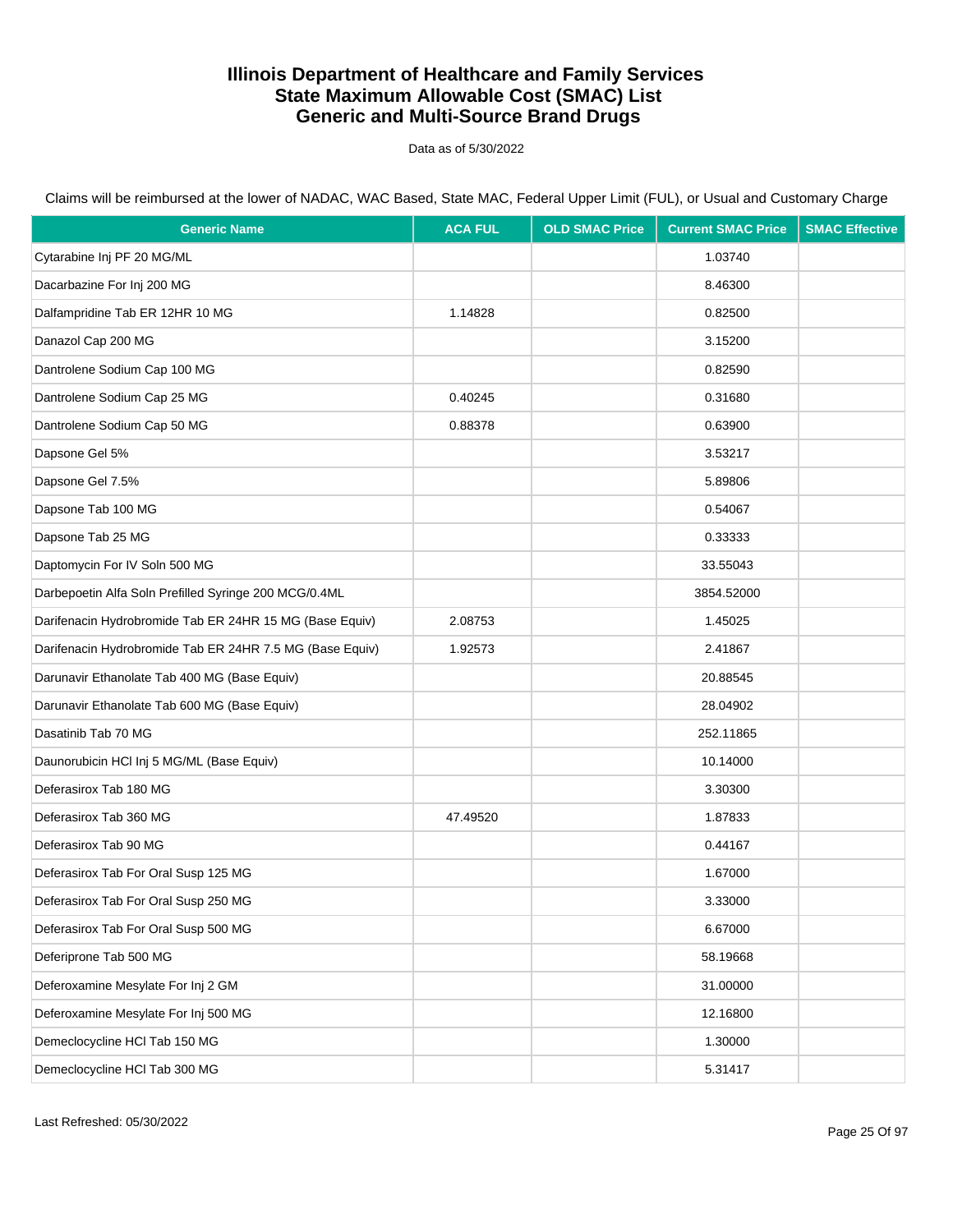Data as of 5/30/2022

Claims will be reimbursed at the lower of NADAC, WAC Based, State MAC, Federal Upper Limit (FUL), or Usual and Customary Charge

| <b>Generic Name</b>                                          | <b>ACA FUL</b> | <b>OLD SMAC Price</b> | <b>Current SMAC Price</b> | <b>SMAC Effective</b> |
|--------------------------------------------------------------|----------------|-----------------------|---------------------------|-----------------------|
| Dermatological Products Misc - Cream**                       |                |                       | 1.03051                   |                       |
| Desipramine HCI Tab 10 MG                                    | 0.30860        |                       | 0.57533                   |                       |
| Desipramine HCI Tab 100 MG                                   |                |                       | 1.78620                   |                       |
| Desipramine HCI Tab 150 MG                                   |                |                       | 2.86792                   |                       |
| Desipramine HCI Tab 25 MG                                    | 0.25849        |                       | 0.42950                   |                       |
| Desipramine HCI Tab 50 MG                                    | 0.41643        |                       | 0.28990                   |                       |
| Desipramine HCI Tab 75 MG                                    |                |                       | 1.75430                   |                       |
| Desloratadine Tab 5 MG                                       | 0.36988        |                       | 0.20100                   |                       |
| Desmopressin Acetate Inj 4 MCG/ML                            |                |                       | 7.67000                   |                       |
| Desmopressin Acetate Nasal Spray Soln 0.01% (Refrigerated)   | 8.55990        |                       | 19.21240                  |                       |
| Desmopressin Acetate Tab 0.1 MG                              | 0.39495        |                       | 0.23400                   |                       |
| Desogest-Eth Estrad & Eth Estrad Tab 0.15-0.02/0.01 MG(21/5) | 0.23165        |                       | 0.23179                   |                       |
| Desogest-Ethin Est Tab 0.1-0.025/0.125-0.025/0.15-0.025MG-MG |                |                       | 0.58024                   |                       |
| Desogestrel & Ethinyl Estradiol Tab 0.15 MG-30 MCG           | 0.18506        |                       | 0.10127                   |                       |
| Desonide Cream 0.05%                                         |                |                       | 0.55433                   |                       |
| Desonide Lotion 0.05%                                        |                |                       | 0.16060                   |                       |
| Desonide Oint 0.05%                                          |                |                       | 0.90000                   |                       |
| Desoximetasone Cream 0.05%                                   |                |                       | 2.57933                   |                       |
| Desoximetasone Cream 0.25%                                   |                |                       | 0.57933                   |                       |
| Desoximetasone Gel 0.05%                                     |                |                       | 4.08233                   |                       |
| Desoximetasone Oint 0.05%                                    |                |                       | 2.58526                   |                       |
| Desoximetasone Oint 0.25%                                    |                |                       | 0.29867                   |                       |
| Desoximetasone Spray 0.25%                                   |                |                       | 1.22948                   |                       |
| Desvenlafaxine Succinate Tab ER 24HR 100 MG (Base Equiv)     | 0.87756        |                       | 0.49614                   |                       |
| Desvenlafaxine Succinate Tab ER 24HR 25 MG (Base Equiv)      | 0.64283        |                       | 0.62784                   |                       |
| Desvenlafaxine Succinate Tab ER 24HR 50 MG (Base Equiv)      | 0.69738        |                       | 0.52367                   |                       |
| Dexamethasone Elixir 0.5 MG/5ML                              |                |                       | 0.06692                   |                       |
| Dexamethasone Sodium Phosphate Inj 10 MG/ML                  |                |                       | 0.53367                   |                       |
| Dexamethasone Sodium Phosphate Inj 100 MG/10ML               |                |                       | 0.53367                   |                       |
| Dexamethasone Sodium Phosphate Inj 120 MG/30ML               |                |                       | 0.46303                   |                       |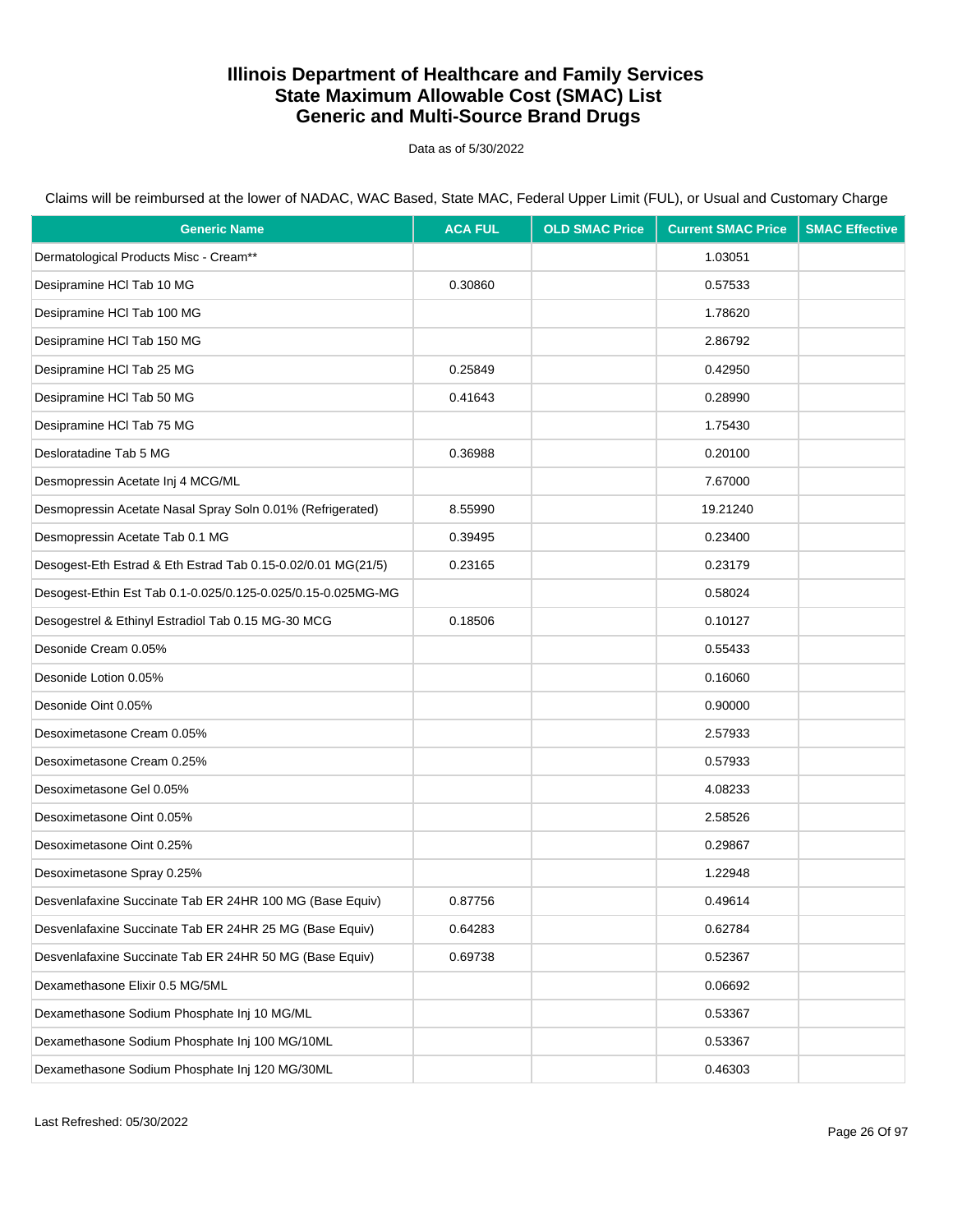Data as of 5/30/2022

Claims will be reimbursed at the lower of NADAC, WAC Based, State MAC, Federal Upper Limit (FUL), or Usual and Customary Charge

| <b>Generic Name</b>                               | <b>ACA FUL</b> | <b>OLD SMAC Price</b> | <b>Current SMAC Price</b> | <b>SMAC Effective</b> |
|---------------------------------------------------|----------------|-----------------------|---------------------------|-----------------------|
| Dexamethasone Sodium Phosphate Inj 20 MG/5ML      |                |                       | 0.46303                   |                       |
| Dexamethasone Sodium Phosphate Inj 4 MG/ML        |                |                       | 0.46303                   |                       |
| Dexamethasone Sodium Phosphate Ophth Soln 0.1%    |                |                       | 9.74500                   |                       |
| Dexamethasone Tab 0.5 MG                          |                |                       | 0.04650                   |                       |
| Dexamethasone Tab 0.75 MG                         |                |                       | 0.09400                   |                       |
| Dexamethasone Tab 1.5 MG                          |                |                       | 0.11454                   |                       |
| Dexamethasone Tab 4 MG                            |                |                       | 0.32250                   |                       |
| Dexamethasone Tab 6 MG                            |                |                       | 0.37206                   |                       |
| Dexmethylphenidate HCI Cap ER 24 HR 10 MG         | 4.94499        |                       | 1.46765                   |                       |
| Dexmethylphenidate HCI Cap ER 24 HR 15 MG         | 4.52022        |                       | 0.40120                   |                       |
| Dexmethylphenidate HCI Cap ER 24 HR 20 MG         | 5.96964        |                       | 1.68026                   |                       |
| Dexmethylphenidate HCI Cap ER 24 HR 25 MG         | 6.44273        |                       | 2.41738                   |                       |
| Dexmethylphenidate HCI Cap ER 24 HR 30 MG         | 6.11669        |                       | 1.21190                   |                       |
| Dexmethylphenidate HCI Cap ER 24 HR 35 MG         | 7.67694        |                       | 2.54081                   |                       |
| Dexmethylphenidate HCI Cap ER 24 HR 40 MG         | 6.30487        |                       | 1.94380                   |                       |
| Dexmethylphenidate HCI Cap ER 24 HR 5 MG          | 4.75892        |                       | 0.59917                   |                       |
| Dexmethylphenidate HCl Tab 10 MG                  | 0.41131        |                       | 0.39990                   |                       |
| Dexmethylphenidate HCl Tab 2.5 MG                 | 0.21221        |                       | 0.20541                   |                       |
| Dexmethylphenidate HCl Tab 5 MG                   | 0.31179        |                       | 0.27054                   |                       |
| Dextroamphetamine Sulfate Cap ER 24HR 10 MG       | 1.25842        |                       | 0.46820                   |                       |
| Dextroamphetamine Sulfate Cap ER 24HR 15 MG       | 2.44030        |                       | 1.00806                   |                       |
| Dextroamphetamine Sulfate Cap ER 24HR 5 MG        | 1.09277        |                       | 1.19229                   |                       |
| Dextroamphetamine Sulfate Oral Solution 5 MG/5ML  |                |                       | 1.42901                   |                       |
| Dextroamphetamine Sulfate Tab 10 MG               | 0.63494        |                       | 0.40200                   |                       |
| Dextroamphetamine Sulfate Tab 5 MG                | 0.62058        |                       | 0.31093                   |                       |
| Dextromethorphan-Guaifenesin Liquid 10-100 MG/5ML |                |                       | 0.02035                   |                       |
| Dextrose 5% in Lactated Ringers                   |                |                       | 0.00300                   |                       |
| Dextrose 5% w/ Sodium Chloride 0.2%               |                |                       | 0.00228                   |                       |
| Dextrose 5% w/ Sodium Chloride 0.225%             |                |                       | 0.00228                   |                       |
| Dextrose 5% w/ Sodium Chloride 0.45%              |                |                       | 0.00185                   |                       |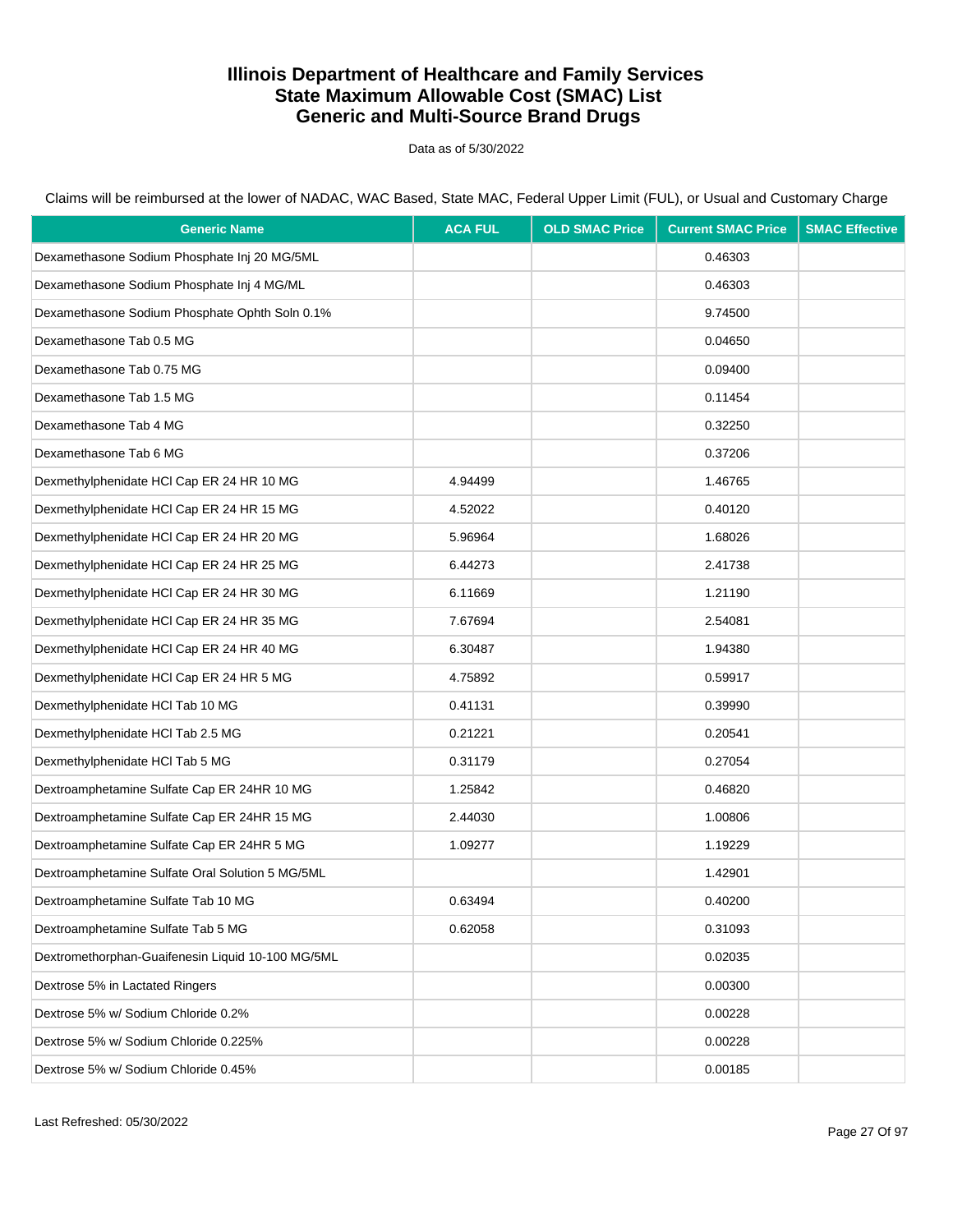Data as of 5/30/2022

| <b>Generic Name</b>                                     | <b>ACA FUL</b> | <b>OLD SMAC Price</b> | <b>Current SMAC Price</b> | <b>SMAC Effective</b> |
|---------------------------------------------------------|----------------|-----------------------|---------------------------|-----------------------|
| Dextrose 5% w/ Sodium Chloride 0.9%                     |                |                       | 0.00228                   |                       |
| Dextrose Inj 10%                                        |                |                       | 0.00268                   |                       |
| Dextrose Inj 5%                                         |                |                       | 0.00449                   |                       |
| Dextrose Inj 50%                                        |                |                       | 0.13312                   |                       |
| Dextrose Inj 70%                                        |                |                       | 0.00741                   |                       |
| Diazepam Conc 5 MG/ML                                   |                |                       | 0.88533                   |                       |
| Diazepam IM Solution Auto-inj 10 MG/2ML                 |                |                       | 1.47550                   |                       |
| Diazepam Inj 5 MG/ML                                    |                |                       | 3.48640                   |                       |
| Diazepam Oral Soln 1 MG/ML                              |                |                       | 0.10254                   |                       |
| Diazepam Rectal Gel Delivery System 2.5 MG              |                |                       | 224.50000                 |                       |
| Diazepam Tab 10 MG                                      | 0.03306        |                       | 0.02294                   |                       |
| Diazepam Tab 2 MG                                       | 0.02479        |                       | 0.01740                   |                       |
| Diazepam Tab 5 MG                                       | 0.02556        |                       | 0.01518                   |                       |
| Diazoxide Susp 50 MG/ML                                 |                |                       | 7.34950                   |                       |
| Diclofenac Potassium Tab 50 MG                          | 0.33529        |                       | 0.25630                   |                       |
| Diclofenac Sodium (Actinic Keratoses) Gel 3%            | 0.40217        |                       | 0.37480                   |                       |
| Diclofenac Sodium Gel 1%                                |                |                       | 0.09385                   |                       |
| Diclofenac Sodium Ophth Soln 0.1%                       |                |                       | 0.88800                   |                       |
| Diclofenac Sodium Soln 1.5%                             | 0.26395        |                       | 0.11873                   |                       |
| Diclofenac Sodium Tab Delayed Release 25 MG             |                |                       | 0.85301                   |                       |
| Diclofenac Sodium Tab Delayed Release 50 MG             | 0.10475        |                       | 0.07270                   |                       |
| Diclofenac Sodium Tab Delayed Release 75 MG             | 0.09718        |                       | 0.07730                   |                       |
| Diclofenac Sodium Tab ER 24HR 100 MG                    |                |                       | 0.19545                   |                       |
| Diclofenac w/ Misoprostol Tab Delayed Release 50-0.2 MG | 1.20582        |                       | 1.79467                   |                       |
| Diclofenac w/ Misoprostol Tab Delayed Release 75-0.2 MG | 1.40043        |                       | 1.59850                   |                       |
| Dicloxacillin Sodium Cap 250 MG                         |                |                       | 0.27170                   |                       |
| Dicloxacillin Sodium Cap 500 MG                         |                |                       | 0.49800                   |                       |
| Dicyclomine HCI Cap 10 MG                               | 0.10204        |                       | 0.10960                   |                       |
| Dicyclomine HCl Tab 20 MG                               | 0.16736        |                       | 0.09870                   |                       |
| Didanosine Delayed Release Capsule 200 MG               |                |                       | 3.64700                   |                       |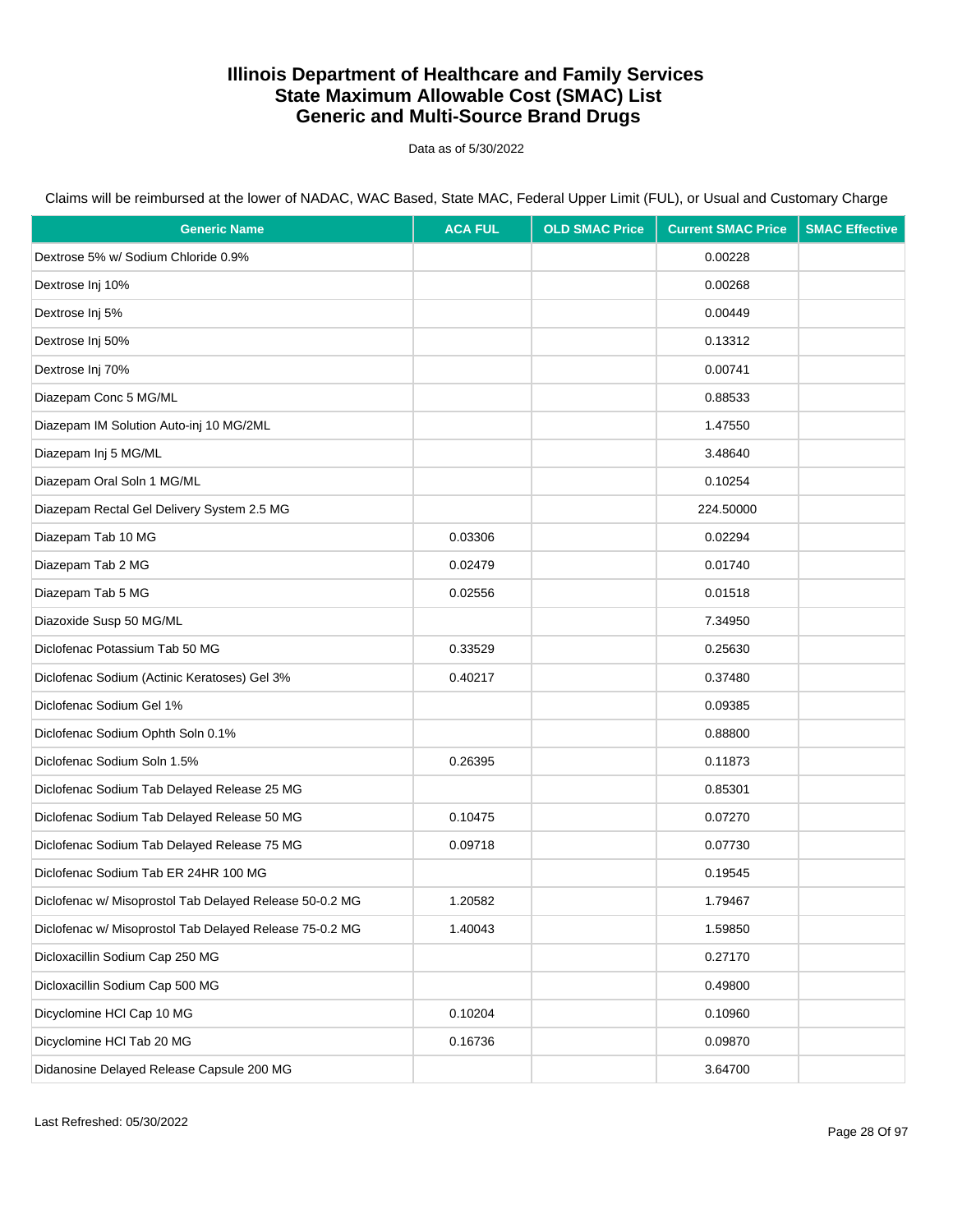Data as of 5/30/2022

Claims will be reimbursed at the lower of NADAC, WAC Based, State MAC, Federal Upper Limit (FUL), or Usual and Customary Charge

| <b>Generic Name</b>                                     | <b>ACA FUL</b> | <b>OLD SMAC Price</b> | <b>Current SMAC Price</b> | <b>SMAC Effective</b> |
|---------------------------------------------------------|----------------|-----------------------|---------------------------|-----------------------|
| Didanosine Delayed Release Capsule 250 MG               |                |                       | 4.63500                   |                       |
| Didanosine Delayed Release Capsule 400 MG               |                |                       | 7.21500                   |                       |
| Diethylpropion HCI Tab 25 MG                            |                |                       | 0.14407                   |                       |
| Diflorasone Diacetate Cream 0.05%                       |                |                       | 11.18150                  |                       |
| Diflorasone Diacetate Oint 0.05%                        |                |                       | 4.78816                   |                       |
| Diflunisal Tab 500 MG                                   |                |                       | 1.03390                   |                       |
| Difluprednate Ophth Emulsion 0.05%                      | 27.78729       |                       | 35.27900                  |                       |
| Digoxin Oral Soln 0.05 MG/ML                            |                |                       | 1.84000                   |                       |
| Digoxin Tab 250 MCG (0.25 MG)                           | 0.24640        |                       | 0.17780                   |                       |
| Diltiazem HCl Cap ER 12HR 120 MG                        |                |                       | 2.91560                   |                       |
| Diltiazem HCl Cap ER 12HR 60 MG                         |                |                       | 2.06132                   |                       |
| Diltiazem HCl Cap ER 12HR 90 MG                         |                |                       | 0.56930                   |                       |
| Diltiazem HCl Cap ER 24HR 120 MG                        |                |                       | 0.35690                   |                       |
| Diltiazem HCl Cap ER 24HR 180 MG                        |                |                       | 0.45530                   |                       |
| Diltiazem HCl Cap ER 24HR 240 MG                        |                |                       | 0.40190                   |                       |
| Diltiazem HCl Coated Beads Cap ER 24HR 120 MG           | 0.17295        |                       | 0.14611                   |                       |
| Diltiazem HCl Coated Beads Cap ER 24HR 180 MG           | 0.21684        |                       | 0.12444                   |                       |
| Diltiazem HCl Coated Beads Cap ER 24HR 240 MG           | 0.27909        |                       | 0.21203                   |                       |
| Diltiazem HCl Coated Beads Cap ER 24HR 300 MG           | 0.38402        |                       | 0.28339                   |                       |
| Diltiazem HCl Coated Beads Cap ER 24HR 360 MG           | 1.27256        |                       | 0.85167                   |                       |
| Diltiazem HCI Coated Beads Tab ER 24HR 180 MG           |                |                       | 1.73733                   |                       |
| Diltiazem HCl Coated Beads Tab ER 24HR 240 MG           |                |                       | 1.94733                   |                       |
| Diltiazem HCl Coated Beads Tab ER 24HR 300 MG           |                |                       | 3.31911                   |                       |
| Diltiazem HCI Coated Beads Tab ER 24HR 360 MG           |                |                       | 2.40333                   |                       |
| Diltiazem HCl Coated Beads Tab ER 24HR 420 MG           |                |                       | 3.21667                   |                       |
| Diltiazem HCI Extended Release Beads Cap ER 24HR 120 MG |                |                       | 0.23822                   |                       |
| Diltiazem HCI Extended Release Beads Cap ER 24HR 180 MG |                |                       | 0.26622                   |                       |
| Diltiazem HCI Extended Release Beads Cap ER 24HR 240 MG |                |                       | 0.38018                   |                       |
| Diltiazem HCI Extended Release Beads Cap ER 24HR 300 MG |                |                       | 0.33644                   |                       |
| Diltiazem HCI Extended Release Beads Cap ER 24HR 360 MG |                |                       | 0.35344                   |                       |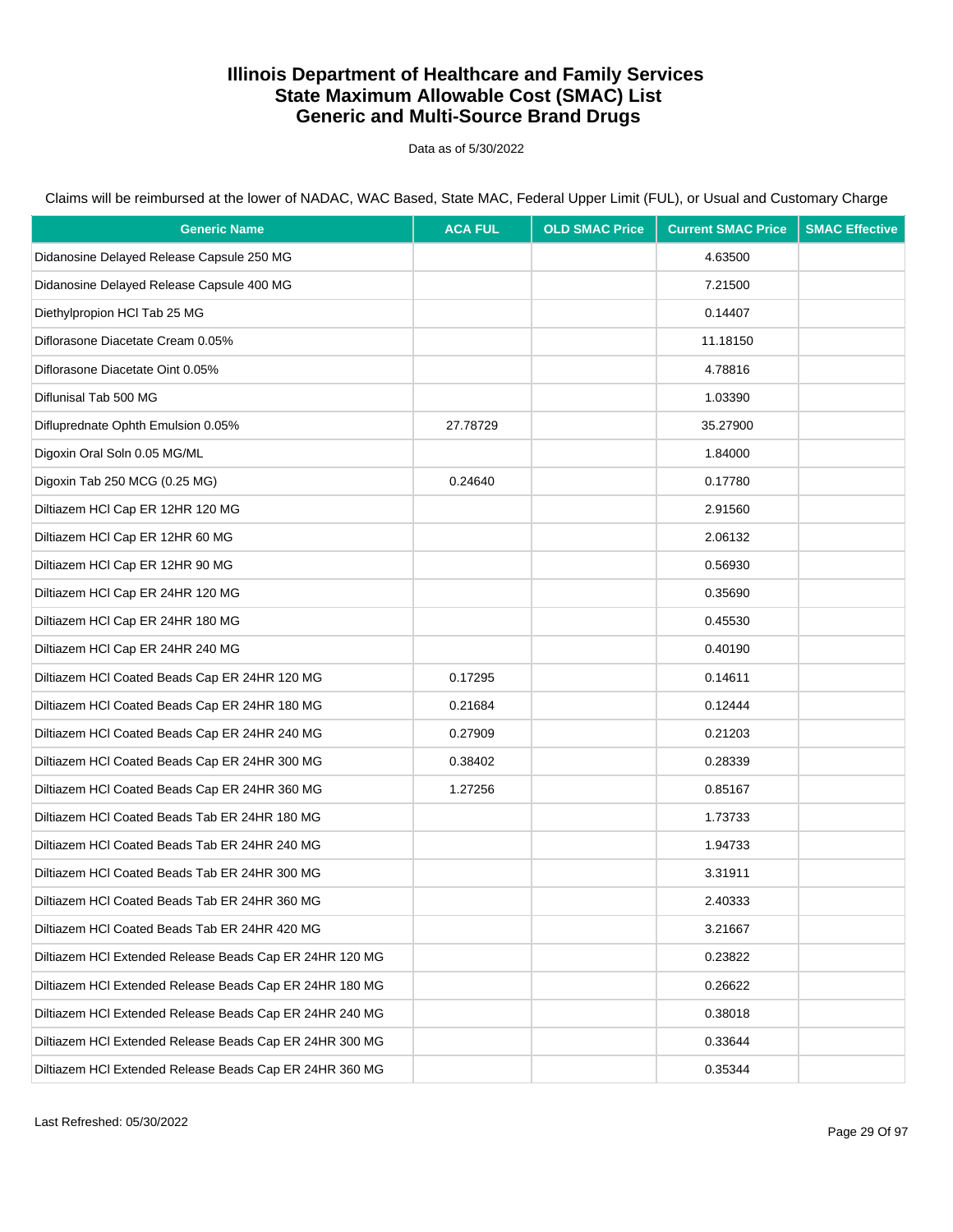Data as of 5/30/2022

Claims will be reimbursed at the lower of NADAC, WAC Based, State MAC, Federal Upper Limit (FUL), or Usual and Customary Charge

| <b>Generic Name</b>                                       | <b>ACA FUL</b> | <b>OLD SMAC Price</b> | <b>Current SMAC Price</b> | <b>SMAC Effective</b> |
|-----------------------------------------------------------|----------------|-----------------------|---------------------------|-----------------------|
| Diltiazem HCI Extended Release Beads Cap ER 24HR 420 MG   |                |                       | 1.16828                   |                       |
| Diltiazem HCl Tab 120 MG                                  |                |                       | 0.26220                   |                       |
| Diltiazem HCl Tab 30 MG                                   | 0.18246        |                       | 0.06520                   |                       |
| Diltiazem HCl Tab 60 MG                                   | 0.32959        |                       | 0.11684                   |                       |
| Diltiazem HCl Tab 90 MG                                   |                |                       | 0.18460                   |                       |
| Dimethyl Fumarate Capsule Delayed Release 120 MG          | 6.92871        |                       | 5.35714                   |                       |
| Dimethyl Fumarate Capsule Delayed Release 240 MG          | 3.05522        |                       | 3.75000                   |                       |
| Dimethyl Fumarate Capsule DR Starter Pack 120 MG & 240 MG |                |                       | 3.75000                   |                       |
| Diphenhydramine HCI Cap 50 MG                             |                |                       | 0.02188                   |                       |
| Diphenhydramine HCI Elixir 12.5 MG/5ML                    |                |                       | 0.01108                   |                       |
| Diphenhydramine HCI Inj 50 MG/ML                          |                |                       | 0.52510                   |                       |
| Diphenoxylate w/ Atropine Tab 2.5-0.025 MG                | 0.20645        |                       | 0.21900                   |                       |
| Dipyridamole Tab 25 MG                                    |                |                       | 0.29450                   |                       |
| Dipyridamole Tab 50 MG                                    |                |                       | 0.20175                   |                       |
| Dipyridamole Tab 75 MG                                    |                |                       | 0.28409                   |                       |
| Disopyramide Phosphate Cap 100 MG                         |                |                       | 0.32562                   |                       |
| Disopyramide Phosphate Cap 150 MG                         |                |                       | 0.32562                   |                       |
| Disopyramide Phosphate Cap ER 12HR 150 MG                 |                |                       | 1.04950                   |                       |
| Disulfiram Tab 250 MG                                     | 1.88026        |                       | 1.23333                   |                       |
| Disulfiram Tab 500 MG                                     |                |                       | 3.03000                   |                       |
| Divalproex Sodium Cap Delayed Release Sprinkle 125 MG     | 0.32479        |                       | 0.23220                   |                       |
| Divalproex Sodium Tab Delayed Release 125 MG              | 0.09659        |                       | 0.03952                   |                       |
| Divalproex Sodium Tab Delayed Release 250 MG              | 0.17253        |                       | 0.05204                   |                       |
| Divalproex Sodium Tab Delayed Release 500 MG              | 0.22396        |                       | 0.08036                   |                       |
| Divalproex Sodium Tab ER 24 HR 250 MG                     | 0.26868        |                       | 0.09345                   |                       |
| Divalproex Sodium Tab ER 24 HR 500 MG                     | 0.40389        |                       | 0.20565                   |                       |
| Docusate Sodium Cap 100 MG                                |                |                       | 0.04688                   |                       |
| Dofetilide Cap 125 MCG (0.125 MG)                         | 0.84416        |                       | 1.35570                   |                       |
| Dofetilide Cap 250 MCG (0.25 MG)                          | 0.77617        |                       | 1.06920                   |                       |
| Dofetilide Cap 500 MCG (0.5 MG)                           | 0.84010        |                       | 0.54983                   |                       |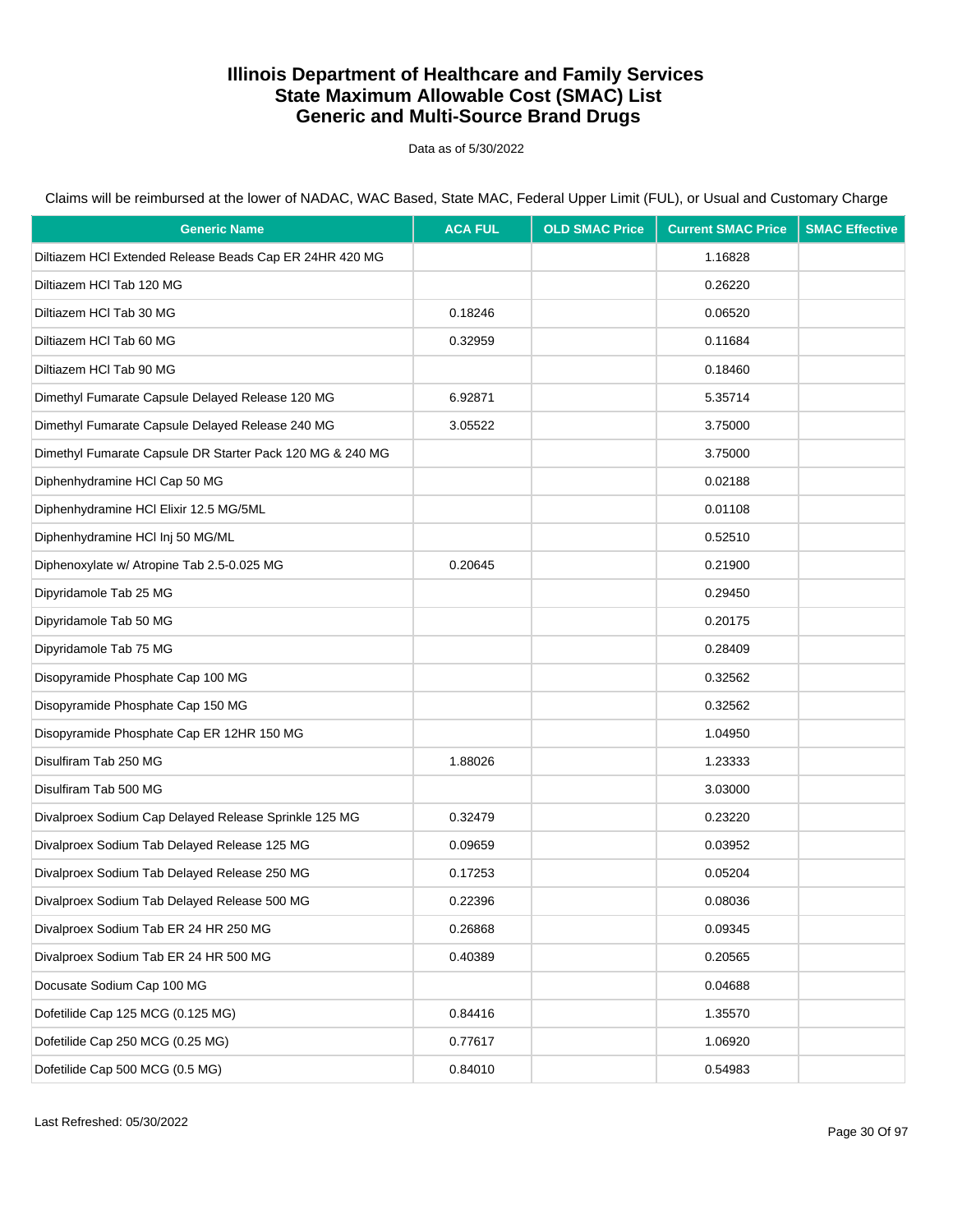Data as of 5/30/2022

| <b>Generic Name</b>                                         | <b>ACA FUL</b> | <b>OLD SMAC Price</b> | <b>Current SMAC Price</b> | <b>SMAC Effective</b> |
|-------------------------------------------------------------|----------------|-----------------------|---------------------------|-----------------------|
| Donepezil Hydrochloride Orally Disintegrating Tab 10 MG     |                |                       | 0.23100                   |                       |
| Donepezil Hydrochloride Orally Disintegrating Tab 5 MG      |                |                       | 0.18000                   |                       |
| Donepezil Hydrochloride Tab 23 MG                           | 0.61465        |                       | 0.24733                   |                       |
| Donepezil Hydrochloride Tab 5 MG                            | 0.07023        |                       | 0.03111                   |                       |
| Dornase Alfa Inhal Soln 2.5 MG/2.5ML                        |                |                       | 44.43000                  |                       |
| Dorzolamide HCl Ophth Soln 2%                               | 1.43624        |                       | 0.82800                   |                       |
| Dorzolamide HCl-Timolol Maleate Ophth Sol 22.3-6.8 MG/ML PF |                |                       | 1.38250                   |                       |
| Dorzolamide HCl-Timolol Maleate Ophth Soln 22.3-6.8 MG/ML   | 1.52022        |                       | 0.78900                   |                       |
| Doxazosin Mesylate Tab 1 MG                                 | 0.09052        |                       | 0.04370                   |                       |
| Doxazosin Mesylate Tab 2 MG                                 | 0.07636        |                       | 0.05640                   |                       |
| Doxazosin Mesylate Tab 4 MG                                 | 0.10204        |                       | 0.05202                   |                       |
| Doxazosin Mesylate Tab 8 MG                                 | 0.12095        |                       | 0.05768                   |                       |
| Doxepin HCI (Sleep) Tab 6 MG (Base Equiv)                   | 8.24128        |                       | 7.85695                   |                       |
| Doxepin HCl Cap 10 MG                                       | 0.22072        |                       | 0.13390                   |                       |
| Doxepin HCl Cap 100 MG                                      | 0.55134        |                       | 0.45580                   |                       |
| Doxepin HCl Cap 150 MG                                      |                |                       | 0.64000                   |                       |
| Doxepin HCl Cap 25 MG                                       | 0.27427        |                       | 0.21910                   |                       |
| Doxepin HCl Cap 50 MG                                       | 0.36514        |                       | 0.29678                   |                       |
| Doxepin HCl Cap 75 MG                                       | 0.57765        |                       | 0.47309                   |                       |
| Doxepin HCI Conc 10 MG/ML                                   |                |                       | 0.04509                   |                       |
| Doxercalciferol Cap 0.5 MCG                                 |                |                       | 5.75840                   |                       |
| Doxercalciferol Cap 1 MCG                                   |                |                       | 9.18400                   |                       |
| Doxercalciferol Cap 2.5 MCG                                 |                |                       | 10.71500                  |                       |
| Doxorubicin HCI For Inj 50 MG                               |                |                       | 39.00000                  |                       |
| Doxorubicin HCl Inj 2 MG/ML                                 |                |                       | 0.64529                   |                       |
| Doxycycline Hyclate Cap 100 MG                              | 0.13927        |                       | 0.10060                   |                       |
| Doxycycline Hyclate Cap 50 MG                               | 0.25039        |                       | 0.16100                   |                       |
| Doxycycline Hyclate Tab 100 MG                              | 0.18700        |                       | 0.09980                   |                       |
| Doxycycline Hyclate Tab 150 MG                              |                |                       | 10.05523                  |                       |
| Doxycycline Hyclate Tab 20 MG                               | 0.24937        |                       | 0.14400                   |                       |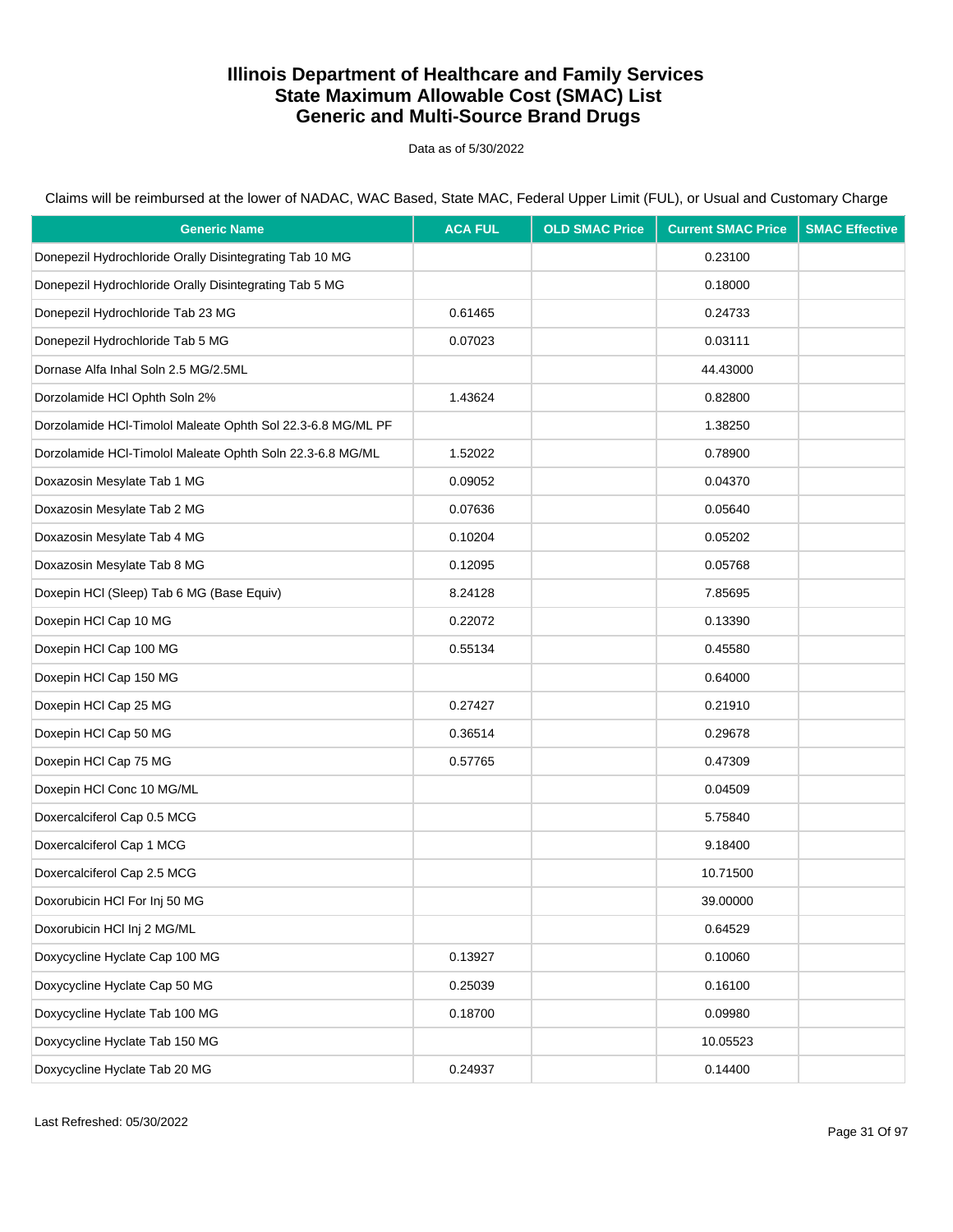Data as of 5/30/2022

Claims will be reimbursed at the lower of NADAC, WAC Based, State MAC, Federal Upper Limit (FUL), or Usual and Customary Charge

| <b>Generic Name</b>                                          | <b>ACA FUL</b> | <b>OLD SMAC Price</b> | <b>Current SMAC Price</b> | <b>SMAC Effective</b> |
|--------------------------------------------------------------|----------------|-----------------------|---------------------------|-----------------------|
| Doxycycline Hyclate Tab 50 MG                                |                |                       | 10.83317                  |                       |
| Doxycycline Hyclate Tab 75 MG                                |                |                       | 14.21567                  |                       |
| Doxycycline Hyclate Tab Delayed Release 100 MG               |                |                       | 5.37004                   |                       |
| Doxycycline Hyclate Tab Delayed Release 150 MG               |                |                       | 5.65250                   |                       |
| Doxycycline Monohydrate Cap 100 MG                           |                |                       | 0.17980                   |                       |
| Doxycycline Monohydrate Cap 150 MG                           |                |                       | 13.80000                  |                       |
| Doxycycline Monohydrate Cap 50 MG                            | 0.19914        |                       | 0.12490                   |                       |
| Doxycycline Monohydrate For Susp 25 MG/5ML                   |                |                       | 0.21400                   |                       |
| Doxycycline Monohydrate Tab 100 MG                           | 0.30757        |                       | 0.22315                   |                       |
| Doxycycline Monohydrate Tab 150 MG                           |                |                       | 4.38400                   |                       |
| Doxycycline Monohydrate Tab 50 MG                            | 0.26032        |                       | 0.12322                   |                       |
| Doxylamine-Pyridoxine Tab Delayed Release 10-10 MG           | 4.02024        |                       | 3.25424                   |                       |
| Dronabinol Cap 10 MG                                         |                |                       | 3.56967                   |                       |
| Dronabinol Cap 2.5 MG                                        | 1.24051        |                       | 1.49667                   |                       |
| Dronabinol Cap 5 MG                                          | 2.35095        |                       | 2.50000                   |                       |
| Droperidol Inj 2.5 MG/ML                                     |                |                       | 0.75400                   |                       |
| Drospirenone-Ethinyl Estrad-Levomefolate Tab 3-0.02-0.451 MG | 4.25148        |                       | 2.97274                   |                       |
| Drospirenone-Ethinyl Estradiol Tab 3-0.02 MG                 | 0.48960        |                       | 0.33708                   |                       |
| Drospirenone-Ethinyl Estradiol Tab 3-0.03 MG                 | 0.48523        |                       | 0.24209                   |                       |
| Dulaglutide Soln Pen-injector 0.75 MG/0.5ML                  |                |                       | 378.18120                 |                       |
| Dulaglutide Soln Pen-injector 1.5 MG/0.5ML                   |                |                       | 430.87000                 |                       |
| Duloxetine HCI Enteric Coated Pellets Cap 20 MG (Base Eq)    | 0.11232        |                       | 0.09200                   |                       |
| Duloxetine HCI Enteric Coated Pellets Cap 30 MG (Base Eq)    | 0.11088        |                       | 0.07333                   |                       |
| Duloxetine HCI Enteric Coated Pellets Cap 40 MG (Base Eq)    | 1.91200        |                       | 1.82628                   |                       |
| Duloxetine HCI Enteric Coated Pellets Cap 60 MG (Base Eq)    | 0.15345        |                       | 0.10200                   |                       |
| Dutasteride Cap 0.5 MG                                       | 0.21434        |                       | 0.11478                   |                       |
| Dutasteride-Tamsulosin HCI Cap 0.5-0.4 MG                    | 1.80842        |                       | 2.18000                   |                       |
| Econazole Nitrate Cream 1%                                   |                |                       | 0.24988                   |                       |
| Efavirenz Tab 600 MG                                         | 6.89026        |                       | 10.84033                  |                       |
| Efavirenz-Emtricitabine-Tenofovir DF Tab 600-200-300 MG      | 5.14556        |                       | 6.75129                   |                       |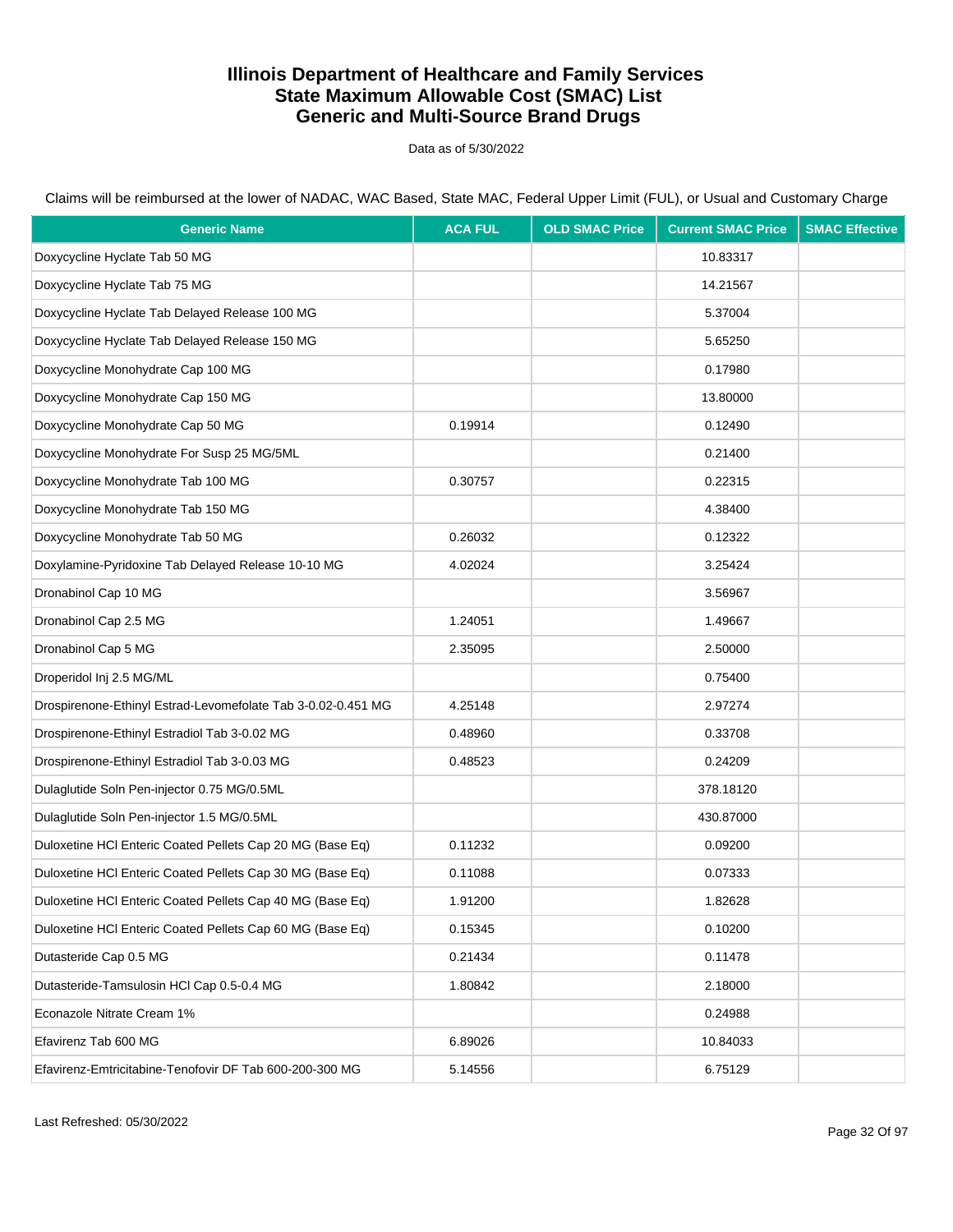Data as of 5/30/2022

Claims will be reimbursed at the lower of NADAC, WAC Based, State MAC, Federal Upper Limit (FUL), or Usual and Customary Charge

| <b>Generic Name</b>                                          | <b>ACA FUL</b> | <b>OLD SMAC Price</b> | <b>Current SMAC Price</b> | <b>SMAC Effective</b> |
|--------------------------------------------------------------|----------------|-----------------------|---------------------------|-----------------------|
| Eletriptan Hydrobromide Tab 20 MG (Base Equivalent)          | 6.05570        |                       | 3.50000                   |                       |
| Eletriptan Hydrobromide Tab 40 MG (Base Equivalent)          | 5.02584        |                       | 2.92426                   |                       |
| Eltrombopag Olamine Tab 50 MG (Base Equiv)                   |                |                       | 295.98920                 |                       |
| Elvitegrav-Cobic-Emtricitab-Tenofov AF Tab 150-150-200-10 MG |                |                       | 107.24270                 |                       |
| Emicizumab-kxwh Subcutaneous Soln 105 MG/0.7ML (150 MG/ML)   |                |                       | 11160.20000               |                       |
| Emicizumab-kxwh Subcutaneous Soln 150 MG/ML                  |                |                       | 11160.20000               |                       |
| Emicizumab-kxwh Subcutaneous Soln 30 MG/ML                   |                |                       | 2232.05000                |                       |
| Emicizumab-kxwh Subcutaneous Soln 60 MG/0.4ML (150 MG/ML)    |                |                       | 11160.20000               |                       |
| Emtricitabine Caps 200 MG                                    |                |                       | 17.81246                  |                       |
| Emtricitabine-Rilpivirine-Tenofovir DF Tab 200-25-300 MG     |                |                       | 93.36272                  |                       |
| Emtricitabine-Tenofovir Disoproxil Fumarate Tab 200-300 MG   | 0.70554        |                       | 58.36228                  |                       |
| Enalapril Maleate & Hydrochlorothiazide Tab 10-25 MG         |                |                       | 0.07566                   |                       |
| Enalapril Maleate & Hydrochlorothiazide Tab 5-12.5 MG        |                |                       | 0.07613                   |                       |
| Enalapril Maleate Oral Soln 1 MG/ML                          |                |                       | 3.26493                   |                       |
| Enalapril Maleate Tab 10 MG                                  | 0.12579        |                       | 0.05919                   |                       |
| Enalapril Maleate Tab 2.5 MG                                 | 0.12571        |                       | 0.05650                   |                       |
| Enalapril Maleate Tab 20 MG                                  | 0.16003        |                       | 0.07320                   |                       |
| Enalapril Maleate Tab 5 MG                                   | 0.15672        |                       | 0.07035                   |                       |
| Enalaprilat IV Inj 1.25 MG/ML                                |                |                       | 1.87850                   |                       |
| Enoxaparin Sodium Inj 100 MG/ML                              |                |                       | 7.75700                   |                       |
| Enoxaparin Sodium Inj 120 MG/0.8ML                           |                |                       | 14.01000                  |                       |
| Enoxaparin Sodium Inj 150 MG/ML                              |                |                       | 11.45550                  |                       |
| Enoxaparin Sodium Inj 30 MG/0.3ML                            |                |                       | 8.99667                   |                       |
| Enoxaparin Sodium Inj 300 MG/3ML                             |                |                       | 10.59000                  |                       |
| Enoxaparin Sodium Inj 40 MG/0.4ML                            |                |                       | 10.02500                  |                       |
| Enoxaparin Sodium Inj 60 MG/0.6ML                            |                |                       | 8.08667                   |                       |
| Enoxaparin Sodium Inj 80 MG/0.8ML                            |                |                       | 7.60938                   |                       |
| Enoxaparin Sodium Inj Soln Pref Syr 100 MG/ML                |                |                       | 7.11400                   |                       |
| Enoxaparin Sodium Inj Soln Pref Syr 120 MG/0.8ML             |                |                       | 13.65000                  |                       |
| Enoxaparin Sodium Inj Soln Pref Syr 150 MG/ML                |                |                       | 11.45550                  |                       |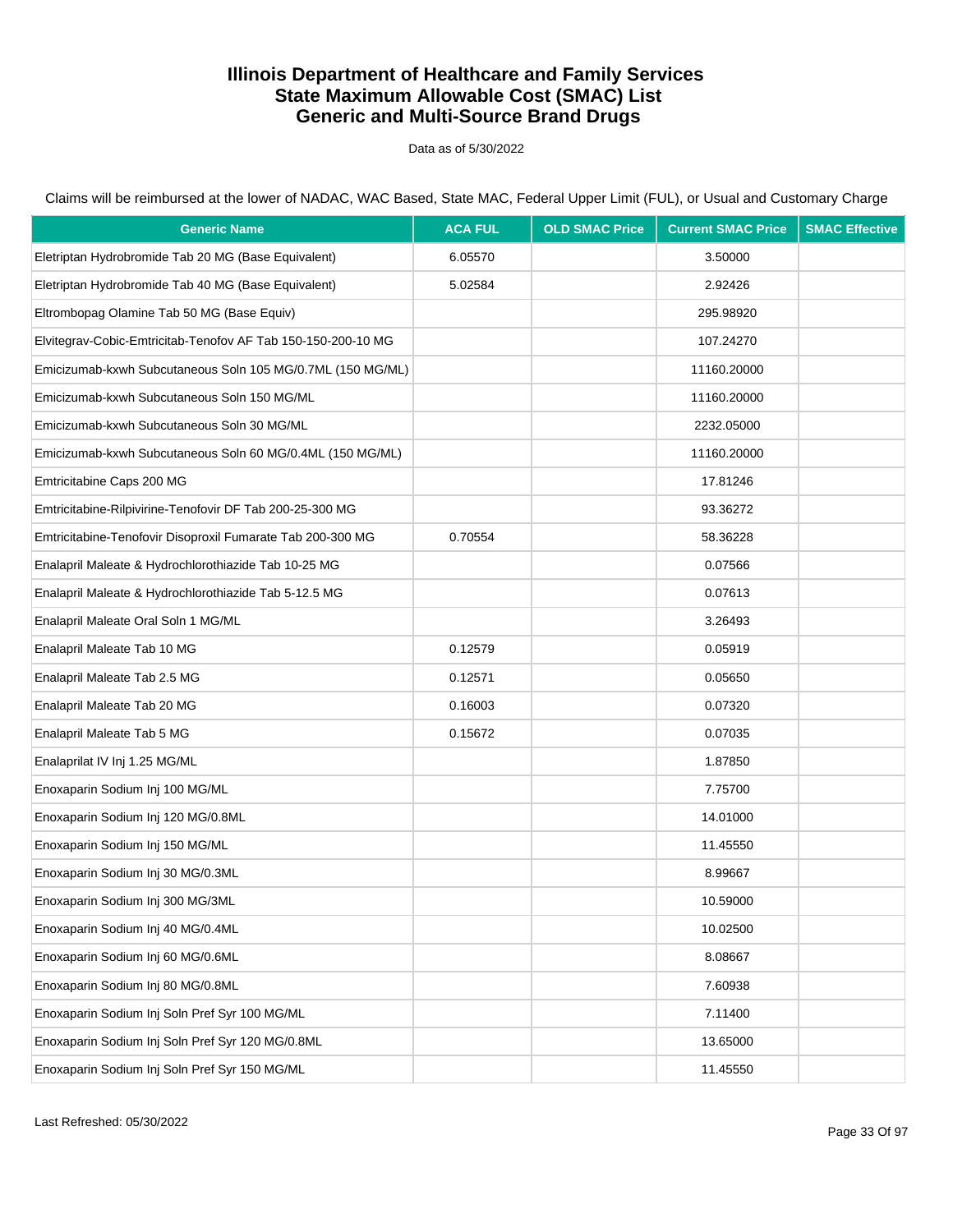Data as of 5/30/2022

| <b>Generic Name</b>                                       | <b>ACA FUL</b> | <b>OLD SMAC Price</b> | <b>Current SMAC Price</b> | <b>SMAC Effective</b> |
|-----------------------------------------------------------|----------------|-----------------------|---------------------------|-----------------------|
| Enoxaparin Sodium Inj Soln Pref Syr 30 MG/0.3ML           |                |                       | 8.09480                   |                       |
| Enoxaparin Sodium Inj Soln Pref Syr 40 MG/0.4ML           |                |                       | 8.59230                   |                       |
| Enoxaparin Sodium Inj Soln Pref Syr 60 MG/0.6ML           |                |                       | 8.72333                   |                       |
| Enoxaparin Sodium Inj Soln Pref Syr 80 MG/0.8ML           |                |                       | 8.29000                   |                       |
| Entacapone Tab 200 MG                                     | 0.37361        |                       | 0.33480                   |                       |
| Entecavir Tab 0.5 MG                                      | 1.84023        |                       | 0.69967                   |                       |
| Entecavir Tab 1 MG                                        | 2.48007        |                       | 1.61346                   |                       |
| Epinastine HCI Ophth Soln 0.05%                           |                |                       | 5.43300                   |                       |
| Epinephrine HCI Inj 1 MG/ML                               |                |                       | 1.99933                   |                       |
| Epinephrine HCI Soln Prefilled Syringe 0.1 MG/ML          |                |                       | 0.34000                   |                       |
| Epinephrine Solution Auto-injector 0.15 MG/0.3ML (1:2000) |                |                       | 142.50000                 |                       |
| Epinephrine Solution Auto-injector 0.3 MG/0.3ML (1:1000)  |                |                       | 139.95000                 |                       |
| Epirubicin HCI For IV Inj 50 MG                           |                |                       | 75.33500                  |                       |
| Epirubicin HCl IV Soln 200 MG/100ML (2 MG/ML)             |                |                       | 2.14682                   |                       |
| Epirubicin HCI IV Soln 50 MG/25ML (2 MG/ML)               |                |                       | 2.53188                   |                       |
| Eplerenone Tab 25 MG                                      | 0.73157        |                       | 0.36544                   |                       |
| Eplerenone Tab 50 MG                                      | 0.99300        |                       | 1.24967                   |                       |
| Epoprostenol Sodium For Inj 1.5 MG                        |                |                       | 36.32200                  |                       |
| Ergocalciferol Cap 1.25 MG (50000 Unit)                   | 0.14024        |                       | 0.08700                   |                       |
| Ergotamine w/ Caffeine Suppos 2-100 MG                    |                |                       | 5.57917                   |                       |
| Ergotamine w/ Caffeine Tab 1-100 MG                       |                |                       | 0.87490                   |                       |
| Ertapenem Sodium For Inj 1 GM (Base Equivalent)           |                |                       | 75.20000                  |                       |
| Erythromycin Ethylsuccinate For Susp 400 MG/5ML           |                |                       | 5.37317                   |                       |
| Erythromycin Ethylsuccinate Tab 400 MG                    |                |                       | 9.14690                   |                       |
| Erythromycin Gel 2%                                       |                |                       | 0.68967                   |                       |
| Erythromycin Ophth Oint 5 MG/GM                           | 3.50489        |                       | 1.63247                   |                       |
| Erythromycin Pads 2%                                      |                |                       | 0.90540                   |                       |
| Erythromycin Soln 2%                                      | 0.37527        |                       | 0.32978                   |                       |
| Erythromycin Tab 250 MG                                   | 6.34747        |                       | 6.78000                   |                       |
| Erythromycin Tab 500 MG                                   | 13.22133       |                       | 11.43594                  |                       |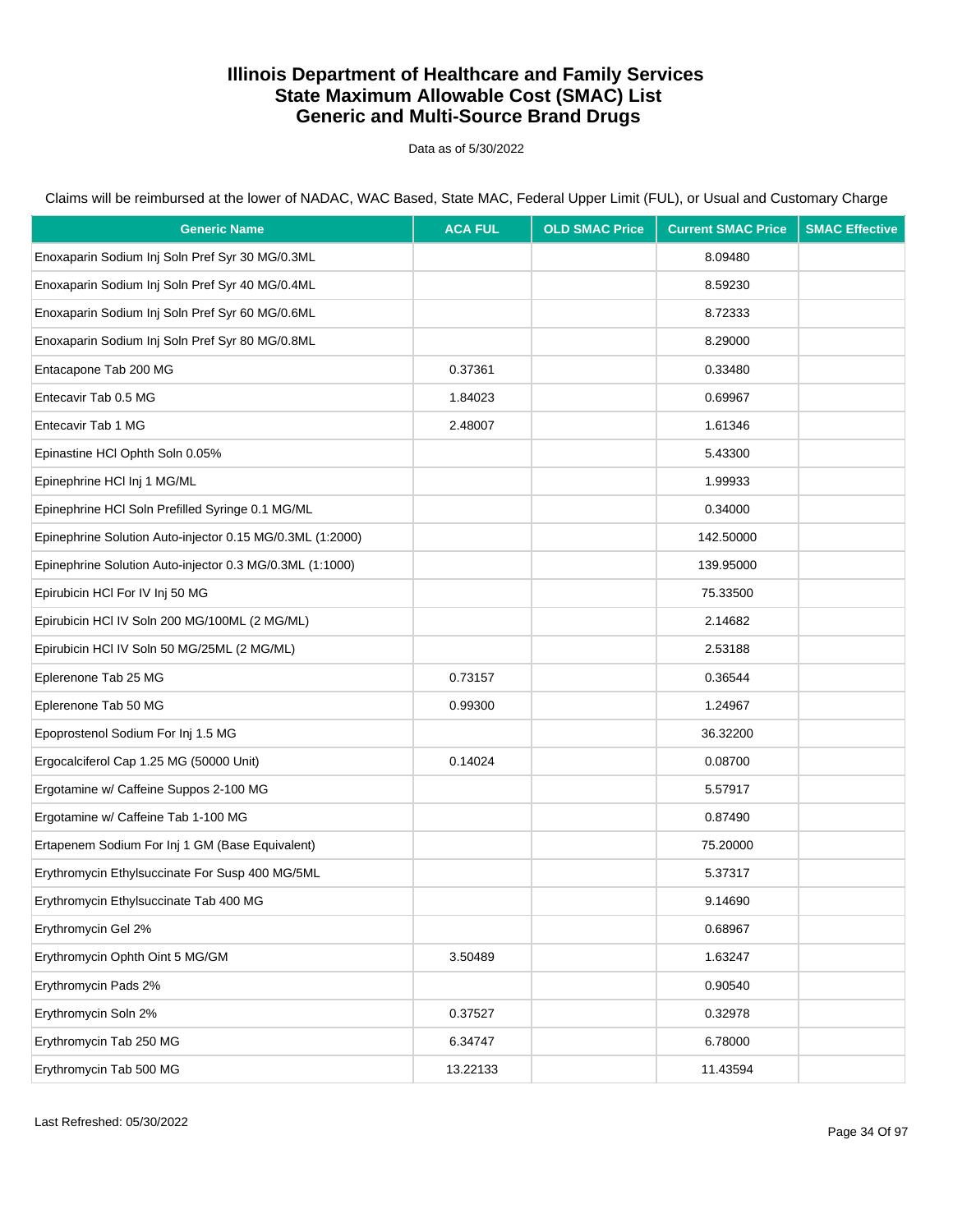Data as of 5/30/2022

Claims will be reimbursed at the lower of NADAC, WAC Based, State MAC, Federal Upper Limit (FUL), or Usual and Customary Charge

| <b>Generic Name</b>                                             | <b>ACA FUL</b> | <b>OLD SMAC Price</b> | <b>Current SMAC Price</b> | <b>SMAC Effective</b> |
|-----------------------------------------------------------------|----------------|-----------------------|---------------------------|-----------------------|
| Erythromycin Tab Delayed Release 250 MG                         | 5.10741        |                       | 5.19191                   |                       |
| Erythromycin Tab Delayed Release 333 MG                         |                |                       | 6.28133                   |                       |
| Erythromycin Tab Delayed Release 500 MG                         |                |                       | 7.73400                   |                       |
| Erythromycin w/ Delayed Release Particles Cap 250 MG            |                |                       | 4.37424                   |                       |
| Erythromycin-Sulfisoxazole For Susp 200-600 MG/5ML              |                |                       | 0.25716                   |                       |
| Escitalopram Oxalate Soln 5 MG/5ML (Base Equiv)                 | 0.36935        |                       | 0.20483                   |                       |
| Escitalopram Oxalate Tab 10 MG (Base Equiv)                     | 0.07362        |                       | 0.04156                   |                       |
| Escitalopram Oxalate Tab 20 MG (Base Equiv)                     | 0.12904        |                       | 0.05640                   |                       |
| Escitalopram Oxalate Tab 5 MG (Base Equiv)                      | 0.05448        |                       | 0.03020                   |                       |
| Esomeprazole Magnesium Cap Delayed Release 20 MG (Base Eq)      |                |                       | 0.15611                   |                       |
| Esomeprazole Magnesium Cap Delayed Release 40 MG (Base Eq)      | 1.14067        |                       | 0.12056                   |                       |
| Esomeprazole Magnesium For Delayed Release Susp Packet 40<br>МG |                |                       | 6.61722                   |                       |
| Estazolam Tab 1 MG                                              |                |                       | 0.51402                   |                       |
| Estazolam Tab 2 MG                                              |                |                       | 0.31754                   |                       |
| Estradiol & Norethindrone Acetate Tab 0.5-0.1 MG                | 1.16535        |                       | 0.51236                   |                       |
| Estradiol & Norethindrone Acetate Tab 1-0.5 MG                  | 1.08479        |                       | 1.40036                   |                       |
| Estradiol Tab 0.5 MG                                            | 0.09059        |                       | 0.06180                   |                       |
| Estradiol Tab 1 MG                                              | 0.08862        |                       | 0.07130                   |                       |
| Estradiol Tab 2 MG                                              | 0.13318        |                       | 0.10090                   |                       |
| Estradiol TD Patch Twice Weekly 0.025 MG/24HR                   | 9.20688        |                       | 6.68000                   |                       |
| Estradiol TD Patch Twice Weekly 0.0375 MG/24HR                  | 8.81744        |                       | 6.68000                   |                       |
| Estradiol TD Patch Twice Weekly 0.05 MG/24HR                    | 8.82067        |                       | 6.30625                   |                       |
| Estradiol TD Patch Twice Weekly 0.075 MG/24HR                   | 9.57632        |                       | 5.29125                   |                       |
| Estradiol TD Patch Twice Weekly 0.1 MG/24HR                     | 7.75393        |                       | 5.65000                   |                       |
| Estradiol TD Patch Weekly 0.025 MG/24HR                         |                |                       | 10.76000                  |                       |
| Estradiol TD Patch Weekly 0.0375 MG/24HR (37.5 MCG/24HR)        |                |                       | 11.07000                  |                       |
| Estradiol TD Patch Weekly 0.05 MG/24HR                          |                |                       | 10.02125                  |                       |
| Estradiol TD Patch Weekly 0.06 MG/24HR                          | 14.41167       |                       | 9.01000                   |                       |
| Estradiol TD Patch Weekly 0.075 MG/24HR                         |                |                       | 10.44900                  |                       |
| Estradiol TD Patch Weekly 0.1 MG/24HR                           |                |                       | 12.84435                  |                       |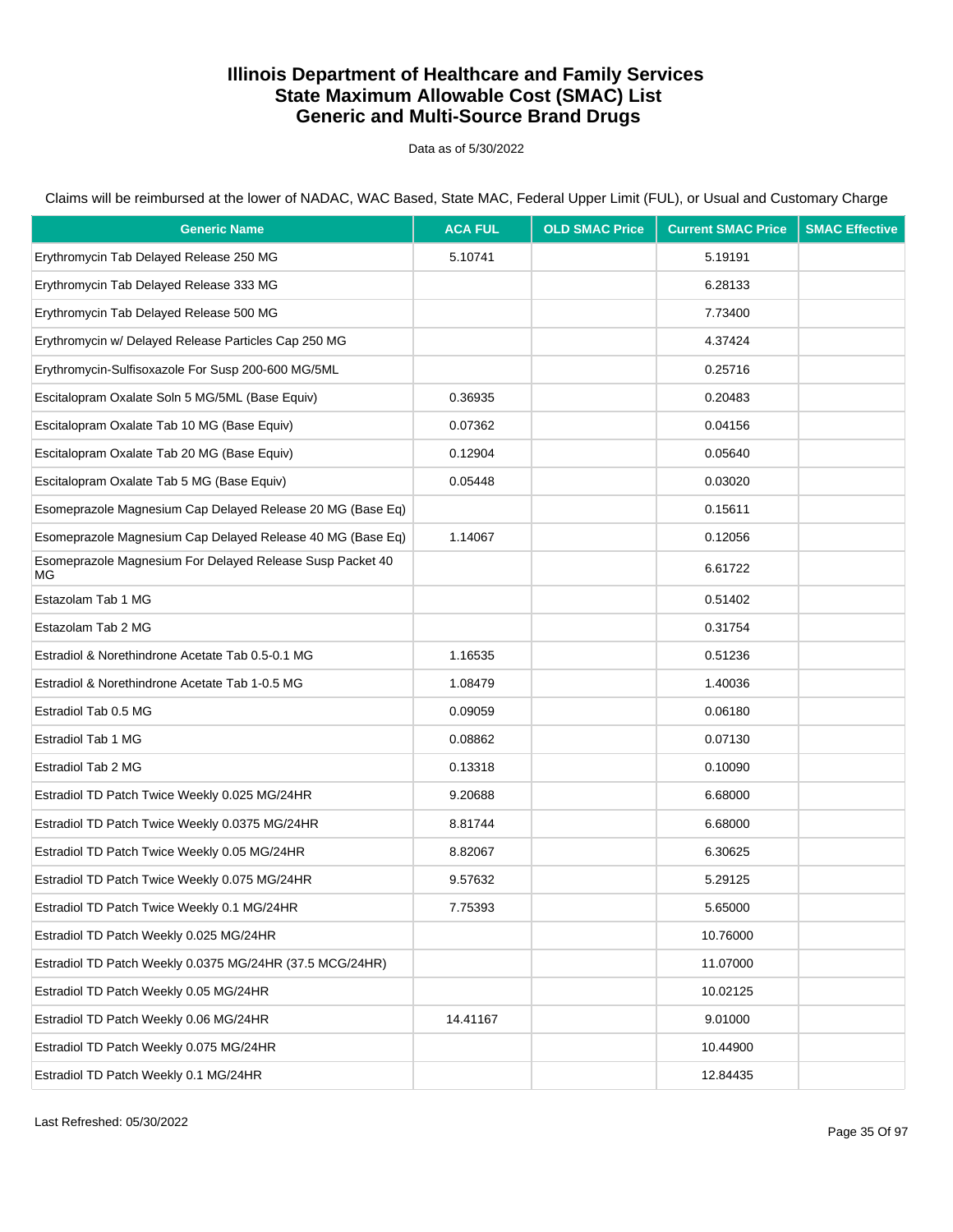Data as of 5/30/2022

| <b>Generic Name</b>                                        | <b>ACA FUL</b> | <b>OLD SMAC Price</b> | <b>Current SMAC Price</b> | <b>SMAC Effective</b> |
|------------------------------------------------------------|----------------|-----------------------|---------------------------|-----------------------|
| Estradiol Vaginal Tab 10 MCG                               | 10.58729       |                       | 7.73889                   |                       |
| Estradiol Valerate IM in Oil 20 MG/ML                      |                |                       | 17.44200                  |                       |
| Estradiol Valerate IM In Oil 40 MG/ML                      |                |                       | 31.30000                  |                       |
| Estropipate Tab 0.75 MG                                    |                |                       | 0.14670                   |                       |
| Estropipate Tab 1.5 MG                                     |                |                       | 0.45257                   |                       |
| Estropipate Tab 3 MG                                       |                |                       | 1.24110                   |                       |
| Eszopiclone Tab 1 MG                                       | 0.18099        |                       | 0.25131                   |                       |
| Eszopiclone Tab 2 MG                                       | 0.23816        |                       | 0.14584                   |                       |
| Eszopiclone Tab 3 MG                                       | 0.29656        |                       | 0.19837                   |                       |
| Eteplirsen IV Soln 100 MG/2ML (50 MG/ML)                   |                |                       | 796.80000                 |                       |
| Eteplirsen IV Soln 500 MG/10ML (50 MG/ML)                  |                |                       | 796.80000                 |                       |
| Ethacrynic Acid Tab 25 MG                                  | 2.54730        |                       | 5.52000                   |                       |
| Ethambutol HCl Tab 400 MG                                  | 0.64974        |                       | 0.52340                   |                       |
| Ethosuximide Cap 250 MG                                    | 0.58859        |                       | 0.27530                   |                       |
| Ethosuximide Soln 250 MG/5ML                               | 0.15831        |                       | 0.11248                   |                       |
| Ethynodiol Diacetate & Ethinyl Estradiol Tab 1 MG-35 MCG   | 0.37285        |                       | 0.42041                   |                       |
| Ethynodiol Diacetate & Ethinyl Estradiol Tab 1 MG-50 MCG   |                |                       | 0.58781                   |                       |
| Etodolac Cap 200 MG                                        | 0.50452        |                       | 0.67124                   |                       |
| Etodolac Cap 300 MG                                        | 0.56927        |                       | 0.57610                   |                       |
| Etodolac Tab 400 MG                                        | 0.31461        |                       | 0.30493                   |                       |
| Etodolac Tab 500 MG                                        | 0.40182        |                       | 0.26330                   |                       |
| Etodolac Tab ER 24HR 400 MG                                |                |                       | 0.75000                   |                       |
| Etodolac Tab ER 24HR 500 MG                                |                |                       | 0.16333                   |                       |
| Etodolac Tab ER 24HR 600 MG                                |                |                       | 1.50241                   |                       |
| Etonogestrel-Ethinyl Estradiol VA Ring 0.120-0.015 MG/24HR |                |                       | 92.72505                  |                       |
| Etoposide Inj 1 GM/50ML (20 MG/ML)                         |                |                       | 1.93000                   |                       |
| Etoposide Inj 100 MG/5ML (20 MG/ML)                        |                |                       | 1.93000                   |                       |
| Etoposide Inj 500 MG/25ML (20 MG/ML)                       |                |                       | 1.93000                   |                       |
| Everolimus Tab 0.25 MG                                     |                |                       | 5.38836                   |                       |
| Everolimus Tab 0.5 MG                                      |                |                       | 11.60260                  |                       |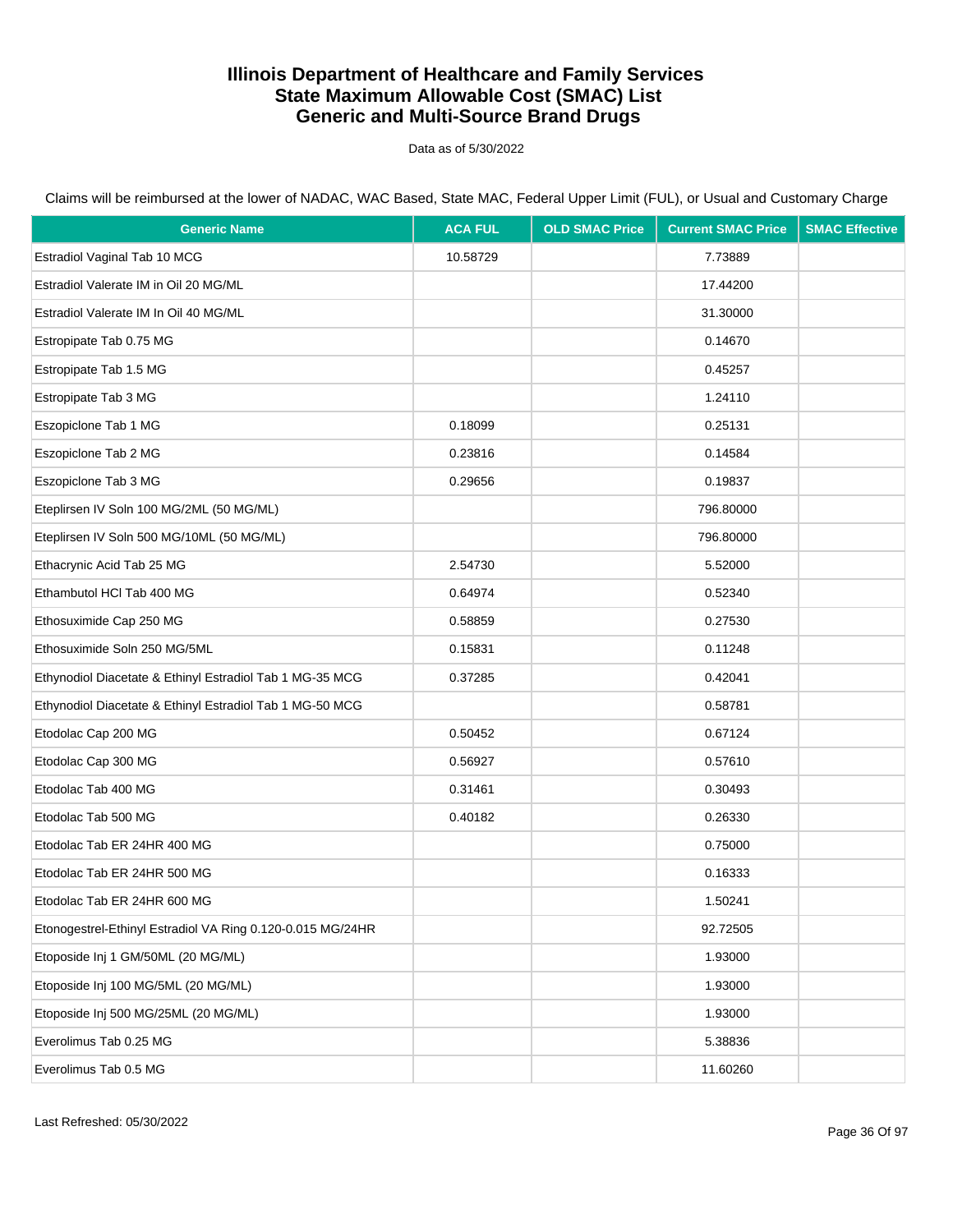Data as of 5/30/2022

| <b>Generic Name</b>                                         | <b>ACA FUL</b> | <b>OLD SMAC Price</b> | <b>Current SMAC Price</b> | <b>SMAC Effective</b> |
|-------------------------------------------------------------|----------------|-----------------------|---------------------------|-----------------------|
| Everolimus Tab 0.75 MG                                      |                |                       | 12.50000                  |                       |
| Everolimus Tab 10 MG                                        |                |                       | 517.32418                 |                       |
| Everolimus Tab 2.5 MG                                       |                |                       | 534.14840                 |                       |
| Everolimus Tab 5 MG                                         |                |                       | 517.35228                 |                       |
| Everolimus Tab 7.5 MG                                       |                |                       | 558.71011                 |                       |
| Everolimus Tab for Oral Susp 2 MG                           |                |                       | 492.11542                 |                       |
| Everolimus Tab for Oral Susp 3 MG                           |                |                       | 497.04526                 |                       |
| Everolimus Tab for Oral Susp 5 MG                           |                |                       | 517.32418                 |                       |
| Exemestane Tab 25 MG                                        | 1.21112        |                       | 1.18480                   |                       |
| Ezetimibe Tab 10 MG                                         | 0.10456        |                       | 0.05500                   |                       |
| Ezetimibe-Simvastatin Tab 10-10 MG                          | 0.58467        |                       | 1.63098                   |                       |
| Ezetimibe-Simvastatin Tab 10-20 MG                          | 0.88100        |                       | 0.48000                   |                       |
| Ezetimibe-Simvastatin Tab 10-40 MG                          | 0.79100        |                       | 0.71933                   |                       |
| Ezetimibe-Simvastatin Tab 10-80 MG                          | 0.63292        |                       | 2.08891                   |                       |
| Factor IX Complex For Inj 1000 Unit                         |                |                       | 0.58220                   |                       |
| Factor IX Complex For Inj 1500 Unit                         |                |                       | 0.58220                   |                       |
| Factor IX Complex For Inj 500 Unit                          |                |                       | 0.58220                   |                       |
| Famciclovir Tab 125 MG                                      | 0.37362        |                       | 0.25255                   |                       |
| Famciclovir Tab 250 MG                                      | 0.56823        |                       | 0.33750                   |                       |
| Famciclovir Tab 500 MG                                      | 1.03734        |                       | 0.49467                   |                       |
| Famotidine For Susp 40 MG/5ML                               | 0.94282        |                       | 1.10794                   |                       |
| Famotidine Inj 20 MG/2ML                                    |                |                       | 0.38350                   |                       |
| Famotidine Inj 200 MG/20ML                                  |                |                       | 0.29900                   |                       |
| Famotidine Inj 40 MG/4ML                                    |                |                       | 0.29900                   |                       |
| Famotidine Inj 500 MG/50ML                                  |                |                       | 0.29900                   |                       |
| Famotidine Tab 20 MG                                        |                |                       | 0.03450                   |                       |
| Famotidine Tab 40 MG                                        | 0.06839        |                       | 0.05563                   |                       |
| Fat Emulsion IV Soln 20%                                    |                |                       | 0.03500                   |                       |
| Fe Fumarate w/ B12-Vit C-FA-IFC Cap 110-0.015-75-0.5-240 MG |                |                       | 0.22100                   |                       |
| Febuxostat Tab 80 MG                                        | 0.86634        |                       | 1.16900                   |                       |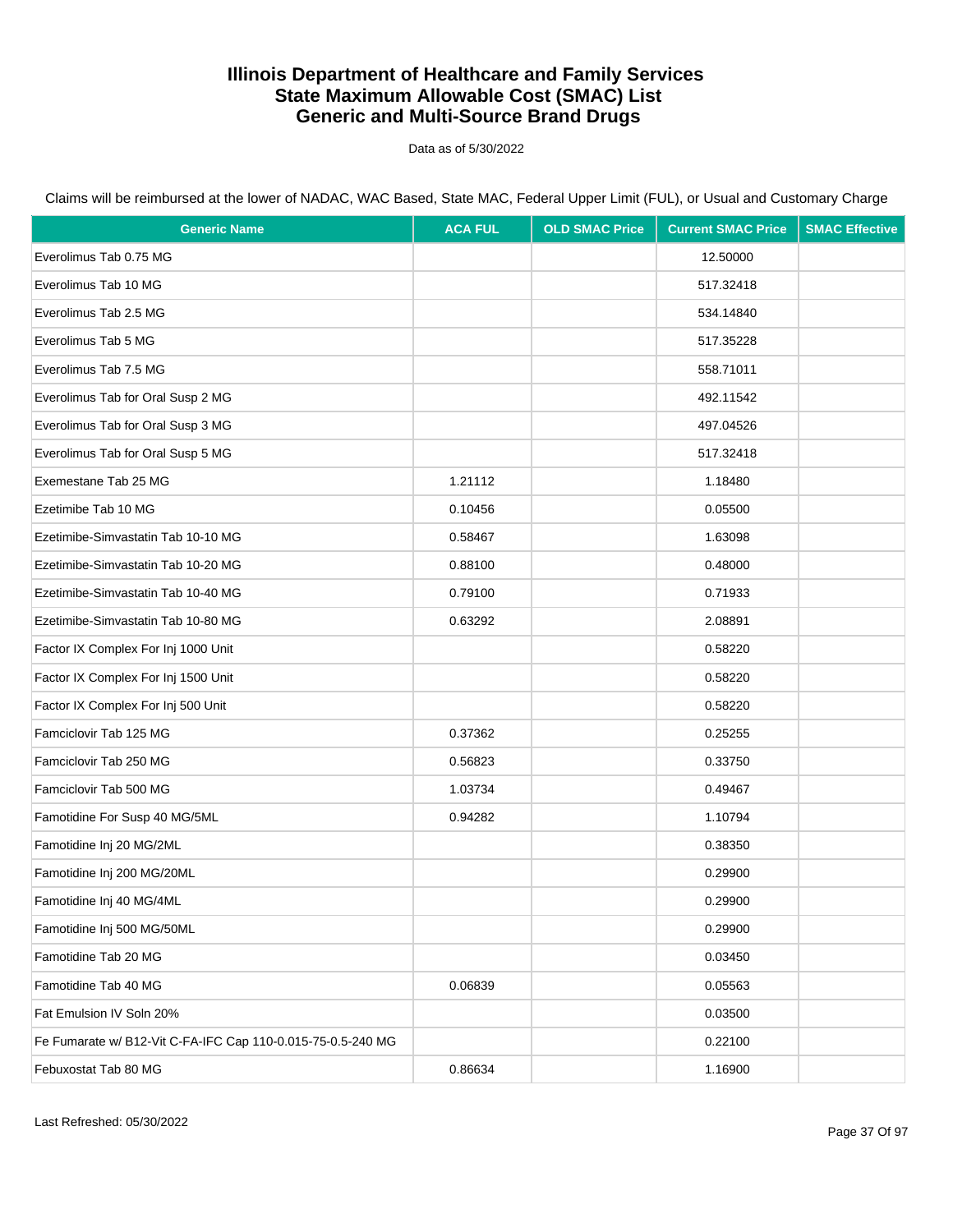Data as of 5/30/2022

Claims will be reimbursed at the lower of NADAC, WAC Based, State MAC, Federal Upper Limit (FUL), or Usual and Customary Charge

| <b>Generic Name</b>                                       | <b>ACA FUL</b> | <b>OLD SMAC Price</b> | <b>Current SMAC Price</b> | <b>SMAC Effective</b> |
|-----------------------------------------------------------|----------------|-----------------------|---------------------------|-----------------------|
| Felbamate Susp 600 MG/5ML                                 |                |                       | 1.10721                   |                       |
| Felbamate Tab 400 MG                                      | 4.19761        |                       | 0.86430                   |                       |
| Felbamate Tab 600 MG                                      | 6.96468        |                       | 1.41430                   |                       |
| Felodipine Tab ER 24HR 10 MG                              | 0.25971        |                       | 0.09000                   |                       |
| Felodipine Tab ER 24HR 2.5 MG                             | 0.27153        |                       | 0.13429                   |                       |
| Felodipine Tab ER 24HR 5 MG                               | 0.18137        |                       | 0.07260                   |                       |
| Fenofibrate Micronized Cap 134 MG                         | 0.14889        |                       | 0.13990                   |                       |
| Fenofibrate Micronized Cap 200 MG                         | 0.25659        |                       | 0.29635                   |                       |
| Fenofibrate Micronized Cap 43 MG                          | 1.00144        |                       | 0.68921                   |                       |
| Fenofibrate Micronized Cap 67 MG                          | 0.13757        |                       | 0.11000                   |                       |
| Fenofibrate Tab 120 MG                                    |                |                       | 15.55544                  |                       |
| Fenofibrate Tab 145 MG                                    | 0.15478        |                       | 0.15267                   |                       |
| Fenofibrate Tab 160 MG                                    | 0.18018        |                       | 0.16816                   |                       |
| Fenofibrate Tab 40 MG                                     |                |                       | 8.35000                   |                       |
| Fenofibrate Tab 48 MG                                     | 0.10790        |                       | 0.08641                   |                       |
| Fenofibrate Tab 54 MG                                     | 0.12606        |                       | 0.13503                   |                       |
| Fentanyl Citrate IV Soln Prefilled Syringe 100 MCG/2ML    |                |                       | 0.16050                   |                       |
| Fentanyl Citrate Lozenge on a Handle 1200 MCG             |                |                       | 17.43853                  |                       |
| Fentanyl Citrate Lozenge on a Handle 1600 MCG             |                |                       | 24.83833                  |                       |
| Fentanyl Citrate Lozenge on a Handle 200 MCG              |                |                       | 7.47933                   |                       |
| Fentanyl Citrate Lozenge on a Handle 400 MCG              |                |                       | 10.09572                  |                       |
| Fentanyl Citrate Lozenge on a Handle 600 MCG              |                |                       | 12.90000                  |                       |
| Fentanyl Citrate Lozenge on a Handle 800 MCG              |                |                       | 16.23657                  |                       |
| Fentanyl Citrate PF Soln Cartridge 100 MCG/2ML            |                |                       | 0.16050                   |                       |
| Fentanyl Citrate Preservative Free (PF) Inj 100 MCG/2ML   |                |                       | 0.16050                   |                       |
| Fentanyl Citrate Preservative Free (PF) Inj 1000 MCG/20ML |                |                       | 0.16050                   |                       |
| Fentanyl Citrate Preservative Free (PF) Inj 250 MCG/5ML   |                |                       | 0.16050                   |                       |
| Fentanyl Citrate Preservative Free (PF) Inj 2500 MCG/50ML |                |                       | 0.16050                   |                       |
| Fentanyl Citrate Preservative Free (PF) Inj 500 MCG/10ML  |                |                       | 0.16050                   |                       |
| Fentanyl TD Patch 72HR 100 MCG/HR                         | 9.21307        |                       | 6.41480                   |                       |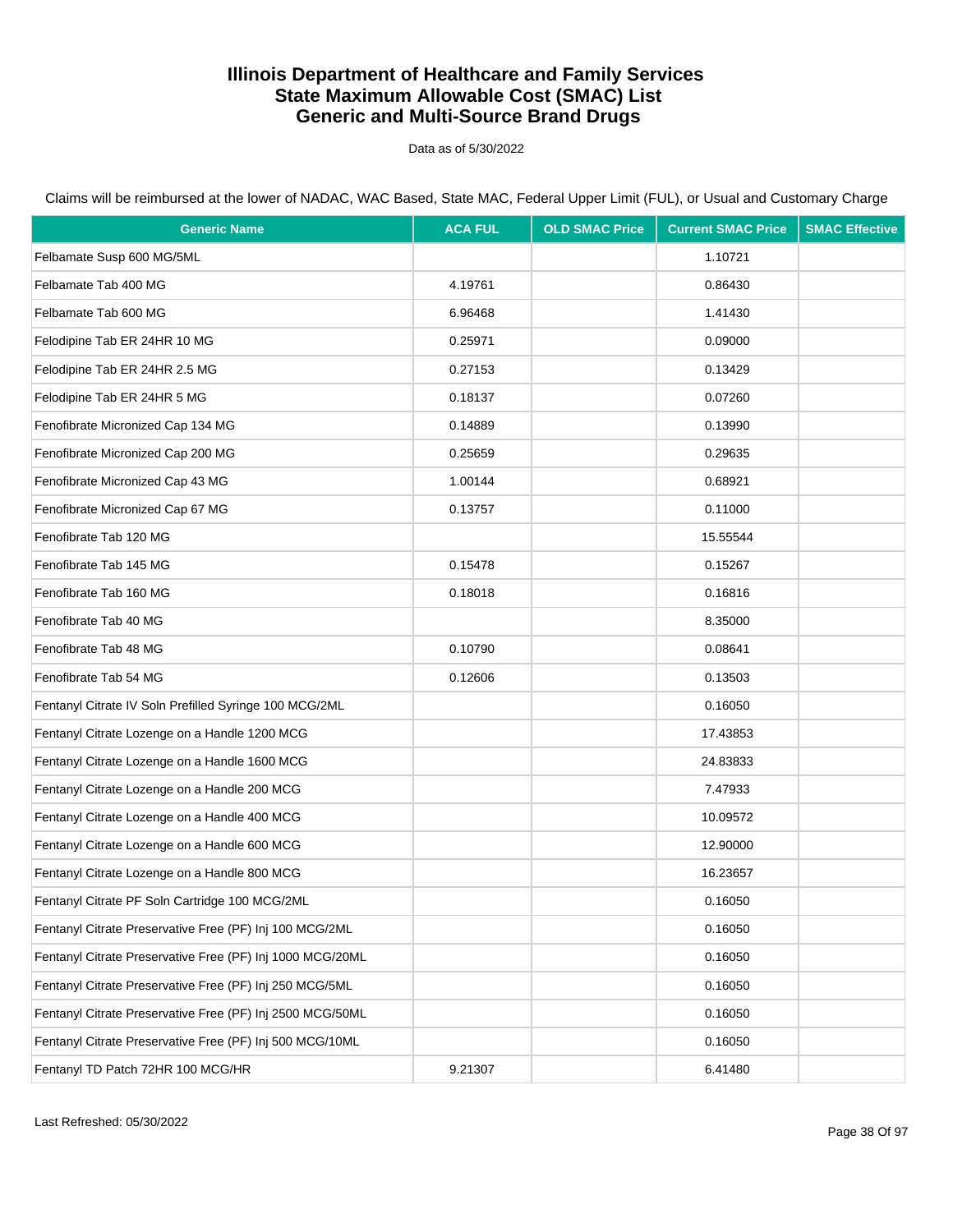Data as of 5/30/2022

| <b>Generic Name</b>                                          | <b>ACA FUL</b> | <b>OLD SMAC Price</b> | <b>Current SMAC Price</b> | <b>SMAC Effective</b> |
|--------------------------------------------------------------|----------------|-----------------------|---------------------------|-----------------------|
| Fentanyl TD Patch 72HR 12 MCG/HR                             | 7.59095        |                       | 5.44174                   |                       |
| Fentanyl TD Patch 72HR 25 MCG/HR                             | 2.97403        |                       | 1.96240                   |                       |
| Fentanyl TD Patch 72HR 37.5 MCG/HR                           | 42.19800       |                       | 39.39600                  |                       |
| Fentanyl TD Patch 72HR 50 MCG/HR                             | 5.01845        |                       | 2.98250                   |                       |
| Fentanyl TD Patch 72HR 62.5 MCG/HR                           |                |                       | 70.94000                  |                       |
| Fentanyl TD Patch 72HR 75 MCG/HR                             | 7.36222        |                       | 4.63650                   |                       |
| Ferrous Sulfate Dried Tab 200 MG (65 MG Elemental Fe)        |                |                       | 0.03200                   |                       |
| Ferrous Sulfate Tab 325 MG (65 MG Elemental Fe)              |                |                       | 0.03200                   |                       |
| Ferrous Sulfate Tab EC 325 MG (65 MG Fe Equivalent)          |                |                       | 0.12770                   |                       |
| Fexofenadine HCI Tab 180 MG                                  | 0.28181        |                       | 0.54805                   |                       |
| Fexofenadine HCl Tab 60 MG                                   | 0.20783        |                       | 0.40750                   |                       |
| Filgrastim Inj 300 MCG/ML                                    |                |                       | 313.57068                 |                       |
| Filgrastim Soln Prefilled Syringe 300 MCG/0.5ML              |                |                       | 664.74036                 |                       |
| Filgrastim Soln Prefilled Syringe 480 MCG/0.8ML (600 MCG/ML) |                |                       | 636.01204                 |                       |
| Finasteride Tab 1 MG                                         | 0.07716        |                       | 0.12194                   |                       |
| Finasteride Tab 5 MG                                         | 0.07341        |                       | 0.05049                   |                       |
| Flavoxate HCl Tab 100 MG                                     |                |                       | 0.48641                   |                       |
| Flecainide Acetate Tab 100 MG                                | 0.23620        |                       | 0.17270                   |                       |
| Flecainide Acetate Tab 150 MG                                | 0.36978        |                       | 0.19130                   |                       |
| Flecainide Acetate Tab 50 MG                                 | 0.14098        |                       | 0.09979                   |                       |
| Fluconazole For Susp 10 MG/ML                                |                |                       | 0.22571                   |                       |
| Fluconazole For Susp 40 MG/ML                                |                |                       | 0.43343                   |                       |
| Fluconazole in Dextrose Inj 400 MG/200ML                     |                |                       | 0.15600                   |                       |
| Fluconazole in NaCl 0.9% Inj 200 MG/100ML                    |                |                       | 0.03849                   |                       |
| Fluconazole in NaCl 0.9% Inj 400 MG/200ML                    |                |                       | 0.04758                   |                       |
| Fluconazole Tab 100 MG                                       | 0.30552        |                       | 0.18067                   |                       |
| Fluconazole Tab 150 MG                                       | 0.78150        |                       | 0.52194                   |                       |
| Fluconazole Tab 50 MG                                        | 0.43933        |                       | 0.19000                   |                       |
| Fludarabine Phosphate For Inj 50 MG                          |                |                       | 94.50000                  |                       |
| Fludarabine Phosphate Inj 25 MG/ML                           |                |                       | 54.37500                  |                       |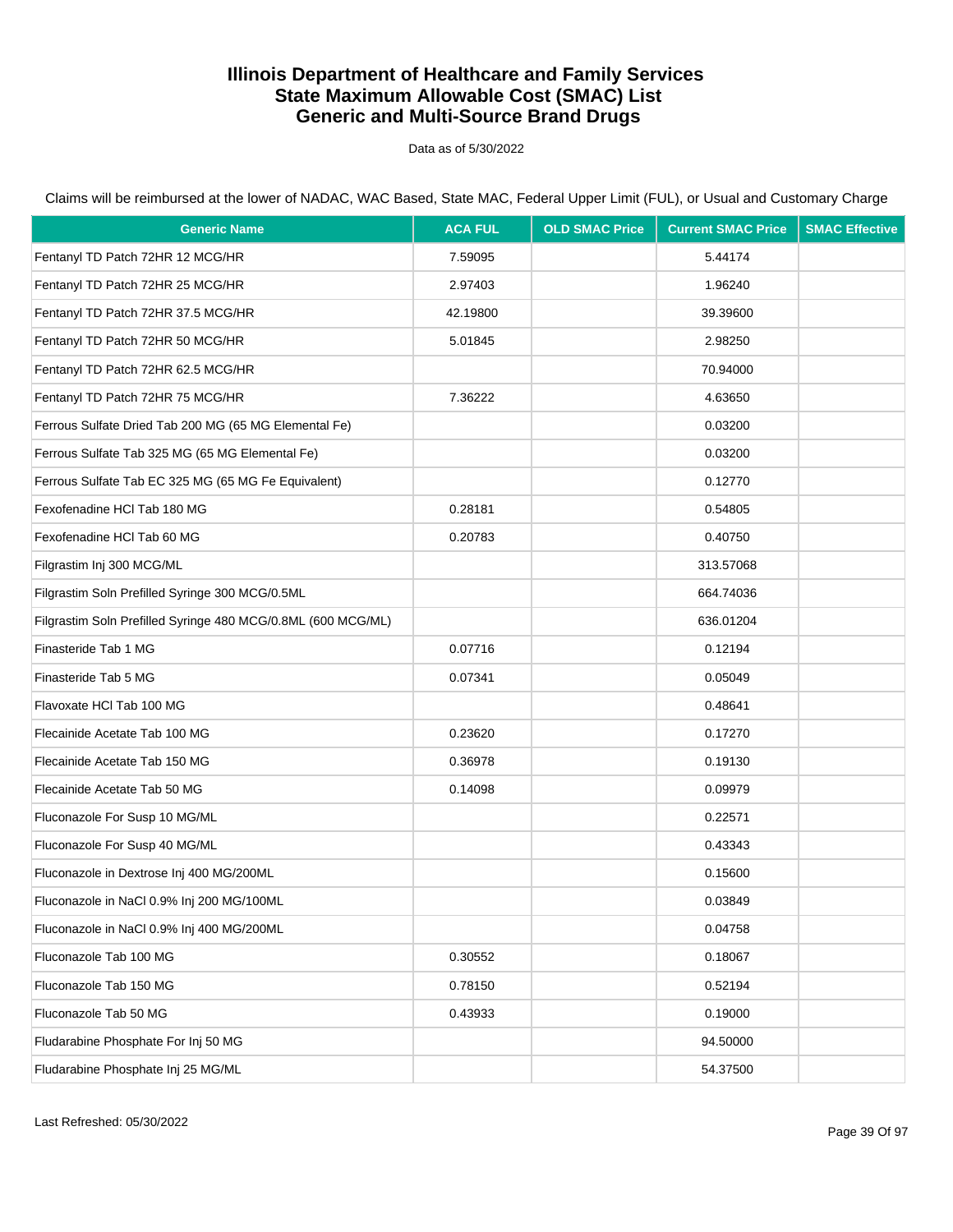Data as of 5/30/2022

| <b>Generic Name</b>                          | <b>ACA FUL</b> | <b>OLD SMAC Price</b> | <b>Current SMAC Price</b> | <b>SMAC Effective</b> |
|----------------------------------------------|----------------|-----------------------|---------------------------|-----------------------|
| Fludrocortisone Acetate Tab 0.1 MG           | 0.49886        |                       | 0.30660                   |                       |
| Fluocinolone Acetonide (Otic) Oil 0.01%      | 2.00472        |                       | 1.46265                   |                       |
| Fluocinolone Acetonide Cream 0.01%           |                |                       | 1.44233                   |                       |
| Fluocinolone Acetonide Cream 0.025%          |                |                       | 1.29967                   |                       |
| Fluocinolone Acetonide Oil 0.01% (Body Oil)  | 0.26913        |                       | 0.37286                   |                       |
| Fluocinolone Acetonide Oil 0.01% (Scalp Oil) | 0.26762        |                       | 0.18592                   |                       |
| Fluocinolone Acetonide Oint 0.025%           |                |                       | 1.31000                   |                       |
| Fluocinolone Acetonide Soln 0.01%            | 0.40103        |                       | 0.55169                   |                       |
| Fluocinonide Cream 0.05%                     |                |                       | 0.53592                   |                       |
| Fluocinonide Cream 0.1%                      |                |                       | 0.66167                   |                       |
| Fluocinonide Emulsified Base Cream 0.05%     |                |                       | 0.95713                   |                       |
| Fluocinonide Gel 0.05%                       |                |                       | 1.04867                   |                       |
| Fluocinonide Oint 0.05%                      |                |                       | 0.47396                   |                       |
| Fluorometholone Ophth Susp 0.1%              |                |                       | 12.50254                  |                       |
| Fluorouracil Cream 5%                        | 1.23035        |                       | 1.36683                   |                       |
| Fluorouracil IV Soln 1 GM/20ML (50 MG/ML)    |                |                       | 0.28000                   |                       |
| Fluorouracil IV Soln 2.5 GM/50ML (50 MG/ML)  |                |                       | 0.16802                   |                       |
| Fluorouracil IV Soln 500 MG/10ML (50 MG/ML)  |                |                       | 0.35500                   |                       |
| Fluoxetine HCI (PMDD) Cap 10 MG              |                |                       | 0.03692                   |                       |
| Fluoxetine HCI (PMDD) Cap 20 MG              |                |                       | 0.03142                   |                       |
| Fluoxetine HCI (PMDD) Tab 10 MG              | 0.24784        |                       | 0.54087                   |                       |
| Fluoxetine HCI (PMDD) Tab 20 MG              | 0.25631        |                       | 0.55872                   |                       |
| Fluoxetine HCl Cap 10 MG                     | 0.03462        |                       | 0.02456                   |                       |
| Fluoxetine HCl Cap 20 MG                     | 0.12711        |                       | 0.02323                   |                       |
| Fluoxetine HCl Cap 40 MG                     | 0.07690        |                       | 0.05020                   |                       |
| Fluoxetine HCl Cap Delayed Release 90 MG     |                |                       | 25.64000                  |                       |
| Fluoxetine HCl Solution 20 MG/5ML            | 0.36521        |                       | 0.33759                   |                       |
| Fluoxetine HCl Tab 10 MG                     | 0.24784        |                       | 0.16925                   |                       |
| Fluoxetine HCl Tab 20 MG                     | 0.25631        |                       | 0.20614                   |                       |
| Fluoxetine HCl Tab 60 MG                     | 0.75195        |                       | 0.99890                   |                       |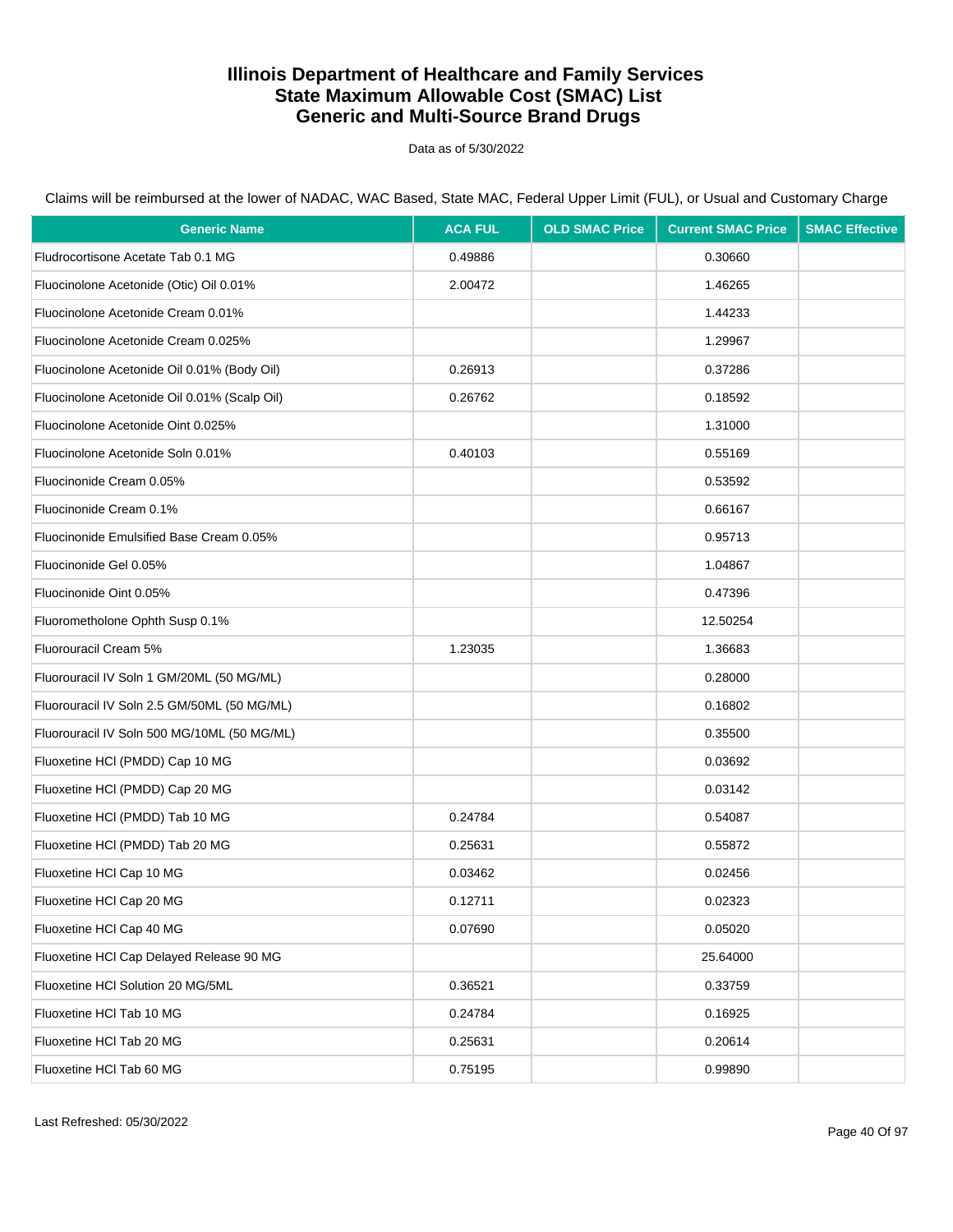Data as of 5/30/2022

| <b>Generic Name</b>                                          | <b>ACA FUL</b> | <b>OLD SMAC Price</b> | <b>Current SMAC Price</b> | <b>SMAC Effective</b> |
|--------------------------------------------------------------|----------------|-----------------------|---------------------------|-----------------------|
| Fluphenazine Decanoate Inj 25 MG/ML                          |                |                       | 12.18500                  |                       |
| Fluphenazine HCl Oral Conc 5 MG/ML                           |                |                       | 1.00155                   |                       |
| Fluphenazine HCl Tab 1 MG                                    |                |                       | 1.98230                   |                       |
| Fluphenazine HCl Tab 10 MG                                   |                |                       | 4.23180                   |                       |
| Fluphenazine HCI Tab 2.5 MG                                  |                |                       | 3.75800                   |                       |
| Fluphenazine HCl Tab 5 MG                                    |                |                       | 2.73790                   |                       |
| Flurandrenolide Lotion 0.05%                                 |                |                       | 1.46608                   |                       |
| Flurazepam HCl Cap 15 MG                                     |                |                       | 0.06130                   |                       |
| Flurazepam HCl Cap 30 MG                                     |                |                       | 0.07810                   |                       |
| Flurbiprofen Sodium Ophth Soln 0.03%                         |                |                       | 1.86816                   |                       |
| Flurbiprofen Tab 100 MG                                      |                |                       | 0.29920                   |                       |
| Flurbiprofen Tab 50 MG                                       |                |                       | 0.19500                   |                       |
| Flutamide Cap 125 MG                                         |                |                       | 0.43997                   |                       |
| Fluticasone Propionate Cream 0.05%                           |                |                       | 0.13383                   |                       |
| Fluticasone Propionate HFA Inhal Aer 110 MCG/ACT (125/Valve) |                |                       | 20.37167                  |                       |
| Fluticasone Propionate HFA Inhal Aer 220 MCG/ACT (250/Valve) |                |                       | 33.58416                  |                       |
| Fluticasone Propionate HFA Inhal Aero 44 MCG/ACT (50/Valve)  |                |                       | 18.39390                  |                       |
| Fluticasone Propionate Nasal Susp 50 MCG/ACT                 |                |                       | 0.21532                   |                       |
| Fluticasone Propionate Oint 0.005%                           |                |                       | 0.34483                   |                       |
| Fluticasone-Salmeterol Aer Powder BA 100-50 MCG/ACT          |                |                       | 1.53909                   |                       |
| Fluticasone-Salmeterol Aer Powder BA 250-50 MCG/ACT          |                |                       | 1.93568                   |                       |
| Fluvastatin Sodium Cap 20 MG (Base Equivalent)               |                |                       | 2.73167                   |                       |
| Fluvastatin Sodium Cap 40 MG (Base Equivalent)               |                |                       | 3.23686                   |                       |
| Fluvastatin Sodium Tab ER 24 HR 80 MG (Base Equivalent)      |                |                       | 3.83567                   |                       |
| Fluvoxamine Maleate Cap ER 24HR 100 MG                       |                |                       | 4.08433                   |                       |
| Fluvoxamine Maleate Cap ER 24HR 150 MG                       |                |                       | 5.25796                   |                       |
| Fluvoxamine Maleate Tab 100 MG                               | 0.32777        |                       | 0.16238                   |                       |
| Fluvoxamine Maleate Tab 25 MG                                | 0.27999        |                       | 0.15390                   |                       |
| Fluvoxamine Maleate Tab 50 MG                                | 0.32903        |                       | 0.23950                   |                       |
| Folic Acid Tab 1 MG                                          | 0.02659        |                       | 0.01700                   |                       |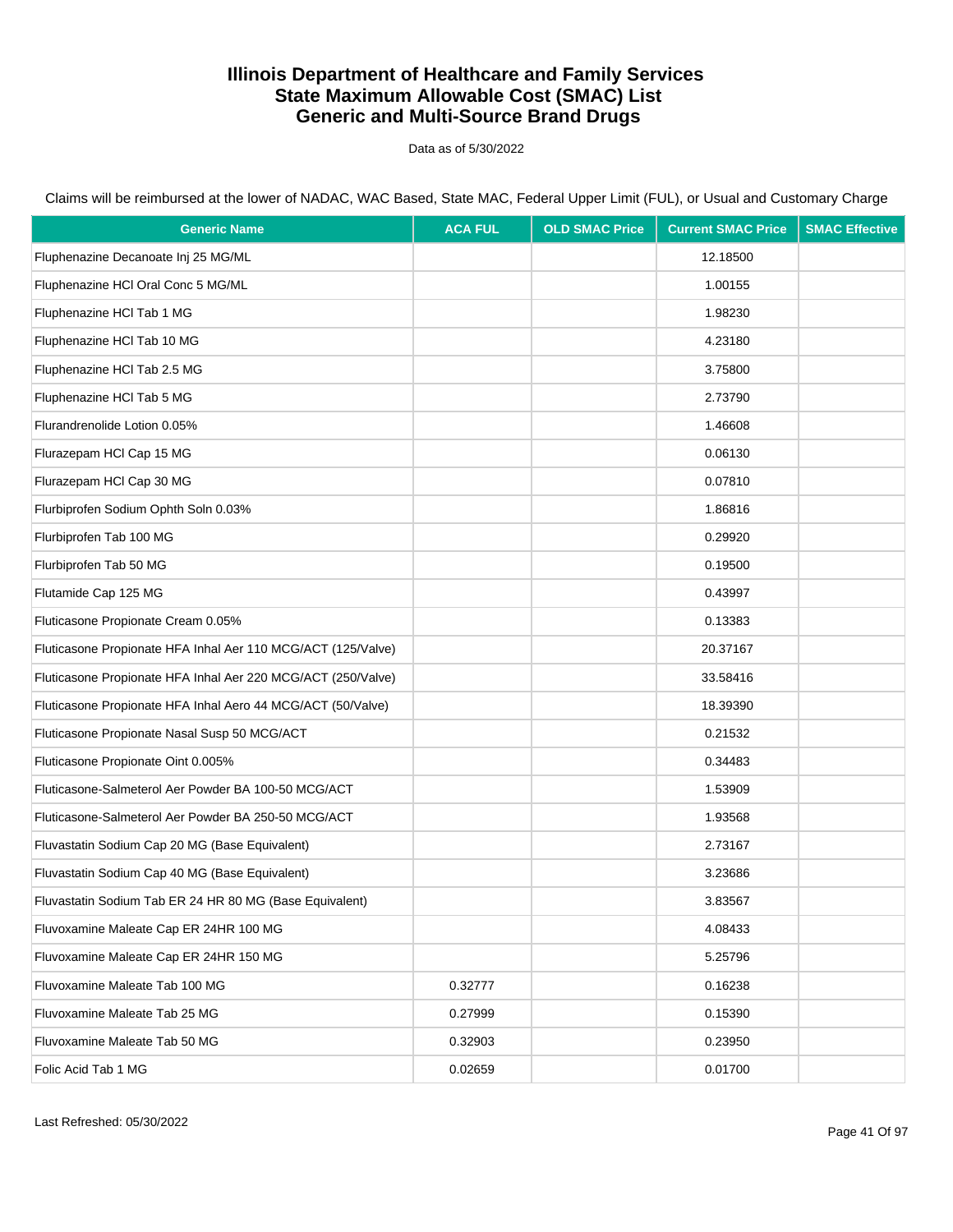Data as of 5/30/2022

Claims will be reimbursed at the lower of NADAC, WAC Based, State MAC, Federal Upper Limit (FUL), or Usual and Customary Charge

| <b>Generic Name</b>                                      | <b>ACA FUL</b> | <b>OLD SMAC Price</b> | <b>Current SMAC Price</b> | <b>SMAC Effective</b> |
|----------------------------------------------------------|----------------|-----------------------|---------------------------|-----------------------|
| Folic Acid-Pyridoxine-Cyanocobalamin Tab 2.5-25-2 MG     |                |                       | 0.26489                   |                       |
| Folic Acid-Vitamin B6-Vitamin B12 Tab 2.5-25-1 MG        |                |                       | 0.47039                   |                       |
| Fondaparinux Sodium Subcutaneous Inj 10 MG/0.8ML         |                |                       | 72.62500                  |                       |
| Fondaparinux Sodium Subcutaneous Inj 2.5 MG/0.5ML        |                |                       | 25.48000                  |                       |
| Fondaparinux Sodium Subcutaneous Inj 5 MG/0.4ML          |                |                       | 145.25000                 |                       |
| Fondaparinux Sodium Subcutaneous Inj 7.5 MG/0.6ML        |                |                       | 64.06952                  |                       |
| Formoterol Fumarate Soln Nebu 20 MCG/2ML                 |                |                       | 5.44024                   |                       |
| Fosamprenavir Calcium Tab 700 MG (Base Equiv)            |                |                       | 14.06850                  |                       |
| Fosfomycin Tromethamine Powd Pack 3 GM (Base Equivalent) |                |                       | 59.95480                  |                       |
| Fosinopril Sodium & Hydrochlorothiazide Tab 10-12.5 MG   |                |                       | 0.95700                   |                       |
| Fosinopril Sodium & Hydrochlorothiazide Tab 20-12.5 MG   |                |                       | 0.88800                   |                       |
| Fosinopril Sodium Tab 10 MG                              | 0.15315        |                       | 0.10244                   |                       |
| Fosinopril Sodium Tab 20 MG                              | 0.17449        |                       | 0.09833                   |                       |
| Fosinopril Sodium Tab 40 MG                              | 0.21762        |                       | 0.14937                   |                       |
| Fosphenytoin Sodium Inj 100 MG/2ML (Phenytoin Equiv)     |                |                       | 0.88400                   |                       |
| Frovatriptan Succinate Tab 2.5 MG (Base Equivalent)      | 11.03286       |                       | 14.86501                  |                       |
| Furosemide Inj 10 MG/ML                                  |                |                       | 0.36590                   |                       |
| Furosemide Oral Soln 10 MG/ML                            |                |                       | 0.08325                   |                       |
| Furosemide Tab 20 MG                                     | 0.03151        |                       | 0.02282                   |                       |
| Furosemide Tab 40 MG                                     | 0.03747        |                       | 0.01631                   |                       |
| Furosemide Tab 80 MG                                     | 0.08078        |                       | 0.03013                   |                       |
| Gabapentin Cap 100 MG                                    | 0.02912        |                       | 0.02291                   |                       |
| Gabapentin Cap 300 MG                                    | 0.04921        |                       | 0.03899                   |                       |
| Gabapentin Cap 400 MG                                    | 0.06460        |                       | 0.04698                   |                       |
| Gabapentin Oral Soln 250 MG/5ML                          | 0.15186        |                       | 0.10805                   |                       |
| Gabapentin Tab 600 MG                                    | 0.10819        |                       | 0.06198                   |                       |
| Gabapentin Tab 800 MG                                    | 0.18734        |                       | 0.11759                   |                       |
| Galantamine Hydrobromide Cap ER 24HR 16 MG               | 0.90552        |                       | 1.18400                   |                       |
| Galantamine Hydrobromide Cap ER 24HR 24 MG               | 1.24467        |                       | 1.31500                   |                       |
| Galantamine Hydrobromide Cap ER 24HR 8 MG                | 0.98050        |                       | 1.40000                   |                       |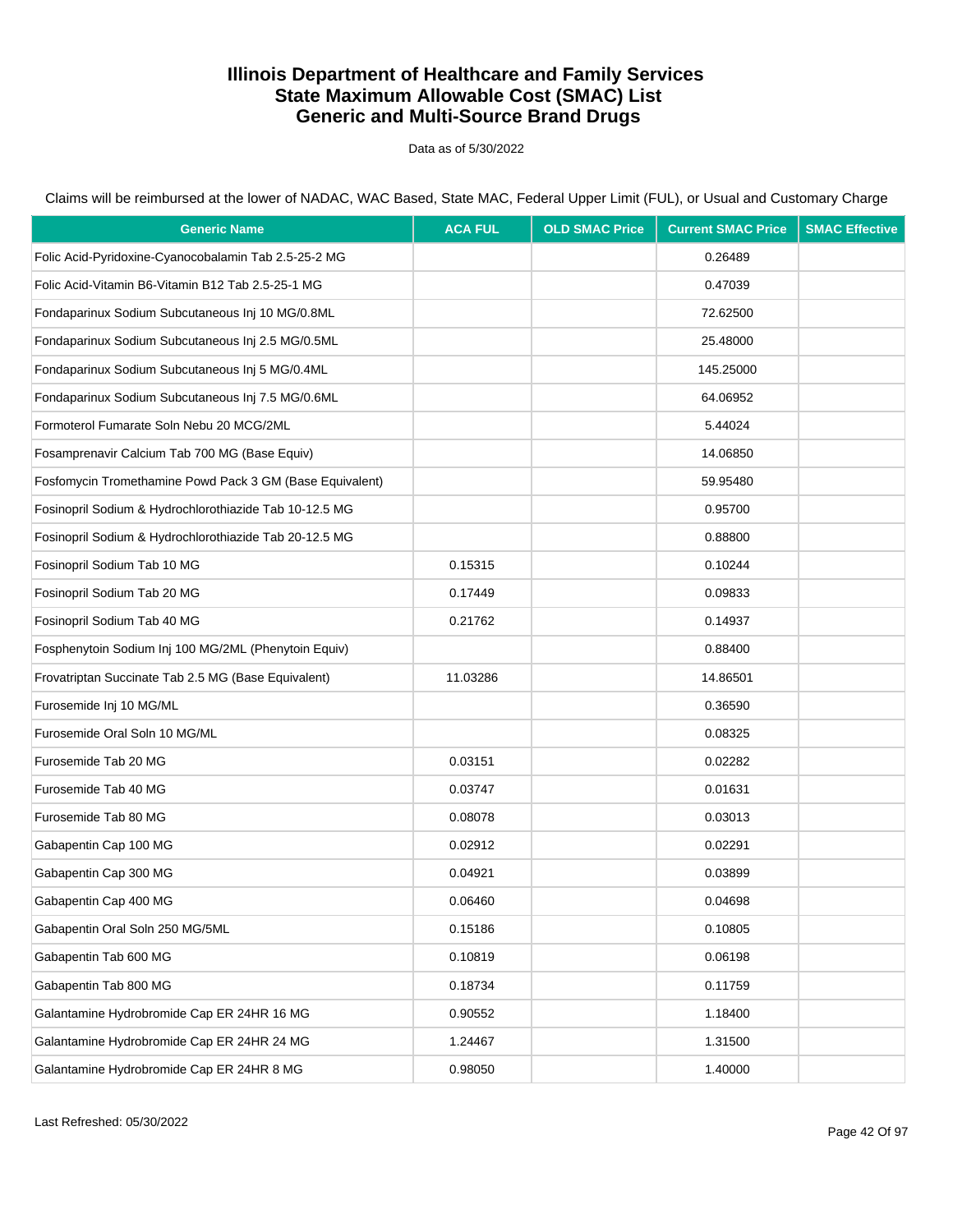Data as of 5/30/2022

| <b>Generic Name</b>                                | <b>ACA FUL</b> | <b>OLD SMAC Price</b> | <b>Current SMAC Price</b> | <b>SMAC Effective</b> |
|----------------------------------------------------|----------------|-----------------------|---------------------------|-----------------------|
| Galantamine Hydrobromide Tab 12 MG                 | 0.83193        |                       | 0.49000                   |                       |
| Galantamine Hydrobromide Tab 4 MG                  | 0.45121        |                       | 0.56661                   |                       |
| Galantamine Hydrobromide Tab 8 MG                  | 0.53815        |                       | 0.46428                   |                       |
| Galsulfase Soln For IV Infusion 1 MG/ML            |                |                       | 382.23400                 |                       |
| Gatifloxacin Ophth Soln 0.5%                       | 11.16554       |                       | 12.24211                  |                       |
| Gemfibrozil Tab 600 MG                             | 0.10756        |                       | 0.08802                   |                       |
| Gentamicin Sulfate Inj 40 MG/ML                    |                |                       | 0.42084                   |                       |
| Gentamicin Sulfate Oint 0.1%                       |                |                       | 1.66667                   |                       |
| Gentamicin Sulfate Ophth Oint 0.3%                 |                |                       | 2.95143                   |                       |
| Glatiramer Acetate Soln Prefilled Syringe 20 MG/ML |                |                       | 45.59638                  |                       |
| Glatiramer Acetate Soln Prefilled Syringe 40 MG/ML |                |                       | 121.91297                 |                       |
| Glimepiride Tab 1 MG                               | 0.03409        |                       | 0.02340                   |                       |
| Glimepiride Tab 2 MG                               | 0.03884        |                       | 0.02810                   |                       |
| Glimepiride Tab 4 MG                               | 0.04446        |                       | 0.03453                   |                       |
| Glipizide Tab 10 MG                                |                |                       | 0.03160                   |                       |
| Glipizide Tab 5 MG                                 |                |                       | 0.01834                   |                       |
| Glipizide Tab ER 24HR 10 MG                        | 0.17926        |                       | 0.11496                   |                       |
| Glipizide Tab ER 24HR 2.5 MG                       | 0.12502        |                       | 0.10696                   |                       |
| Glipizide Tab ER 24HR 5 MG                         | 0.10111        |                       | 0.07990                   |                       |
| Glipizide-Metformin HCl Tab 2.5-250 MG             |                |                       | 0.31596                   |                       |
| Glipizide-Metformin HCl Tab 2.5-500 MG             |                |                       | 0.27505                   |                       |
| Glipizide-Metformin HCl Tab 5-500 MG               |                |                       | 0.11384                   |                       |
| Glucagon (rDNA) For Inj Kit 1 MG                   |                |                       | 268.40000                 |                       |
| Glucose Blood Test Strip                           |                |                       | 1.20877                   |                       |
| Glyburide Micronized Tab 1.5 MG                    |                |                       | 0.02580                   |                       |
| Glyburide Micronized Tab 3 MG                      |                |                       | 0.03081                   |                       |
| Glyburide Micronized Tab 6 MG                      |                |                       | 0.05788                   |                       |
| Glyburide Tab 1.25 MG                              | 0.08462        |                       | 0.06810                   |                       |
| Glyburide Tab 2.5 MG                               | 0.08825        |                       | 0.03220                   |                       |
| Glyburide Tab 5 MG                                 |                |                       | 0.03451                   |                       |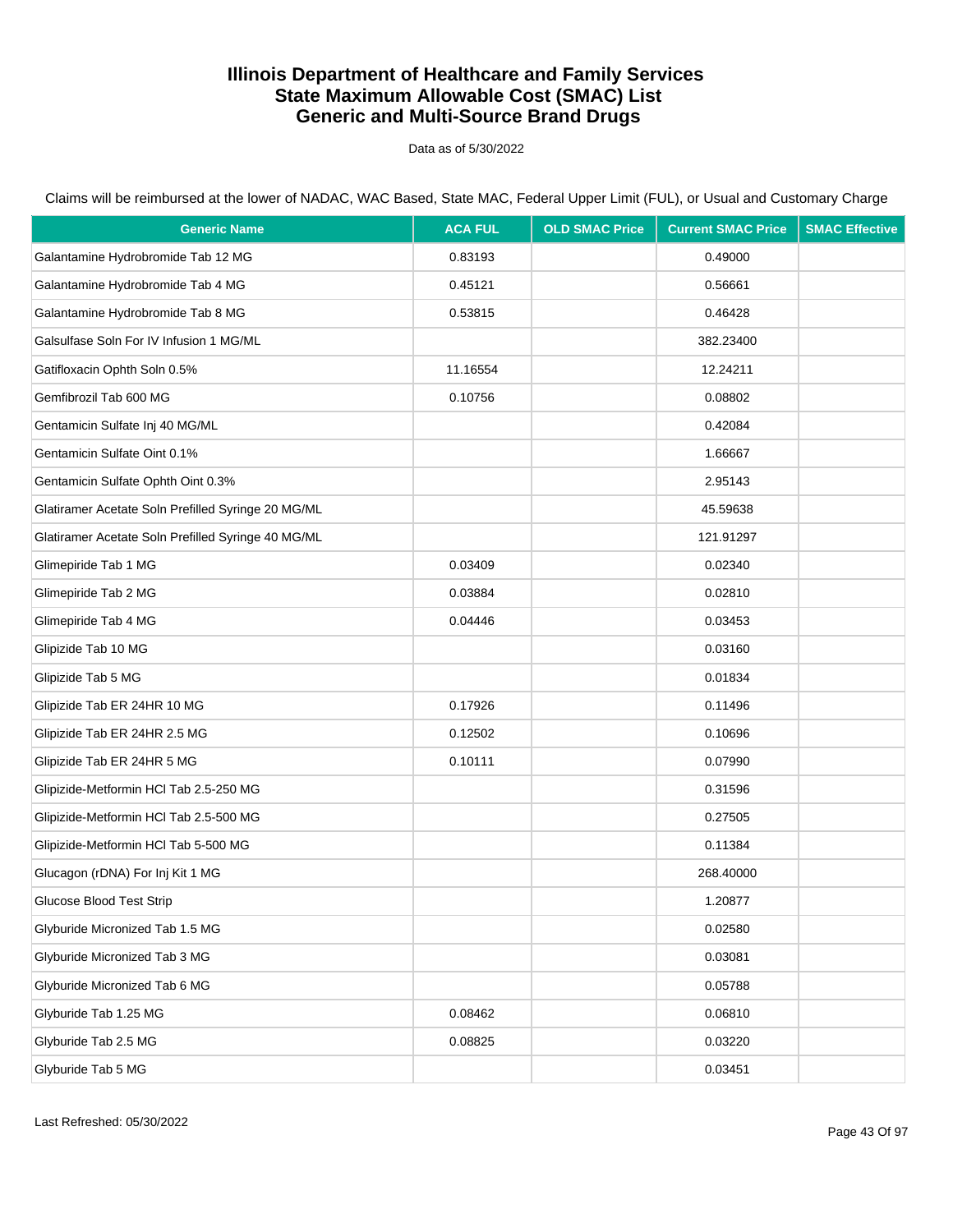Data as of 5/30/2022

Claims will be reimbursed at the lower of NADAC, WAC Based, State MAC, Federal Upper Limit (FUL), or Usual and Customary Charge

| <b>Generic Name</b>                          | <b>ACA FUL</b> | <b>OLD SMAC Price</b> | <b>Current SMAC Price</b> | <b>SMAC Effective</b> |
|----------------------------------------------|----------------|-----------------------|---------------------------|-----------------------|
| Glyburide-Metformin Tab 1.25-250 MG          |                |                       | 0.03860                   |                       |
| Glyburide-Metformin Tab 2.5-500 MG           |                |                       | 0.04746                   |                       |
| Glyburide-Metformin Tab 5-500 MG             | 0.05671        |                       | 0.03338                   |                       |
| Glycerol Phenylbutyrate Liquid 1.1 GM/ML     |                |                       | 191.45632                 |                       |
| Glycine Diluent for Injection                |                |                       | 0.21840                   |                       |
| Glycopyrrolate Inj 0.2 MG/ML                 |                |                       | 11.45400                  |                       |
| Glycopyrrolate Inj 0.4 MG/2ML (0.2 MG/ML)    |                |                       | 11.45400                  |                       |
| Glycopyrrolate Inj 1 MG/5ML (0.2 MG/ML)      |                |                       | 5.40643                   |                       |
| Glycopyrrolate Inj 4 MG/20ML (0.2 MG/ML)     |                |                       | 11.45400                  |                       |
| Glycopyrrolate Tab 1 MG                      | 0.09446        |                       | 0.06670                   |                       |
| Glycopyrrolate Tab 2 MG                      | 0.17309        |                       | 0.17500                   |                       |
| Goserelin Acetate Implant 10.8 MG            |                |                       | 1898.12700                |                       |
| Goserelin Acetate Implant 3.6 MG             |                |                       | 667.42180                 |                       |
| Granisetron HCl Inj 1 MG/ML                  |                |                       | 18.52500                  |                       |
| Granisetron HCI Tab 1 MG                     |                |                       | 1.88283                   |                       |
| Griseofulvin Microsize Susp 125 MG/5ML       | 0.27268        |                       | 0.13333                   |                       |
| Griseofulvin Microsize Tab 500 MG            |                |                       | 5.76313                   |                       |
| Griseofulvin Ultramicrosize Tab 125 MG       |                |                       | 2.57431                   |                       |
| Griseofulvin Ultramicrosize Tab 250 MG       |                |                       | 3.04733                   |                       |
| Guaifenesin Liquid 100 MG/5ML                |                |                       | 0.00657                   |                       |
| Guaifenesin Tab 200 MG                       |                |                       | 0.03900                   |                       |
| Guaifenesin-Codeine Soln 100-10 MG/5ML       |                |                       | 0.01088                   |                       |
| Guanfacine HCl Tab 1 MG                      | 0.48270        |                       | 0.36780                   |                       |
| Guanfacine HCI Tab 2 MG                      | 0.81008        |                       | 0.60180                   |                       |
| Guanfacine HCI Tab ER 24HR 1 MG (Base Equiv) | 0.24423        |                       | 0.24130                   |                       |
| Guanfacine HCI Tab ER 24HR 2 MG (Base Equiv) | 0.27432        |                       | 0.24000                   |                       |
| Guanfacine HCI Tab ER 24HR 3 MG (Base Equiv) | 0.27835        |                       | 0.19281                   |                       |
| Guanfacine HCI Tab ER 24HR 4 MG (Base Equiv) | 0.25423        |                       | 0.21390                   |                       |
| Halobetasol Propionate Cream 0.05%           |                |                       | 0.75600                   |                       |
| Haloperidol Decanoate IM Soln 100 MG/ML      |                |                       | 29.40000                  |                       |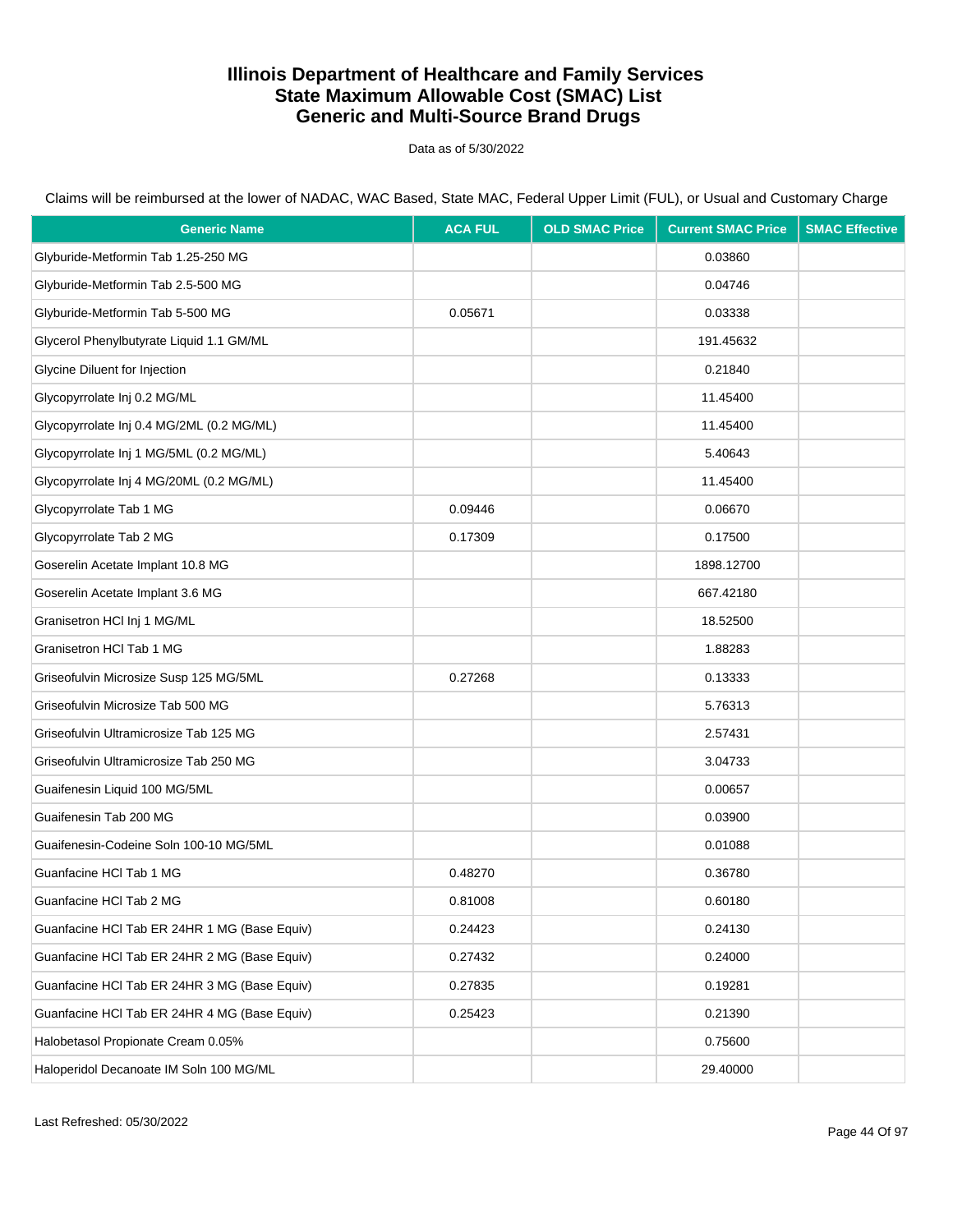Data as of 5/30/2022

Claims will be reimbursed at the lower of NADAC, WAC Based, State MAC, Federal Upper Limit (FUL), or Usual and Customary Charge

| <b>Generic Name</b>                                     | <b>ACA FUL</b> | <b>OLD SMAC Price</b> | <b>Current SMAC Price</b> | <b>SMAC Effective</b> |
|---------------------------------------------------------|----------------|-----------------------|---------------------------|-----------------------|
| Haloperidol Decanoate IM Soln 50 MG/ML                  |                |                       | 14.49000                  |                       |
| Haloperidol Lactate Inj 5 MG/ML                         |                |                       | 0.63747                   |                       |
| Haloperidol Lactate Oral Conc 2 MG/ML                   |                |                       | 0.03924                   |                       |
| Haloperidol Tab 0.5 MG                                  | 0.24223        |                       | 0.19360                   |                       |
| Haloperidol Tab 1 MG                                    | 0.32215        |                       | 0.31640                   |                       |
| Haloperidol Tab 10 MG                                   | 0.46016        |                       | 0.52480                   |                       |
| Haloperidol Tab 2 MG                                    | 0.39781        |                       | 0.37676                   |                       |
| Haloperidol Tab 20 MG                                   | 0.93339        |                       | 0.72120                   |                       |
| Haloperidol Tab 5 MG                                    | 0.42228        |                       | 0.33103                   |                       |
| Heparin Sodium (Porcine) Inj 1000 Unit/ML               |                |                       | 0.17836                   |                       |
| Heparin Sodium (Porcine) Inj 10000 Unit/ML              |                |                       | 1.99248                   |                       |
| Heparin Sodium (Porcine) Inj 20000 Unit/ML              |                |                       | 6.94193                   |                       |
| Heparin Sodium (Porcine) Inj 5000 Unit/ML               |                |                       | 0.84168                   |                       |
| Heparin Sodium (Porcine) Lock Flush IV Soln 10 Unit/ML  |                |                       | 0.20000                   |                       |
| Heparin Sodium (Porcine) Lock Flush IV Soln 100 Unit/ML |                |                       | 0.44907                   |                       |
| Histrelin Acetate Implant Kit 50 MG                     |                |                       | 4211.40672                |                       |
| Hydralazine HCl Tab 10 MG                               | 0.03541        |                       | 0.03167                   |                       |
| Hydralazine HCl Tab 100 MG                              | 0.08216        |                       | 0.06205                   |                       |
| Hydralazine HCl Tab 25 MG                               | 0.04123        |                       | 0.03020                   |                       |
| Hydralazine HCl Tab 50 MG                               | 0.05278        |                       | 0.03105                   |                       |
| Hydrochlorothiazide Cap 12.5 MG                         | 0.03226        |                       | 0.02738                   |                       |
| Hydrochlorothiazide Tab 12.5 MG                         | 0.05596        |                       | 0.03516                   |                       |
| Hydrochlorothiazide Tab 25 MG                           | 0.01373        |                       | 0.01157                   |                       |
| Hydrochlorothiazide Tab 50 MG                           | 0.02786        |                       | 0.01804                   |                       |
| Hydrocod Polst-Chlorphen Polst ER Susp 10-8 MG/5ML      |                |                       | 0.31710                   |                       |
| Hydrocodone w/ Homatropine Syrup 5-1.5 MG/5ML           |                |                       | 0.06417                   |                       |
| Hydrocodone w/ Homatropine Tab 5-1.5 MG                 |                |                       | 0.67035                   |                       |
| Hydrocodone-Acetaminophen Soln 7.5-325 MG/15ML          |                |                       | 0.04484                   |                       |
| Hydrocodone-Acetaminophen Soln 7.5-500 MG/15ML          |                |                       | 0.03010                   |                       |
| Hydrocodone-Acetaminophen Tab 10-300 MG                 | 1.06138        |                       | 0.48977                   |                       |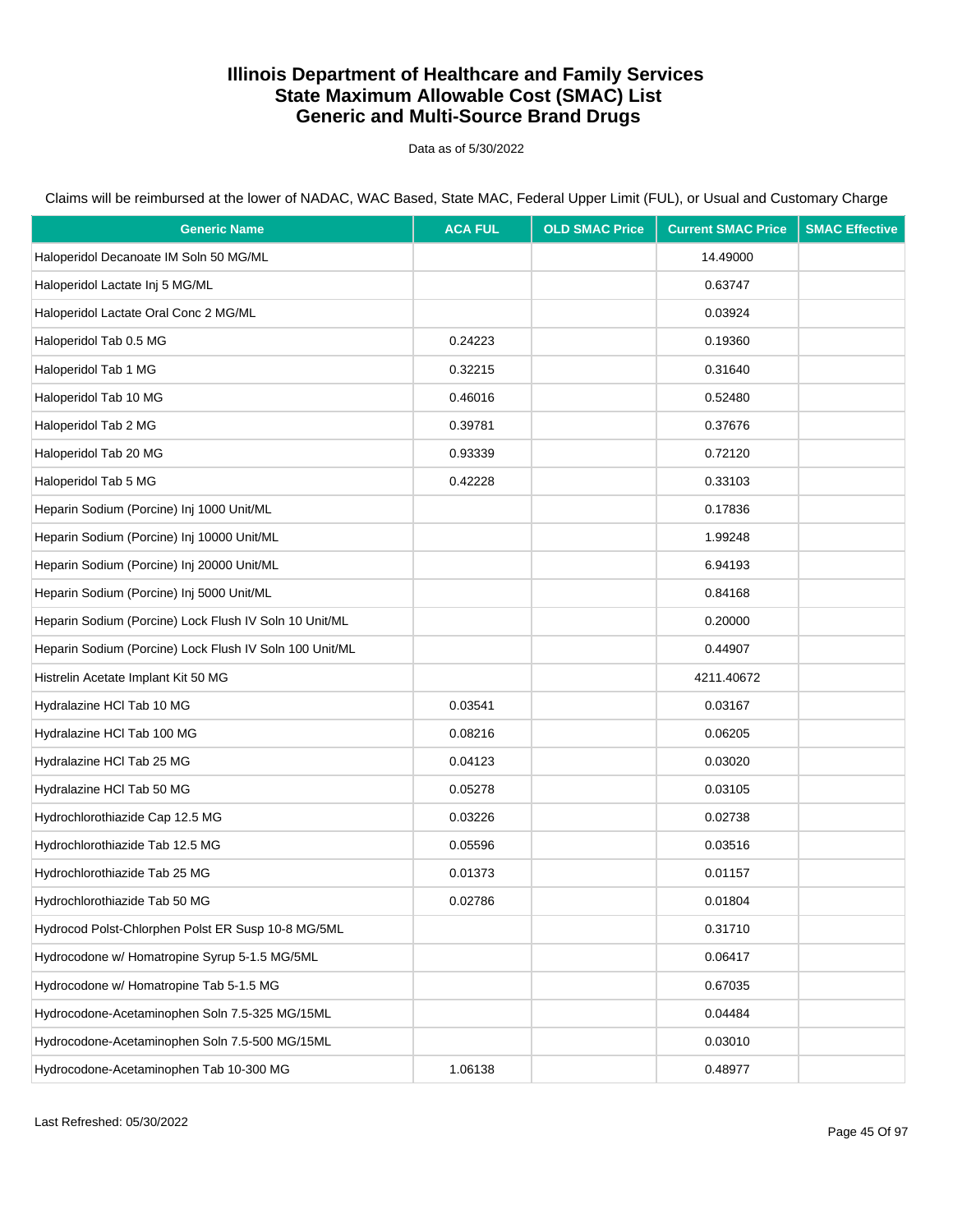Data as of 5/30/2022

Claims will be reimbursed at the lower of NADAC, WAC Based, State MAC, Federal Upper Limit (FUL), or Usual and Customary Charge

| <b>Generic Name</b>                                       | <b>ACA FUL</b> | <b>OLD SMAC Price</b> | <b>Current SMAC Price</b> | <b>SMAC Effective</b> |
|-----------------------------------------------------------|----------------|-----------------------|---------------------------|-----------------------|
| Hydrocodone-Acetaminophen Tab 10-325 MG                   | 0.12408        |                       | 0.08520                   |                       |
| Hydrocodone-Acetaminophen Tab 5-300 MG                    | 0.95743        |                       | 0.22920                   |                       |
| Hydrocodone-Acetaminophen Tab 5-325 MG                    | 0.09637        |                       | 0.07820                   |                       |
| Hydrocodone-Acetaminophen Tab 7.5-300 MG                  | 0.71504        |                       | 0.47991                   |                       |
| Hydrocodone-Acetaminophen Tab 7.5-325 MG                  | 0.12167        |                       | 0.07087                   |                       |
| Hydrocodone-Ibuprofen Tab 10-200 MG                       |                |                       | 2.25479                   |                       |
| Hydrocodone-Ibuprofen Tab 7.5-200 MG                      |                |                       | 0.15400                   |                       |
| Hydrocortisone Acetate Suppos 25 MG                       |                |                       | 2.03875                   |                       |
| Hydrocortisone Acetate w/ Pramoxine Perianal Cream 1-1%   |                |                       | 3.08300                   |                       |
| Hydrocortisone Acetate w/ Pramoxine Perianal Cream 2.5-1% |                |                       | 4.53433                   |                       |
| Hydrocortisone Butyrate Cream 0.1%                        |                |                       | 2.56852                   |                       |
| Hydrocortisone Butyrate Oint 0.1%                         |                |                       | 0.54640                   |                       |
| Hydrocortisone Butyrate Soln 0.1%                         |                |                       | 1.11000                   |                       |
| Hydrocortisone Cream 1%                                   |                |                       | 0.07000                   |                       |
| Hydrocortisone Cream 2.5%                                 |                |                       | 0.07675                   |                       |
| Hydrocortisone Enema 100 MG/60ML                          |                |                       | 0.08828                   |                       |
| Hydrocortisone Lotion 1%                                  |                |                       | 0.06599                   |                       |
| Hydrocortisone Lotion 2.5%                                |                |                       | 0.11831                   |                       |
| Hydrocortisone Oint 1%                                    |                |                       | 0.04667                   |                       |
| Hydrocortisone Oint 2.5%                                  |                |                       | 0.09200                   |                       |
| Hydrocortisone Perianal Cream 1%                          |                |                       | 0.59650                   |                       |
| Hydrocortisone Perianal Cream 2.5%                        | 0.29148        |                       | 0.28815                   |                       |
| Hydrocortisone Sodium Succinate For Inj 100 MG            |                |                       | 2.52200                   |                       |
| Hydrocortisone Tab 10 MG                                  | 0.39792        |                       | 0.18980                   |                       |
| Hydrocortisone Tab 20 MG                                  | 0.62086        |                       | 0.13960                   |                       |
| Hydrocortisone Tab 5 MG                                   | 0.30232        |                       | 0.15309                   |                       |
| Hydrocortisone Valerate Cream 0.2%                        |                |                       | 1.04733                   |                       |
| Hydrocortisone Valerate Oint 0.2%                         |                |                       | 3.09854                   |                       |
| Hydrocortisone w/ Acetic Acid Otic Soln 1-2%              |                |                       | 5.51733                   |                       |
| Hydromorphone HCl Inj 2 MG/ML                             |                |                       | 0.65000                   |                       |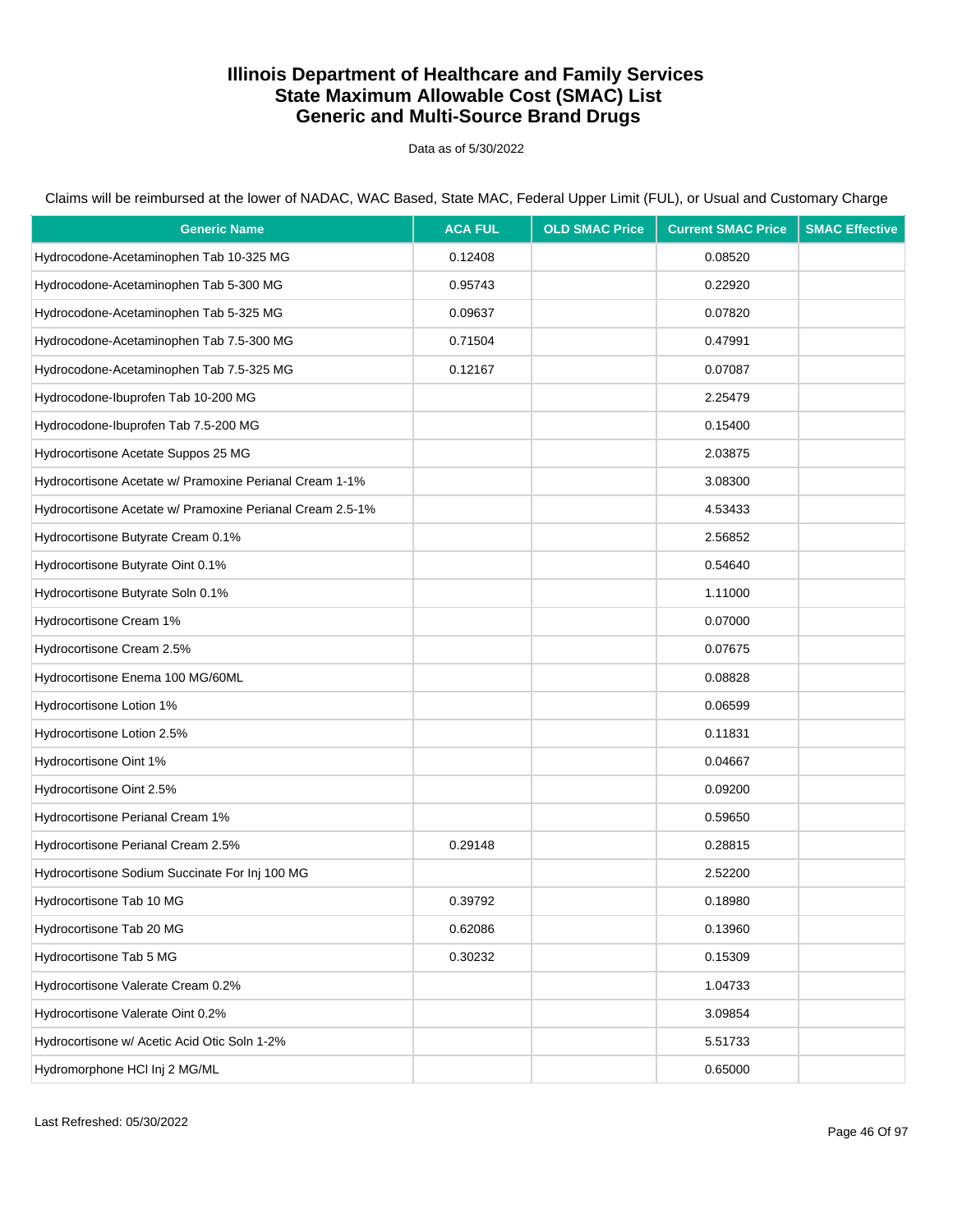Data as of 5/30/2022

| <b>Generic Name</b>                                          | <b>ACA FUL</b> | <b>OLD SMAC Price</b> | <b>Current SMAC Price</b> | <b>SMAC Effective</b> |
|--------------------------------------------------------------|----------------|-----------------------|---------------------------|-----------------------|
| Hydromorphone HCI Liqd 1 MG/ML                               | 0.31345        |                       | 0.23245                   |                       |
| Hydromorphone HCI Preservative Free (PF) Inj 10 MG/ML        |                |                       | 1.67263                   |                       |
| Hydromorphone HCI Preservative Free (PF) Inj 2 MG/ML         |                |                       | 0.65000                   |                       |
| Hydromorphone HCl Tab 2 MG                                   | 0.09562        |                       | 0.05790                   |                       |
| Hydromorphone HCI Tab 4 MG                                   | 0.13853        |                       | 0.07665                   |                       |
| Hydromorphone HCl Tab 8 MG                                   | 0.39324        |                       | 0.20310                   |                       |
| Hydroquinone Cream 4%                                        |                |                       | 0.36681                   |                       |
| Hydroquinone Microspheres Cream 4%                           |                |                       | 2.49000                   |                       |
| Hydroxocobalamin Inj 1000 MCG/ML                             |                |                       | 0.83333                   |                       |
| Hydroxychloroquine Sulfate Tab 200 MG                        | 0.22609        |                       | 0.20240                   |                       |
| Hydroxyprogesterone Caproate (Bulk) Powder                   |                |                       | 160.00000                 |                       |
| Hydroxyprogesterone Caproate Soln Auto-Injector 275 MG/1.1ML |                |                       | 727.08000                 |                       |
| Hydroxyurea Cap 500 MG                                       | 0.26951        |                       | 0.18352                   |                       |
| Hydroxyzine HCI IM Soln 50 MG/ML                             |                |                       | 4.38000                   |                       |
| Hydroxyzine HCI Syrup 10 MG/5ML                              |                |                       | 0.02875                   |                       |
| Hydroxyzine HCl Tab 10 MG                                    | 0.03901        |                       | 0.03086                   |                       |
| Hydroxyzine HCI Tab 25 MG                                    | 0.06672        |                       | 0.03466                   |                       |
| Hydroxyzine HCl Tab 50 MG                                    | 0.09438        |                       | 0.03598                   |                       |
| Hydroxyzine Pamoate Cap 100 MG                               |                |                       | 0.46230                   |                       |
| Hydroxyzine Pamoate Cap 25 MG                                | 0.07679        |                       | 0.05416                   |                       |
| Hydroxyzine Pamoate Cap 50 MG                                | 0.09342        |                       | 0.07790                   |                       |
| Hyoscyamine Sulfate Elixir 0.125 MG/5ML                      |                |                       | 0.08078                   |                       |
| Hyoscyamine Sulfate SL Tab 0.125 MG                          |                |                       | 0.07820                   |                       |
| Hyoscyamine Sulfate Soln 0.125 MG/ML                         |                |                       | 1.68913                   |                       |
| Hyoscyamine Sulfate Tab 0.125 MG                             |                |                       | 0.07440                   |                       |
| Hyoscyamine Sulfate Tab Disint 0.125 MG                      |                |                       | 0.12900                   |                       |
| Hyoscyamine Sulfate Tab ER 12HR 0.375 MG                     |                |                       | 0.24290                   |                       |
| Ibandronate Sodium Tab 150 MG (Base Equivalent)              | 5.40156        |                       | 3.72000                   |                       |
| Ibritumomab Tiuxetan for Yttrium-90 (Y-90) Kit 3.2 MG/2ML    |                |                       | 43608.24900               |                       |
| Ibuprofen Susp 100 MG/5ML                                    |                |                       | 0.03119                   |                       |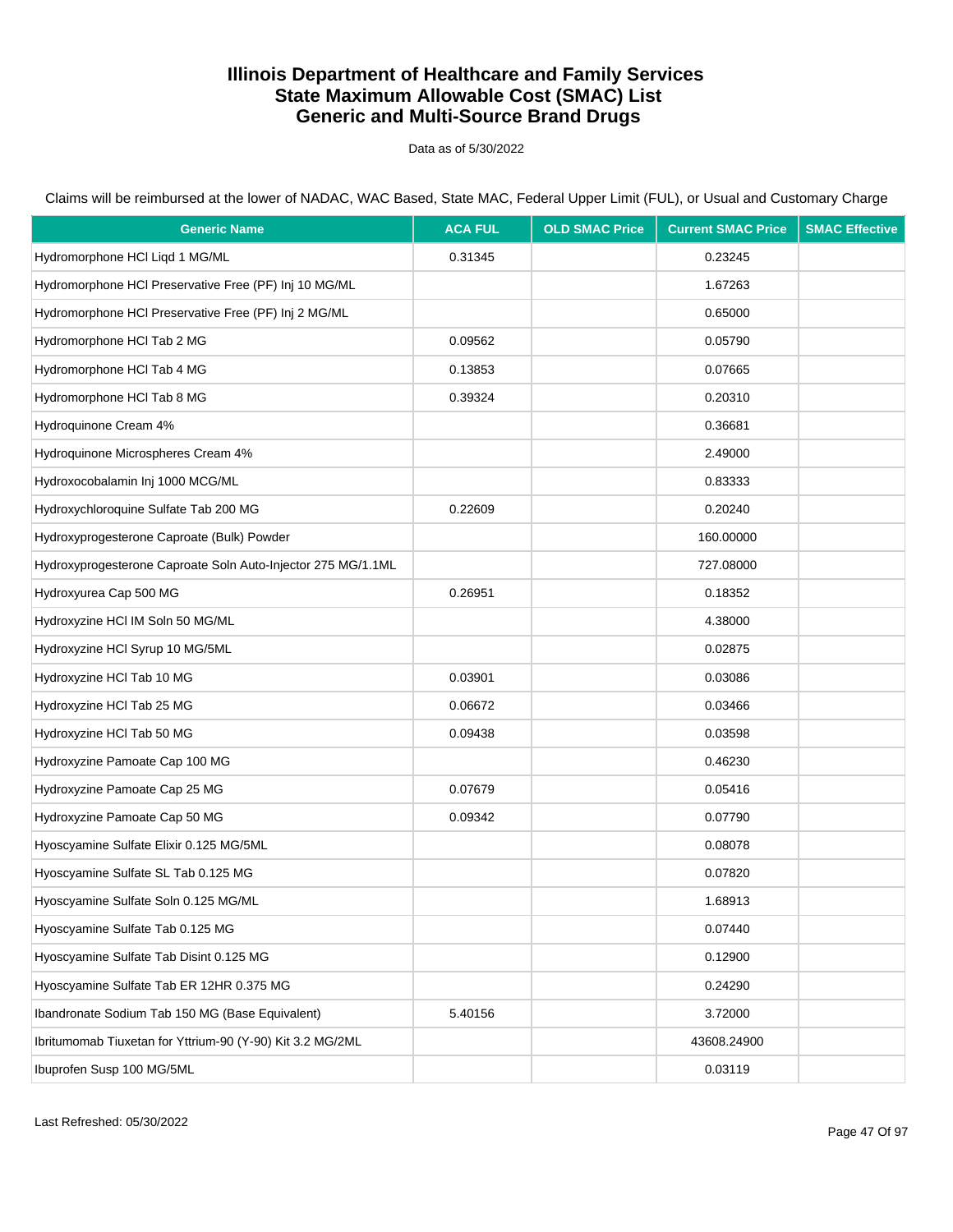Data as of 5/30/2022

| <b>Generic Name</b>                                         | <b>ACA FUL</b> | <b>OLD SMAC Price</b> | <b>Current SMAC Price</b> | <b>SMAC Effective</b> |
|-------------------------------------------------------------|----------------|-----------------------|---------------------------|-----------------------|
| Ibuprofen Tab 400 MG                                        |                |                       | 0.03286                   |                       |
| Ibuprofen Tab 600 MG                                        |                |                       | 0.03420                   |                       |
| Ibuprofen Tab 800 MG                                        |                |                       | 0.04700                   |                       |
| Icosapent Ethyl Cap 1 GM                                    | 2.48435        |                       | 1.65852                   |                       |
| Ifosfamide For Inj 1 GM                                     |                |                       | 36.74000                  |                       |
| Iloprost Inhalation Solution 10 MCG/ML                      |                |                       | 134.16120                 |                       |
| Imatinib Mesylate Tab 100 MG (Base Equivalent)              |                |                       | 0.75589                   |                       |
| Imatinib Mesylate Tab 400 MG (Base Equivalent)              | 46.78643       |                       | 3.95500                   |                       |
| Imipramine HCI Tab 10 MG                                    | 0.11016        |                       | 0.06140                   |                       |
| Imipramine HCI Tab 25 MG                                    | 0.09931        |                       | 0.06780                   |                       |
| Imipramine HCI Tab 50 MG                                    | 0.14440        |                       | 0.10530                   |                       |
| Imipramine Pamoate Cap 100 MG                               |                |                       | 4.72727                   |                       |
| Imipramine Pamoate Cap 75 MG                                |                |                       | 5.26053                   |                       |
| Immune Globulin (Human) IV or Subcutaneous Soln 1 GM/10ML   |                |                       | 8.89895                   |                       |
| Immune Globulin (Human) IV or Subcutaneous Soln 10 GM/100ML |                |                       | 8.89895                   |                       |
| Immune Globulin (Human) IV or Subcutaneous Soln 2.5 GM/25ML |                |                       | 8.89895                   |                       |
| Immune Globulin (Human) IV or Subcutaneous Soln 20 GM/200ML |                |                       | 8.89895                   |                       |
| Immune Globulin (Human) IV or Subcutaneous Soln 30 GM/300ML |                |                       | 8.89895                   |                       |
| Immune Globulin (Human) IV or Subcutaneous Soln 5 GM/50ML   |                |                       | 8.89895                   |                       |
| Immune Globulin (Human) IV Soln 0.5 GM/10ML                 |                |                       | 6.91373                   |                       |
| Immune Globulin (Human) IV Soln 10 GM/100ML                 |                |                       | 8.31000                   |                       |
| Immune Globulin (Human) IV Soln 10 GM/200ML                 |                |                       | 7.59101                   |                       |
| Immune Globulin (Human) IV Soln 2.5 GM/50ML                 |                |                       | 6.91373                   |                       |
| Immune Globulin (Human) IV Soln 20 GM/200ML                 |                |                       | 8.31000                   |                       |
| Immune Globulin (Human) IV Soln 40 GM/400ML                 |                |                       | 8.31000                   |                       |
| Immune Globulin (Human) IV Soln 5 GM/100ML                  |                |                       | 7.59101                   |                       |
| Immune Globulin (Human) IV Soln 5 GM/50ML                   |                |                       | 8.31000                   |                       |
| Immune Globulin (Human) Subcutaneous Inj 1 GM/5ML           |                |                       | 19.22200                  |                       |
| Immune Globulin (Human) Subcutaneous Inj 10 GM/50ML         |                |                       | 18.82000                  |                       |
| Immune Globulin (Human) Subcutaneous Inj 2 GM/10ML          |                |                       | 19.00000                  |                       |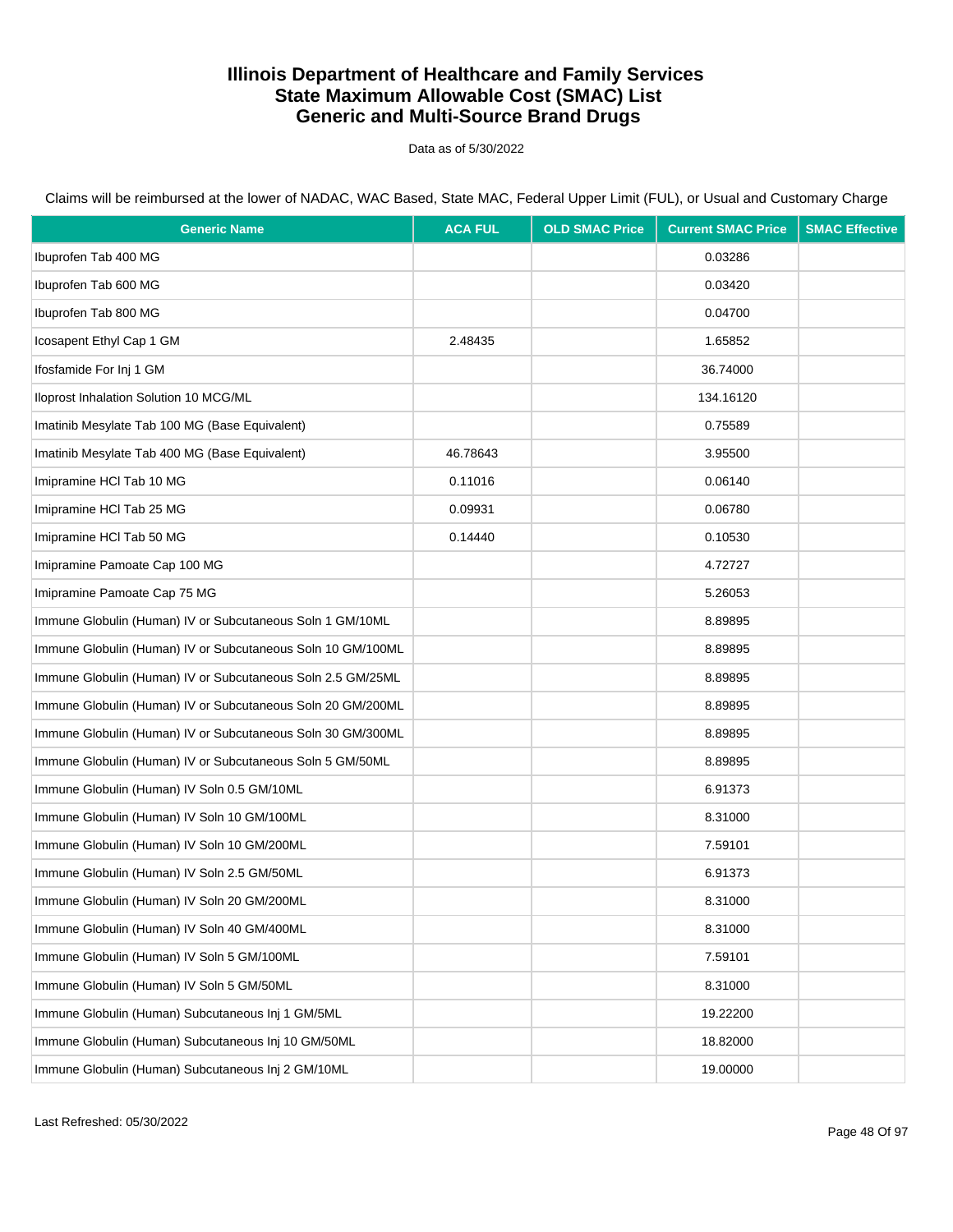Data as of 5/30/2022

| <b>Generic Name</b>                                      | <b>ACA FUL</b> | <b>OLD SMAC Price</b> | <b>Current SMAC Price</b> | <b>SMAC Effective</b> |
|----------------------------------------------------------|----------------|-----------------------|---------------------------|-----------------------|
| Immune Globulin (Human) Subcutaneous Inj 4 GM/20ML       |                |                       | 19.22200                  |                       |
| Immune Globulin (Human) Subcutaneous Inj 8 GM/40ML       |                |                       | 19.66000                  |                       |
| Indapamide Tab 1.25 MG                                   |                |                       | 0.09380                   |                       |
| Indapamide Tab 2.5 MG                                    |                |                       | 0.14820                   |                       |
| Indomethacin Cap 25 MG                                   |                |                       | 0.02910                   |                       |
| Indomethacin Cap 50 MG                                   |                |                       | 0.07690                   |                       |
| Indomethacin Cap ER 75 MG                                | 0.25945        |                       | 0.06667                   |                       |
| Infliximab For IV Inj 100 MG                             |                |                       | 1067.19408                |                       |
| Interferon Beta-1a For IM Inj Kit 30MCG (33MCG/Vial)     |                |                       | 1724.51175                |                       |
| Interferon Beta-1a IM Auto-Injector Kit 30 MCG/0.5ML     |                |                       | 6898.04700                |                       |
| Interferon Beta-1a IM Prefilled Syringe Kit 30 MCG/0.5ML |                |                       | 6898.04700                |                       |
| Interferon Beta-1a Soln Auto-Inj 22 MCG/0.5ML            |                |                       | 1262.86824                |                       |
| Interferon Beta-1a Soln Auto-inj 44 MCG/0.5ML            |                |                       | 1262.86824                |                       |
| Interferon Beta-1a Soln Pref Syr 22 MCG/0.5ML            |                |                       | 1262.86824                |                       |
| Interferon Beta-1a Soln Pref Syr 44 MCG/0.5ML            |                |                       | 1262.86824                |                       |
| Ipratropium Bromide Inhal Soln 0.02%                     |                |                       | 0.05067                   |                       |
| Ipratropium Bromide Nasal Soln 0.03% (21 MCG/SPRAY)      | 0.77916        |                       | 0.23084                   |                       |
| Ipratropium Bromide Nasal Soln 0.06% (42 MCG/SPRAY)      |                |                       | 0.54166                   |                       |
| Ipratropium-Albuterol Nebu Soln 0.5-2.5(3) MG/3ML        |                |                       | 0.04222                   |                       |
| Irbesartan Tab 150 MG                                    | 0.20315        |                       | 0.11244                   |                       |
| Irbesartan Tab 300 MG                                    | 0.29852        |                       | 0.04367                   |                       |
| Irbesartan Tab 75 MG                                     | 0.20832        |                       | 0.08700                   |                       |
| Irbesartan-Hydrochlorothiazide Tab 150-12.5 MG           | 0.39671        |                       | 0.15667                   |                       |
| Irbesartan-Hydrochlorothiazide Tab 300-12.5 MG           | 0.37601        |                       | 0.17176                   |                       |
| Irinotecan HCI Inj 100 MG/5ML (20 MG/ML)                 |                |                       | 2.63400                   |                       |
| Irinotecan HCI Inj 40 MG/2ML (20 MG/ML)                  |                |                       | 3.38500                   |                       |
| Iron Polysacch Complex-Vit B12-FA Cap 150-0.025-1 MG     |                |                       | 0.10283                   |                       |
| Isoniazid Syrup 50 MG/5ML                                |                |                       | 0.61734                   |                       |
| Isoniazid Tab 100 MG                                     |                |                       | 0.09150                   |                       |
| Isoniazid Tab 300 MG                                     |                |                       | 0.09990                   |                       |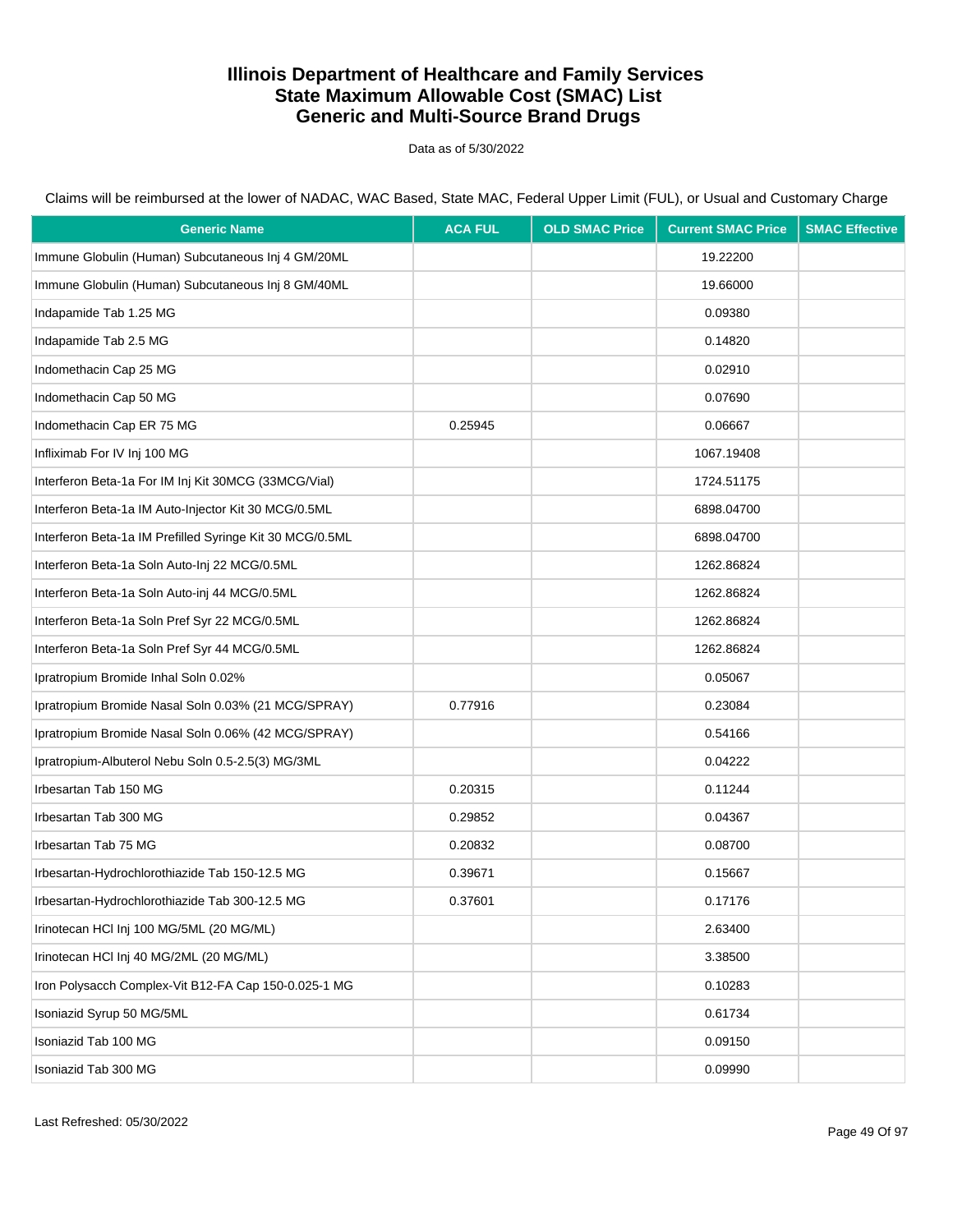Data as of 5/30/2022

Claims will be reimbursed at the lower of NADAC, WAC Based, State MAC, Federal Upper Limit (FUL), or Usual and Customary Charge

| <b>Generic Name</b>                                   | <b>ACA FUL</b> | <b>OLD SMAC Price</b> | <b>Current SMAC Price</b> | <b>SMAC Effective</b> |
|-------------------------------------------------------|----------------|-----------------------|---------------------------|-----------------------|
| Isopropyl Alcohol Wipes 70%                           |                |                       | 0.01500                   |                       |
| Isosorbide Dinitrate Tab 10 MG                        | 0.33715        |                       | 0.29547                   |                       |
| Isosorbide Dinitrate Tab 30 MG                        | 0.47562        |                       | 0.26098                   |                       |
| Isosorbide Dinitrate Tab 5 MG                         | 0.28853        |                       | 0.09160                   |                       |
| Isosorbide Dinitrate Tab CR 40 MG                     |                |                       | 0.62660                   |                       |
| Isosorbide Mononitrate Tab 10 MG                      |                |                       | 0.11856                   |                       |
| Isosorbide Mononitrate Tab 20 MG                      |                |                       | 0.09070                   |                       |
| Isosorbide Mononitrate Tab ER 24HR 120 MG             | 0.29895        |                       | 0.18133                   |                       |
| Isosorbide Mononitrate Tab ER 24HR 30 MG              | 0.09361        |                       | 0.06873                   |                       |
| Isosorbide Mononitrate Tab ER 24HR 60 MG              | 0.12159        |                       | 0.06790                   |                       |
| Isotretinoin Cap 10 MG                                |                |                       | 2.13467                   |                       |
| Isotretinoin Cap 20 MG                                |                |                       | 1.92767                   |                       |
| Isotretinoin Cap 30 MG                                |                |                       | 3.79000                   |                       |
| Isotretinoin Cap 40 MG                                |                |                       | 2.12667                   |                       |
| Isradipine Cap 2.5 MG                                 |                |                       | 0.96050                   |                       |
| Isradipine Cap 5 MG                                   |                |                       | 1.27072                   |                       |
| Itraconazole Cap 100 MG                               | 1.04805        |                       | 1.09133                   |                       |
| Itraconazole Oral Soln 10 MG/ML                       |                |                       | 1.15633                   |                       |
| Ivacaftor Packet 25 MG                                |                |                       | 425.86318                 |                       |
| Ivacaftor Packet 50 MG                                |                |                       | 425.00974                 |                       |
| Ivacaftor Packet 75 MG                                |                |                       | 425.00974                 |                       |
| Ivermectin Cream 1%                                   |                |                       | 4.60189                   |                       |
| Ivermectin Tab 3 MG                                   |                |                       | 3.46600                   |                       |
| KCI 0.15% in D5/0.33% NaCl                            |                |                       | 0.00217                   |                       |
| KCI 10 MEQ/L (0.075%) in Dextrose 5% & NaCl 0.45% Inj |                |                       | 0.00303                   |                       |
| KCI 20 MEQ/L (0.15%) in Dextrose 5% & NaCl 0.45% Inj  |                |                       | 0.00263                   |                       |
| KCI 20 MEQ/L (0.15%) in Dextrose 5% & NaCl 0.9% Inj   |                |                       | 0.00342                   |                       |
| KCI 20 MEQ/L (0.15%) in NaCl 0.45% Inj                |                |                       | 0.00380                   |                       |
| KCI 20 MEQ/L (0.15%) in NaCl 0.9% Inj                 |                |                       | 0.00325                   |                       |
| KCI 30 MEQ/L (0.224%) in Dextrose 5% & NaCl 0.45% Inj |                |                       | 0.00232                   |                       |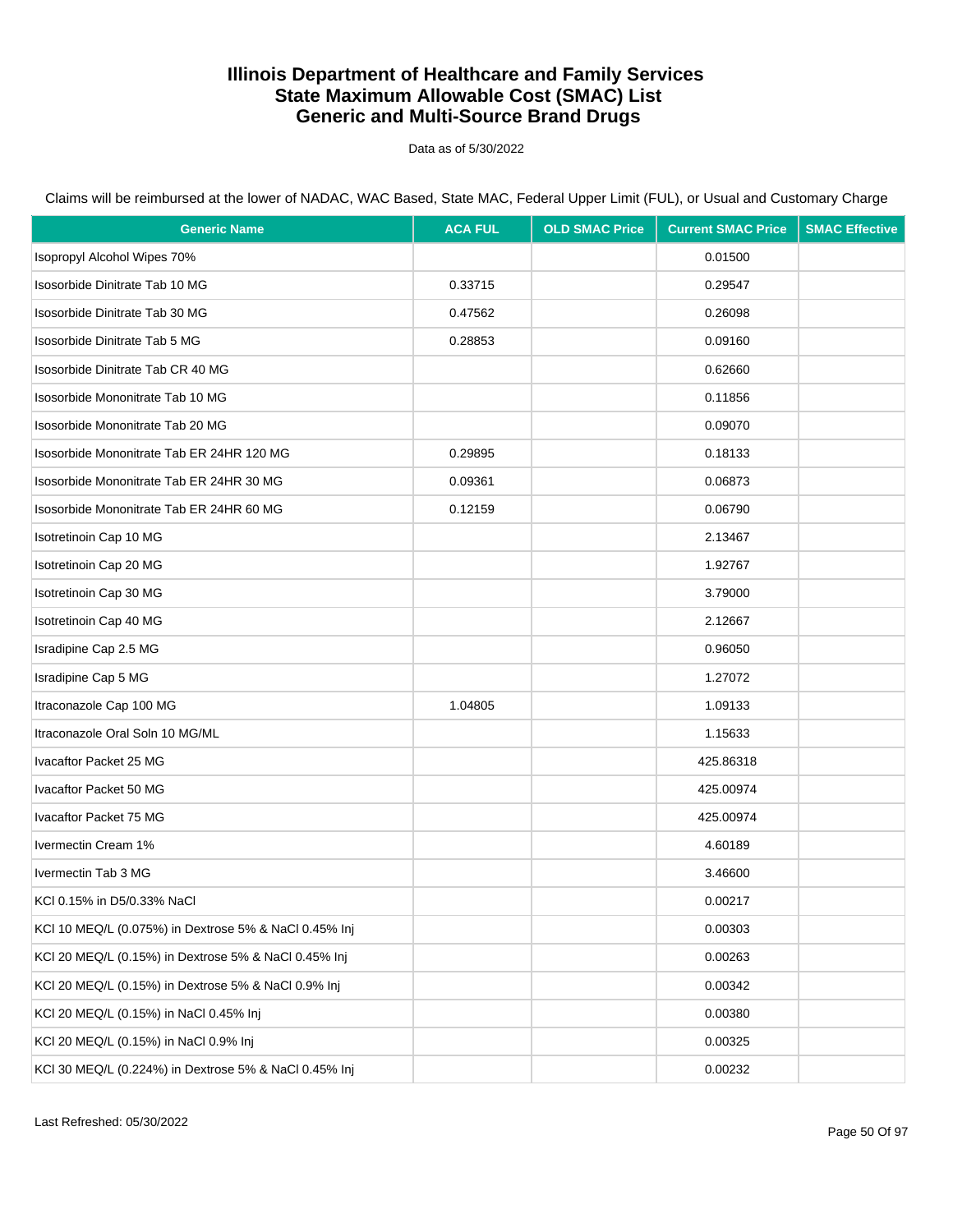Data as of 5/30/2022

Claims will be reimbursed at the lower of NADAC, WAC Based, State MAC, Federal Upper Limit (FUL), or Usual and Customary Charge

| <b>Generic Name</b>                                 | <b>ACA FUL</b> | <b>OLD SMAC Price</b> | <b>Current SMAC Price</b> | <b>SMAC Effective</b> |
|-----------------------------------------------------|----------------|-----------------------|---------------------------|-----------------------|
| KCl 40 MEQ/L (0.3%) in Dextrose 5% & NaCl 0.45% Inj |                |                       | 0.00217                   |                       |
| KCI 40 MEQ/L (0.3%) in NaCl 0.9% Inj                |                |                       | 0.00325                   |                       |
| Ketoconazole Foam 2%                                |                |                       | 6.99900                   |                       |
| Ketoconazole Shampoo 2%                             |                |                       | 0.05492                   |                       |
| Ketoconazole Tab 200 MG                             | 0.94965        |                       | 0.64820                   |                       |
| Ketoprofen Cap 50 MG                                |                |                       | 0.41000                   |                       |
| Ketoprofen Cap 75 MG                                |                |                       | 0.40251                   |                       |
| Ketoprofen Cap ER 24HR 200 MG                       |                |                       | 2.06200                   |                       |
| Ketorolac Tromethamine IM Inj 60 MG/2ML (30 MG/ML)  |                |                       | 0.73620                   |                       |
| Ketorolac Tromethamine Inj 15 MG/ML                 |                |                       | 0.97500                   |                       |
| Ketorolac Tromethamine Inj 30 MG/ML                 |                |                       | 0.79300                   |                       |
| Ketorolac Tromethamine Inj 300 MG/10ML (30 MG/ML)   |                |                       | 1.38080                   |                       |
| Ketorolac Tromethamine Inj 60 MG/2ML (30 MG/ML)     |                |                       | 0.79300                   |                       |
| Ketorolac Tromethamine Ophth Soln 0.4%              |                |                       | 7.27600                   |                       |
| Ketorolac Tromethamine Ophth Soln 0.5%              |                |                       | 0.98140                   |                       |
| Ketorolac Tromethamine Tab 10 MG                    | 0.75315        |                       | 0.58960                   |                       |
| Ketotifen Fumarate Ophth Soln 0.025% (Base Equiv)   |                |                       | 12.82400                  |                       |
| Labetalol HCl Tab 100 MG                            | 0.12254        |                       | 0.09981                   |                       |
| Labetalol HCI Tab 200 MG                            | 0.17384        |                       | 0.11565                   |                       |
| Labetalol HCl Tab 300 MG                            | 0.21695        |                       | 0.15397                   |                       |
| Lacosamide Tab 100 MG                               |                |                       | 0.59510                   |                       |
| Lacosamide Tab 150 MG                               |                |                       | 0.71410                   |                       |
| Lacosamide Tab 200 MG                               |                |                       | 0.71433                   |                       |
| Lacosamide Tab 50 MG                                |                |                       | 0.40947                   |                       |
| Lactated Ringer's Solution                          |                |                       | 0.00388                   |                       |
| Lactic Acid (Ammonium Lactate) Cream 12%            |                |                       | 0.03121                   |                       |
| Lactic Acid (Ammonium Lactate) Lotion 10%           |                |                       | 0.06869                   |                       |
| Lactic Acid (Ammonium Lactate) Lotion 12%           |                |                       | 0.05875                   |                       |
| Lactic Acid w/ Vitamin E Cream 10%-3500 Unit/30GM   |                |                       | 0.12324                   |                       |
| Lactulose (Encephalopathy) Solution 10 GM/15ML      | 0.01534        |                       | 0.01127                   |                       |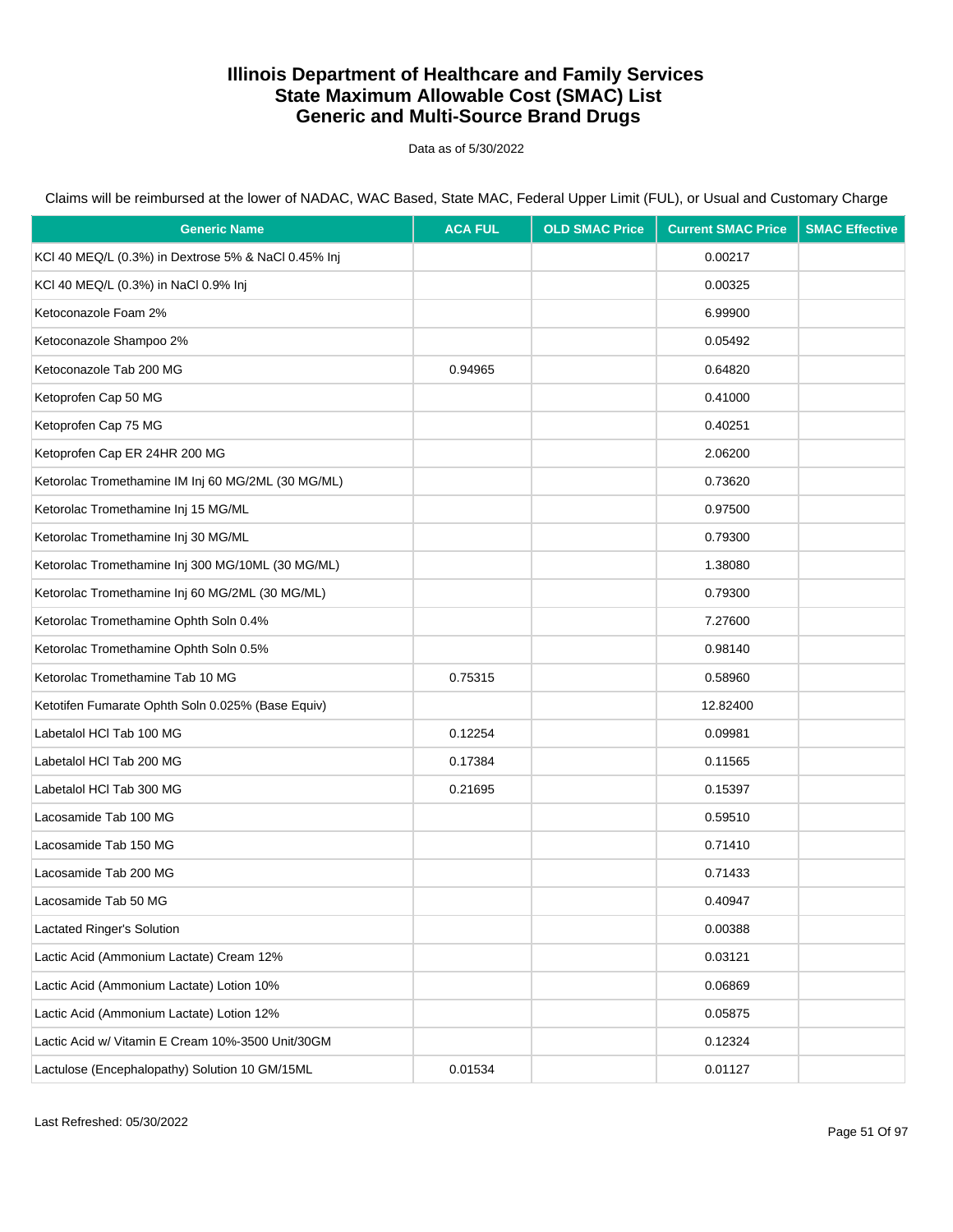Data as of 5/30/2022

Claims will be reimbursed at the lower of NADAC, WAC Based, State MAC, Federal Upper Limit (FUL), or Usual and Customary Charge

| <b>Generic Name</b>                                          | <b>ACA FUL</b> | <b>OLD SMAC Price</b> | <b>Current SMAC Price</b> | <b>SMAC Effective</b> |
|--------------------------------------------------------------|----------------|-----------------------|---------------------------|-----------------------|
| Lactulose Solution 10 GM/15ML                                |                |                       | 0.01071                   |                       |
| Lamivudine Oral Soln 10 MG/ML                                |                |                       | 0.24042                   |                       |
| Lamivudine Tab 100 MG (HBV)                                  | 2.63504        |                       | 2.69028                   |                       |
| Lamivudine Tab 150 MG                                        | 1.25527        |                       | 0.57867                   |                       |
| Lamivudine Tab 300 MG                                        | 3.05603        |                       | 1.18467                   |                       |
| Lamivudine-Zidovudine Tab 150-300 MG                         | 1.09767        |                       | 0.33467                   |                       |
| Lamotrigine Orally Disintegrating Tab 100 MG                 | 6.66368        |                       | 3.93467                   |                       |
| Lamotrigine Orally Disintegrating Tab 200 MG                 | 7.15822        |                       | 6.31279                   |                       |
| Lamotrigine Orally Disintegrating Tab 25 MG                  | 4.92322        |                       | 4.41567                   |                       |
| Lamotrigine Orally Disintegrating Tab 50 MG                  | 4.57414        |                       | 3.33933                   |                       |
| Lamotrigine Tab 100 MG                                       | 0.39777        |                       | 0.03635                   |                       |
| Lamotrigine Tab 150 MG                                       | 0.44517        |                       | 0.05278                   |                       |
| Lamotrigine Tab 200 MG                                       | 0.71490        |                       | 0.07150                   |                       |
| Lamotrigine Tab 25 MG                                        | 0.20695        |                       | 0.02230                   |                       |
| Lamotrigine Tab 35 x 25 MG Starter Kit                       |                |                       | 0.08574                   |                       |
| Lamotrigine Tab Chewable Dispersible 25 MG                   | 1.51945        |                       | 0.08860                   |                       |
| Lamotrigine Tab Chewable Dispersible 5 MG                    | 0.38294        |                       | 0.11000                   |                       |
| Lamotrigine Tab ER 24HR 100 MG                               | 4.22118        |                       | 1.16543                   |                       |
| Lamotrigine Tab ER 24HR 200 MG                               | 5.29642        |                       | 1.29599                   |                       |
| Lamotrigine Tab ER 24HR 25 MG                                | 1.77029        |                       | 1.55055                   |                       |
| Lamotrigine Tab ER 24HR 250 MG                               | 7.16116        |                       | 5.13930                   |                       |
| Lamotrigine Tab ER 24HR 300 MG                               | 9.21738        |                       | 2.65000                   |                       |
| Lamotrigine Tab ER 24HR 50 MG                                | 3.03815        |                       | 0.99967                   |                       |
| Lancets Misc.***                                             |                |                       | 0.07800                   |                       |
| Lancets***                                                   |                |                       | 0.07800                   |                       |
| Lansoprazole Cap Delayed Release 15 MG                       |                |                       | 0.13167                   |                       |
| Lansoprazole Cap Delayed Release 30 MG                       | 0.30492        |                       | 0.08956                   |                       |
| Lansoprazole Tab Delayed Release Orally Disintegrating 15 MG |                |                       | 4.77520                   |                       |
| Lansoprazole Tab Delayed Release Orally Disintegrating 30 MG |                |                       | 4.86054                   |                       |
| Lanthanum Carbonate Chew Tab 1000 MG (Elemental)             | 9.60826        |                       | 6.13203                   |                       |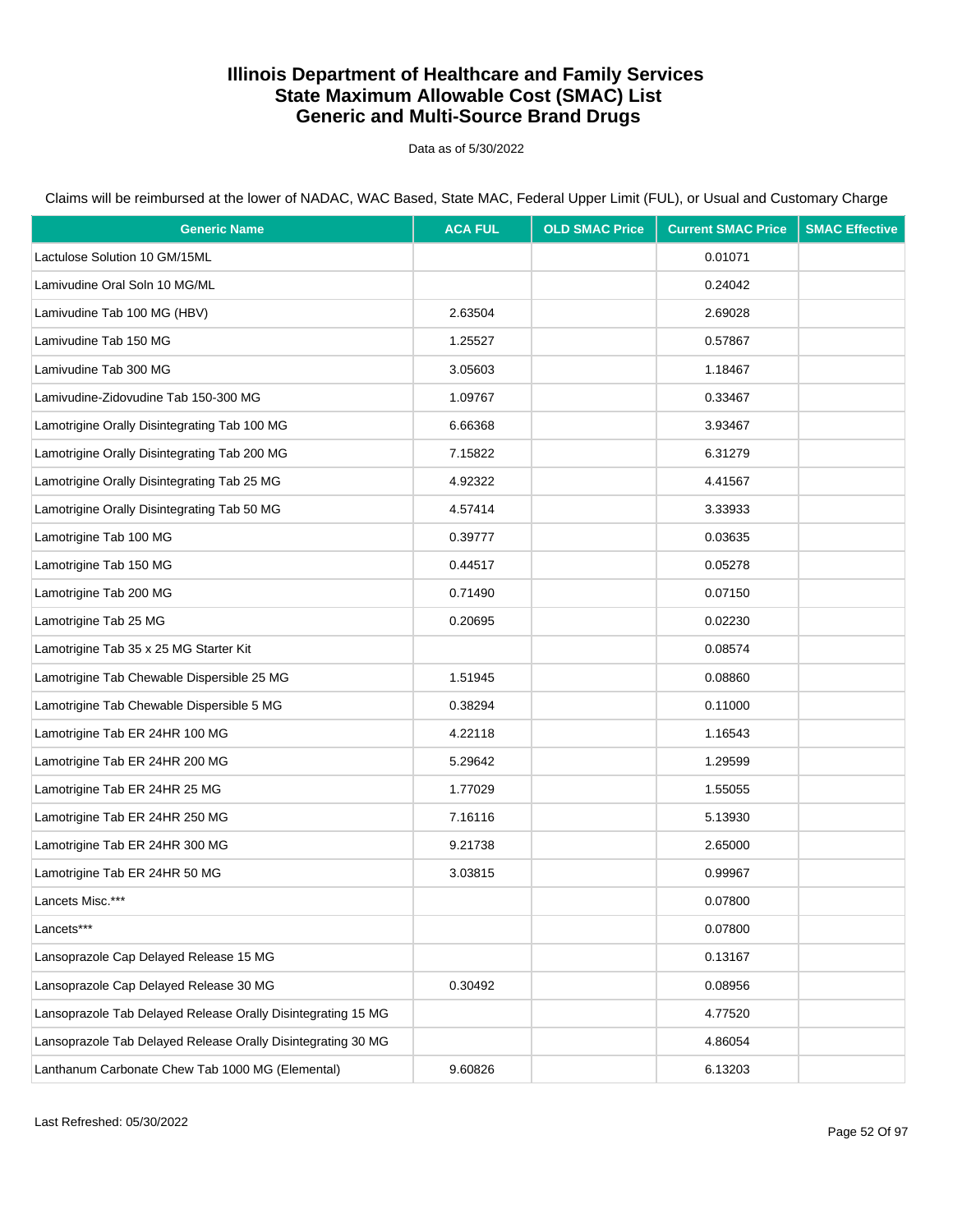Data as of 5/30/2022

| <b>Generic Name</b>                                        | <b>ACA FUL</b> | <b>OLD SMAC Price</b> | <b>Current SMAC Price</b> | <b>SMAC Effective</b> |
|------------------------------------------------------------|----------------|-----------------------|---------------------------|-----------------------|
| Lanthanum Carbonate Chew Tab 500 MG (Elemental)            |                |                       | 11.55667                  |                       |
| Latanoprost Ophth Soln 0.005%                              |                |                       | 1.20000                   |                       |
| Ledipasvir-Sofosbuvir Tab 90-400 MG                        |                |                       | 1120.50000                |                       |
| Leflunomide Tab 10 MG                                      | 0.65624        |                       | 0.76500                   |                       |
| Leflunomide Tab 20 MG                                      | 0.58680        |                       | 0.58425                   |                       |
| Letrozole Tab 2.5 MG                                       | 0.29274        |                       | 0.08978                   |                       |
| Leucovorin Calcium For Inj 200 MG                          |                |                       | 7.80000                   |                       |
| Leucovorin Calcium Inj 10 MG/ML                            |                |                       | 0.26000                   |                       |
| Leucovorin Calcium Tab 10 MG                               | 5.44565        |                       | 5.25150                   |                       |
| Leucovorin Calcium Tab 25 MG                               | 5.60951        |                       | 5.32387                   |                       |
| Leucovorin Calcium Tab 5 MG                                | 0.74870        |                       | 0.60030                   |                       |
| Leuprolide Acetate Inj Kit 5 MG/ML                         |                |                       | 263.20000                 |                       |
| Levalbuterol HCI Soln Nebu 0.31 MG/3ML (Base Equiv)        |                |                       | 0.36456                   |                       |
| Levalbuterol HCI Soln Nebu 0.63 MG/3ML (Base Equiv)        |                |                       | 0.25156                   |                       |
| Levalbuterol HCI Soln Nebu 1.25 MG/3ML (Base Equiv)        |                |                       | 0.29673                   |                       |
| Levalbuterol HCI Soln Nebu Conc 1.25 MG/0.5ML (Base Equiv) |                |                       | 4.77860                   |                       |
| Levetiracetam Oral Soln 100 MG/ML                          | 0.09250        |                       | 0.03030                   |                       |
| Levetiracetam Tab 1000 MG                                  | 0.74558        |                       | 0.19272                   |                       |
| Levetiracetam Tab 250 MG                                   | 0.16199        |                       | 0.05475                   |                       |
| Levetiracetam Tab 500 MG                                   | 0.36085        |                       | 0.08050                   |                       |
| Levetiracetam Tab 750 MG                                   | 0.36414        |                       | 0.14614                   |                       |
| Levetiracetam Tab ER 24HR 500 MG                           | 0.87476        |                       | 0.16667                   |                       |
| Levetiracetam Tab ER 24HR 750 MG                           | 0.90903        |                       | 0.21650                   |                       |
| Levobunolol HCI Ophth Soln 0.5%                            |                |                       | 0.59600                   |                       |
| Levocarnitine Oral Soln 1 GM/10ML (10%)                    | 0.25221        |                       | 0.19661                   |                       |
| Levocarnitine Tab 330 MG                                   |                |                       | 0.47111                   |                       |
| Levocetirizine Dihydrochloride Soln 2.5 MG/5ML (0.5 MG/ML) |                |                       | 0.32655                   |                       |
| Levocetirizine Dihydrochloride Tab 5 MG                    |                |                       | 0.06056                   |                       |
| Levofloxacin in D5W IV Soln 750 MG/150ML                   |                |                       | 0.02000                   |                       |
| Levofloxacin Ophth Soln 0.5%                               |                |                       | 6.40702                   |                       |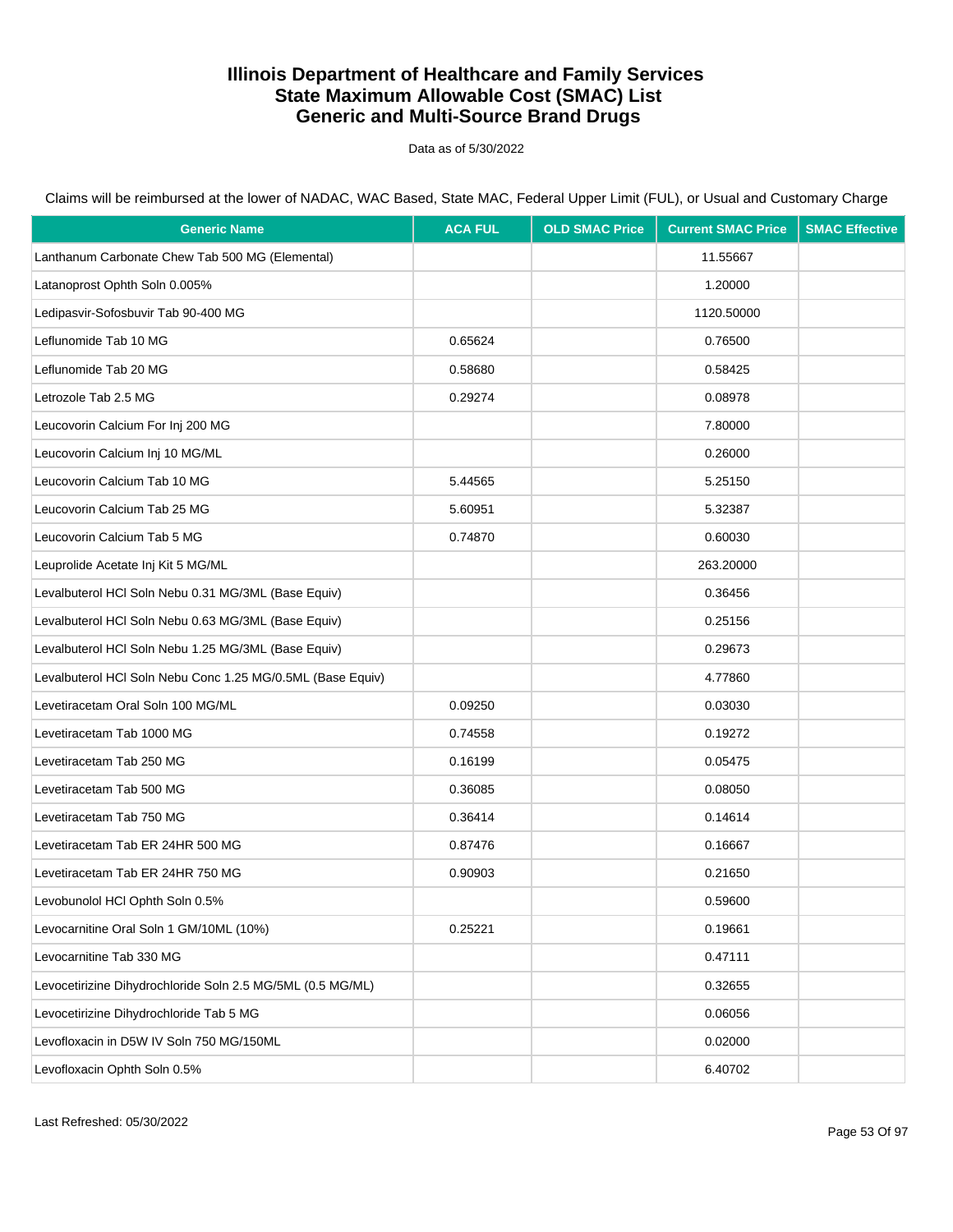Data as of 5/30/2022

Claims will be reimbursed at the lower of NADAC, WAC Based, State MAC, Federal Upper Limit (FUL), or Usual and Customary Charge

| <b>Generic Name</b>                                           | <b>ACA FUL</b> | <b>OLD SMAC Price</b> | <b>Current SMAC Price</b> | <b>SMAC Effective</b> |
|---------------------------------------------------------------|----------------|-----------------------|---------------------------|-----------------------|
| Levofloxacin Oral Soln 25 MG/ML                               |                |                       | 0.89120                   |                       |
| Levofloxacin Tab 250 MG                                       | 0.29044        |                       | 0.12500                   |                       |
| Levofloxacin Tab 500 MG                                       | 0.18370        |                       | 0.10800                   |                       |
| Levofloxacin Tab 750 MG                                       | 0.74705        |                       | 0.22400                   |                       |
| Levonor-Eth Est Tab 0.15-0.02/0.025/0.03 MG & Eth Est 0.01 MG |                |                       | 3.68308                   |                       |
| Levonorg-Eth Est Tab 0.1-0.02MG(84) & Eth Est Tab 0.01MG(7)   | 0.38489        |                       | 0.31808                   |                       |
| Levonorgestrel & Ethinyl Estradiol (91-Day) Tab 0.15-0.03 MG  | 0.20071        |                       | 0.19314                   |                       |
| Levonorgestrel & Ethinyl Estradiol Tab 0.1 MG-20 MCG          | 0.20969        |                       | 0.18685                   |                       |
| Levonorgestrel & Ethinyl Estradiol Tab 0.15 MG-30 MCG         | 0.16834        |                       | 0.11607                   |                       |
| Levonorgestrel Tab 1.5 MG                                     |                |                       | 35.07625                  |                       |
| Levonorgestrel-Eth Estra Tab 0.05-30/0.075-40/0.125-30MG-MCG  | 0.34313        |                       | 0.18904                   |                       |
| Levonorgestrel-Ethinyl Estradiol (Continuous) Tab 90-20 MCG   | 1.33693        |                       | 1.17500                   |                       |
| Levothyroxine Sodium For IV Inj 200 MCG                       |                |                       | 198.55200                 |                       |
| Levothyroxine Sodium For IV Inj 500 MCG                       |                |                       | 26.00000                  |                       |
| Levothyroxine Sodium Tab 100 MCG                              | 0.13057        |                       | 0.16942                   |                       |
| Levothyroxine Sodium Tab 112 MCG                              | 0.16066        |                       | 0.17450                   |                       |
| Levothyroxine Sodium Tab 125 MCG                              | 0.19491        |                       | 0.13411                   |                       |
| Levothyroxine Sodium Tab 137 MCG                              | 0.20218        |                       | 0.13656                   |                       |
| Levothyroxine Sodium Tab 150 MCG                              | 0.17852        |                       | 0.18088                   |                       |
| Levothyroxine Sodium Tab 175 MCG                              | 0.23281        |                       | 0.17801                   |                       |
| Levothyroxine Sodium Tab 200 MCG                              | 0.22702        |                       | 0.12768                   |                       |
| Levothyroxine Sodium Tab 25 MCG                               | 0.12145        |                       | 0.10353                   |                       |
| Levothyroxine Sodium Tab 300 MCG                              | 0.20325        |                       | 0.27478                   |                       |
| Levothyroxine Sodium Tab 50 MCG                               | 0.12890        |                       | 0.14181                   |                       |
| Levothyroxine Sodium Tab 75 MCG                               | 0.14761        |                       | 0.12827                   |                       |
| Levothyroxine Sodium Tab 88 MCG                               | 0.15533        |                       | 0.15667                   |                       |
| Lidocaine HCI Cream 3%                                        |                |                       | 0.51777                   |                       |
| Lidocaine HCI Gel 2%                                          |                |                       | 0.32194                   |                       |
| Lidocaine HCI Local Inj 1%                                    |                |                       | 0.05748                   |                       |
| Lidocaine HCI Local Inj 2%                                    |                |                       | 0.06146                   |                       |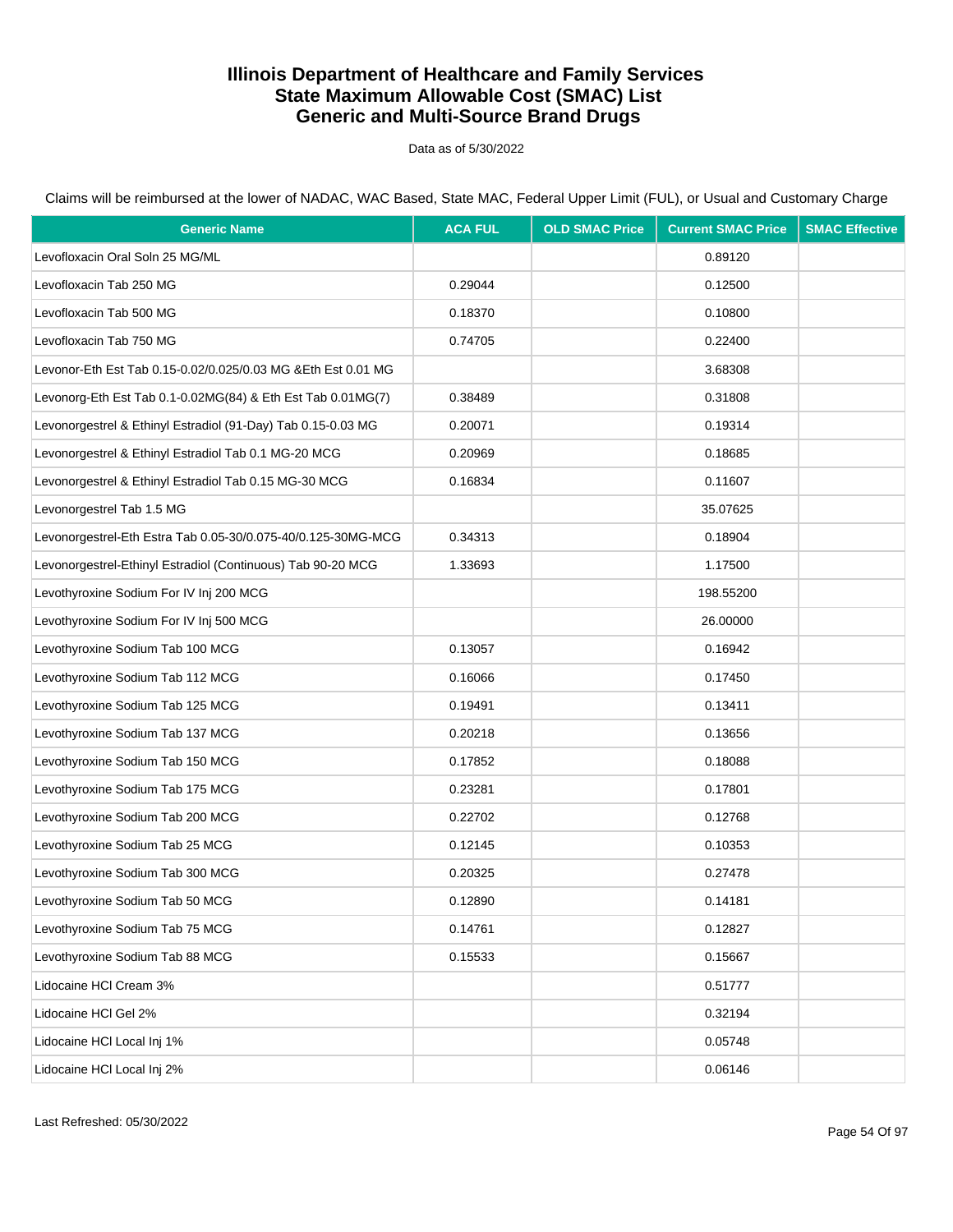Data as of 5/30/2022

| <b>Generic Name</b>                                     | <b>ACA FUL</b> | <b>OLD SMAC Price</b> | <b>Current SMAC Price</b> | <b>SMAC Effective</b> |
|---------------------------------------------------------|----------------|-----------------------|---------------------------|-----------------------|
| Lidocaine HCI Local Preservative Free (PF) Inj 1%       |                |                       | 0.58140                   |                       |
| Lidocaine HCI Local Preservative Free (PF) Inj 2%       |                |                       | 0.42500                   |                       |
| Lidocaine HCI Soln 4%                                   | 0.87486        |                       | 0.26000                   |                       |
| Lidocaine HCI Urethral/Mucosal Gel 2%                   |                |                       | 0.69829                   |                       |
| Lidocaine HCI Urethral/Mucosal Gel Prefilled Syringe 2% |                |                       | 0.54591                   |                       |
| Lidocaine HCI Viscous Soln 2%                           | 0.06470        |                       | 0.04712                   |                       |
| Lidocaine Oint 5%                                       |                |                       | 0.20580                   |                       |
| Lidocaine Patch 5%                                      | 3.37304        |                       | 1.76667                   |                       |
| Lidocaine-Hydrocortisone Acetate Perianal Cream 3-0.5%  |                |                       | 0.65107                   |                       |
| Lidocaine-Prilocaine Cream 2.5-2.5%                     |                |                       | 0.17500                   |                       |
| Lidocaine-Prilocaine Cream Kit 2.5-2.5%                 |                |                       | 0.23130                   |                       |
| Linezolid For Susp 100 MG/5ML                           |                |                       | 4.75000                   |                       |
| Linezolid Tab 600 MG                                    | 1.98752        |                       | 1.00000                   |                       |
| Liothyronine Sodium Tab 25 MCG                          | 0.70955        |                       | 0.42480                   |                       |
| Liothyronine Sodium Tab 5 MCG                           | 0.35427        |                       | 0.26940                   |                       |
| Liothyronine Sodium Tab 50 MCG                          | 0.79669        |                       | 0.64390                   |                       |
| Lisdexamfetamine Dimesylate Chew Tab 10 MG              |                |                       | 9.72970                   |                       |
| Lisdexamfetamine Dimesylate Chew Tab 20 MG              |                |                       | 9.74889                   |                       |
| Lisdexamfetamine Dimesylate Chew Tab 30 MG              |                |                       | 10.14530                  |                       |
| Lisdexamfetamine Dimesylate Chew Tab 40 MG              |                |                       | 11.35527                  |                       |
| Lisdexamfetamine Dimesylate Chew Tab 50 MG              |                |                       | 10.10774                  |                       |
| Lisdexamfetamine Dimesylate Chew Tab 60 MG              |                |                       | 10.10774                  |                       |
| Lisinopril & Hydrochlorothiazide Tab 10-12.5 MG         | 0.03605        |                       | 0.02300                   |                       |
| Lisinopril & Hydrochlorothiazide Tab 20-25 MG           | 0.04890        |                       | 0.03001                   |                       |
| Lisinopril Tab 10 MG                                    | 0.02078        |                       | 0.01190                   |                       |
| Lisinopril Tab 2.5 MG                                   | 0.01578        |                       | 0.01029                   |                       |
| Lisinopril Tab 20 MG                                    | 0.03299        |                       | 0.01700                   |                       |
| Lisinopril Tab 30 MG                                    | 0.05501        |                       | 0.04442                   |                       |
| Lisinopril Tab 40 MG                                    | 0.22088        |                       | 0.04000                   |                       |
| Lisinopril Tab 5 MG                                     | 0.02659        |                       | 0.00918                   |                       |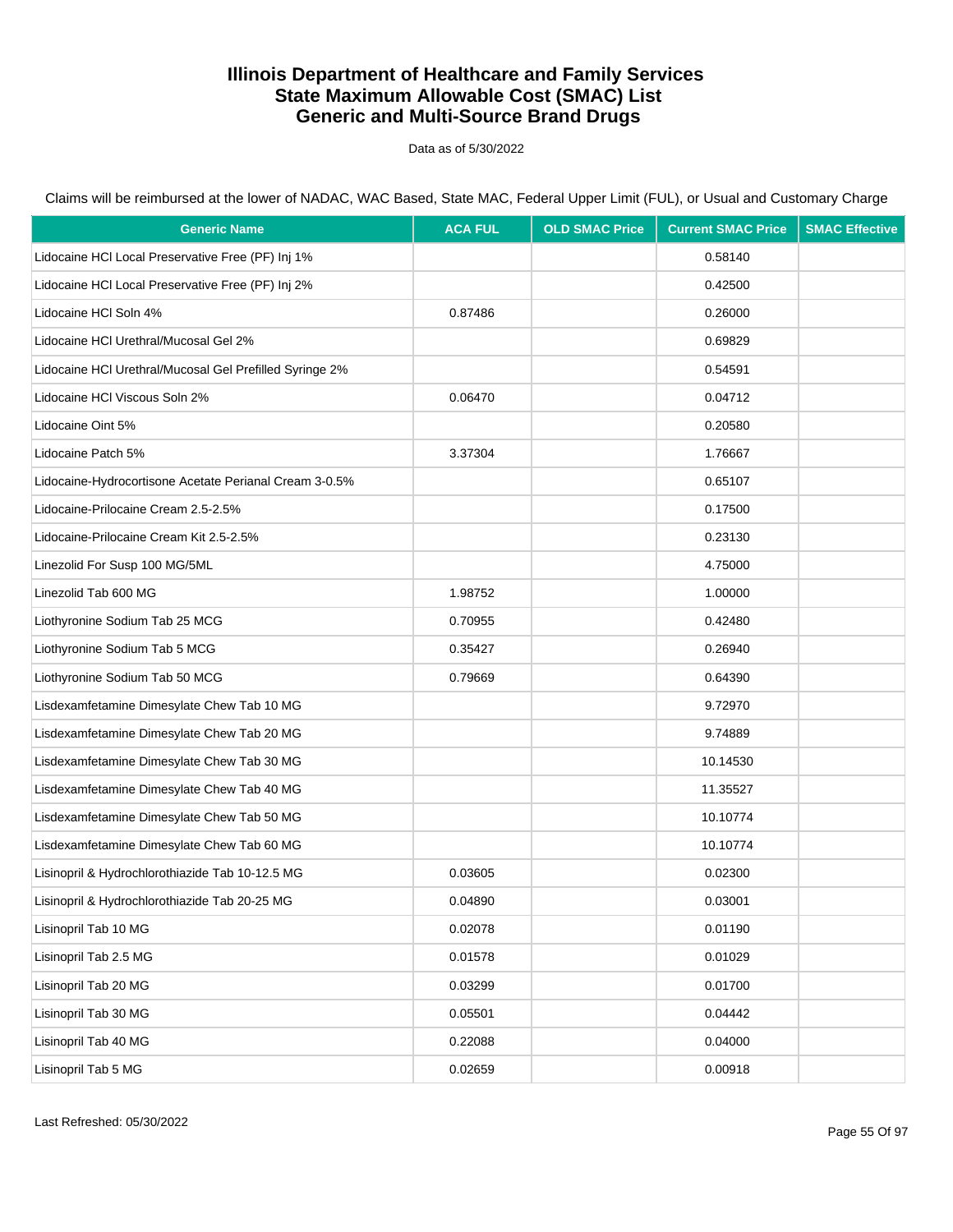Data as of 5/30/2022

| <b>Generic Name</b>                                      | <b>ACA FUL</b> | <b>OLD SMAC Price</b> | <b>Current SMAC Price</b> | <b>SMAC Effective</b> |
|----------------------------------------------------------|----------------|-----------------------|---------------------------|-----------------------|
| Lithium Carbonate Cap 150 MG                             | 0.07291        |                       | 0.03780                   |                       |
| Lithium Carbonate Cap 600 MG                             | 0.13988        |                       | 0.09110                   |                       |
| Lithium Carbonate Tab 300 MG                             |                |                       | 0.09870                   |                       |
| Lithium Carbonate Tab ER 300 MG                          | 0.14019        |                       | 0.09970                   |                       |
| Lithium Carbonate Tab ER 450 MG                          | 0.16190        |                       | 0.09783                   |                       |
| Lithium Oral Solution 8 mEq/5ML                          |                |                       | 0.30000                   |                       |
| Lomustine Cap 40 MG                                      |                |                       | 362.43444                 |                       |
| Lorazepam Conc 2 MG/ML                                   | 0.62751        |                       | 0.26900                   |                       |
| Lorazepam Inj 2 MG/ML                                    |                |                       | 0.46840                   |                       |
| Lorazepam Inj 4 MG/ML                                    |                |                       | 1.19860                   |                       |
| Lorazepam Tab 0.5 MG                                     | 0.06595        |                       | 0.01474                   |                       |
| Lorazepam Tab 1 MG                                       | 0.08828        |                       | 0.02588                   |                       |
| Lorazepam Tab 2 MG                                       | 0.70672        |                       | 0.04021                   |                       |
| Losartan Potassium & Hydrochlorothiazide Tab 100-12.5 MG | 0.33634        |                       | 0.07169                   |                       |
| Losartan Potassium & Hydrochlorothiazide Tab 100-25 MG   | 0.34916        |                       | 0.07633                   |                       |
| Losartan Potassium & Hydrochlorothiazide Tab 50-12.5 MG  | 0.24718        |                       | 0.06191                   |                       |
| Losartan Potassium Tab 100 MG                            | 0.11592        |                       | 0.04900                   |                       |
| Losartan Potassium Tab 25 MG                             | 0.08406        |                       | 0.03240                   |                       |
| Losartan Potassium Tab 50 MG                             | 0.08834        |                       | 0.03286                   |                       |
| Loteprednol Etabonate Ophth Gel 0.5%                     |                |                       | 19.54175                  |                       |
| Lovastatin Tab 10 MG                                     | 0.04822        |                       | 0.03900                   |                       |
| Lovastatin Tab 20 MG                                     | 0.05929        |                       | 0.03900                   |                       |
| Lovastatin Tab 40 MG                                     | 0.05920        |                       | 0.04778                   |                       |
| Loxapine Succinate Cap 10 MG                             |                |                       | 0.33900                   |                       |
| Loxapine Succinate Cap 25 MG                             |                |                       | 0.26310                   |                       |
| Loxapine Succinate Cap 5 MG                              |                |                       | 0.28570                   |                       |
| Loxapine Succinate Cap 50 MG                             | 1.31326        |                       | 0.62000                   |                       |
| Lumacaftor-Ivacaftor Granules Packet 100-125 MG          |                |                       | 372.81056                 |                       |
| Lumacaftor-Ivacaftor Granules Packet 150-188 MG          |                |                       | 372.81056                 |                       |
| Lumacaftor-Ivacaftor Tab 100-125 MG                      |                |                       | 186.03172                 |                       |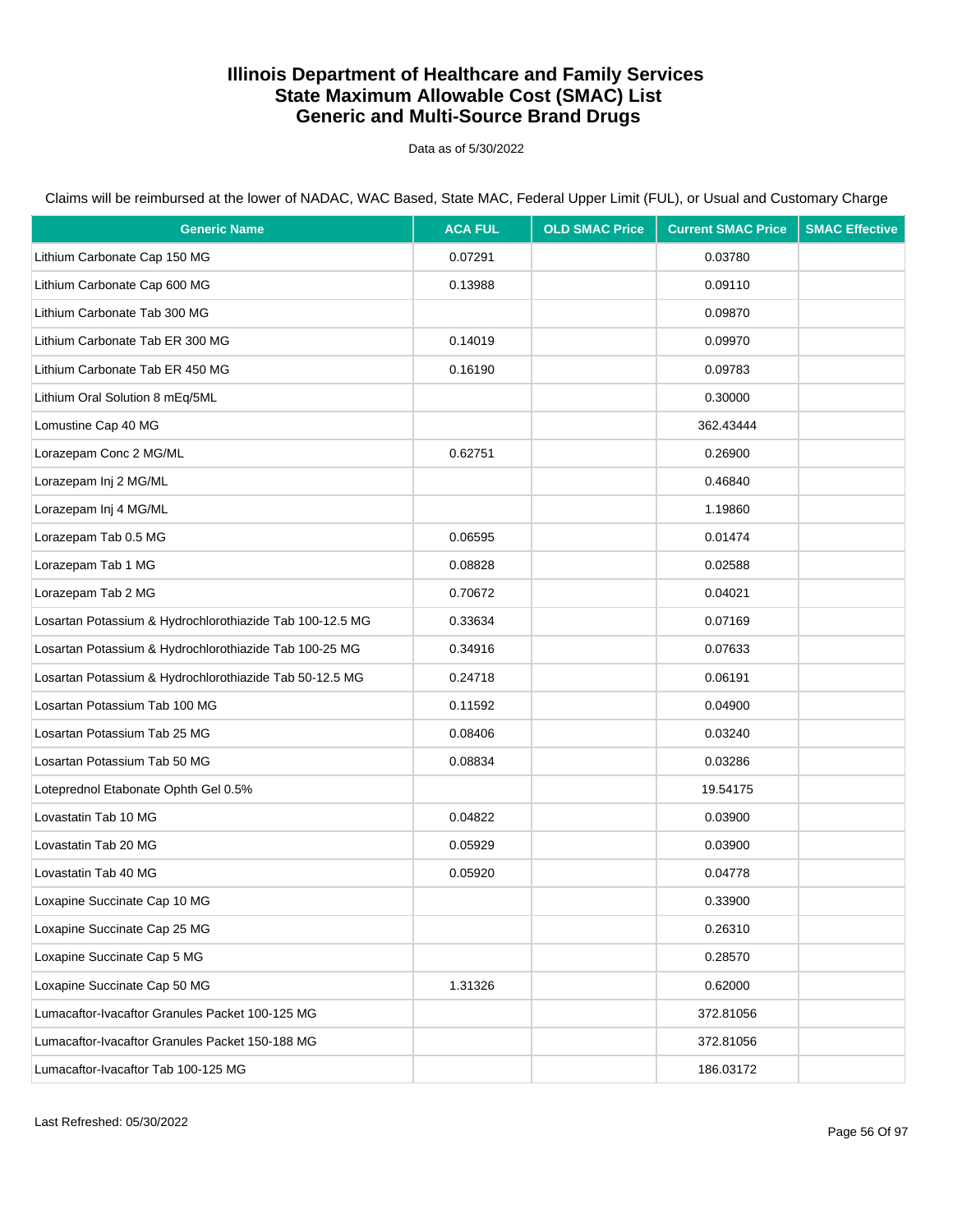Data as of 5/30/2022

Claims will be reimbursed at the lower of NADAC, WAC Based, State MAC, Federal Upper Limit (FUL), or Usual and Customary Charge

| <b>Generic Name</b>                                         | <b>ACA FUL</b> | <b>OLD SMAC Price</b> | <b>Current SMAC Price</b> | <b>SMAC Effective</b> |
|-------------------------------------------------------------|----------------|-----------------------|---------------------------|-----------------------|
| Lumacaftor-Ivacaftor Tab 200-125 MG                         |                |                       | 186.03172                 |                       |
| Lurasidone HCI Tab 20 MG                                    |                |                       | 45.46950                  |                       |
| Lurasidone HCI Tab 40 MG                                    |                |                       | 41.00205                  |                       |
| Lurasidone HCI Tab 60 MG                                    |                |                       | 44.92570                  |                       |
| Magnesium Hydroxide Susp 400 MG/5ML                         |                |                       | 0.00651                   |                       |
| Magnesium Sulfate Inj 50%                                   |                |                       | 0.16190                   |                       |
| Malathion Lotion 0.5%                                       |                |                       | 2.68358                   |                       |
| Meclizine HCI Chew Tab 25 MG                                |                |                       | 0.17912                   |                       |
| Meclizine HCl Tab 25 MG                                     | 0.12072        |                       | 0.04200                   |                       |
| Meclofenamate Sodium Cap 100 MG                             |                |                       | 1.78455                   |                       |
| Meclofenamate Sodium Cap 50 MG                              |                |                       | 0.56134                   |                       |
| Medroxyprogesterone Acetate IM Susp 150 MG/ML               |                |                       | 27.78000                  |                       |
| Medroxyprogesterone Acetate IM Susp Prefilled Syr 150 MG/ML |                |                       | 35.41980                  |                       |
| Medroxyprogesterone Acetate Tab 10 MG                       |                |                       | 0.12420                   |                       |
| Medroxyprogesterone Acetate Tab 2.5 MG                      |                |                       | 0.05330                   |                       |
| Medroxyprogesterone Acetate Tab 5 MG                        |                |                       | 0.08900                   |                       |
| Mefenamic Acid Cap 250 MG                                   |                |                       | 3.59983                   |                       |
| Mefloquine HCI Tab 250 MG                                   |                |                       | 3.32640                   |                       |
| Megestrol Acetate Susp 40 MG/ML                             |                |                       | 0.06512                   |                       |
| Megestrol Acetate Susp 625 MG/5ML                           |                |                       | 2.09993                   |                       |
| Megestrol Acetate Tab 20 MG                                 |                |                       | 0.10850                   |                       |
| Megestrol Acetate Tab 40 MG                                 | 0.22000        |                       | 0.10500                   |                       |
| Meloxicam Tab 15 MG                                         | 0.02420        |                       | 0.01567                   |                       |
| Memantine HCI Cap ER 24HR 14 MG                             | 1.05385        |                       | 0.92529                   |                       |
| Memantine HCI Cap ER 24HR 21 MG                             | 0.82391        |                       | 2.41733                   |                       |
| Memantine HCI Cap ER 24HR 28 MG                             | 0.96820        |                       | 0.97767                   |                       |
| Memantine HCI Cap ER 24HR 7 MG                              | 0.75432        |                       | 1.01905                   |                       |
| Memantine HCI Oral Solution 2 MG/ML                         |                |                       | 1.30975                   |                       |
| Memantine HCI Tab 10 MG                                     | 0.08055        |                       | 0.04825                   |                       |
| Memantine HCI Tab 28 x 5 MG & 21 x 10 MG Titration Pack     |                |                       | 0.27204                   |                       |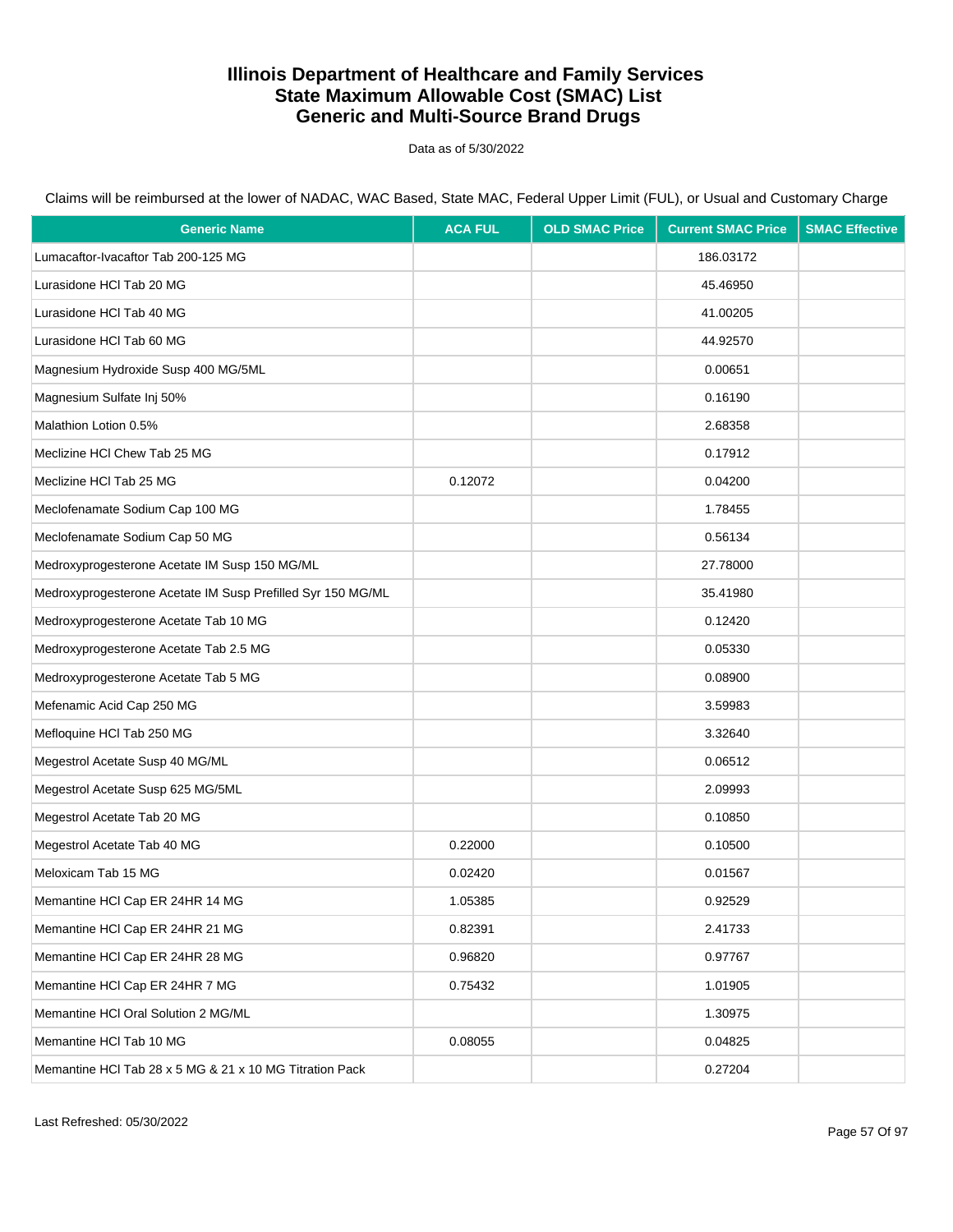Data as of 5/30/2022

| <b>Generic Name</b>                                | <b>ACA FUL</b> | <b>OLD SMAC Price</b> | <b>Current SMAC Price</b> | <b>SMAC Effective</b> |
|----------------------------------------------------|----------------|-----------------------|---------------------------|-----------------------|
| Memantine HCI Tab 5 MG                             | 0.08364        |                       | 0.07000                   |                       |
| Meperidine HCI Inj 50 MG/ML                        |                |                       | 2.00280                   |                       |
| Meperidine HCI Tab 100 MG                          |                |                       | 0.38541                   |                       |
| Meperidine HCI Tab 50 MG                           |                |                       | 0.20013                   |                       |
| Meprobamate Tab 400 MG                             |                |                       | 2.78736                   |                       |
| Meropenem IV For Soln 1 GM                         |                |                       | 5.71300                   |                       |
| Mesalamine Cap ER 24HR 0.375 GM                    | 2.39972        |                       | 2.63158                   |                       |
| Mesalamine Enema 4 GM                              | 0.15007        |                       | 0.16262                   |                       |
| Mesalamine Rectal Enema 4 GM & Cleanser Wipe Kit** |                |                       | 110.04250                 |                       |
| Mesalamine Suppos 1000 MG                          |                |                       | 3.62764                   |                       |
| Mesalamine Tab Delayed Release 1.2 GM              | 4.89869        |                       | 2.22400                   |                       |
| Mesalamine Tab Delayed Release 800 MG              |                |                       | 4.25000                   |                       |
| Mesna Inj 100 MG/ML                                |                |                       | 2.60000                   |                       |
| Metaproterenol Sulfate Syrup 10 MG/5ML             |                |                       | 0.02460                   |                       |
| Metaxalone Tab 400 MG                              |                |                       | 3.68121                   |                       |
| Metaxalone Tab 800 MG                              | 0.54317        |                       | 0.40000                   |                       |
| Metformin HCI Tab 1000 MG                          | 0.03050        |                       | 0.02328                   |                       |
| Metformin HCI Tab 500 MG                           | 0.01818        |                       | 0.01367                   |                       |
| Metformin HCI Tab 850 MG                           | 0.03083        |                       | 0.02127                   |                       |
| Metformin HCI Tab ER 24HR 500 MG                   | 0.03568        |                       | 0.02605                   |                       |
| Metformin HCI Tab ER 24HR 750 MG                   | 0.08833        |                       | 0.04510                   |                       |
| Metformin HCI Tab ER 24HR Modified Release 1000 MG | 2.63936        |                       | 5.38011                   |                       |
| Metformin HCI Tab ER 24HR Modified Release 500 MG  | 1.66813        |                       | 2.50000                   |                       |
| Metformin HCI Tab ER 24HR Osmotic 1000 MG          | 1.88314        |                       | 2.21933                   |                       |
| Metformin HCI Tab ER 24HR Osmotic 500 MG           | 1.57729        |                       | 2.17045                   |                       |
| Methadone HCI Conc 10 MG/ML                        |                |                       | 0.05102                   |                       |
| Methadone HCI Tab 10 MG                            | 0.09207        |                       | 0.08050                   |                       |
| Methadone HCI Tab 5 MG                             | 0.12038        |                       | 0.10660                   |                       |
| Methadone HCI Tab For Oral Susp 40 MG              |                |                       | 0.30600                   |                       |
| Methamphetamine HCI Tab 5 MG                       |                |                       | 5.86582                   |                       |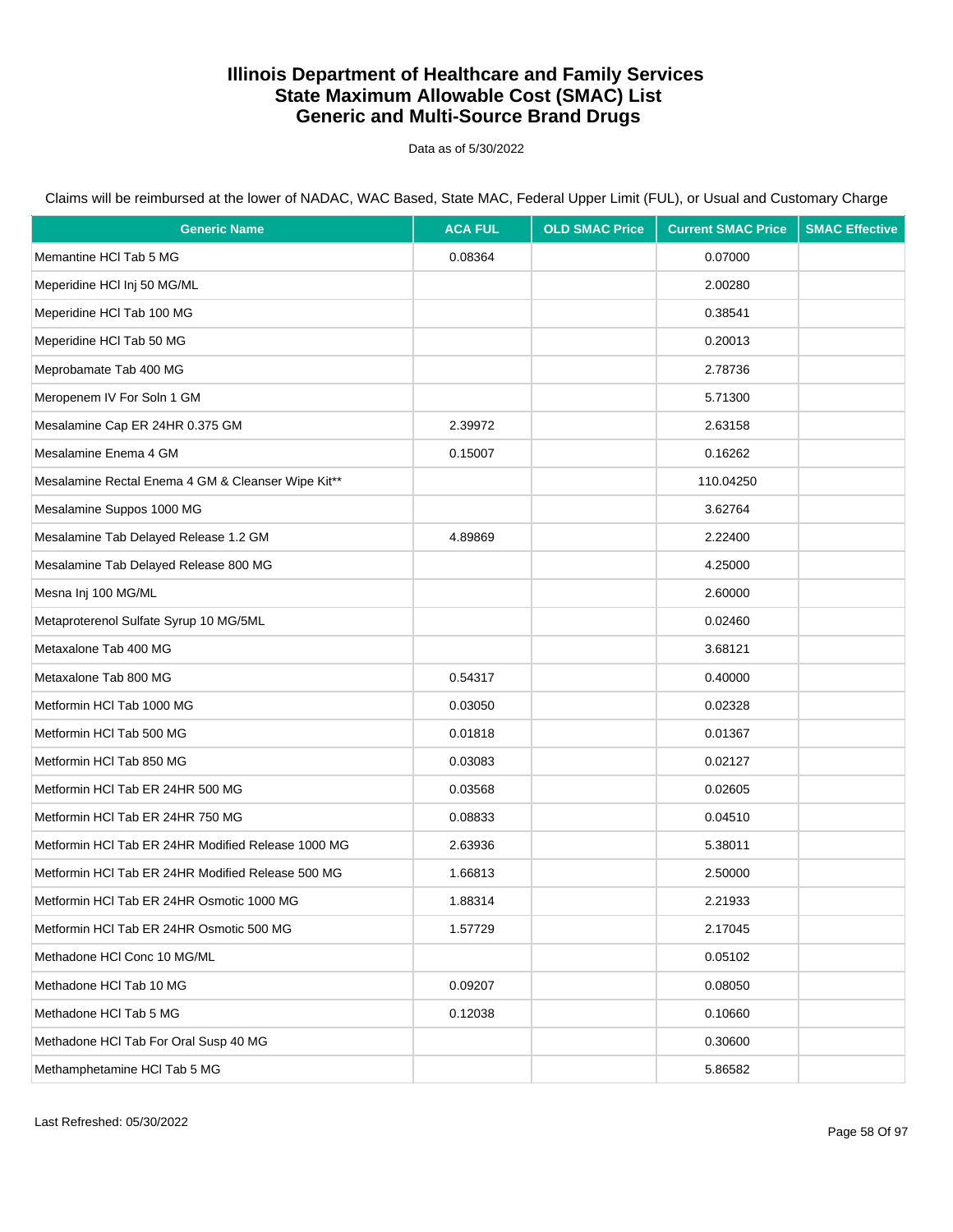Data as of 5/30/2022

| <b>Generic Name</b>                                 | <b>ACA FUL</b> | <b>OLD SMAC Price</b> | <b>Current SMAC Price</b> | <b>SMAC Effective</b> |
|-----------------------------------------------------|----------------|-----------------------|---------------------------|-----------------------|
| Methazolamide Tab 25 MG                             | 1.60196        |                       | 2.63280                   |                       |
| Methazolamide Tab 50 MG                             | 3.09290        |                       | 2.41000                   |                       |
| Methenamine Hippurate Tab 1 GM                      | 0.69065        |                       | 0.59990                   |                       |
| Methenamine Mandelate Tab 1 GM                      |                |                       | 1.12356                   |                       |
| Methimazole Tab 10 MG                               | 0.14849        |                       | 0.07845                   |                       |
| Methimazole Tab 5 MG                                | 0.09026        |                       | 0.04205                   |                       |
| Methocarbamol Tab 500 MG                            | 0.06557        |                       | 0.05720                   |                       |
| Methocarbamol Tab 750 MG                            | 0.08306        |                       | 0.05730                   |                       |
| Methotrexate Sodium Inj 50 MG/2ML (25 MG/ML)        |                |                       | 2.70000                   |                       |
| Methotrexate Sodium Inj PF 100 MG/4ML (25 MG/ML)    |                |                       | 1.08193                   |                       |
| Methotrexate Sodium Inj PF 1000 MG/40ML (25 MG/ML)  |                |                       | 1.08193                   |                       |
| Methotrexate Sodium Inj PF 200 MG/8ML (25 MG/ML)    |                |                       | 1.08193                   |                       |
| Methotrexate Sodium Inj PF 25 MG/ML                 |                |                       | 1.08193                   |                       |
| Methotrexate Sodium Inj PF 250 MG/10ML (25 MG/ML)   |                |                       | 1.08193                   |                       |
| Methotrexate Sodium Inj PF 50 MG/2ML (25 MG/ML)     |                |                       | 1.08193                   |                       |
| Methotrexate Sodium Tab 2.5 MG (Base Equiv)         | 0.23823        |                       | 0.16100                   |                       |
| Methscopolamine Bromide Tab 2.5 MG                  |                |                       | 0.31450                   |                       |
| Methscopolamine Bromide Tab 5 MG                    |                |                       | 0.86350                   |                       |
| Methyclothiazide Tab 5 MG                           |                |                       | 0.49920                   |                       |
| Methyldopa & Hydrochlorothiazide Tab 250-15 MG      |                |                       | 0.81390                   |                       |
| Methyldopa & Hydrochlorothiazide Tab 250-25 MG      |                |                       | 0.21307                   |                       |
| Methyldopa Tab 250 MG                               |                |                       | 0.06990                   |                       |
| Methyldopa Tab 500 MG                               |                |                       | 0.16654                   |                       |
| Methylergonovine Maleate Tab 0.2 MG                 | 13.46155       |                       | 27.26667                  |                       |
| Methylnaltrexone Bromide Inj 12 MG/0.6ML (20 MG/ML) |                |                       | 191.79640                 |                       |
| Methylnaltrexone Bromide Inj Kit 12 MG/0.6ML        |                |                       | 59.31180                  |                       |
| Methylphenidate HCI Cap ER 10 MG (CD)               | 1.71138        |                       | 1.44480                   |                       |
| Methylphenidate HCI Cap ER 20 MG (CD)               | 1.02594        |                       | 1.54805                   |                       |
| Methylphenidate HCl Cap ER 24HR 10 MG (LA)          |                |                       | 2.87252                   |                       |
| Methylphenidate HCl Cap ER 24HR 20 MG (LA)          |                |                       | 2.04020                   |                       |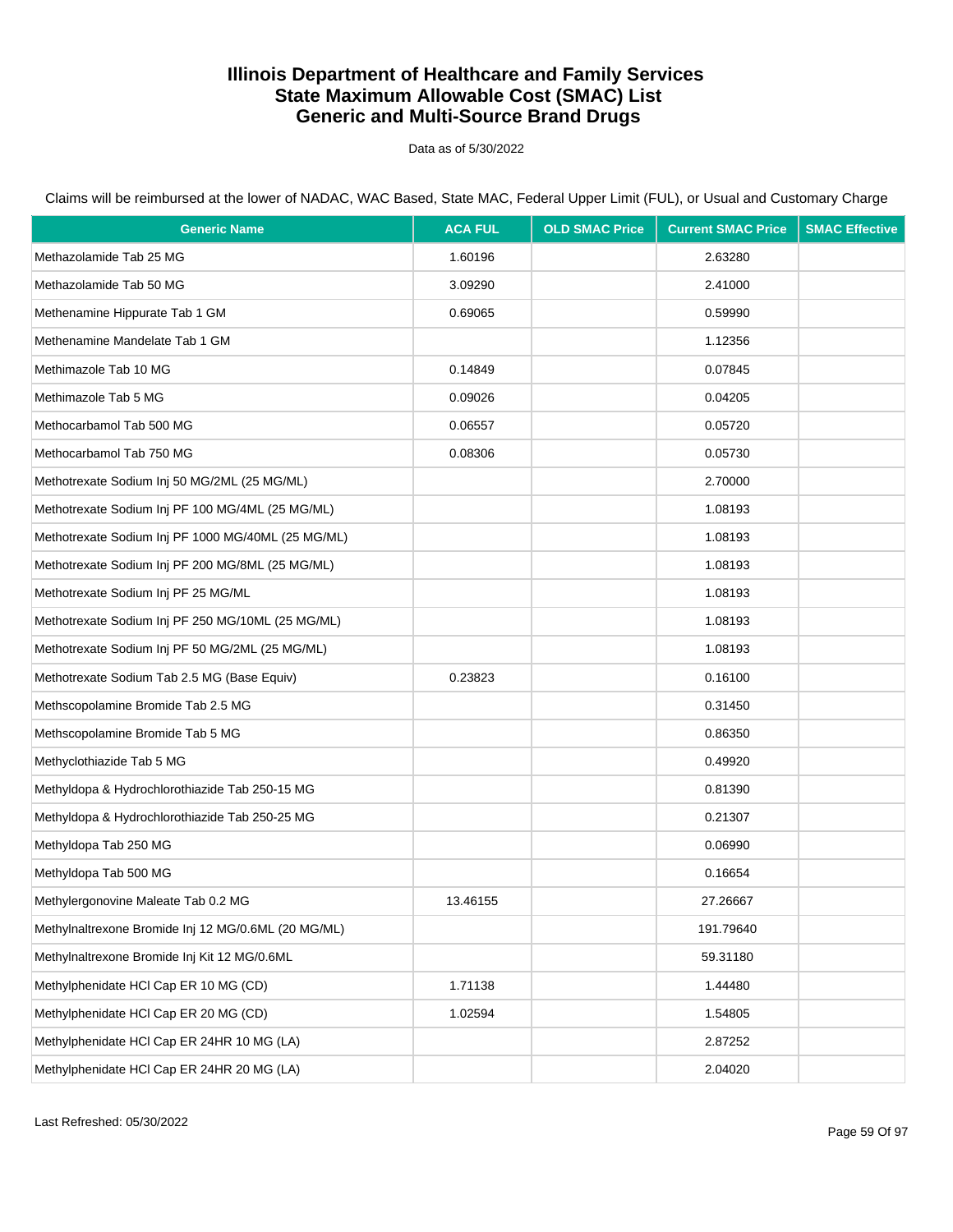Data as of 5/30/2022

| <b>Generic Name</b>                                     | <b>ACA FUL</b> | <b>OLD SMAC Price</b> | <b>Current SMAC Price</b> | <b>SMAC Effective</b> |
|---------------------------------------------------------|----------------|-----------------------|---------------------------|-----------------------|
| Methylphenidate HCl Cap ER 24HR 30 MG (LA)              |                |                       | 1.46800                   |                       |
| Methylphenidate HCI Cap ER 24HR 40 MG (LA)              |                |                       | 1.62510                   |                       |
| Methylphenidate HCI Cap ER 30 MG (CD)                   | 1.12257        |                       | 1.21250                   |                       |
| Methylphenidate HCI Cap ER 40 MG (CD)                   | 1.56289        |                       | 1.87890                   |                       |
| Methylphenidate HCI Cap ER 50 MG (CD)                   | 2.62460        |                       | 2.20883                   |                       |
| Methylphenidate HCI Cap ER 60 MG (CD)                   | 1.91295        |                       | 2.21480                   |                       |
| Methylphenidate HCl Chew Tab 10 MG                      |                |                       | 3.06074                   |                       |
| Methylphenidate HCI Chew Tab 2.5 MG                     |                |                       | 2.22000                   |                       |
| Methylphenidate HCI Chew Tab 5 MG                       |                |                       | 3.17000                   |                       |
| Methylphenidate HCI Soln 10 MG/5ML                      | 0.17579        |                       | 0.14676                   |                       |
| Methylphenidate HCI Soln 5 MG/5ML                       | 0.17101        |                       | 0.13551                   |                       |
| Methylphenidate HCl Tab 10 MG                           | 0.16134        |                       | 0.11087                   |                       |
| Methylphenidate HCI Tab 20 MG                           | 0.19433        |                       | 0.15100                   |                       |
| Methylphenidate HCI Tab 5 MG                            | 0.11523        |                       | 0.08470                   |                       |
| Methylphenidate HCI Tab ER 10 MG                        | 0.32978        |                       | 1.14450                   |                       |
| Methylphenidate HCI Tab ER 20 MG                        | 0.44737        |                       | 0.81042                   |                       |
| Methylphenidate HCI Tab ER 24HR 18 MG                   | 6.36046        |                       | 7.09784                   |                       |
| Methylphenidate HCI Tab ER 24HR 27 MG                   | 6.22374        |                       | 2.79950                   |                       |
| Methylphenidate HCI Tab ER 24HR 36 MG                   | 8.76811        |                       | 1.97932                   |                       |
| Methylphenidate HCI Tab ER 24HR 54 MG                   | 7.10781        |                       | 1.49053                   |                       |
| Methylphenidate HCI Tab ER Osmotic Release (OSM) 27 MG  | 6.22374        |                       | 0.67700                   |                       |
| Methylphenidate HCI Tab ER Osmotic Release (OSM) 36 MG  | 8.76811        |                       | 0.85580                   |                       |
| Methylphenidate HCl Tab ER Osmotic Release (OSM) 54 MG  | 7.10781        |                       | 0.82590                   |                       |
| Methylprednisolone Acetate Inj Susp 40 MG/ML            |                |                       | 4.68000                   |                       |
| Methylprednisolone Acetate Inj Susp 80 MG/ML            |                |                       | 11.16906                  |                       |
| Methylprednisolone Sod Succ For Inj 125 MG (Base Equiv) |                |                       | 5.20000                   |                       |
| Methylprednisolone Sod Succ For Inj 40 MG (Base Equiv)  |                |                       | 5.72610                   |                       |
| Methylprednisolone Tab 16 MG                            | 1.78008        |                       | 1.75672                   |                       |
| Methylprednisolone Tab 32 MG                            |                |                       | 2.98680                   |                       |
| Methylprednisolone Tab 4 MG                             | 0.19270        |                       | 0.23180                   |                       |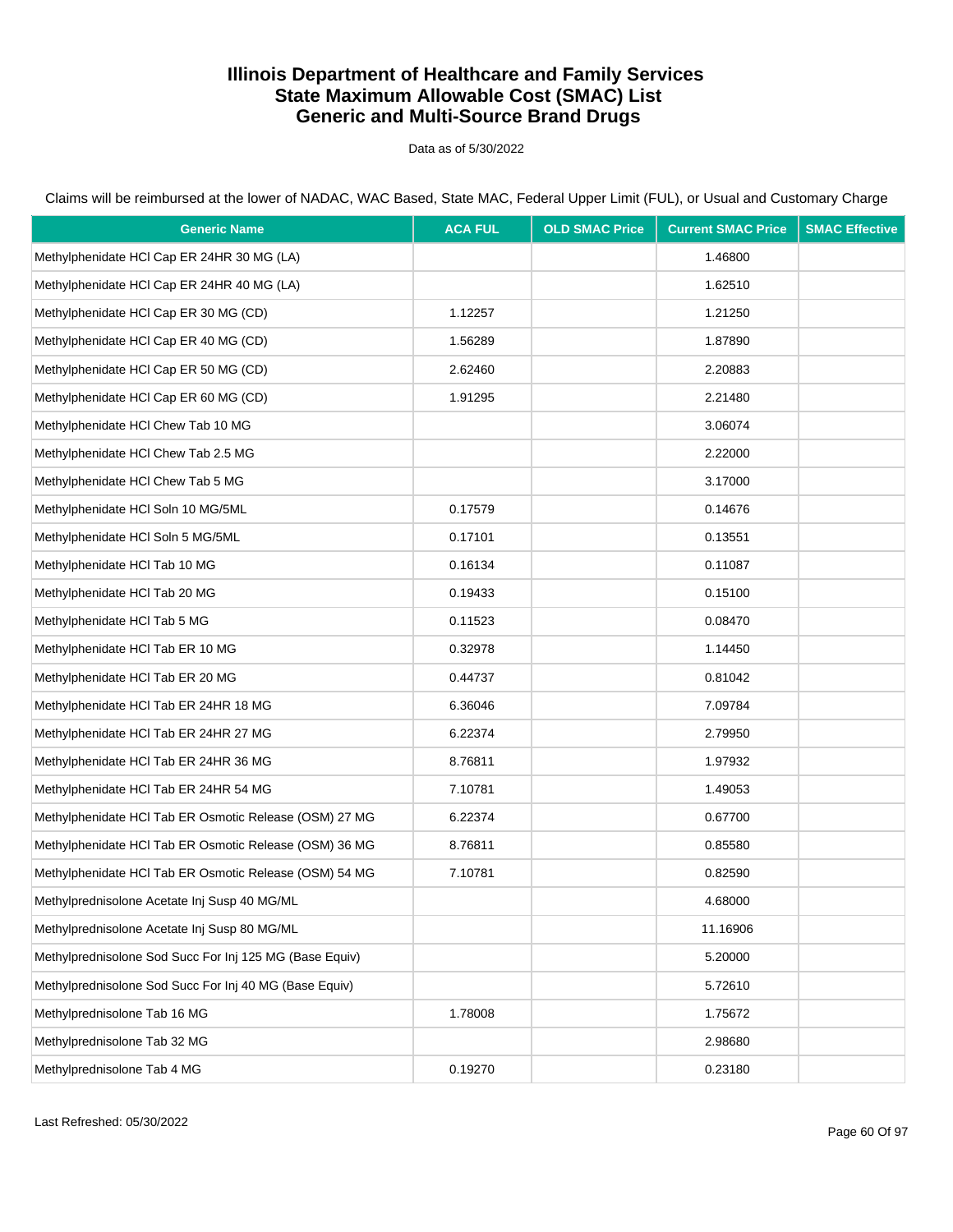Data as of 5/30/2022

Claims will be reimbursed at the lower of NADAC, WAC Based, State MAC, Federal Upper Limit (FUL), or Usual and Customary Charge

| <b>Generic Name</b>                                        | <b>ACA FUL</b> | <b>OLD SMAC Price</b> | <b>Current SMAC Price</b> | <b>SMAC Effective</b> |
|------------------------------------------------------------|----------------|-----------------------|---------------------------|-----------------------|
| Methylprednisolone Tab 8 MG                                | 1.19646        |                       | 1.09045                   |                       |
| Methylprednisolone Tab Therapy Pack 4 MG (21)              | 0.17472        |                       | 0.16432                   |                       |
| Metoclopramide HCl Soln 5 MG/5ML (10 MG/10ML) (Base Equiv) |                |                       | 0.03070                   |                       |
| Metoclopramide HCl Tab 10 MG (Base Equivalent)             | 0.05501        |                       | 0.02857                   |                       |
| Metoclopramide HCl Tab 5 MG (Base Equivalent)              | 0.04159        |                       | 0.02200                   |                       |
| Metolazone Tab 10 MG                                       | 1.46843        |                       | 1.31845                   |                       |
| Metolazone Tab 5 MG                                        | 0.89476        |                       | 0.72220                   |                       |
| Metoprolol & Hydrochlorothiazide Tab 100-25 MG             |                |                       | 1.53740                   |                       |
| Metoprolol & Hydrochlorothiazide Tab 50-25 MG              |                |                       | 0.67570                   |                       |
| Metoprolol Succinate Tab ER 24HR 100 MG (Tartrate Equiv)   | 0.14974        |                       | 0.11025                   |                       |
| Metoprolol Succinate Tab ER 24HR 200 MG (Tartrate Equiv)   | 0.22982        |                       | 0.21745                   |                       |
| Metoprolol Succinate Tab ER 24HR 25 MG (Tartrate Equiv)    | 0.08379        |                       | 0.05179                   |                       |
| Metoprolol Succinate Tab ER 24HR 50 MG (Tartrate Equiv)    | 0.09728        |                       | 0.09784                   |                       |
| Metoprolol Tartrate Tab 100 MG                             | 0.03497        |                       | 0.02334                   |                       |
| Metoprolol Tartrate Tab 25 MG                              | 0.01772        |                       | 0.01457                   |                       |
| Metoprolol Tartrate Tab 37.5 MG                            |                |                       | 0.06980                   |                       |
| Metoprolol Tartrate Tab 50 MG                              | 0.02252        |                       | 0.01363                   |                       |
| Metoprolol Tartrate Tab 75 MG                              |                |                       | 0.16500                   |                       |
| Metronidazole Cream 0.75%                                  | 1.29925        |                       | 0.70934                   |                       |
| Metronidazole Gel 0.75%                                    | 0.60992        |                       | 0.55200                   |                       |
| Metronidazole Gel 1%                                       | 0.87297        |                       | 1.56383                   |                       |
| Metronidazole in NaCl 0.79% IV Soln 500 MG/100ML           |                |                       | 0.01486                   |                       |
| Metronidazole Lotion 0.75%                                 |                |                       | 2.03153                   |                       |
| Metronidazole Tab 250 MG                                   | 0.14781        |                       | 0.07480                   |                       |
| Metronidazole Tab 500 MG                                   | 0.14849        |                       | 0.11483                   |                       |
| Metronidazole Vaginal Gel 0.75%                            | 0.59489        |                       | 0.45000                   |                       |
| Mexiletine HCI Cap 150 MG                                  | 0.59261        |                       | 0.49466                   |                       |
| Mexiletine HCI Cap 200 MG                                  | 0.85610        |                       | 0.70200                   |                       |
| Mexiletine HCI Cap 250 MG                                  |                |                       | 0.82212                   |                       |
| Micafungin Sodium For IV Soln 100 MG                       |                |                       | 45.09556                  |                       |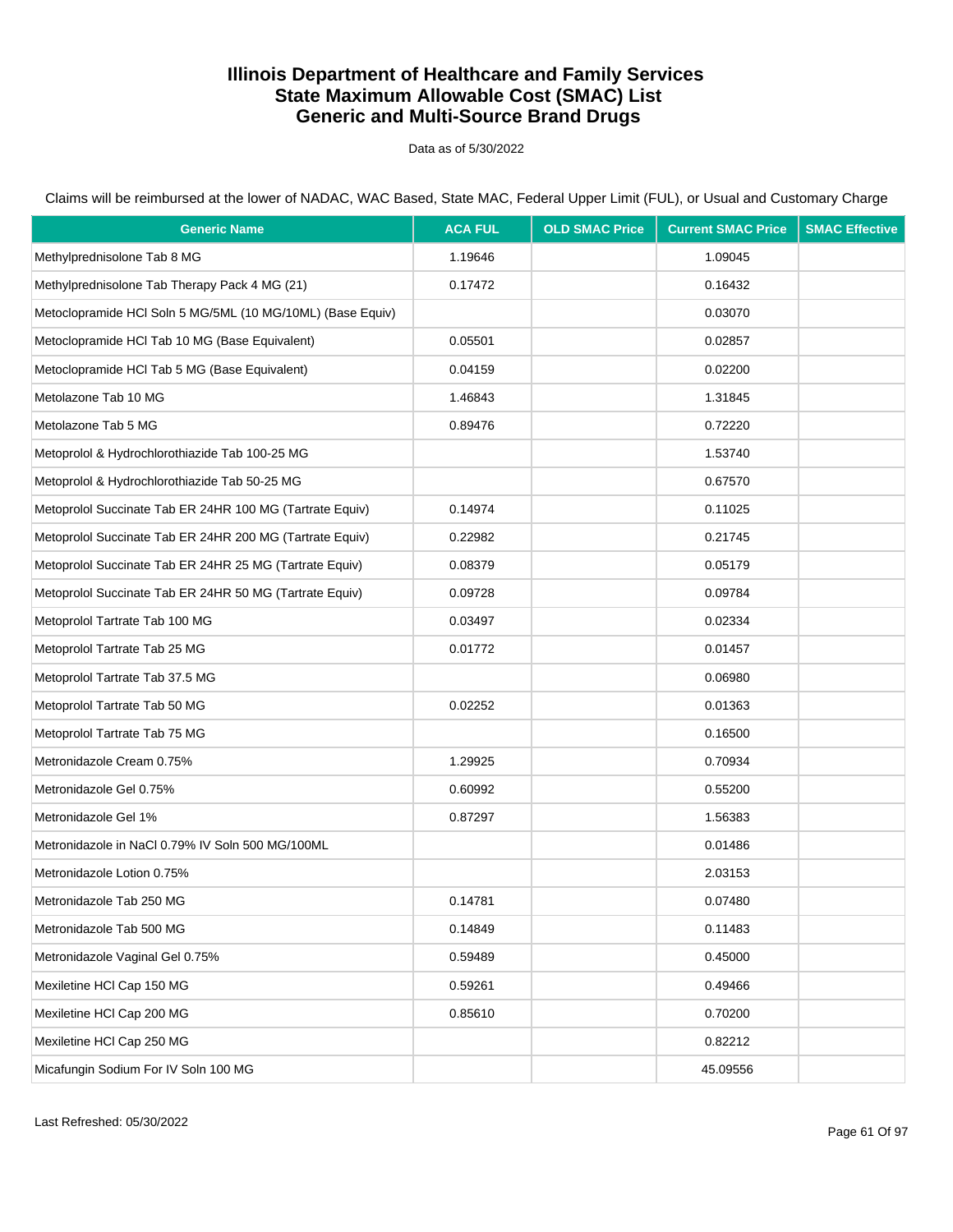Data as of 5/30/2022

| <b>Generic Name</b>                                    | <b>ACA FUL</b> | <b>OLD SMAC Price</b> | <b>Current SMAC Price</b> | <b>SMAC Effective</b> |
|--------------------------------------------------------|----------------|-----------------------|---------------------------|-----------------------|
| Miconazole Nitrate Vaginal Suppos 200 MG               |                |                       | 13.71500                  |                       |
| Midazolam HCl Inj 10 MG/10ML (Base Equivalent)         |                |                       | 0.25160                   |                       |
| Midazolam HCl Inj 10 MG/2ML (Base Equivalent)          |                |                       | 0.43550                   |                       |
| Midazolam HCl Inj 2 MG/2ML (Base Equivalent)           |                |                       | 0.25160                   |                       |
| Midazolam HCl Inj 25 MG/5ML (Base Equivalent)          |                |                       | 0.43550                   |                       |
| Midazolam HCl Inj 5 MG/5ML (Base Equivalent)           |                |                       | 0.25160                   |                       |
| Midazolam HCl Inj 5 MG/ML (Base Equivalent)            |                |                       | 0.43550                   |                       |
| Midazolam HCl Inj 50 MG/10ML (Base Equivalent)         |                |                       | 0.43550                   |                       |
| Midazolam HCl Syrup 2 MG/ML (Base Equivalent)          |                |                       | 0.52224                   |                       |
| Midodrine HCI Tab 10 MG                                | 0.46621        |                       | 0.51220                   |                       |
| Midodrine HCI Tab 2.5 MG                               | 0.19681        |                       | 0.16000                   |                       |
| Midodrine HCI Tab 5 MG                                 | 0.27516        |                       | 0.23470                   |                       |
| Mifepristone Tab 200 MG                                |                |                       | 68.33000                  |                       |
| Miglustat Cap 100 MG                                   |                |                       | 267.90200                 |                       |
| Milrinone Lactate in Dextrose 5% IV Soln 40 MG/200ML   |                |                       | 0.13125                   |                       |
| Milrinone Lactate IV Soln 10 MG/10ML (Base Equivalent) |                |                       | 0.63505                   |                       |
| Milrinone Lactate IV Soln 20 MG/20ML (Base Equivalent) |                |                       | 0.24745                   |                       |
| Milrinone Lactate IV Soln 50 MG/50ML (Base Equivalent) |                |                       | 0.28073                   |                       |
| Minocycline HCI Cap 100 MG                             | 0.36934        |                       | 0.31729                   |                       |
| Minocycline HCI Cap 50 MG                              | 0.20321        |                       | 0.15200                   |                       |
| Minocycline HCl Cap 75 MG                              | 0.36632        |                       | 0.26765                   |                       |
| Minocycline HCl Tab 100 MG                             | 1.54829        |                       | 1.31168                   |                       |
| Minocycline HCl Tab 50 MG                              | 0.96668        |                       | 0.96342                   |                       |
| Minocycline HCI Tab ER 24HR 55 MG                      |                |                       | 26.20867                  |                       |
| Minocycline HCI Tab ER 24HR 65 MG                      |                |                       | 3.83871                   |                       |
| Minocycline HCl Tab ER 24HR 80 MG                      |                |                       | 4.88507                   |                       |
| Minocycline HCI Tab ER 24HR 90 MG                      |                |                       | 2.41844                   |                       |
| Minoxidil Tab 10 MG                                    | 0.21130        |                       | 0.12250                   |                       |
| Mirtazapine Orally Disintegrating Tab 15 MG            | 0.50751        |                       | 0.38489                   |                       |
| Mirtazapine Orally Disintegrating Tab 30 MG            | 0.62104        |                       | 0.49533                   |                       |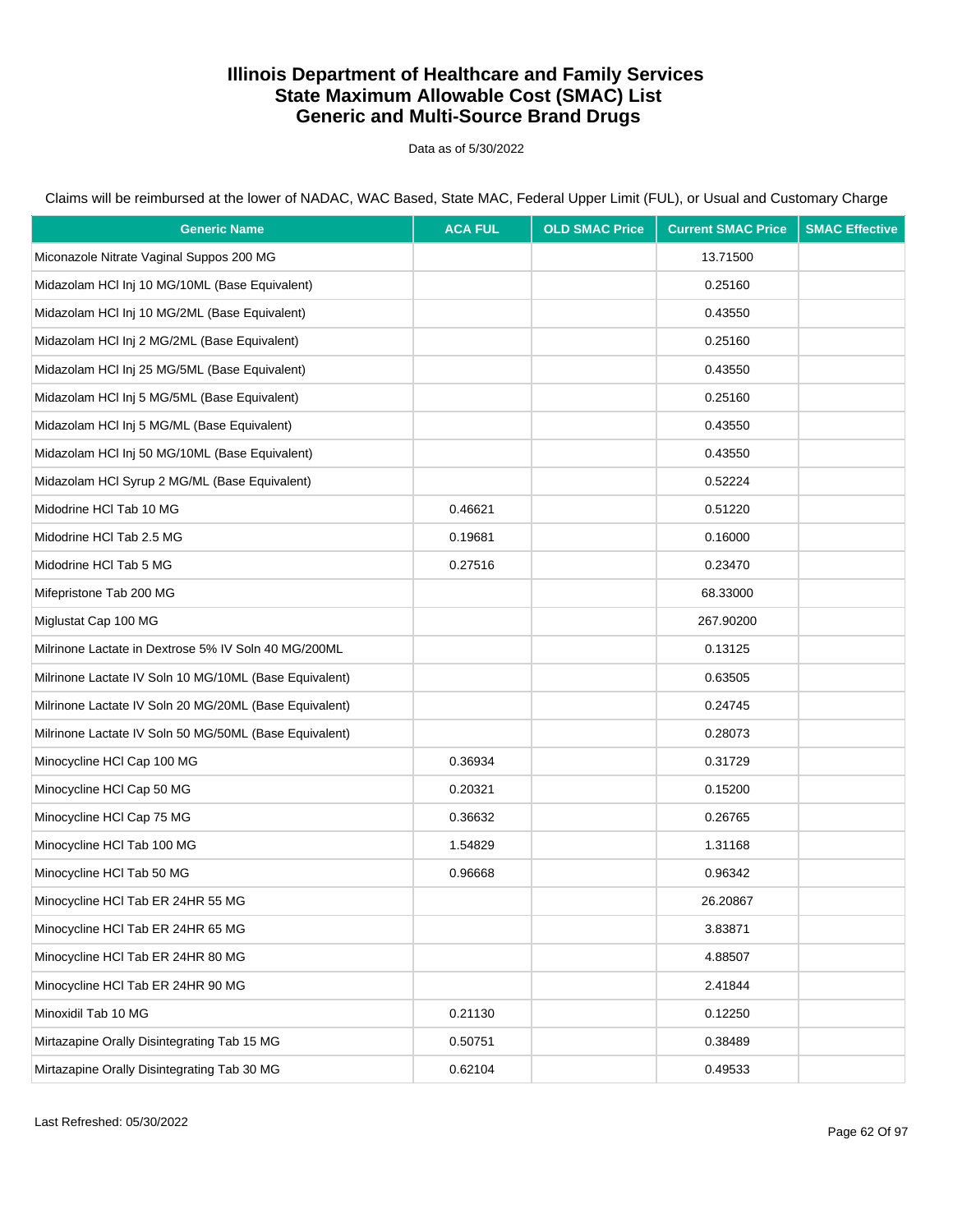Data as of 5/30/2022

| <b>Generic Name</b>                              | <b>ACA FUL</b> | <b>OLD SMAC Price</b> | <b>Current SMAC Price</b> | <b>SMAC Effective</b> |
|--------------------------------------------------|----------------|-----------------------|---------------------------|-----------------------|
| Mirtazapine Orally Disintegrating Tab 45 MG      | 0.76227        |                       | 0.76367                   |                       |
| Mirtazapine Tab 15 MG                            | 0.08346        |                       | 0.05492                   |                       |
| Mirtazapine Tab 30 MG                            | 0.09239        |                       | 0.07900                   |                       |
| Mirtazapine Tab 45 MG                            | 0.13017        |                       | 0.07467                   |                       |
| Mirtazapine Tab 7.5 MG                           |                |                       | 0.53922                   |                       |
| Misoprostol Tab 100 MCG                          |                |                       | 0.36067                   |                       |
| Misoprostol Tab 200 MCG                          |                |                       | 0.52727                   |                       |
| Mitomycin For IV Soln 20 MG                      |                |                       | 94.90000                  |                       |
| Mitomycin For IV Soln 5 MG                       |                |                       | 26.00000                  |                       |
| Mitoxantrone HCl Inj Conc 20 MG/10ML (2 MG/ML)   |                |                       | 23.65870                  |                       |
| Mitoxantrone HCl Inj Conc 25 MG/12.5ML (2 MG/ML) |                |                       | 23.65870                  |                       |
| Mitoxantrone HCl Inj Conc 30 MG/15ML (2 MG/ML)   |                |                       | 23.65870                  |                       |
| Modafinil Tab 100 MG                             | 0.41554        |                       | 0.25933                   |                       |
| Modafinil Tab 200 MG                             | 1.38638        |                       | 0.35717                   |                       |
| Moexipril HCI Tab 15 MG                          |                |                       | 0.31400                   |                       |
| Moexipril HCl Tab 7.5 MG                         |                |                       | 0.25878                   |                       |
| Moexipril-Hydrochlorothiazide Tab 15-12.5 MG     |                |                       | 0.59644                   |                       |
| Moexipril-Hydrochlorothiazide Tab 15-25 MG       |                |                       | 0.53738                   |                       |
| Mometasone Furoate Cream 0.1%                    |                |                       | 0.27933                   |                       |
| Mometasone Furoate Nasal Susp 50 MCG/ACT         |                |                       | 1.87728                   |                       |
| Mometasone Furoate Oint 0.1%                     |                |                       | 0.18244                   |                       |
| Mometasone Furoate Solution 0.1% (Lotion)        |                |                       | 0.21162                   |                       |
| Montelukast Sodium Chew Tab 4 MG (Base Equiv)    | 0.09465        |                       | 0.07095                   |                       |
| Montelukast Sodium Chew Tab 5 MG (Base Equiv)    | 0.09502        |                       | 0.05211                   |                       |
| Montelukast Sodium Tab 10 MG (Base Equiv)        | 0.06140        |                       | 0.04999                   |                       |
| Morphine Sulfate Cap ER 24HR 10 MG               |                |                       | 2.59779                   |                       |
| Morphine Sulfate Cap ER 24HR 100 MG              |                |                       | 12.65118                  |                       |
| Morphine Sulfate Cap ER 24HR 20 MG               |                |                       | 2.02442                   |                       |
| Morphine Sulfate Cap ER 24HR 30 MG               |                |                       | 1.18850                   |                       |
| Morphine Sulfate Cap ER 24HR 50 MG               |                |                       | 4.53359                   |                       |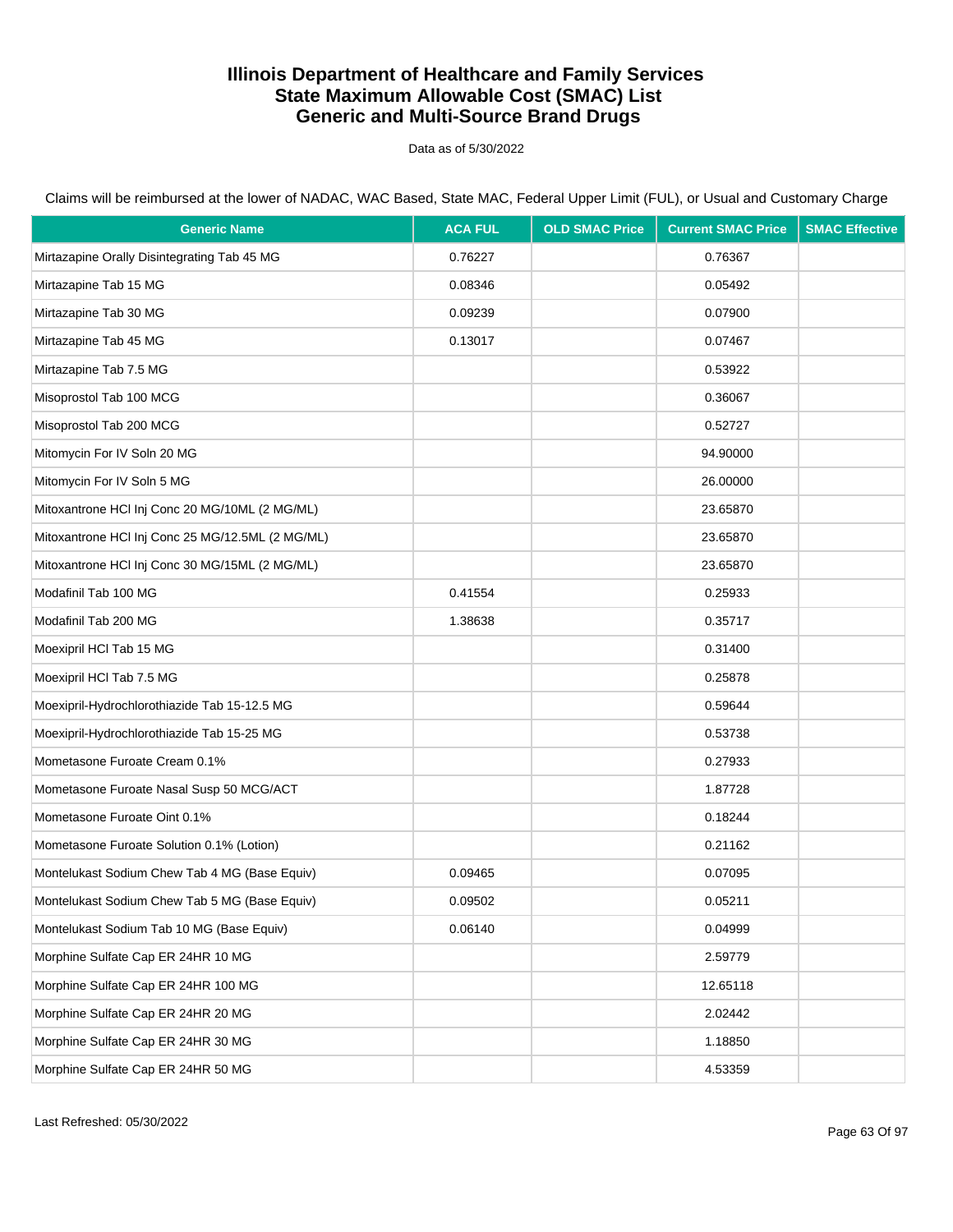Data as of 5/30/2022

| <b>Generic Name</b>                                          | <b>ACA FUL</b> | <b>OLD SMAC Price</b> | <b>Current SMAC Price</b> | <b>SMAC Effective</b> |
|--------------------------------------------------------------|----------------|-----------------------|---------------------------|-----------------------|
| Morphine Sulfate Cap ER 24HR 60 MG                           |                |                       | 4.67950                   |                       |
| Morphine Sulfate Inj 10 MG/ML                                |                |                       | 0.52000                   |                       |
| Morphine Sulfate Oral Soln 10 MG/5ML                         |                |                       | 0.04020                   |                       |
| Morphine Sulfate Oral Soln 100 MG/5ML (20 MG/ML)             |                |                       | 0.24545                   |                       |
| Morphine Sulfate Oral Soln 20 MG/5ML                         |                |                       | 0.07870                   |                       |
| Morphine Sulfate Tab 15 MG                                   | 0.28975        |                       | 0.09000                   |                       |
| Morphine Sulfate Tab 30 MG                                   | 0.43409        |                       | 0.68000                   |                       |
| Morphine Sulfate Tab ER 100 MG                               | 1.13967        |                       | 0.70590                   |                       |
| Morphine Sulfate Tab ER 15 MG                                | 0.19827        |                       | 0.15530                   |                       |
| Morphine Sulfate Tab ER 200 MG                               | 2.54414        |                       | 1.86820                   |                       |
| Morphine Sulfate Tab ER 30 MG                                | 0.34369        |                       | 0.23720                   |                       |
| Morphine Sulfate Tab ER 60 MG                                | 0.61967        |                       | 0.54275                   |                       |
| Moxifloxacin HCl Tab 400 MG (Base Equiv)                     | 1.41416        |                       | 1.17500                   |                       |
| Multiple Vitamin Tab**                                       |                |                       | 0.02313                   |                       |
| Multiple Vitamins w/ Iron Tab**                              |                |                       | 0.02788                   |                       |
| Multiple Vitamins w/ Minerals Tab**                          |                |                       | 2.18465                   |                       |
| Mupirocin Calcium Cream 2%                                   |                |                       | 6.15926                   |                       |
| Mupirocin Oint 2%                                            |                |                       | 0.13514                   |                       |
| Mycophenolate Mofetil Cap 250 MG                             | 0.35695        |                       | 0.12520                   |                       |
| Mycophenolate Mofetil For Oral Susp 200 MG/ML                | 5.71239        |                       | 4.56844                   |                       |
| Mycophenolate Mofetil Tab 500 MG                             | 0.49781        |                       | 0.20498                   |                       |
| Mycophenolate Sodium Tab DR 180 MG (Mycophenolic Acid Equiv) | 0.67405        |                       | 0.46211                   |                       |
| Mycophenolate Sodium Tab DR 360 MG (Mycophenolic Acid Equiv) | 1.13452        |                       | 0.82018                   |                       |
| Nabumetone Tab 500 MG                                        | 0.17315        |                       | 0.10490                   |                       |
| Nabumetone Tab 750 MG                                        | 0.22688        |                       | 0.17590                   |                       |
| Nadolol Tab 20 MG                                            | 0.27687        |                       | 0.29000                   |                       |
| Nadolol Tab 40 MG                                            | 0.35254        |                       | 0.32630                   |                       |
| Nadolol Tab 80 MG                                            | 0.42471        |                       | 0.49690                   |                       |
| Naftifine HCI Cream 2%                                       |                |                       | 4.27667                   |                       |
| Nalbuphine HCl Inj 20 MG/ML                                  |                |                       | 2.36600                   |                       |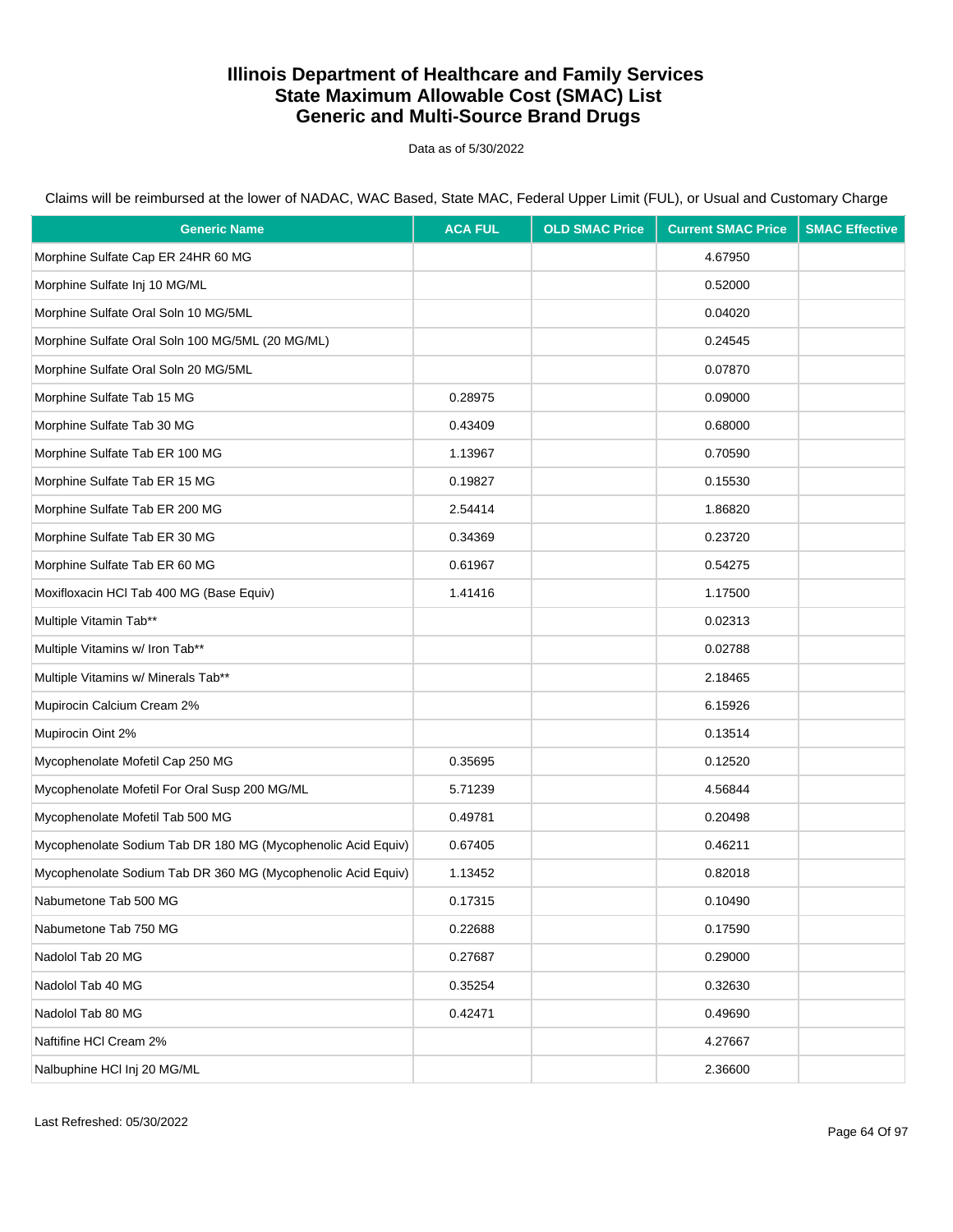Data as of 5/30/2022

| <b>Generic Name</b>                             | <b>ACA FUL</b> | <b>OLD SMAC Price</b> | <b>Current SMAC Price</b> | <b>SMAC Effective</b> |
|-------------------------------------------------|----------------|-----------------------|---------------------------|-----------------------|
| Naloxone HCl Inj 0.4 MG/ML                      |                |                       | 11.10000                  |                       |
| Naloxone HCI Inj 4 MG/10ML                      |                |                       | 10.10236                  |                       |
| Naloxone HCl Nasal Spray 4 MG/0.1ML             |                |                       | 37.39500                  |                       |
| Naloxone HCl Soln Prefilled Syringe 2 MG/2ML    |                |                       | 15.48117                  |                       |
| Naltrexone For IM Extended Release Susp 380 MG  |                |                       | 1434.20000                |                       |
| Naltrexone HCl Tab 50 MG                        | 0.71786        |                       | 0.50964                   |                       |
| Naproxen Sodium Tab 275 MG                      |                |                       | 0.08963                   |                       |
| Naproxen Sodium Tab 550 MG                      | 0.38511        |                       | 0.32180                   |                       |
| Naproxen Sodium Tab ER 24HR 375 MG (Base Equiv) |                |                       | 9.75680                   |                       |
| Naproxen Sodium Tab ER 24HR 500 MG (Base Equiv) |                |                       | 6.96787                   |                       |
| Naproxen Susp 125 MG/5ML                        |                |                       | 0.78000                   |                       |
| Naproxen Tab 250 MG                             | 0.05835        |                       | 0.03202                   |                       |
| Naproxen Tab 375 MG                             | 0.07153        |                       | 0.04691                   |                       |
| Naproxen Tab 500 MG                             | 0.07403        |                       | 0.05330                   |                       |
| Naproxen Tab EC 375 MG                          |                |                       | 0.11710                   |                       |
| Naproxen Tab EC 500 MG                          |                |                       | 2.53550                   |                       |
| Naratriptan HCl Tab 1 MG (Base Equiv)           |                |                       | 2.42489                   |                       |
| Naratriptan HCl Tab 2.5 MG (Base Equiv)         | 1.88784        |                       | 0.83704                   |                       |
| Natalizumab for IV Inj Conc 300 MG/15ML         |                |                       | 439.57929                 |                       |
| Nateglinide Tab 120 MG                          | 0.34762        |                       | 0.14756                   |                       |
| Nateglinide Tab 60 MG                           | 0.33353        |                       | 0.26967                   |                       |
| Nebivolol HCl Tab 10 MG (Base Equivalent)       |                |                       | 0.58847                   |                       |
| Nebivolol HCl Tab 20 MG (Base Equivalent)       | 0.99818        |                       | 0.56675                   |                       |
| Nebivolol HCl Tab 5 MG (Base Equivalent)        |                |                       | 0.51250                   |                       |
| Nefazodone HCI Tab 100 MG                       |                |                       | 0.46100                   |                       |
| Nefazodone HCl Tab 150 MG                       |                |                       | 0.47540                   |                       |
| Nefazodone HCl Tab 200 MG                       |                |                       | 0.46900                   |                       |
| Nefazodone HCl Tab 250 MG                       |                |                       | 0.49716                   |                       |
| Nefazodone HCl Tab 50 MG                        |                |                       | 0.24500                   |                       |
| Neomycin Sulfate Tab 500 MG                     |                |                       | 0.48150                   |                       |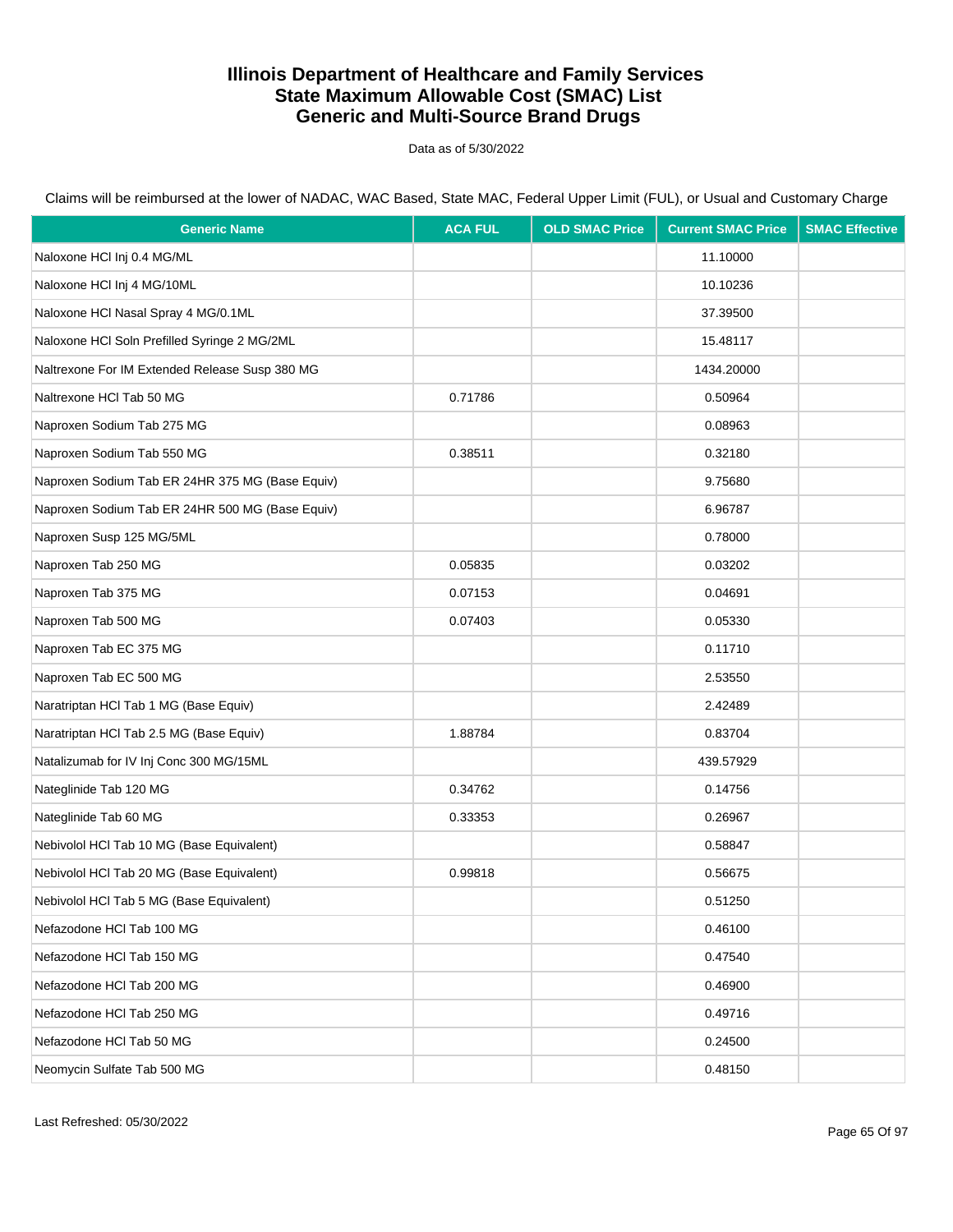Data as of 5/30/2022

Claims will be reimbursed at the lower of NADAC, WAC Based, State MAC, Federal Upper Limit (FUL), or Usual and Customary Charge

| <b>Generic Name</b>                                              | <b>ACA FUL</b> | <b>OLD SMAC Price</b> | <b>Current SMAC Price</b> | <b>SMAC Effective</b> |
|------------------------------------------------------------------|----------------|-----------------------|---------------------------|-----------------------|
| Neomycin-Bacitrac Zn-Polymyx 5(3.5)MG-400Unt-10000Unt Op Oin     | 7.75160        |                       | 3.90000                   |                       |
| Neomycin-Polymy-Gramicid Op Sol 1.75-10000-0.025MG-UNT-<br>MG/ML |                |                       | 3.30000                   |                       |
| Neomycin-Polymyxin B GU Irrigation Soln                          |                |                       | 13.36010                  |                       |
| Neomycin-Polymyxin-Dexamethasone Ophth Oint 0.1%                 | 3.09993        |                       | 1.53143                   |                       |
| Neomycin-Polymyxin-HC Ophth Susp                                 |                |                       | 14.80800                  |                       |
| Neomycin-Polymyxin-HC Otic Soln 1%                               |                | 5.19000               | 6.78200                   | 05/13/2022            |
| Neomycin-Polymyxin-HC Otic Susp 3.5 MG/ML-10000 Unit/ML-1%       |                |                       | 4.62700                   |                       |
| Nevirapine Tab 200 MG                                            |                |                       | 0.10617                   |                       |
| Nevirapine Tab ER 24HR 400 MG                                    |                |                       | 0.44233                   |                       |
| Niacin Tab ER 1000 MG (Antihyperlipidemic)                       | 0.38898        |                       | 0.62311                   |                       |
| Niacin Tab ER 500 MG (Antihyperlipidemic)                        | 0.20855        |                       | 0.08178                   |                       |
| Niacin Tab ER 750 MG (Antihyperlipidemic)                        |                |                       | 0.93243                   |                       |
| Nicardipine HCI Cap 20 MG                                        |                |                       | 0.12545                   |                       |
| Nicardipine HCl Cap 30 MG                                        |                |                       | 1.60211                   |                       |
| Nifedipine Cap 10 MG                                             | 0.45557        |                       | 0.26340                   |                       |
| Nifedipine Cap 20 MG                                             |                |                       | 1.45000                   |                       |
| Nifedipine Tab ER 24HR 30 MG                                     |                |                       | 0.11185                   |                       |
| Nifedipine Tab ER 24HR 60 MG                                     |                |                       | 0.16950                   |                       |
| Nifedipine Tab ER 24HR 90 MG                                     |                |                       | 0.17703                   |                       |
| Nifedipine Tab ER 24HR Osmotic Release 30 MG                     | 0.17163        |                       | 0.10000                   |                       |
| Nifedipine Tab ER 24HR Osmotic Release 60 MG                     | 0.22150        |                       | 0.15000                   |                       |
| Nifedipine Tab ER 24HR Osmotic Release 90 MG                     | 0.39916        |                       | 0.15262                   |                       |
| Nilutamide Tab 150 MG                                            |                |                       | 133.33333                 |                       |
| Nimodipine Cap 30 MG                                             |                |                       | 1.58455                   |                       |
| Nisoldipine Tab ER 24HR 17 MG                                    |                |                       | 4.79755                   |                       |
| Nisoldipine Tab ER 24HR 25.5 MG                                  |                |                       | 6.55000                   |                       |
| Nisoldipine Tab ER 24HR 34 MG                                    |                |                       | 5.80000                   |                       |
| Nisoldipine Tab ER 24HR 8.5 MG                                   |                |                       | 3.75000                   |                       |
| Nitrofurantoin Macrocrystalline Cap 100 MG                       |                |                       | 0.70332                   |                       |
| Nitrofurantoin Macrocrystalline Cap 25 MG                        | 4.58426        |                       | 3.49140                   |                       |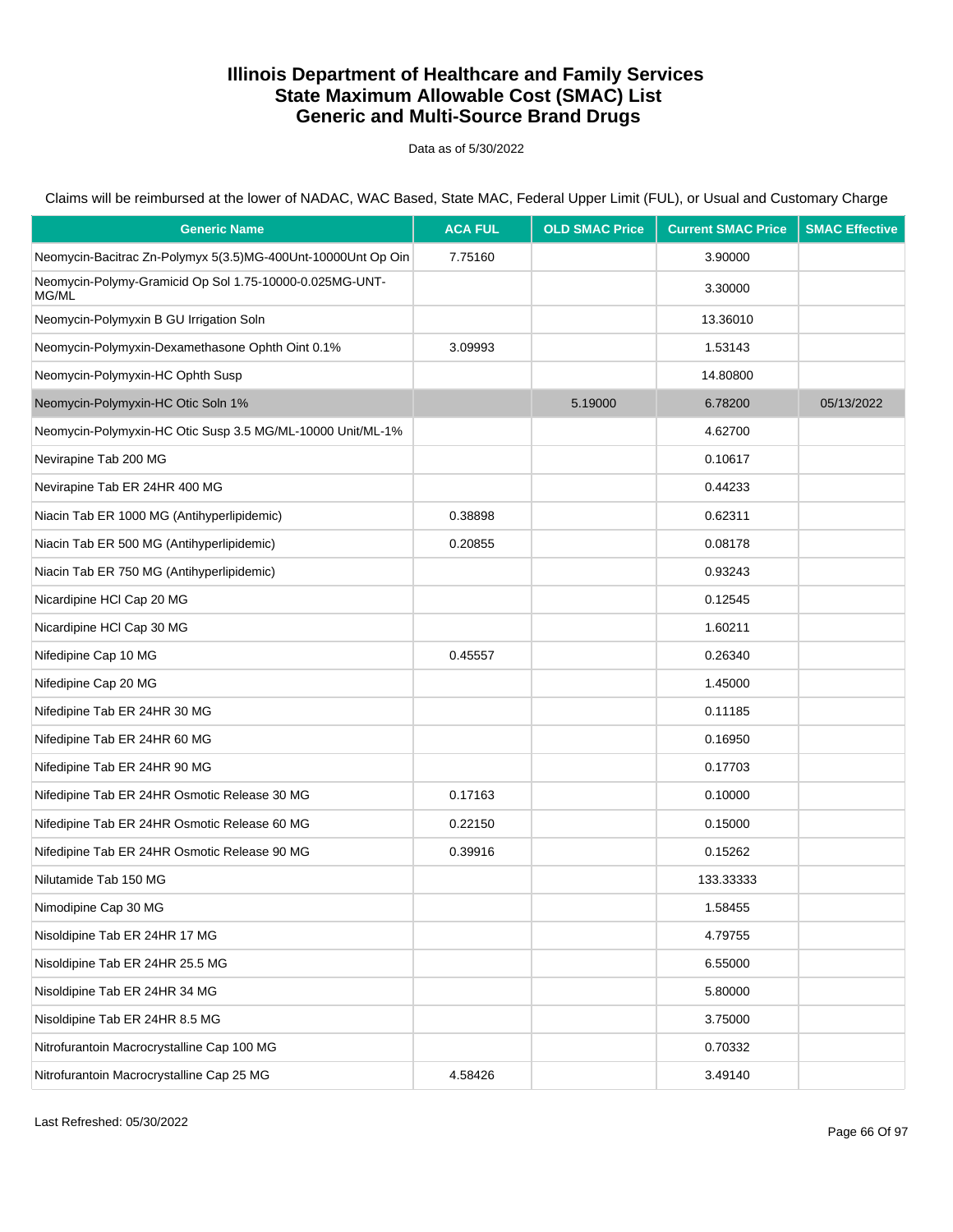Data as of 5/30/2022

Claims will be reimbursed at the lower of NADAC, WAC Based, State MAC, Federal Upper Limit (FUL), or Usual and Customary Charge

| <b>Generic Name</b>                                          | <b>ACA FUL</b> | <b>OLD SMAC Price</b> | <b>Current SMAC Price</b> | <b>SMAC Effective</b> |
|--------------------------------------------------------------|----------------|-----------------------|---------------------------|-----------------------|
| Nitrofurantoin Macrocrystalline Cap 50 MG                    | 0.36515        |                       | 0.29340                   |                       |
| Nitrofurantoin Monohydrate Macrocrystalline Cap 100 MG       |                |                       | 0.46800                   |                       |
| Nitroglycerin SL Tab 0.3 MG                                  | 0.21745        |                       | 0.20820                   |                       |
| Nitroglycerin SL Tab 0.4 MG                                  |                |                       | 0.20950                   |                       |
| Nitroglycerin SL Tab 0.6 MG                                  |                |                       | 0.27649                   |                       |
| Nitroglycerin TD Patch 24HR 0.1 MG/HR                        |                |                       | 0.44189                   |                       |
| Nitroglycerin TD Patch 24HR 0.2 MG/HR                        |                |                       | 0.35275                   |                       |
| Nitroglycerin TD Patch 24HR 0.4 MG/HR                        |                |                       | 0.39678                   |                       |
| Nitroglycerin TD Patch 24HR 0.6 MG/HR                        |                |                       | 0.49433                   |                       |
| Nitroglycerin TL Soln 0.4 MG/SPRAY (400 MCG/SPRAY)           |                |                       | 16.00000                  |                       |
| Nizatidine Cap 150 MG                                        |                |                       | 0.20325                   |                       |
| Nizatidine Cap 300 MG                                        |                |                       | 0.36667                   |                       |
| Nizatidine Oral Soln 15 MG/ML                                |                |                       | 1.00510                   |                       |
| Norethindrone & Ethinyl Estradiol Tab 0.4 MG-35 MCG          | 0.54781        |                       | 0.24429                   |                       |
| Norethindrone & Ethinyl Estradiol Tab 0.5 MG-35 MCG          | 0.62219        |                       | 0.47533                   |                       |
| Norethindrone & Ethinyl Estradiol Tab 1 MG-35 MCG            | 0.34817        |                       | 0.33595                   |                       |
| Norethindrone & Ethinyl Estradiol-Fe Chew Tab 0.4 MG-35 MCG  |                |                       | 1.32607                   |                       |
| Norethindrone & Ethinyl Estradiol-Fe Chew Tab 0.8 MG-25 MCG  | 1.92429        |                       | 1.80607                   |                       |
| Norethindrone & Mestranol Tab 1 MG-50MCG                     |                |                       | 0.92340                   |                       |
| Norethindrone Ac-Ethinyl Estrad-Fe Tab 1-20/1-30/1-35 MG-MCG |                |                       | 0.96988                   |                       |
| Norethindrone Ace & Ethinyl Estradiol Tab 1 MG-20 MCG        | 0.26967        |                       | 0.17698                   |                       |
| Norethindrone Ace & Ethinyl Estradiol Tab 1.5 MG-30 MCG      | 0.56369        |                       | 0.42460                   |                       |
| Norethindrone Ace & Ethinyl Estradiol-FE Tab 1 MG-20 MCG     | 0.19621        |                       | 0.19802                   |                       |
| Norethindrone Ace & Ethinyl Estradiol-FE Tab 1.5 MG-30 MCG   | 0.24426        |                       | 0.15557                   |                       |
| Norethindrone Ace-Eth Estradiol-FE Chew Tab 1 MG-20 MCG (24) | 0.48995        |                       | 1.54750                   |                       |
| Norethindrone Ace-Ethinyl Estradiol-FE Cap 1 MG-20 MCG (24)  |                |                       | 2.96466                   |                       |
| Norethindrone Ace-Ethinyl Estradiol-FE Tab 1 MG-20 MCG (24)  | 0.60135        |                       | 0.52805                   |                       |
| Norethindrone Acetate-Ethinyl Estradiol Tab 0.5 MG-2.5 MCG   | 1.68970        |                       | 1.91320                   |                       |
| Norethindrone Acetate-Ethinyl Estradiol Tab 1 MG-5 MCG       | 1.72752        |                       | 1.01938                   |                       |
| Norethindrone Tab 0.35 MG                                    | 0.15733        |                       | 0.08214                   |                       |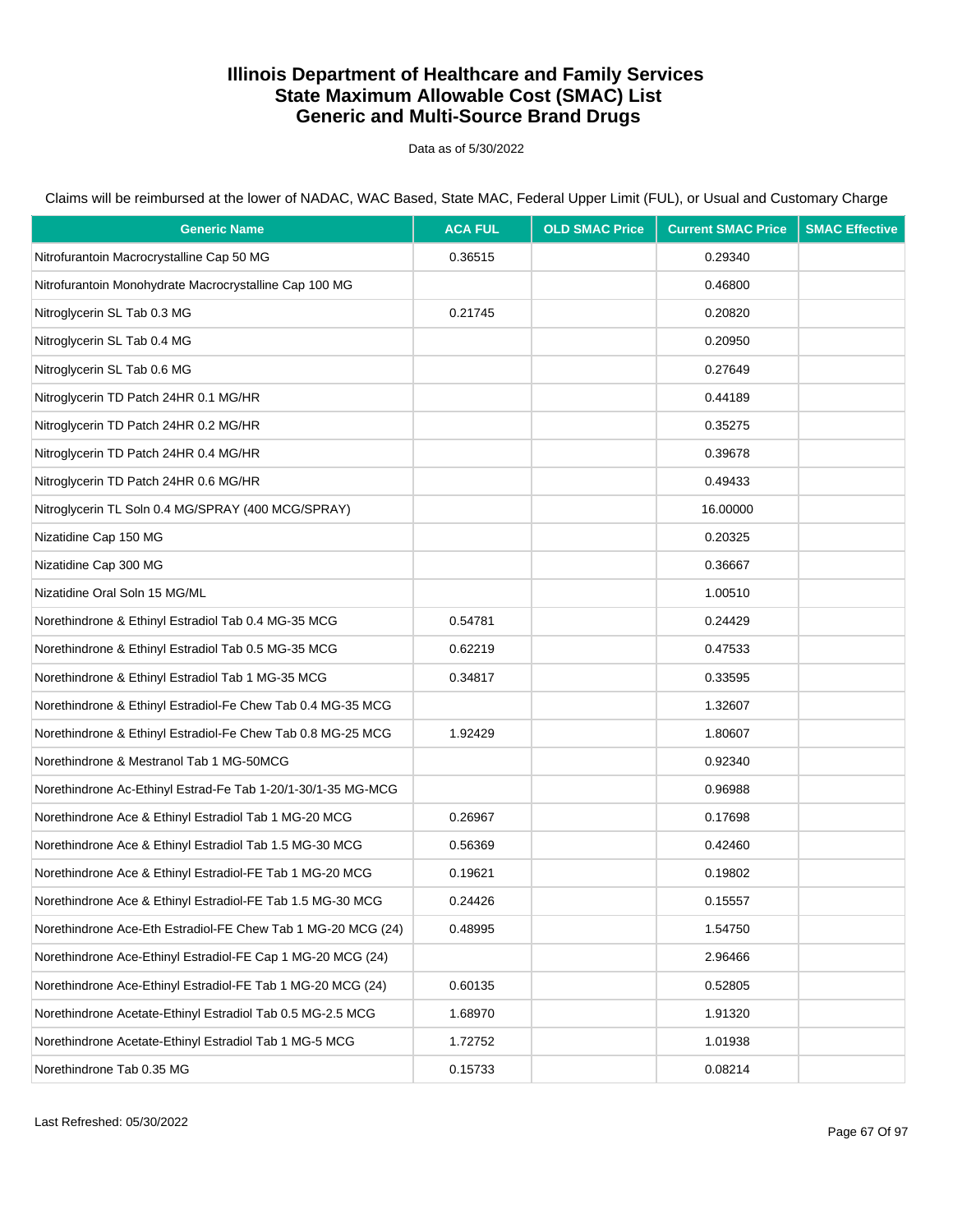Data as of 5/30/2022

Claims will be reimbursed at the lower of NADAC, WAC Based, State MAC, Federal Upper Limit (FUL), or Usual and Customary Charge

| <b>Generic Name</b>                                         | <b>ACA FUL</b> | <b>OLD SMAC Price</b> | <b>Current SMAC Price</b> | <b>SMAC Effective</b> |
|-------------------------------------------------------------|----------------|-----------------------|---------------------------|-----------------------|
| Norethindrone-Eth Estradiol Tab 0.5-35/0.75-35/1-35 MG-MCG  | 0.37610        |                       | 0.15179                   |                       |
| Norethindrone-Eth Estradiol Tab 0.5-35/1-35/0.5-35 MG-MCG   |                |                       | 0.51609                   |                       |
| Norgestimate & Ethinyl Estradiol Tab 0.25 MG-35 MCG         | 0.16809        |                       | 0.17571                   |                       |
| Norgestimate-Eth Estrad Tab 0.18-25/0.215-25/0.25-25 MG-MCG | 0.16207        |                       | 0.15456                   |                       |
| Norgestimate-Eth Estrad Tab 0.18-35/0.215-35/0.25-35 MG-MCG | 0.15587        |                       | 0.09250                   |                       |
| Norgestrel & Ethinyl Estradiol Tab 0.3 MG-30 MCG            | 0.43908        |                       | 0.26161                   |                       |
| Nortriptyline HCI Cap 25 MG                                 | 0.09518        |                       | 0.06686                   |                       |
| Nortriptyline HCl Cap 50 MG                                 | 0.12797        |                       | 0.07767                   |                       |
| Nortriptyline HCI Cap 75 MG                                 | 0.17213        |                       | 0.12989                   |                       |
| Nortriptyline HCI Soln 10 MG/5ML                            |                |                       | 0.25084                   |                       |
| Nusinersen Intrathecal Soln 12 MG/5ML (2.4 MG/ML)           |                |                       | 24950.00000               |                       |
| Nystatin Cream 100000 Unit/GM                               |                |                       | 0.16033                   |                       |
| Nystatin Oint 100000 Unit/GM                                |                |                       | 0.22433                   |                       |
| Nystatin Susp 100000 Unit/ML                                |                |                       | 0.05010                   |                       |
| Nystatin Tab 500000 Unit                                    | 0.37350        |                       | 0.34870                   |                       |
| <b>Nystatin Topical Powder</b>                              |                |                       | 0.68313                   |                       |
| Nystatin Topical Powder 100000 Unit/GM                      |                |                       | 0.22770                   |                       |
| Nystatin-Triamcinolone Cream 100000-0.1 Unit/GM-%           |                |                       | 0.38408                   |                       |
| Nystatin-Triamcinolone Oint 100000-0.1 Unit/GM-%            |                |                       | 0.18333                   |                       |
| Octreotide Acetate For IM Inj Kit 20 MG                     |                |                       | 4247.68104                |                       |
| Octreotide Acetate For IM Inj Kit 30 MG                     |                |                       | 6360.59544                |                       |
| Octreotide Acetate Inj 100 MCG/ML (0.1 MG/ML)               |                |                       | 2.69662                   |                       |
| Octreotide Acetate Inj 1000 MCG/ML (1 MG/ML)                |                |                       | 44.25000                  |                       |
| Octreotide Acetate Inj 200 MCG/ML (0.2 MG/ML)               |                |                       | 9.10000                   |                       |
| Octreotide Acetate Inj 50 MCG/ML (0.05 MG/ML)               |                |                       | 2.68182                   |                       |
| Octreotide Acetate Inj 500 MCG/ML (0.5 MG/ML)               |                |                       | 14.90000                  |                       |
| Ofloxacin Ophth Soln 0.3%                                   |                |                       | 1.45200                   |                       |
| Ofloxacin Otic Soln 0.3%                                    |                |                       | 2.16133                   |                       |
| Olanzapine For IM Inj 10 MG                                 |                |                       | 26.97600                  |                       |
| Olanzapine Orally Disintegrating Tab 10 MG                  | 0.61875        |                       | 0.35333                   |                       |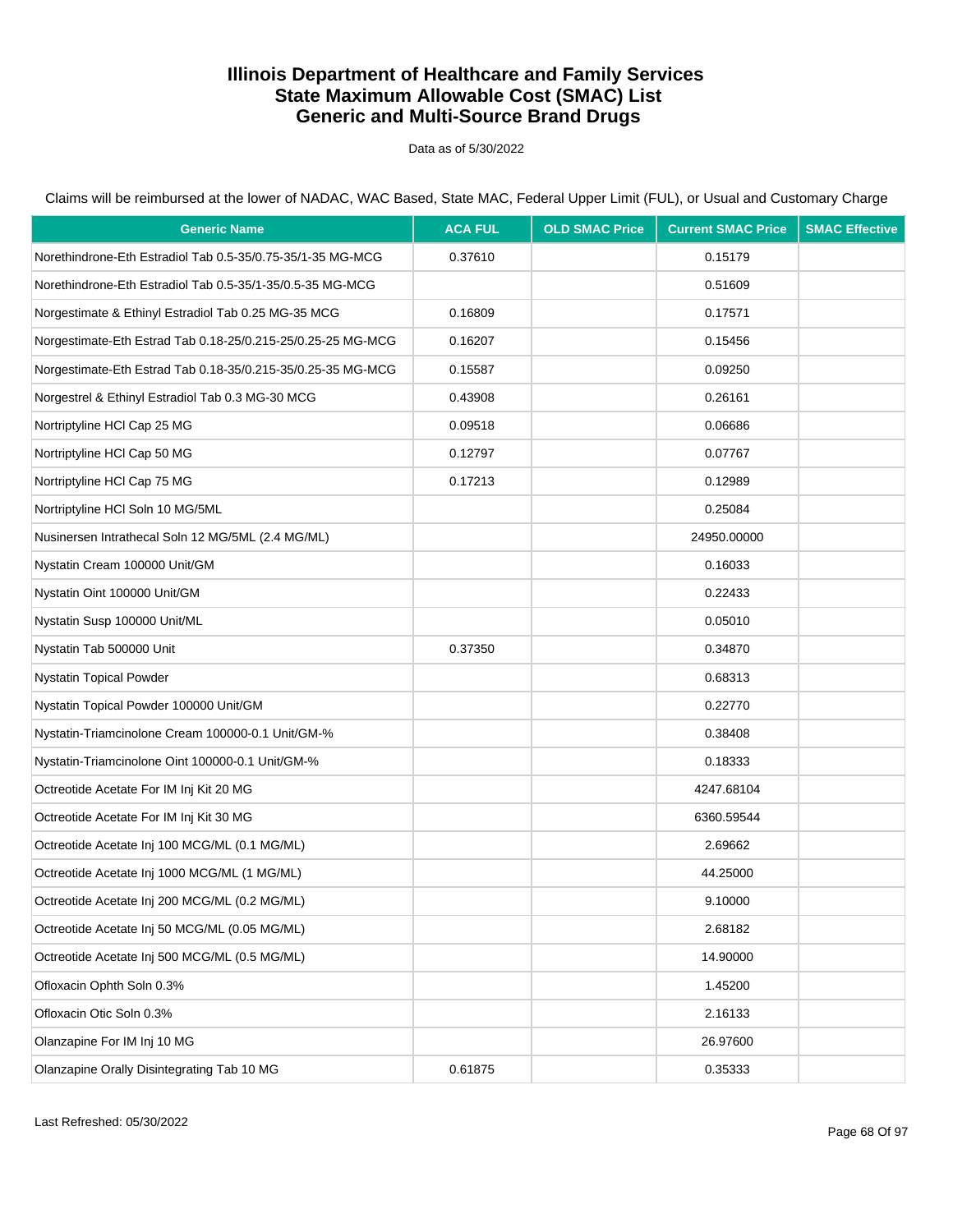Data as of 5/30/2022

Claims will be reimbursed at the lower of NADAC, WAC Based, State MAC, Federal Upper Limit (FUL), or Usual and Customary Charge

| <b>Generic Name</b>                                         | <b>ACA FUL</b> | <b>OLD SMAC Price</b> | <b>Current SMAC Price</b> | <b>SMAC Effective</b> |
|-------------------------------------------------------------|----------------|-----------------------|---------------------------|-----------------------|
| Olanzapine Orally Disintegrating Tab 15 MG                  | 1.51973        |                       | 0.57400                   |                       |
| Olanzapine Orally Disintegrating Tab 20 MG                  | 1.83073        |                       | 0.41667                   |                       |
| Olanzapine Orally Disintegrating Tab 5 MG                   | 0.57733        |                       | 0.18167                   |                       |
| Olanzapine Tab 10 MG                                        | 0.28934        |                       | 0.08590                   |                       |
| Olanzapine Tab 15 MG                                        | 0.32815        |                       | 0.11167                   |                       |
| Olanzapine Tab 2.5 MG                                       | 0.08891        |                       | 0.05758                   |                       |
| Olanzapine Tab 20 MG                                        | 0.40539        |                       | 0.11500                   |                       |
| Olanzapine Tab 5 MG                                         | 0.13535        |                       | 0.06533                   |                       |
| Olanzapine Tab 7.5 MG                                       | 0.20812        |                       | 0.08533                   |                       |
| Olanzapine-Fluoxetine HCl Cap 12-25 MG                      |                |                       | 6.71087                   |                       |
| Olanzapine-Fluoxetine HCl Cap 12-50 MG                      |                |                       | 10.03205                  |                       |
| Olanzapine-Fluoxetine HCl Cap 3-25 MG                       |                |                       | 4.74767                   |                       |
| Olanzapine-Fluoxetine HCl Cap 6-25 MG                       | 5.76547        |                       | 5.30145                   |                       |
| Olanzapine-Fluoxetine HCl Cap 6-50 MG                       |                |                       | 7.83104                   |                       |
| Olmesartan Medoxomil Tab 20 MG                              | 0.17590        |                       | 0.02211                   |                       |
| Olmesartan Medoxomil Tab 40 MG                              | 0.22645        |                       | 0.14348                   |                       |
| Olmesartan Medoxomil Tab 5 MG                               | 0.14067        |                       | 0.04767                   |                       |
| Olmesartan Medoxomil-Hydrochlorothiazide Tab 20-12.5 MG     | 0.35865        |                       | 0.13000                   |                       |
| Olmesartan Medoxomil-Hydrochlorothiazide Tab 40-12.5 MG     | 0.60245        |                       | 0.19648                   |                       |
| Olmesartan Medoxomil-Hydrochlorothiazide Tab 40-25 MG       | 0.55735        |                       | 0.17600                   |                       |
| Olmesartan-Amlodipine-Hydrochlorothiazide Tab 20-5-12.5 MG  | 1.28262        |                       | 1.37855                   |                       |
| Olmesartan-Amlodipine-Hydrochlorothiazide Tab 40-10-12.5 MG | 1.84400        |                       | 1.82389                   |                       |
| Olmesartan-Amlodipine-Hydrochlorothiazide Tab 40-10-25 MG   | 1.53004        |                       | 0.99833                   |                       |
| Olmesartan-Amlodipine-Hydrochlorothiazide Tab 40-5-12.5 MG  | 1.38351        |                       | 1.89000                   |                       |
| Olmesartan-Amlodipine-Hydrochlorothiazide Tab 40-5-25 MG    | 2.03314        |                       | 1.71000                   |                       |
| Olopatadine HCl Nasal Soln 0.6%                             |                |                       | 1.78088                   |                       |
| Olopatadine HCI Ophth Soln 0.1% (Base Equivalent)           |                |                       | 1.80956                   |                       |
| Olopatadine HCI Ophth Soln 0.2% (Base Equivalent)           |                |                       | 3.26800                   |                       |
| Omega-3-acid Ethyl Esters Cap 1 GM                          | 0.24471        |                       | 0.17763                   |                       |
| Omeprazole Cap Delayed Release 10 MG                        | 0.08053        |                       | 0.02056                   |                       |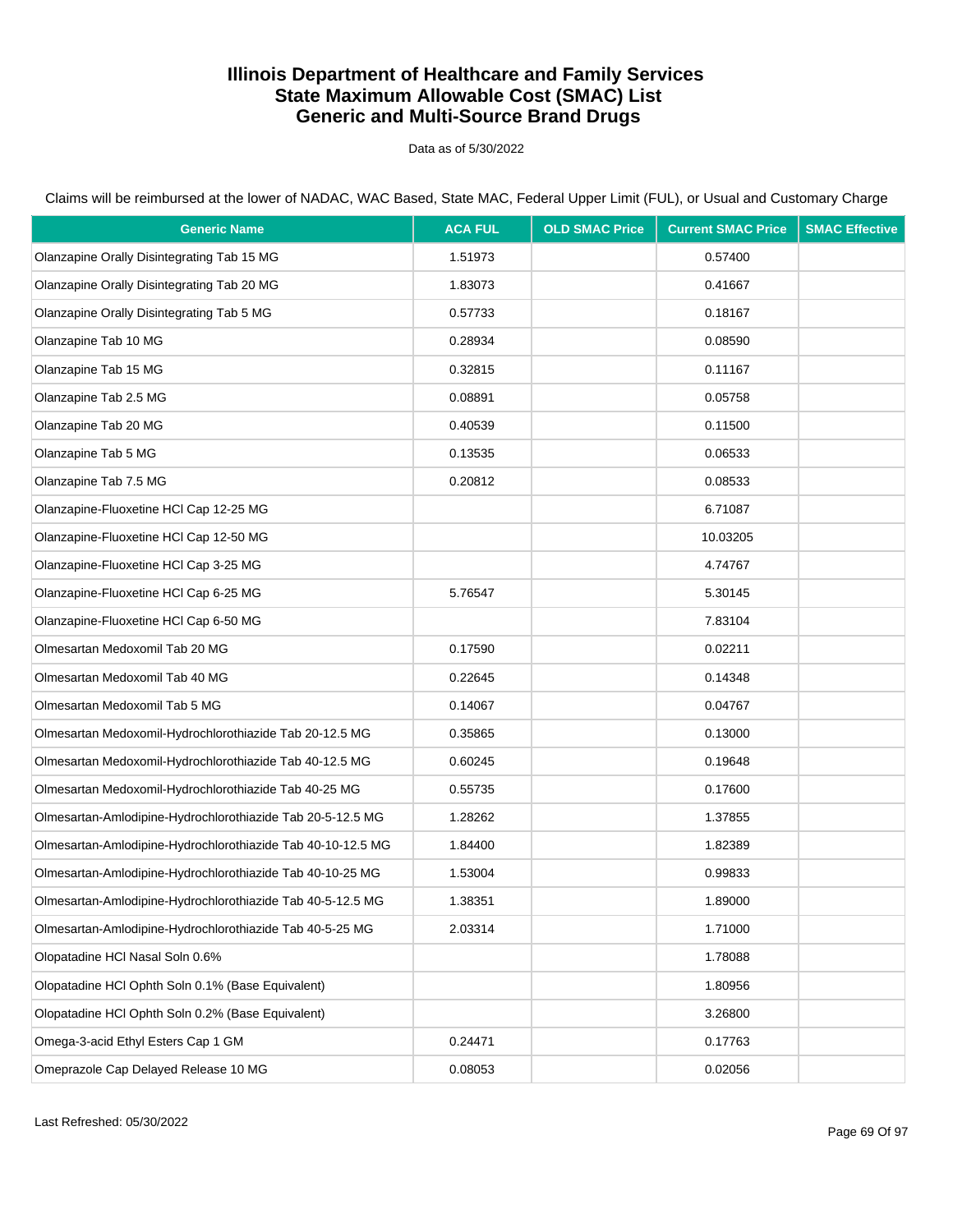Data as of 5/30/2022

| <b>Generic Name</b>                                         | <b>ACA FUL</b> | <b>OLD SMAC Price</b> | <b>Current SMAC Price</b> | <b>SMAC Effective</b> |
|-------------------------------------------------------------|----------------|-----------------------|---------------------------|-----------------------|
| Omeprazole Cap Delayed Release 20 MG                        | 0.03902        |                       | 0.02317                   |                       |
| Omeprazole Cap Delayed Release 40 MG                        | 0.05913        |                       | 0.04444                   |                       |
| Omeprazole-Sodium Bicarbonate Cap 20-1100 MG                | 1.11633        |                       | 1.11772                   |                       |
| Omeprazole-Sodium Bicarbonate Cap 40-1100 MG                | 4.04461        |                       | 1.28050                   |                       |
| Omeprazole-Sodium Bicarbonate Powd Pack for Susp 40-1680 MG |                |                       | 14.33167                  |                       |
| OnabotulinumtoxinA (Cosmetic) For Inj 50 Unit               |                |                       | 329.67600                 |                       |
| Ondansetron HCI Inj 4 MG/2ML (2 MG/ML)                      |                |                       | 0.14720                   |                       |
| Ondansetron HCI Inj 40 MG/20ML (2 MG/ML)                    |                |                       | 0.10075                   |                       |
| Ondansetron HCI Oral Soln 4 MG/5ML                          | 0.28816        |                       | 0.18500                   |                       |
| Ondansetron HCI Tab 4 MG                                    | 0.06443        |                       | 0.05400                   |                       |
| Ondansetron HCI Tab 8 MG                                    | 0.10052        |                       | 0.09415                   |                       |
| Ondansetron Orally Disintegrating Tab 4 MG                  | 0.23716        |                       | 0.14295                   |                       |
| Ondansetron Orally Disintegrating Tab 8 MG                  | 0.24769        |                       | 0.22773                   |                       |
| Opium Tincture 1% (10 MG/ML) (Morphine Equiv)               |                |                       | 2.38890                   |                       |
| Oral Vehicles - Syrup***                                    |                |                       | 0.04063                   |                       |
| Oral Vehicles***                                            |                |                       | 0.04063                   |                       |
| Orphenadrine Citrate Tab ER 12HR 100 MG                     |                |                       | 0.14850                   |                       |
| Orphenadrine w/ Aspirin & Caffeine Tab 50-770-60 MG         |                |                       | 2.04000                   |                       |
| Oseltamivir Phosphate Cap 30 MG (Base Equiv)                | 1.63036        |                       | 1.59093                   |                       |
| Oseltamivir Phosphate Cap 45 MG (Base Equiv)                | 1.56550        |                       | 3.11900                   |                       |
| Oseltamivir Phosphate Cap 75 MG (Base Equiv)                | 1.71594        |                       | 1.31000                   |                       |
| Oseltamivir Phosphate For Susp 6 MG/ML (Base Equiv)         | 0.45546        |                       | 0.46858                   |                       |
| Oxacillin Sodium For Inj 2 GM (Base Equivalent)             |                |                       | 10.16600                  |                       |
| Oxaliplatin IV Soln 100 MG/20ML                             |                |                       | 2.49420                   |                       |
| Oxaliplatin IV Soln 50 MG/10ML                              |                |                       | 2.49420                   |                       |
| Oxandrolone Tab 2.5 MG                                      |                |                       | 3.19985                   |                       |
| Oxaprozin Tab 600 MG                                        | 0.56041        |                       | 0.76500                   |                       |
| Oxazepam Cap 10 MG                                          |                |                       | 0.50649                   |                       |
| Oxazepam Cap 15 MG                                          |                |                       | 0.77050                   |                       |
| Oxazepam Cap 30 MG                                          |                |                       | 1.06925                   |                       |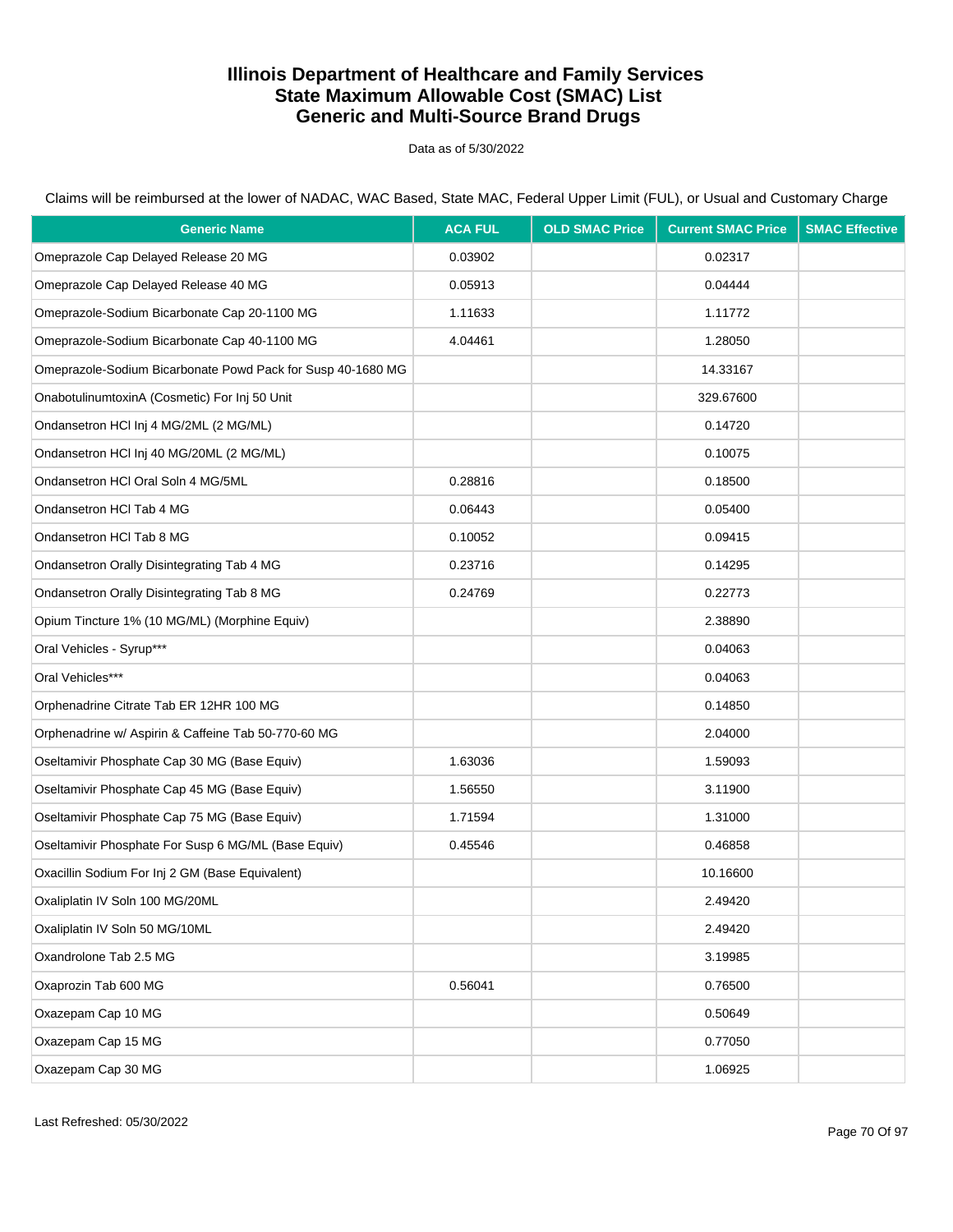Data as of 5/30/2022

| <b>Generic Name</b>                       | <b>ACA FUL</b> | <b>OLD SMAC Price</b> | <b>Current SMAC Price</b> | <b>SMAC Effective</b> |
|-------------------------------------------|----------------|-----------------------|---------------------------|-----------------------|
| Oxcarbazepine Susp 300 MG/5ML (60 MG/ML)  | 0.35058        |                       | 0.16879                   |                       |
| Oxcarbazepine Tab 150 MG                  | 0.13649        |                       | 0.08840                   |                       |
| Oxcarbazepine Tab 300 MG                  | 0.32883        |                       | 0.11990                   |                       |
| Oxcarbazepine Tab 600 MG                  | 0.71259        |                       | 0.27592                   |                       |
| Oxiconazole Nitrate Cream 1%              |                |                       | 6.03042                   |                       |
| Oxybutynin Chloride Syrup 5 MG/5ML        |                |                       | 0.01858                   |                       |
| Oxybutynin Chloride Tab 5 MG              | 0.07545        |                       | 0.06620                   |                       |
| Oxybutynin Chloride Tab ER 24HR 10 MG     | 0.15323        |                       | 0.13437                   |                       |
| Oxybutynin Chloride Tab ER 24HR 15 MG     | 0.19066        |                       | 0.15440                   |                       |
| Oxybutynin Chloride Tab ER 24HR 5 MG      | 0.15707        |                       | 0.12449                   |                       |
| Oxycodone HCl Cap 5 MG                    | 0.66116        |                       | 0.53200                   |                       |
| Oxycodone HCl Conc 100 MG/5ML (20 MG/ML)  | 2.45941        |                       | 2.61221                   |                       |
| Oxycodone HCI Soln 5 MG/5ML               |                |                       | 0.09998                   |                       |
| Oxycodone HCI Tab 10 MG                   | 0.15111        |                       | 0.09270                   |                       |
| Oxycodone HCI Tab 15 MG                   | 0.16747        |                       | 0.11260                   |                       |
| Oxycodone HCI Tab 20 MG                   | 0.23716        |                       | 0.19400                   |                       |
| Oxycodone HCI Tab 30 MG                   | 0.30626        |                       | 0.19490                   |                       |
| Oxycodone HCI Tab 5 MG                    | 0.09943        |                       | 0.06683                   |                       |
| Oxycodone HCI Tab ER 12HR Deter 10 MG     |                |                       | 2.10788                   |                       |
| Oxycodone HCl Tab ER 12HR Deter 20 MG     |                |                       | 4.51060                   |                       |
| Oxycodone HCl Tab ER 12HR Deter 40 MG     |                |                       | 6.14895                   |                       |
| Oxycodone HCl Tab ER 12HR Deter 80 MG     |                |                       | 12.00223                  |                       |
| Oxycodone w/ Acetaminophen Tab 10-325 MG  | 0.35991        |                       | 0.24612                   |                       |
| Oxycodone w/ Acetaminophen Tab 2.5-325 MG | 1.43014        |                       | 1.47814                   |                       |
| Oxycodone w/ Acetaminophen Tab 5-325 MG   | 0.15963        |                       | 0.07329                   |                       |
| Oxycodone w/ Acetaminophen Tab 7.5-325 MG | 0.23292        |                       | 0.08620                   |                       |
| Oxycodone-Aspirin Tab 4.8355-325 MG       |                |                       | 0.59858                   |                       |
| Oxymorphone HCI Tab 10 MG                 | 0.77424        |                       | 1.08716                   |                       |
| Oxymorphone HCl Tab 5 MG                  | 0.60243        |                       | 0.77624                   |                       |
| Oxymorphone HCI Tab ER 12HR 10 MG         |                |                       | 2.59517                   |                       |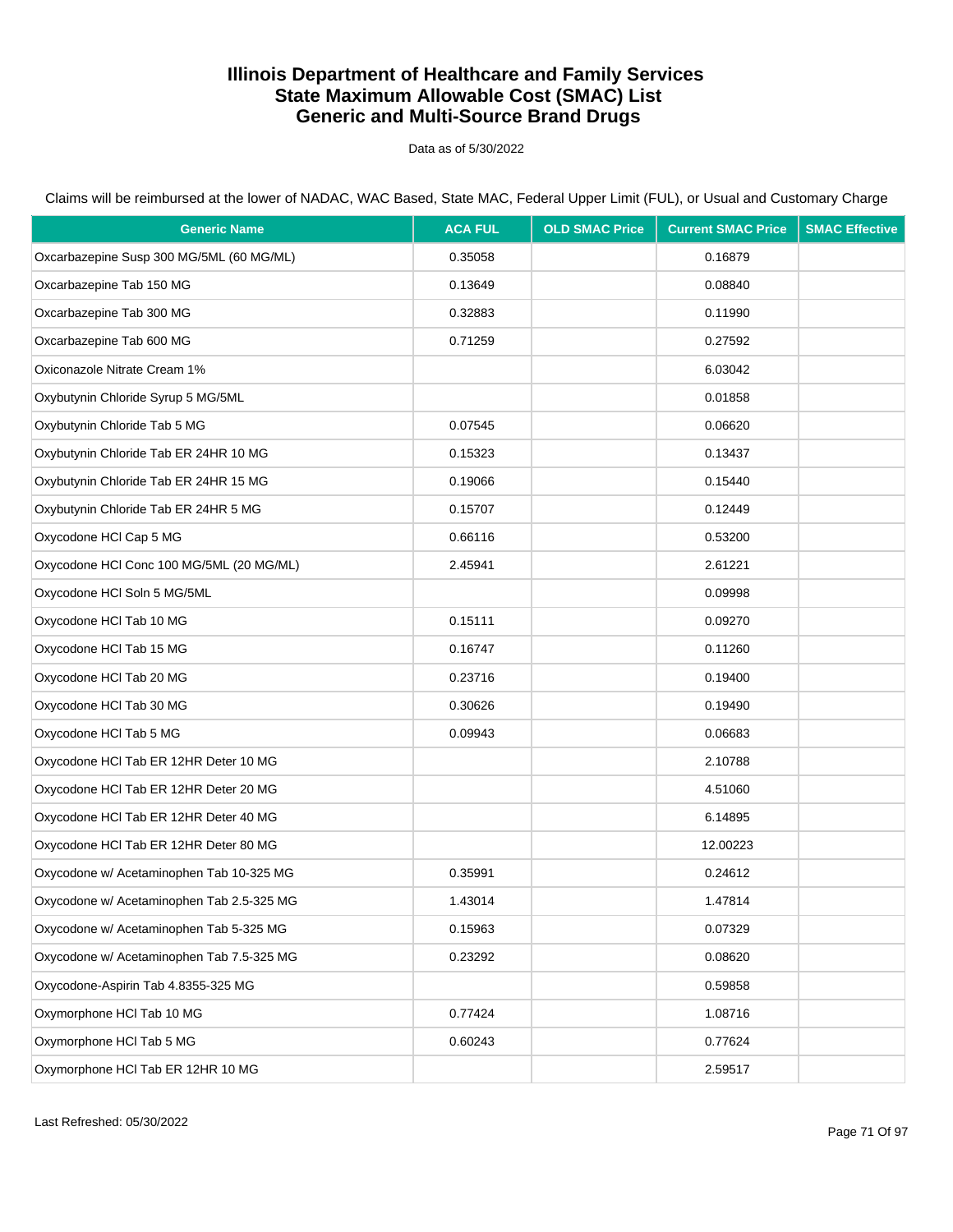Data as of 5/30/2022

| <b>Generic Name</b>                                       | <b>ACA FUL</b> | <b>OLD SMAC Price</b> | <b>Current SMAC Price</b> | <b>SMAC Effective</b> |
|-----------------------------------------------------------|----------------|-----------------------|---------------------------|-----------------------|
| Paclitaxel IV Conc 100 MG/16.7ML (6 MG/ML)                |                |                       | 1.17465                   |                       |
| Paclitaxel IV Conc 150 MG/25ML (6 MG/ML)                  |                |                       | 1.17465                   |                       |
| Paclitaxel IV Conc 30 MG/5ML (6 MG/ML)                    |                |                       | 1.17465                   |                       |
| Paclitaxel IV Conc 300 MG/50ML (6 MG/ML)                  |                |                       | 1.17465                   |                       |
| Palbociclib Cap 100 MG                                    |                |                       | 592.82714                 |                       |
| Palbociclib Cap 125 MG                                    |                |                       | 592.82714                 |                       |
| Palbociclib Cap 75 MG                                     |                |                       | 562.33875                 |                       |
| Paliperidone Tab ER 24HR 1.5 MG                           | 4.97277        |                       | 4.17131                   |                       |
| Paliperidone Tab ER 24HR 3 MG                             | 5.10688        |                       | 4.40211                   |                       |
| Paliperidone Tab ER 24HR 6 MG                             | 4.81948        |                       | 3.57623                   |                       |
| Paliperidone Tab ER 24HR 9 MG                             | 7.71290        |                       | 6.95917                   |                       |
| Palivizumab IM Soln 100 MG/ML                             |                |                       | 2817.90312                |                       |
| Palivizumab IM Soln 50 MG/0.5ML                           |                |                       | 2984.61360                |                       |
| Palonosetron HCI IV Soln 0.25 MG/5ML (Base Equivalent)    |                |                       | 8.71120                   |                       |
| Pamidronate Disodium For Inj 90 MG                        |                |                       | 56.37000                  |                       |
| Pamidronate Disodium IV Soln 3 MG/ML                      |                |                       | 1.95000                   |                       |
| Pamidronate Disodium IV Soln 6 MG/ML                      |                |                       | 3.50090                   |                       |
| Pamidronate Disodium IV Soln 9 MG/ML                      |                |                       | 4.39660                   |                       |
| Pancrelipase (Lip-Prot-Amyl) DR Cap 3000-10000-14000 Unit |                |                       | 1.77275                   |                       |
| Panobinostat Lactate Cap 10 MG (Base Equivalent)          |                |                       | 1351.22838                |                       |
| Panobinostat Lactate Cap 15 MG (Base Equivalent)          |                |                       | 1351.22838                |                       |
| Panobinostat Lactate Cap 20 MG (Base Equivalent)          |                |                       | 1351.22838                |                       |
| Pantoprazole Sodium EC Tab 20 MG (Base Equiv)             | 0.06954        |                       | 0.04411                   |                       |
| Pantoprazole Sodium EC Tab 40 MG (Base Equiv)             | 0.06073        |                       | 0.04840                   |                       |
| Paricalcitol Cap 1 MCG                                    | 1.57668        |                       | 0.94067                   |                       |
| Paricalcitol Cap 2 MCG                                    |                |                       | 8.16667                   |                       |
| Paroxetine HCI Oral Susp 10 MG/5ML (Base Equiv)           |                |                       | 1.22326                   |                       |
| Paroxetine HCI Tab 10 MG                                  | 0.07378        |                       | 0.04078                   |                       |
| Paroxetine HCl Tab 20 MG                                  | 0.08558        |                       | 0.04700                   |                       |
| Paroxetine HCl Tab 30 MG                                  | 0.13029        |                       | 0.08261                   |                       |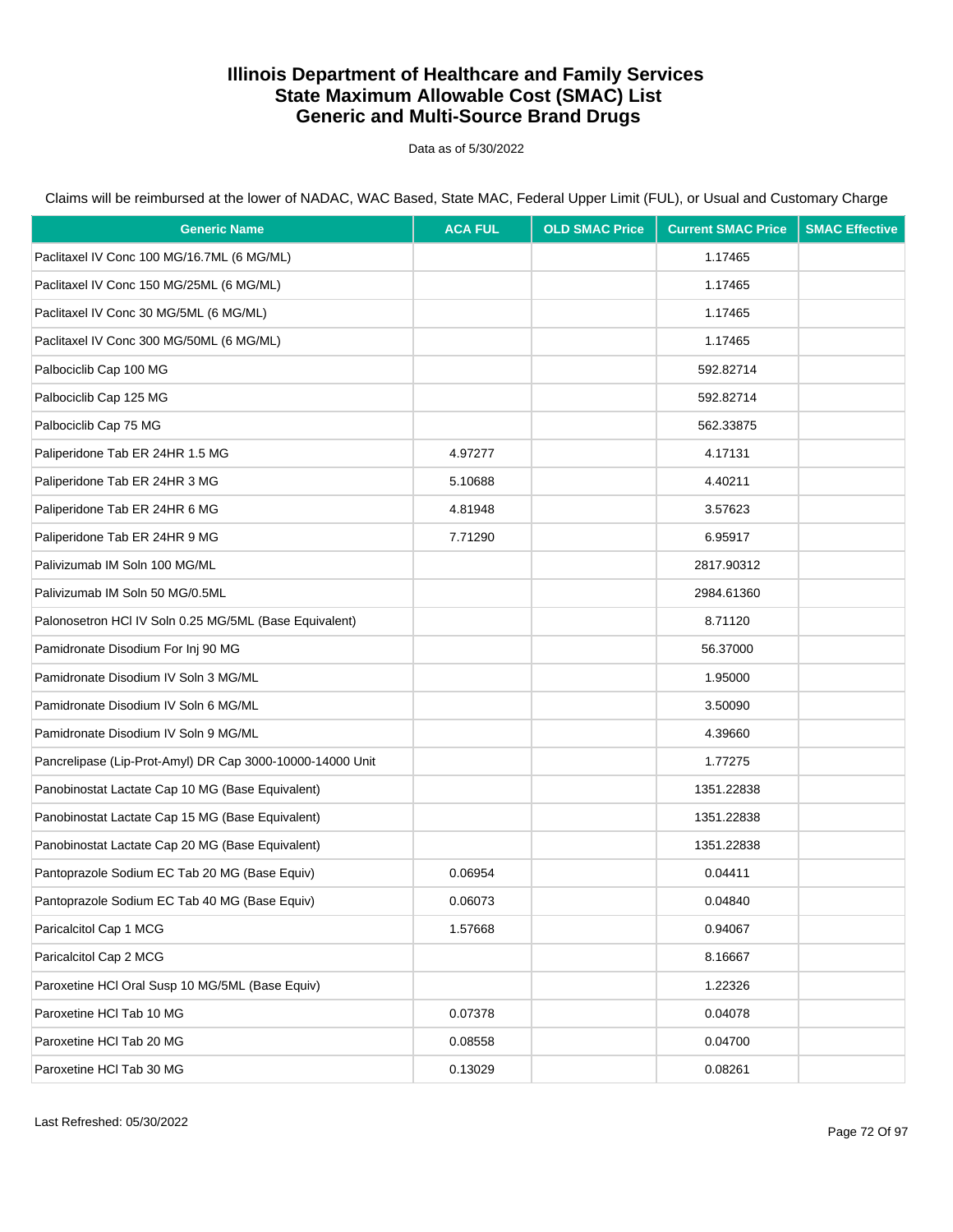Data as of 5/30/2022

Claims will be reimbursed at the lower of NADAC, WAC Based, State MAC, Federal Upper Limit (FUL), or Usual and Customary Charge

| <b>Generic Name</b>                                         | <b>ACA FUL</b> | <b>OLD SMAC Price</b> | <b>Current SMAC Price</b> | <b>SMAC Effective</b> |
|-------------------------------------------------------------|----------------|-----------------------|---------------------------|-----------------------|
| Paroxetine HCI Tab 40 MG                                    | 0.12146        |                       | 0.08511                   |                       |
| Paroxetine HCI Tab ER 24HR 12.5 MG                          | 0.84164        |                       | 1.31183                   |                       |
| Paroxetine HCI Tab ER 24HR 25 MG                            | 0.97300        |                       | 1.27800                   |                       |
| Paroxetine HCI Tab ER 24HR 37.5 MG                          | 1.16015        |                       | 0.83200                   |                       |
| Paroxetine Mesylate Cap 7.5 MG (Base Equiv)                 | 4.59440        |                       | 4.52294                   |                       |
| Pediatric Multiple Vitamins w/ FI-Fe Drops 0.25-10 MG/ML**  |                |                       | 0.11440                   |                       |
| Pediatric Multiple Vitamins w/ Fluoride Chew Tab 0.25 MG*** |                |                       | 0.06770                   |                       |
| Pediatric Multiple Vitamins w/ Fluoride Chew Tab 0.5 MG***  |                |                       | 0.06583                   |                       |
| Pediatric Multiple Vitamins w/ Fluoride Chew Tab 1 MG***    |                |                       | 0.07170                   |                       |
| Pediatric Multiple Vitamins w/ Fluoride Soln 0.25 MG/ML***  |                |                       | 0.10270                   |                       |
| Pediatric Multiple Vitamins w/ Fluoride Soln 0.5 MG/ML***   |                |                       | 0.11440                   |                       |
| Pediatric Vitamins ACD Fluoride & Fe Drops 0.25-10 MG/ML*** |                |                       | 0.12480                   |                       |
| Pediatric Vitamins ACD w/ Fluoride Soln 0.25 MG/ML***       |                |                       | 0.10270                   |                       |
| Pediatric Vitamins ACD w/ Fluoride Soln 0.5 MG/ML***        |                |                       | 0.10270                   |                       |
| PEG 3350-KCI-Na Bicarb-NaCI-Na Sulfate For Soln 236 GM      | 0.00459        |                       | 0.00275                   |                       |
| PEG 3350-KCI-Na Bicarb-NaCI-Na Sulfate For Soln 240 GM      |                |                       | 0.00226                   |                       |
| PEG 3350-KCI-NaCI-Na Sulfate-Na Ascorbate-C For Soln 100 GM |                |                       | 70.05462                  |                       |
| PEG 3350-KCI-Sod Bicarb-NaCl For Soln 420 GM                | 0.00869        |                       | 0.00380                   |                       |
| Peginterferon alfa-2a Inj 180 MCG/ML                        |                |                       | 1017.40404                |                       |
| Peginterferon alfa-2b For Inj Kit 150 MCG/0.5ML             |                |                       | 867.21720                 |                       |
| Peginterferon Beta-1a Soln Pen-injector 125 MCG/0.5ML       |                |                       | 6898.04700                |                       |
| Peginterferon Beta-1a Soln Prefilled Syringe 125 MCG/0.5ML  |                |                       | 6898.04700                |                       |
| Penicillin G Potassium For Inj 5000000 Unit                 |                |                       | 5.09100                   |                       |
| Penicillin V Potassium For Soln 125 MG/5ML                  |                |                       | 0.02880                   |                       |
| Penicillin V Potassium For Soln 250 MG/5ML                  |                |                       | 0.05925                   |                       |
| Penicillin V Potassium Tab 250 MG                           | 0.07806        |                       | 0.05000                   |                       |
| Penicillin V Potassium Tab 500 MG                           | 0.10079        |                       | 0.05740                   |                       |
| Pentazocine w/ Naloxone HCI Tab 50-0.5 MG                   |                |                       | 1.05396                   |                       |
| Pentoxifylline Tab ER 400 MG                                |                |                       | 0.12795                   |                       |
| Perindopril Erbumine Tab 2 MG                               |                |                       | 0.72800                   |                       |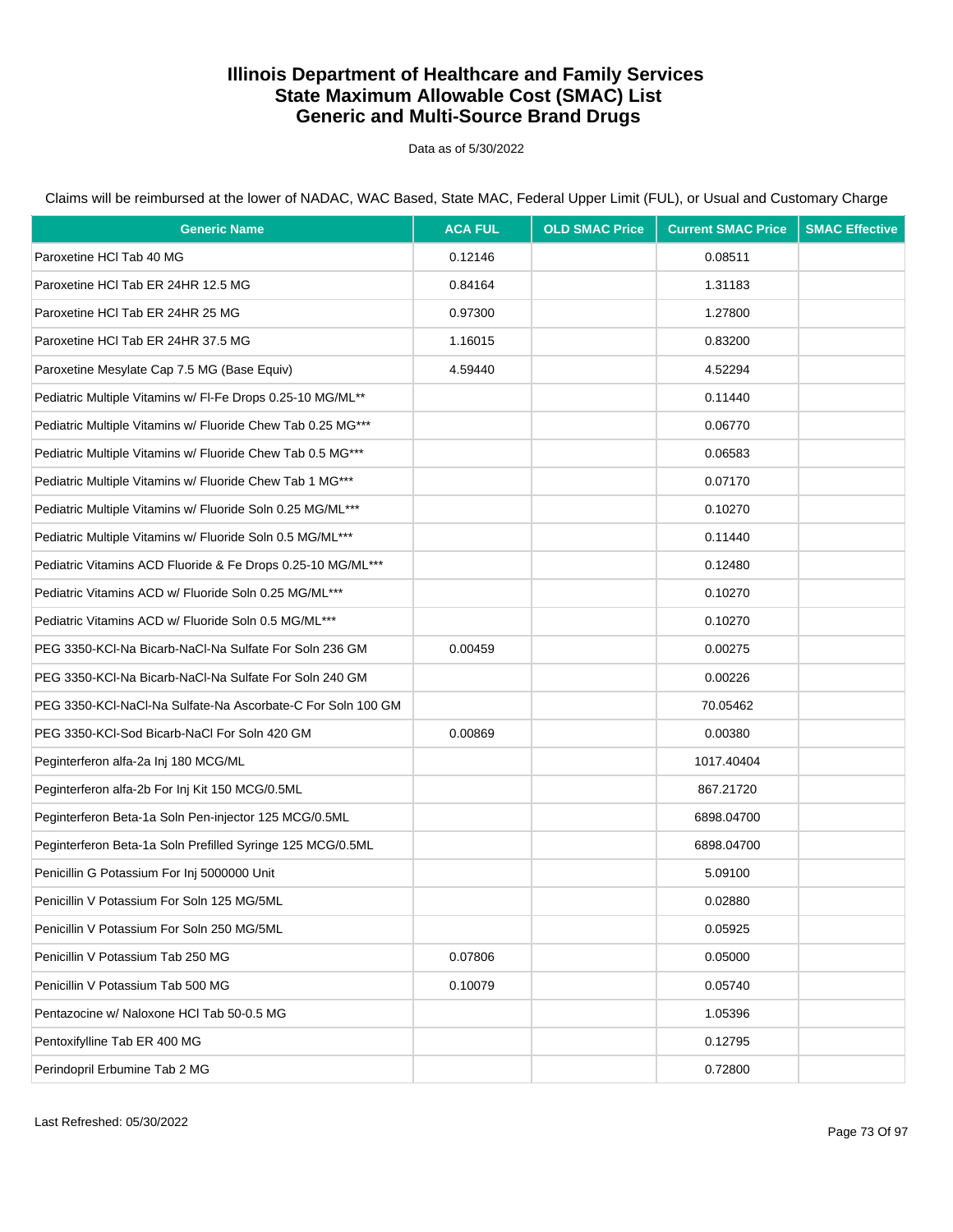Data as of 5/30/2022

| <b>Generic Name</b>                    | <b>ACA FUL</b> | <b>OLD SMAC Price</b> | <b>Current SMAC Price</b> | <b>SMAC Effective</b> |
|----------------------------------------|----------------|-----------------------|---------------------------|-----------------------|
| Perindopril Erbumine Tab 4 MG          |                |                       | 0.44901                   |                       |
| Perindopril Erbumine Tab 8 MG          |                |                       | 0.44392                   |                       |
| Permethrin Cream 5%                    | 0.31613        |                       | 0.29678                   |                       |
| Permethrin Creme Rinse 1%              |                |                       | 0.14150                   |                       |
| Perphenazine Tab 16 MG                 | 0.72095        |                       | 0.63256                   |                       |
| Perphenazine Tab 2 MG                  | 0.24546        |                       | 0.33598                   |                       |
| Perphenazine Tab 8 MG                  | 0.48027        |                       | 0.40647                   |                       |
| Perphenazine-Amitriptyline Tab 2-10 MG |                |                       | 0.06450                   |                       |
| Perphenazine-Amitriptyline Tab 2-25 MG |                |                       | 1.27540                   |                       |
| Perphenazine-Amitriptyline Tab 4-10 MG |                |                       | 0.21320                   |                       |
| Perphenazine-Amitriptyline Tab 4-25 MG |                |                       | 0.71400                   |                       |
| Perphenazine-Amitriptyline Tab 4-50 MG |                |                       | 1.11240                   |                       |
| Phenazopyridine HCl Tab 100 MG         |                |                       | 0.27000                   |                       |
| Phenazopyridine HCl Tab 200 MG         |                |                       | 0.29990                   |                       |
| Phendimetrazine Tartrate Tab 35 MG     | 0.16072        |                       | 0.12531                   |                       |
| Phenelzine Sulfate Tab 15 MG           |                |                       | 0.54005                   |                       |
| Phenobarbital Elixir 20 MG/5ML         |                |                       | 0.10937                   |                       |
| Phenobarbital Sodium Inj 130 MG/ML     |                |                       | 47.46680                  |                       |
| Phenobarbital Tab 100 MG               |                |                       | 0.08363                   |                       |
| Phenobarbital Tab 15 MG                |                |                       | 0.11663                   |                       |
| Phenobarbital Tab 16.2 MG              |                |                       | 0.32878                   |                       |
| Phenobarbital Tab 30 MG                |                |                       | 0.16160                   |                       |
| Phenobarbital Tab 32.4 MG              |                |                       | 0.14700                   |                       |
| Phenobarbital Tab 60 MG                |                |                       | 0.22000                   |                       |
| Phenobarbital Tab 64.8 MG              |                |                       | 0.48560                   |                       |
| Phentermine HCl Cap 15 MG              | 0.13712        |                       | 0.16000                   |                       |
| Phentermine HCl Cap 30 MG              | 0.16229        |                       | 0.15680                   |                       |
| Phentermine HCl Cap 37.5 MG            | 0.15288        |                       | 0.12359                   |                       |
| Phentermine HCl Tab 37.5 MG            | 0.13950        |                       | 0.05568                   |                       |
| Phenylephrine HCI Ophth Soln 2.5%      |                |                       | 2.08607                   |                       |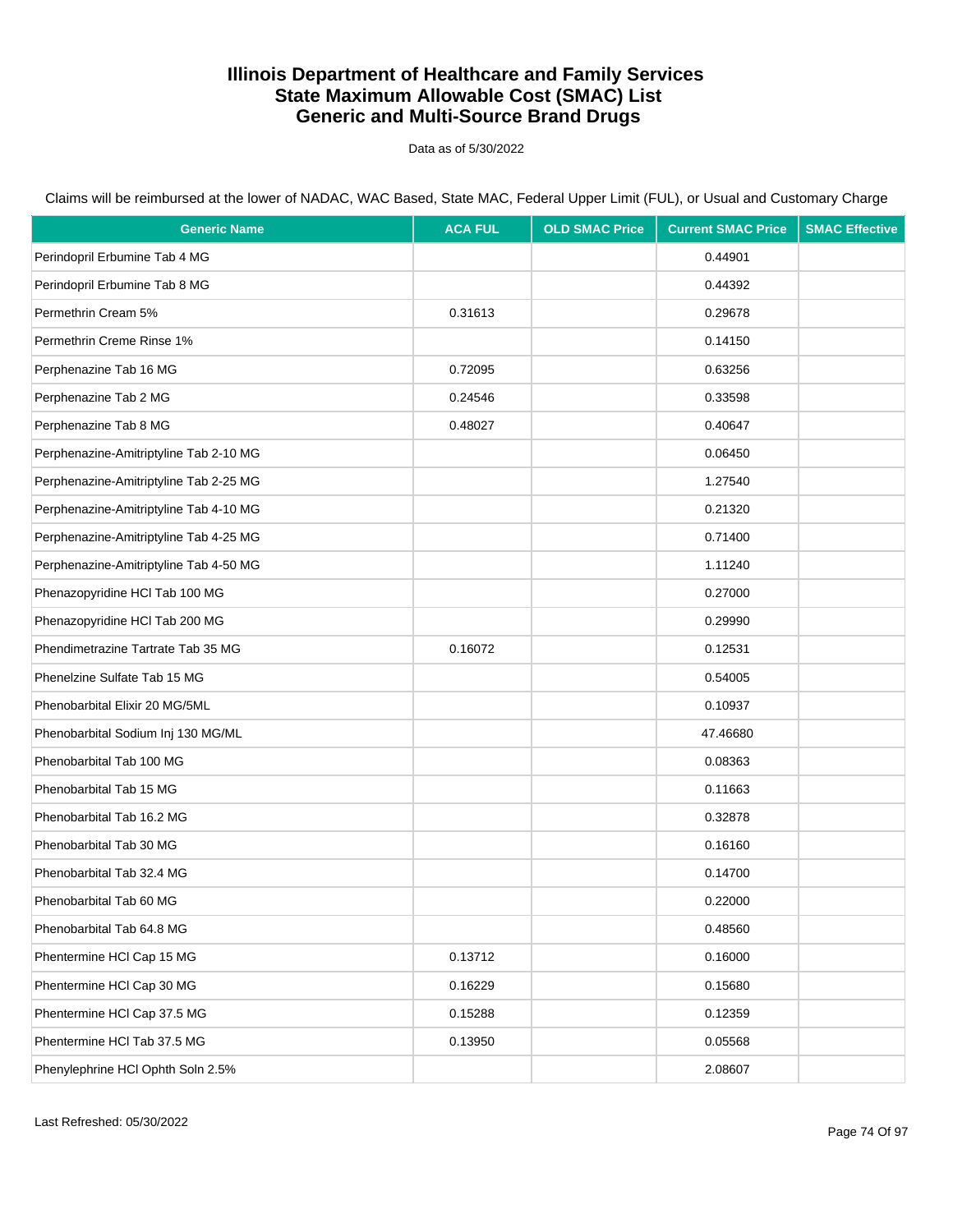Data as of 5/30/2022

Claims will be reimbursed at the lower of NADAC, WAC Based, State MAC, Federal Upper Limit (FUL), or Usual and Customary Charge

| <b>Generic Name</b>                                          | <b>ACA FUL</b> | <b>OLD SMAC Price</b> | <b>Current SMAC Price</b> | <b>SMAC Effective</b> |
|--------------------------------------------------------------|----------------|-----------------------|---------------------------|-----------------------|
| Phenytoin Chew Tab 50 MG                                     | 0.33812        |                       | 0.19360                   |                       |
| Phenytoin Sodium Extended Cap 100 MG                         | 0.39924        |                       | 0.11645                   |                       |
| Phenytoin Sodium Extended Cap 200 MG                         |                |                       | 0.74933                   |                       |
| Phenytoin Sodium Extended Cap 300 MG                         |                |                       | 1.06375                   |                       |
| Phenytoin Sodium Inj 50 MG/ML                                |                |                       | 0.42900                   |                       |
| Phenytoin Susp 125 MG/5ML                                    | 0.07182        |                       | 0.06283                   |                       |
| Phytonadione Inj 1 MG/0.5ML (2 MG/ML)                        |                |                       | 8.54000                   |                       |
| Phytonadione Inj 10 MG/ML                                    |                |                       | 45.19514                  |                       |
| Phytonadione Tab 5 MG                                        |                |                       | 33.99967                  |                       |
| Pilocarpine HCI Ophth Soln 2%                                | 3.61462        |                       | 3.47330                   |                       |
| Pilocarpine HCI Ophth Soln 4%                                | 3.67733        |                       | 4.14400                   |                       |
| Pilocarpine HCI Tab 5 MG                                     | 0.22683        |                       | 0.28990                   |                       |
| Pilocarpine HCl Tab 7.5 MG                                   | 0.89289        |                       | 1.04620                   |                       |
| Pimecrolimus Cream 1%                                        |                |                       | 4.55123                   |                       |
| Pindolol Tab 10 MG                                           |                |                       | 0.79990                   |                       |
| Pindolol Tab 5 MG                                            | 0.81460        |                       | 0.47956                   |                       |
| Pioglitazone HCl Tab 15 MG (Base Equiv)                      | 0.09228        |                       | 0.05857                   |                       |
| Pioglitazone HCl Tab 30 MG (Base Equiv)                      | 0.12488        |                       | 0.07133                   |                       |
| Pioglitazone HCl Tab 45 MG (Base Equiv)                      | 0.16781        |                       | 0.03389                   |                       |
| Pioglitazone HCI-Glimepiride Tab 30-4 MG                     |                |                       | 10.22653                  |                       |
| Pioglitazone HCl-Metformin HCl Tab 15-500 MG                 | 0.65755        |                       | 0.84389                   |                       |
| Pioglitazone HCI-Metformin HCI Tab 15-850 MG                 | 0.38519        |                       | 0.61100                   |                       |
| Piperacillin Sod-Tazobactam Na For Inj 3.375 GM (3-0.375 GM) |                |                       | 3.25000                   |                       |
| Piperacillin Sod-Tazobactam Sod For Inj 2.25 GM (2-0.25 GM)  |                |                       | 9.43800                   |                       |
| Piperacillin Sod-Tazobactam Sod For Inj 4.5 GM (4-0.5 GM)    |                |                       | 4.35700                   |                       |
| Piroxicam Cap 10 MG                                          | 0.32099        |                       | 0.08918                   |                       |
| Piroxicam Cap 20 MG                                          | 0.34746        |                       | 0.23350                   |                       |
| Podofilox Soln 0.5%                                          |                |                       | 10.30953                  |                       |
| Podophyllum Resin Soln 25%                                   |                |                       | 6.44453                   |                       |
| Polyethylene Glycol 3350 Oral Packet 17 GM                   |                |                       | 1.35100                   |                       |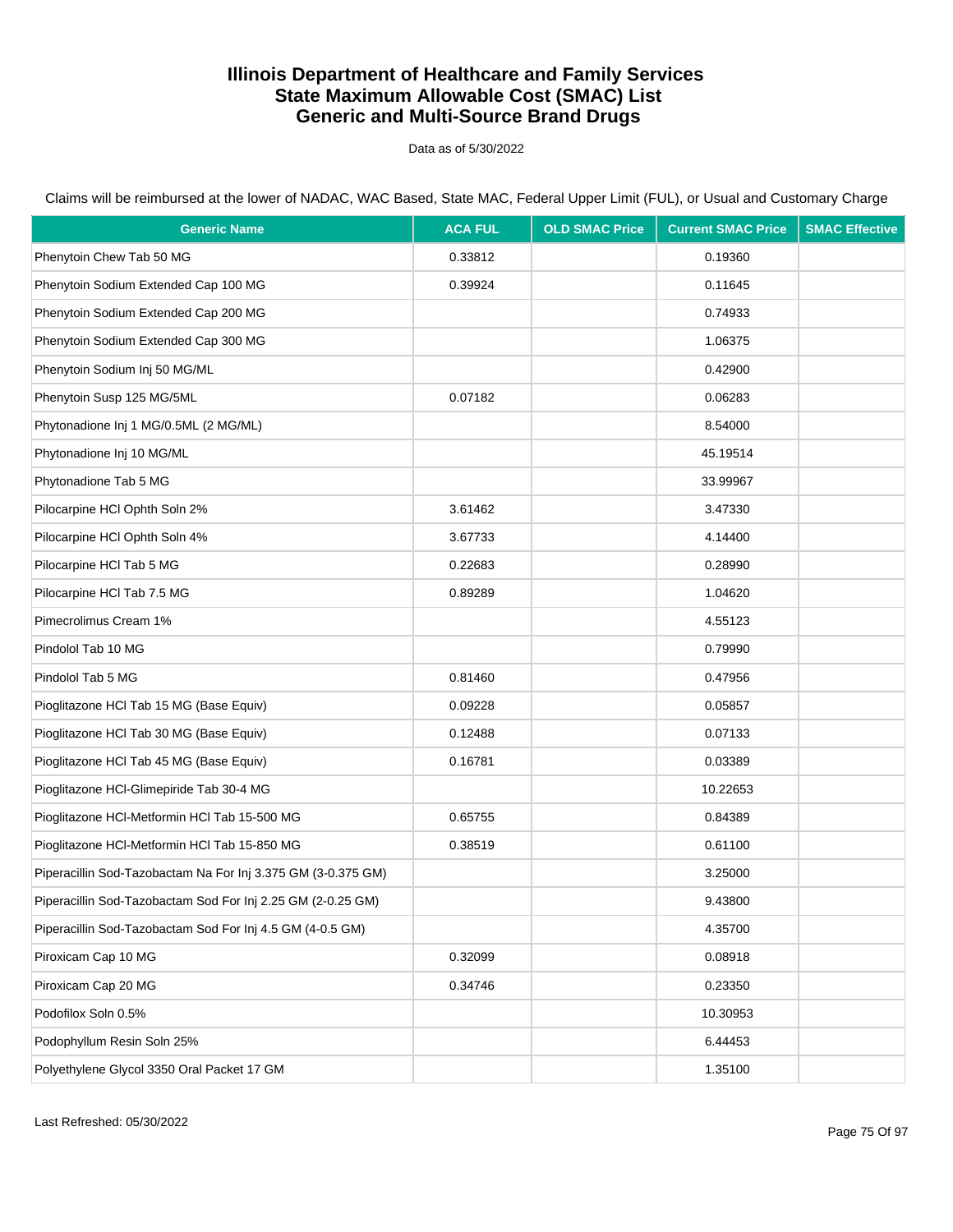Data as of 5/30/2022

Claims will be reimbursed at the lower of NADAC, WAC Based, State MAC, Federal Upper Limit (FUL), or Usual and Customary Charge

| <b>Generic Name</b>                                              | <b>ACA FUL</b> | <b>OLD SMAC Price</b> | <b>Current SMAC Price</b> | <b>SMAC Effective</b> |
|------------------------------------------------------------------|----------------|-----------------------|---------------------------|-----------------------|
| Polyethylene Glycol 3350 Oral Powder 17 GM/SCOOP                 |                |                       | 0.02051                   |                       |
| Polyethylene Glycol 3350 Powder                                  |                |                       | 0.03096                   |                       |
| Polymyxin B-Trimethoprim Ophth Soln 10000 Unit/ML-0.1%           | 0.53308        |                       | 0.38700                   |                       |
| Pot Phos Monobasic w/Sod Phos Di & Monobas Tab 155-852-<br>130MG |                |                       | 0.17733                   |                       |
| Potassium Acetate Inj 2 mEq/ML                                   |                |                       | 0.17000                   |                       |
| Potassium Bicarbonate Effer Tab 25 mEq                           |                |                       | 0.18200                   |                       |
| Potassium Chloride 20 MEQ/L (0.15%) in Dextrose 5% Inj           |                |                       | 0.00303                   |                       |
| Potassium Chloride Cap ER 10 mEq                                 | 0.14132        |                       | 0.10374                   |                       |
| Potassium Chloride Cap ER 8 mEq                                  | 0.14911        |                       | 0.15000                   |                       |
| Potassium Chloride Inj 2 mEq/ML                                  |                |                       | 0.04150                   |                       |
| Potassium Chloride Microencapsulated Crys ER Tab 10 mEq          | 0.18199        |                       | 0.19245                   |                       |
| Potassium Chloride Microencapsulated Crys ER Tab 15 mEq          |                |                       | 0.79400                   |                       |
| Potassium Chloride Microencapsulated Crys ER Tab 20 mEq          | 0.18912        |                       | 0.12992                   |                       |
| Potassium Chloride Oral Soln 10% (20 MEQ/15ML)                   | 0.10058        |                       | 0.11734                   |                       |
| Potassium Chloride Oral Soln 20% (40 MEQ/15ML)                   | 0.31164        |                       | 0.38055                   |                       |
| Potassium Chloride Powder Packet 20 mEq                          |                |                       | 1.98359                   |                       |
| Potassium Chloride Powder Packet 25 mEq                          |                |                       | 0.23387                   |                       |
| Potassium Chloride Tab ER 10 mEq                                 | 0.13254        |                       | 0.11950                   |                       |
| Potassium Chloride Tab ER 20 mEq (1500 MG)                       |                |                       | 0.26000                   |                       |
| Potassium Chloride Tab ER 8 mEq (600 MG)                         | 0.17405        |                       | 0.13347                   |                       |
| Potassium Citrate & Citric Acid Soln 1100-334 MG/5ML             |                |                       | 0.08112                   |                       |
| Potassium Citrate Tab ER 15 MEQ (1620 MG)                        | 0.57162        |                       | 0.40120                   |                       |
| Potassium Citrate Tab ER 5 MEQ (540 MG)                          | 0.27401        |                       | 0.52180                   |                       |
| Pramipexole Dihydrochloride Tab 0.125 MG                         | 0.05630        |                       | 0.03356                   |                       |
| Pramipexole Dihydrochloride Tab 0.25 MG                          | 0.05102        |                       | 0.03480                   |                       |
| Pramipexole Dihydrochloride Tab 0.5 MG                           | 0.06157        |                       | 0.02844                   |                       |
| Pramipexole Dihydrochloride Tab 0.75 MG                          |                |                       | 0.07100                   |                       |
| Pramipexole Dihydrochloride Tab 1 MG                             | 0.07181        |                       | 0.03333                   |                       |
| Pramipexole Dihydrochloride Tab 1.5 MG                           | 0.07251        |                       | 0.05300                   |                       |
| Pramipexole Dihydrochloride Tab ER 24HR 0.375 MG                 |                |                       | 9.43194                   |                       |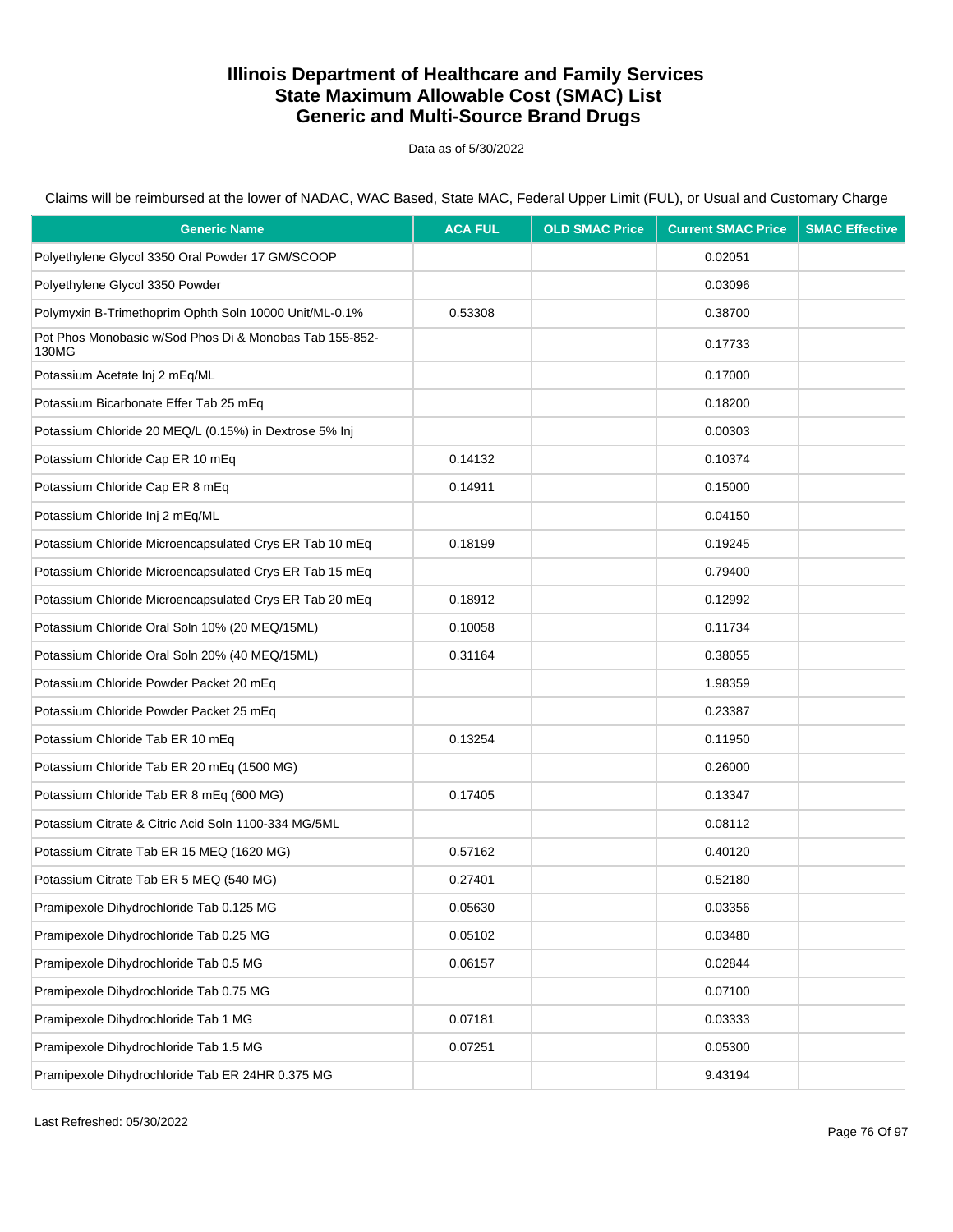Data as of 5/30/2022

| <b>Generic Name</b>                                          | <b>ACA FUL</b> | <b>OLD SMAC Price</b> | <b>Current SMAC Price</b> | <b>SMAC Effective</b> |
|--------------------------------------------------------------|----------------|-----------------------|---------------------------|-----------------------|
| Pramipexole Dihydrochloride Tab ER 24HR 1.5 MG               | 8.66190        |                       | 10.33089                  |                       |
| Prasugrel HCl Tab 10 MG (Base Equiv)                         | 0.36201        |                       | 0.23434                   |                       |
| Prasugrel HCl Tab 5 MG (Base Equiv)                          | 0.42510        |                       | 0.46458                   |                       |
| Pravastatin Sodium Tab 10 MG                                 | 0.07264        |                       | 0.04363                   |                       |
| Pravastatin Sodium Tab 20 MG                                 | 0.05725        |                       | 0.05534                   |                       |
| Pravastatin Sodium Tab 40 MG                                 | 0.08777        |                       | 0.06651                   |                       |
| Pravastatin Sodium Tab 80 MG                                 | 0.14622        |                       | 0.11322                   |                       |
| Prazosin HCI Cap 1 MG                                        | 0.19678        |                       | 0.16160                   |                       |
| Prazosin HCI Cap 2 MG                                        | 0.29280        |                       | 0.27003                   |                       |
| Prazosin HCI Cap 5 MG                                        | 0.48964        |                       | 0.36400                   |                       |
| Prednisolone Acetate Ophth Susp 1%                           |                |                       | 5.79248                   |                       |
| Prednisolone Sod Phosph Oral Soln 6.7 MG/5ML (5 MG/5ML Base) | 0.58740        |                       | 0.57465                   |                       |
| Prednisolone Sod Phosphate Oral Soln 10 MG/5ML (Base Equiv)  |                |                       | 2.48882                   |                       |
| Prednisolone Sod Phosphate Oral Soln 15 MG/5ML (Base Equiv)  |                |                       | 0.06224                   |                       |
| Prednisolone Syrup 15 MG/5ML (USP Solution Equivalent)       |                |                       | 0.03850                   |                       |
| Prednisolone Syrup 5 MG/5ML                                  |                |                       | 0.11750                   |                       |
| Prednisone Tab 1 MG                                          | 0.07224        |                       | 0.08132                   |                       |
| Prednisone Tab 10 MG                                         | 0.06957        |                       | 0.06777                   |                       |
| Prednisone Tab 2.5 MG                                        | 0.08855        |                       | 0.07430                   |                       |
| Prednisone Tab 20 MG                                         | 0.11310        |                       | 0.07874                   |                       |
| Prednisone Tab 5 MG                                          | 0.08071        |                       | 0.03999                   |                       |
| Prednisone Tab 50 MG                                         | 0.25559        |                       | 0.23360                   |                       |
| Prednisone Tab Therapy Pack 10 MG (21)                       | 0.62661        |                       | 0.26542                   |                       |
| Prednisone Tab Therapy Pack 10 MG (48)                       | 0.62661        |                       | 0.26542                   |                       |
| Prednisone Tab Therapy Pack 5 MG (21)                        | 0.40006        |                       | 0.12024                   |                       |
| Prednisone Tab Therapy Pack 5 MG (48)                        | 0.40006        |                       | 0.12024                   |                       |
| Pregabalin Cap 100 MG                                        | 0.31162        |                       | 0.08206                   |                       |
| Pregabalin Cap 150 MG                                        | 0.42286        |                       | 0.07167                   |                       |
| Pregabalin Cap 200 MG                                        | 0.43672        |                       | 0.12939                   |                       |
| Pregabalin Cap 225 MG                                        | 0.51810        |                       | 0.11633                   |                       |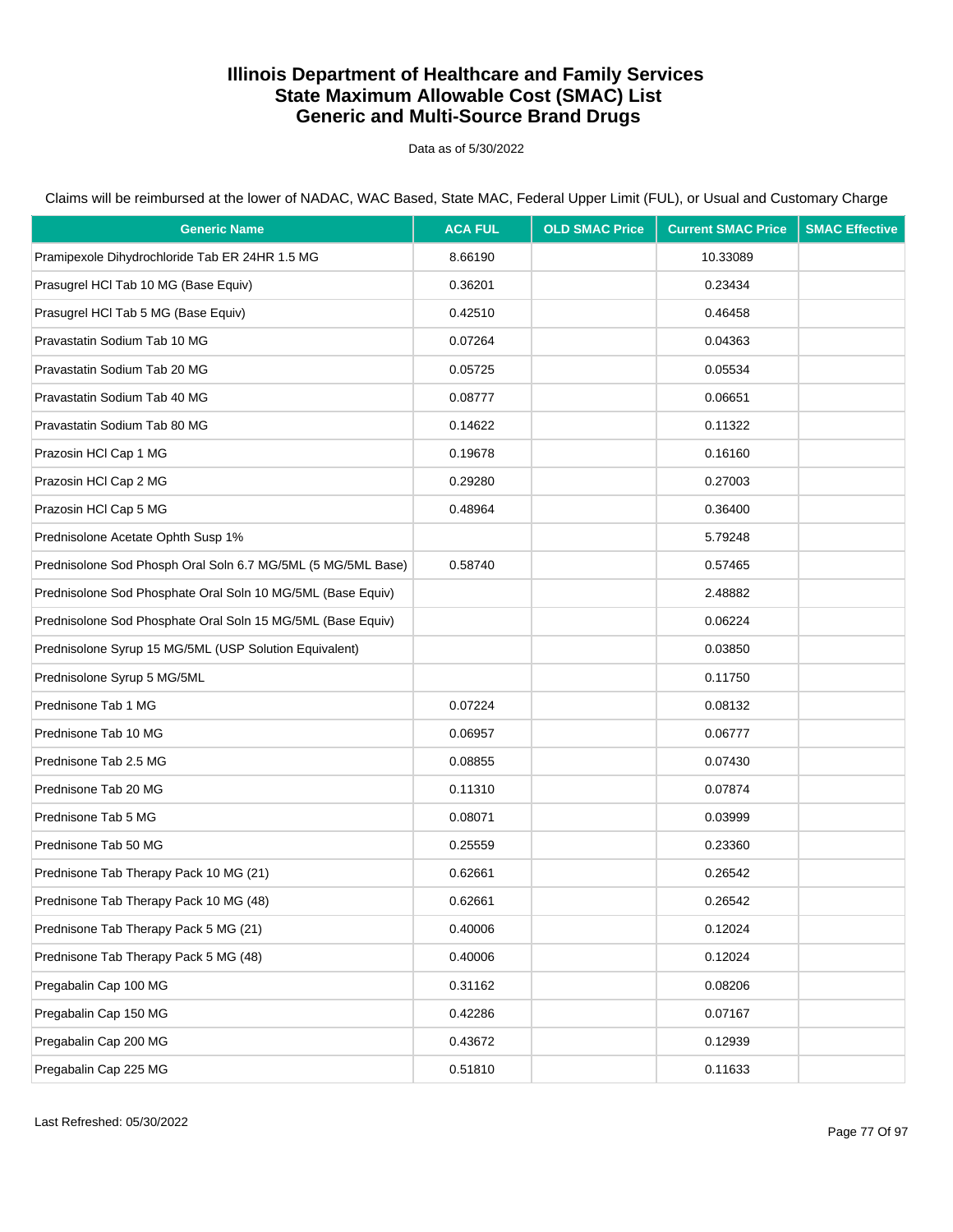Data as of 5/30/2022

| <b>Generic Name</b>                                       | <b>ACA FUL</b> | <b>OLD SMAC Price</b> | <b>Current SMAC Price</b> | <b>SMAC Effective</b> |
|-----------------------------------------------------------|----------------|-----------------------|---------------------------|-----------------------|
| Pregabalin Cap 25 MG                                      | 0.15924        |                       | 0.11111                   |                       |
| Pregabalin Cap 300 MG                                     | 0.63821        |                       | 0.17767                   |                       |
| Pregabalin Cap 50 MG                                      | 0.22285        |                       | 0.07678                   |                       |
| Pregabalin Cap 75 MG                                      | 0.26384        |                       | 0.09333                   |                       |
| Pregabalin Soln 20 MG/ML                                  |                |                       | 0.14000                   |                       |
| Prenatal Vit w/ DSS-Fe Fumarate-FA Tab 29-1 MG***         |                |                       | 0.28847                   |                       |
| Prenatal Vit w/ DSS-Iron Carbonyl-FA Tab 90-1 MG***       |                |                       | 0.21653                   |                       |
| Prenatal Vit w/ Fe Bisglycinate Chelate-FA Tab 29-1 MG*** |                |                       | 0.29975                   |                       |
| Prenatal Vit w/ Fe Fumarate-FA Chew Tab 29-1 MG***        |                |                       | 0.52140                   |                       |
| Prenatal Vit w/ Fe Fumarate-FA Tab 27-1 MG***             |                |                       | 0.07721                   |                       |
| Prenatal Vit w/ Fe Fumarate-FA Tab 28-1 MG***             |                |                       | 0.18187                   |                       |
| Prenatal Vit w/ Fe Fumarate-FA Tab 29-1 MG***             |                |                       | 0.15587                   |                       |
| Prenatal Vit w/ Fe Fumarate-FA Tab 60-1 MG***             |                |                       | 0.17500                   |                       |
| Prenatal Vit w/ Iron Carbonyl-FA Tab 29-1 MG***           |                |                       | 0.16000                   |                       |
| Prenatal Vit w/ Sel-Fe Fumarate-FA Tab 27-1 MG***         |                |                       | 0.08435                   |                       |
| Prenatal w/o A Vit w/ Fe Fum-FA Tab Chew 29-1 MG***       |                |                       | 0.32000                   |                       |
| Primidone Tab 250 MG                                      | 0.43870        |                       | 0.13285                   |                       |
| Primidone Tab 50 MG                                       | 0.16266        |                       | 0.08207                   |                       |
| Probenecid Tab 500 MG                                     |                |                       | 0.37921                   |                       |
| Procarbazine HCl Cap 50 MG                                |                |                       | 98.50440                  |                       |
| Prochlorperazine Maleate Tab 10 MG (Base Equivalent)      |                |                       | 0.20370                   |                       |
| Prochlorperazine Maleate Tab 5 MG (Base Equivalent)       |                |                       | 0.05210                   |                       |
| Prochlorperazine Suppos 25 MG                             |                |                       | 4.87250                   |                       |
| Progesterone Cap 100 MG                                   | 0.24226        |                       | 0.20810                   |                       |
| Progesterone Cap 200 MG                                   | 0.48738        |                       | 0.35000                   |                       |
| Progesterone IM in Oil 50 MG/ML                           |                |                       | 1.52800                   |                       |
| Progesterone Micronized Cap 100 MG                        |                |                       | 0.21878                   |                       |
| Progesterone Micronized Cap 200 MG                        |                |                       | 0.65200                   |                       |
| Progesterone Vaginal Gel 8%                               |                |                       | 26.45376                  |                       |
| Promethazine & Phenylephrine Syrup 6.25-5 MG/5ML          |                |                       | 0.01818                   |                       |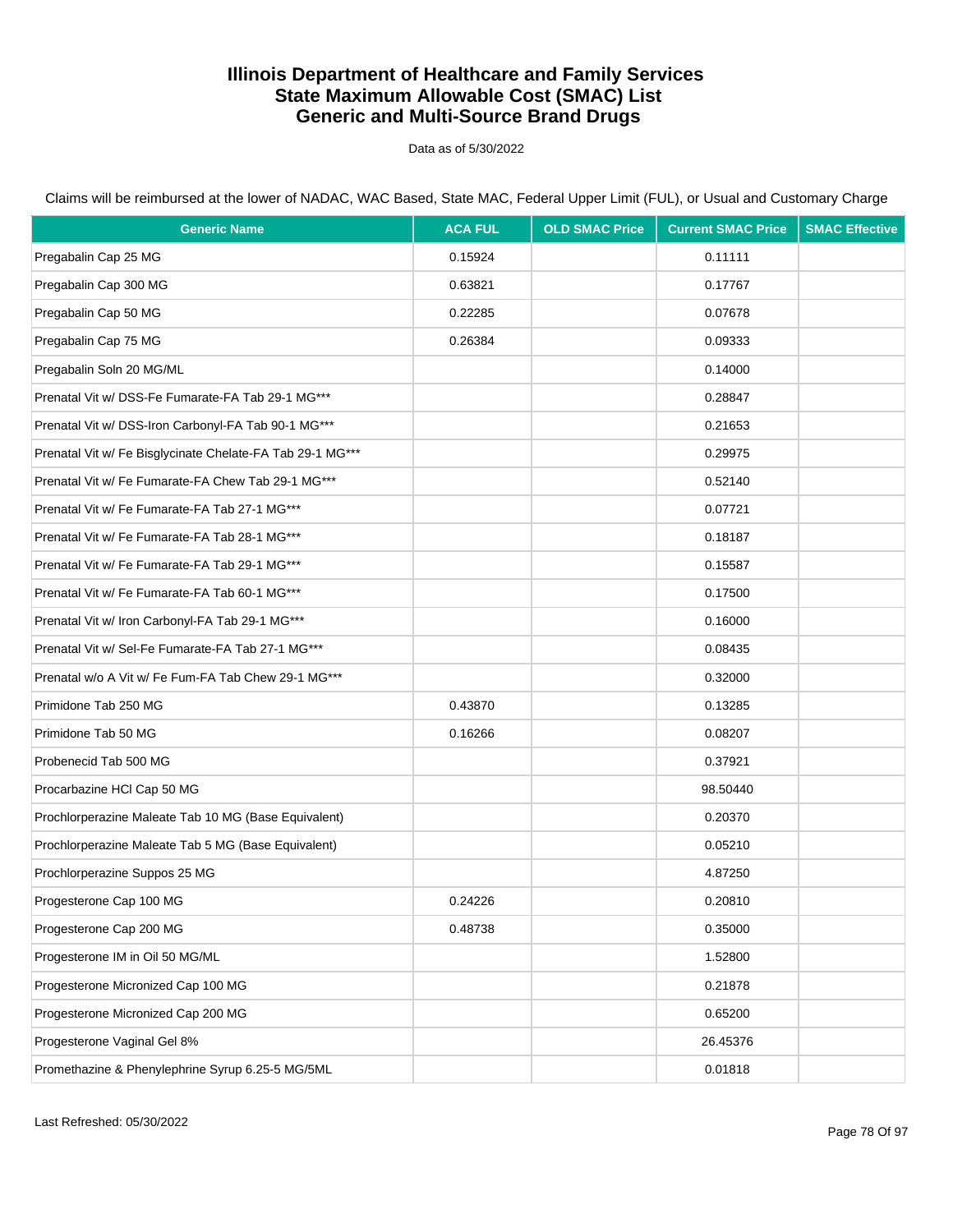Data as of 5/30/2022

| <b>Generic Name</b>                                       | <b>ACA FUL</b> | <b>OLD SMAC Price</b> | <b>Current SMAC Price</b> | <b>SMAC Effective</b> |
|-----------------------------------------------------------|----------------|-----------------------|---------------------------|-----------------------|
| Promethazine HCl Inj 25 MG/ML                             |                |                       | 0.90630                   |                       |
| Promethazine HCl Inj 50 MG/ML                             |                |                       | 1.77568                   |                       |
| Promethazine HCl Suppos 12.5 MG                           | 4.30179        |                       | 3.66597                   |                       |
| Promethazine HCI Suppos 25 MG                             | 4.16142        |                       | 3.57167                   |                       |
| Promethazine HCl Syrup 6.25 MG/5ML                        | 0.04717        |                       | 0.01551                   |                       |
| Promethazine HCl Tab 12.5 MG                              | 0.04993        |                       | 0.04160                   |                       |
| Promethazine HCI Tab 25 MG                                | 0.07085        |                       | 0.04365                   |                       |
| Promethazine HCI Tab 50 MG                                | 0.08856        |                       | 0.14205                   |                       |
| Promethazine w/ Codeine Syrup 6.25-10 MG/5ML              | 0.04157        |                       | 0.01268                   |                       |
| Promethazine-DM Syrup 6.25-15 MG/5ML                      |                |                       | 0.00863                   |                       |
| Promethazine-Phenylephrine-Codeine Syrup 6.25-5-10 MG/5ML |                |                       | 0.07010                   |                       |
| Propafenone HCI Cap ER 12HR 225 MG                        | 1.23197        |                       | 1.88000                   |                       |
| Propafenone HCI Cap ER 12HR 325 MG                        | 2.81367        |                       | 1.69967                   |                       |
| Propafenone HCI Cap ER 12HR 425 MG                        |                |                       | 5.68307                   |                       |
| Propafenone HCI Tab 150 MG                                | 0.14284        |                       | 0.10840                   |                       |
| Propafenone HCI Tab 225 MG                                | 0.24230        |                       | 0.19070                   |                       |
| Propafenone HCI Tab 300 MG                                |                |                       | 0.62703                   |                       |
| Proparacaine HCl Ophth Soln 0.5%                          |                |                       | 0.19507                   |                       |
| Propranolol HCl Cap ER 24HR 120 MG                        | 0.37781        |                       | 0.40220                   |                       |
| Propranolol HCl Cap ER 24HR 160 MG                        | 0.60843        |                       | 0.35770                   |                       |
| Propranolol HCl Cap ER 24HR 60 MG                         | 0.31674        |                       | 0.24880                   |                       |
| Propranolol HCl Cap ER 24HR 80 MG                         | 0.38124        |                       | 0.27910                   |                       |
| Propranolol HCl Oral Soln 20 MG/5ML                       |                |                       | 0.09670                   |                       |
| Propranolol HCl Tab 10 MG                                 | 0.10956        |                       | 0.04190                   |                       |
| Propranolol HCl Tab 20 MG                                 | 0.11840        |                       | 0.07908                   |                       |
| Propranolol HCl Tab 40 MG                                 | 0.13201        |                       | 0.09057                   |                       |
| Propranolol HCl Tab 60 MG                                 | 0.52717        |                       | 0.25040                   |                       |
| Propranolol HCl Tab 80 MG                                 | 0.23697        |                       | 0.15770                   |                       |
| Propylthiouracil Tab 50 MG                                |                |                       | 0.17870                   |                       |
| Protriptyline HCI Tab 10 MG                               | 3.06317        |                       | 1.43650                   |                       |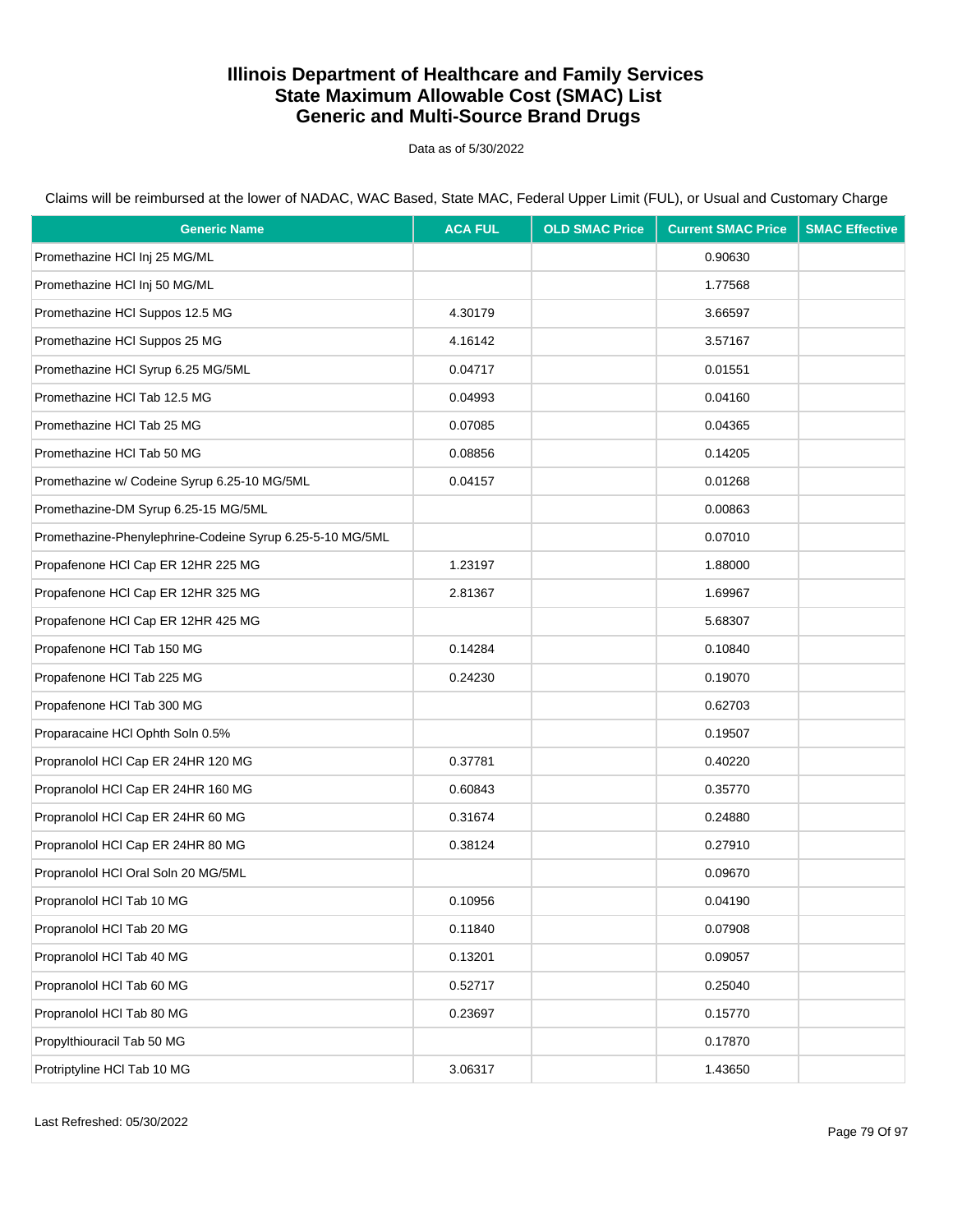Data as of 5/30/2022

Claims will be reimbursed at the lower of NADAC, WAC Based, State MAC, Federal Upper Limit (FUL), or Usual and Customary Charge

| <b>Generic Name</b>                          | <b>ACA FUL</b> | <b>OLD SMAC Price</b> | <b>Current SMAC Price</b> | <b>SMAC Effective</b> |
|----------------------------------------------|----------------|-----------------------|---------------------------|-----------------------|
| Pseudoephed-Bromphen-DM Syrup 30-2-10 MG/5ML |                |                       | 0.05776                   |                       |
| Pyrazinamide Tab 500 MG                      |                |                       | 1.92400                   |                       |
| Pyridostigmine Bromide Oral Soln 60 MG/5ML   |                |                       | 1.79704                   |                       |
| Pyridostigmine Bromide Tab 60 MG             | 0.40908        |                       | 0.24830                   |                       |
| Pyridostigmine Bromide Tab ER 180 MG         | 5.34105        |                       | 5.46133                   |                       |
| Pyridoxine HCI Powder                        |                |                       | 0.24781                   |                       |
| Quetiapine Fumarate Tab 100 MG               | 0.07991        |                       | 0.04269                   |                       |
| Quetiapine Fumarate Tab 200 MG               | 0.15770        |                       | 0.07336                   |                       |
| Quetiapine Fumarate Tab 25 MG                | 0.03315        |                       | 0.03137                   |                       |
| Quetiapine Fumarate Tab 300 MG               | 0.20843        |                       | 0.12117                   |                       |
| Quetiapine Fumarate Tab 400 MG               | 0.26468        |                       | 0.12230                   |                       |
| Quetiapine Fumarate Tab 50 MG                | 0.04802        |                       | 0.03800                   |                       |
| Quetiapine Fumarate Tab ER 24HR 150 MG       | 0.52806        |                       | 0.18783                   |                       |
| Quetiapine Fumarate Tab ER 24HR 300 MG       | 0.92028        |                       | 0.28000                   |                       |
| Quetiapine Fumarate Tab ER 24HR 400 MG       | 1.09690        |                       | 0.36295                   |                       |
| Quetiapine Fumarate Tab ER 24HR 50 MG        | 0.24608        |                       | 0.13350                   |                       |
| Quinapril HCl Tab 10 MG                      | 0.11479        |                       | 0.09013                   |                       |
| Quinapril HCl Tab 20 MG                      | 0.15173        |                       | 0.07900                   |                       |
| Quinapril HCl Tab 40 MG                      | 0.13186        |                       | 0.07200                   |                       |
| Quinapril HCl Tab 5 MG                       | 0.08940        |                       | 0.08701                   |                       |
| Quinapril-Hydrochlorothiazide Tab 10-12.5 MG | 0.67536        |                       | 0.44502                   |                       |
| Quinapril-Hydrochlorothiazide Tab 20-12.5 MG | 0.46108        |                       | 0.36578                   |                       |
| Quinapril-Hydrochlorothiazide Tab 20-25 MG   | 0.42894        |                       | 0.35755                   |                       |
| Quinidine Gluconate Tab ER 324 MG            |                |                       | 6.82330                   |                       |
| Quinine Sulfate Cap 324 MG                   | 1.25319        |                       | 1.69000                   |                       |
| Rabeprazole Sodium EC Tab 20 MG              | 0.87884        |                       | 0.19089                   |                       |
| Raloxifene HCl Tab 60 MG                     | 0.36593        |                       | 0.19067                   |                       |
| Ramipril Cap 1.25 MG                         | 0.14104        |                       | 0.08994                   |                       |
| Ramipril Cap 5 MG                            | 0.09276        |                       | 0.03974                   |                       |
| Ranitidine HCl Cap 150 MG                    |                |                       | 0.25625                   |                       |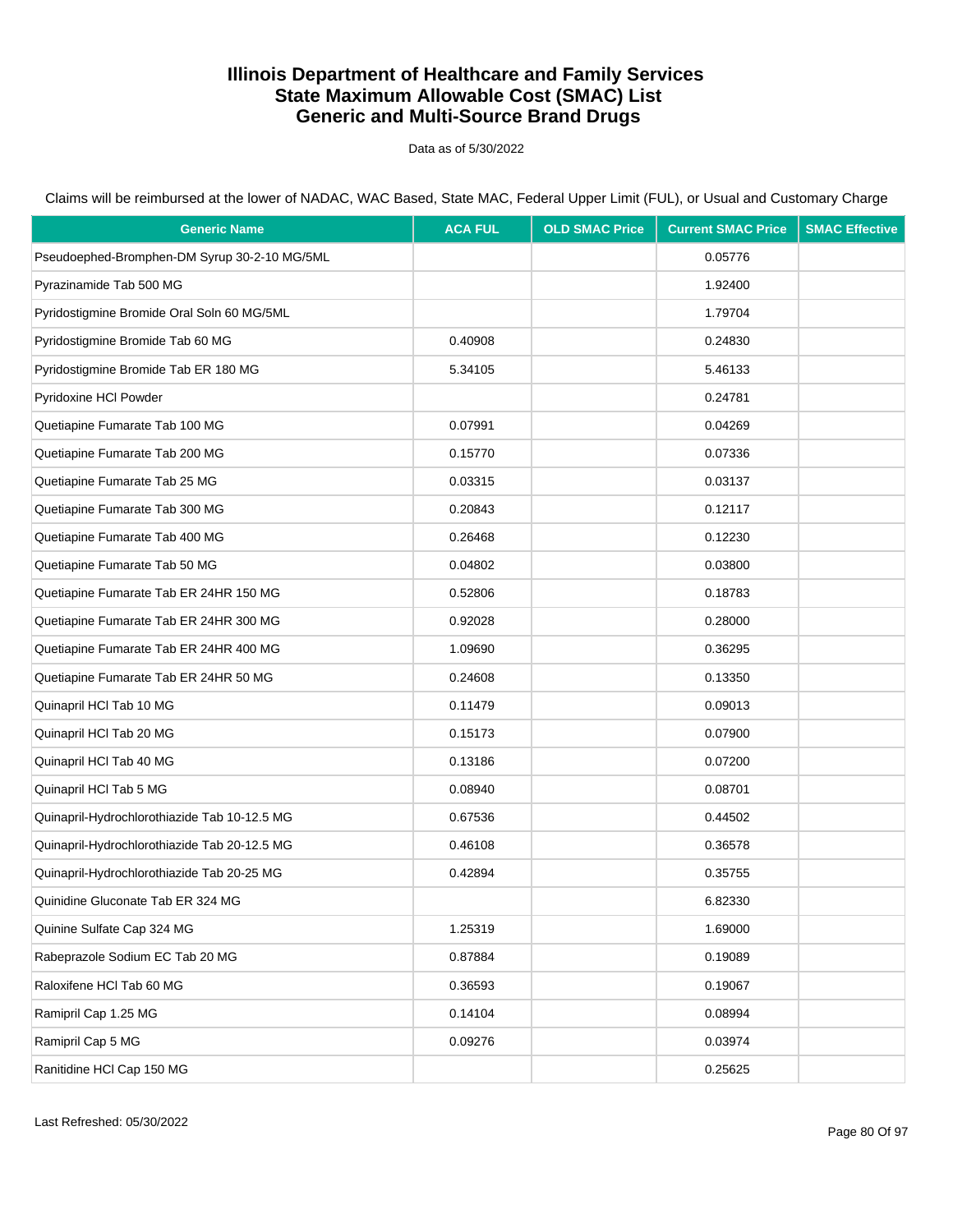Data as of 5/30/2022

| <b>Generic Name</b>                           | <b>ACA FUL</b> | <b>OLD SMAC Price</b> | <b>Current SMAC Price</b> | <b>SMAC Effective</b> |
|-----------------------------------------------|----------------|-----------------------|---------------------------|-----------------------|
| Ranitidine HCI Cap 300 MG                     |                |                       | 0.65926                   |                       |
| Ranitidine HCl Syrup 15 MG/ML (75 MG/5ML)     |                |                       | 0.01956                   |                       |
| Ranitidine HCI Tab 150 MG                     |                |                       | 0.03460                   |                       |
| Ranitidine HCI Tab 300 MG                     |                |                       | 0.09489                   |                       |
| Ranolazine Tab ER 12HR 500 MG                 | 0.27191        |                       | 0.25194                   |                       |
| Rasagiline Mesylate Tab 0.5 MG (Base Equiv)   | 2.37411        |                       | 2.48667                   |                       |
| Rasagiline Mesylate Tab 1 MG (Base Equiv)     | 3.49783        |                       | 2.38313                   |                       |
| Repaglinide Tab 0.5 MG                        | 0.11512        |                       | 0.08777                   |                       |
| Repaglinide Tab 1 MG                          | 0.13282        |                       | 0.11823                   |                       |
| Repaglinide Tab 2 MG                          | 0.11867        |                       | 0.10198                   |                       |
| Reserpine Tab 0.1 MG                          |                |                       | 0.06000                   |                       |
| Ribavirin Cap 200 MG                          |                |                       | 0.93250                   |                       |
| Ribavirin Tab 200 MG                          |                |                       | 0.57350                   |                       |
| Rifabutin Cap 150 MG                          |                |                       | 11.95918                  |                       |
| Rifampin Cap 150 MG                           |                |                       | 0.79485                   |                       |
| Rifampin Cap 300 MG                           | 0.81203        |                       | 0.41917                   |                       |
| Riluzole Tab 50 MG                            | 0.46908        |                       | 0.28500                   |                       |
| Risedronate Sodium Tab 150 MG                 | 18.80338       |                       | 29.14556                  |                       |
| Risedronate Sodium Tab 35 MG                  | 6.80323        |                       | 3.44000                   |                       |
| Risedronate Sodium Tab 5 MG                   |                |                       | 2.33300                   |                       |
| Risedronate Sodium Tab Delayed Release 35 MG  | 25.62150       |                       | 22.00000                  |                       |
| Risperidone Orally Disintegrating Tab 0.25 MG |                |                       | 1.18967                   |                       |
| Risperidone Orally Disintegrating Tab 0.5 MG  |                |                       | 0.63219                   |                       |
| Risperidone Orally Disintegrating Tab 1 MG    |                |                       | 0.53571                   |                       |
| Risperidone Orally Disintegrating Tab 2 MG    |                |                       | 1.40689                   |                       |
| Risperidone Orally Disintegrating Tab 3 MG    |                |                       | 1.15500                   |                       |
| Risperidone Orally Disintegrating Tab 4 MG    |                |                       | 2.31447                   |                       |
| Risperidone Soln 1 MG/ML                      | 0.44122        |                       | 0.33131                   |                       |
| Risperidone Tab 0.25 MG                       | 0.04381        |                       | 0.02047                   |                       |
| Risperidone Tab 0.5 MG                        | 0.04485        |                       | 0.03900                   |                       |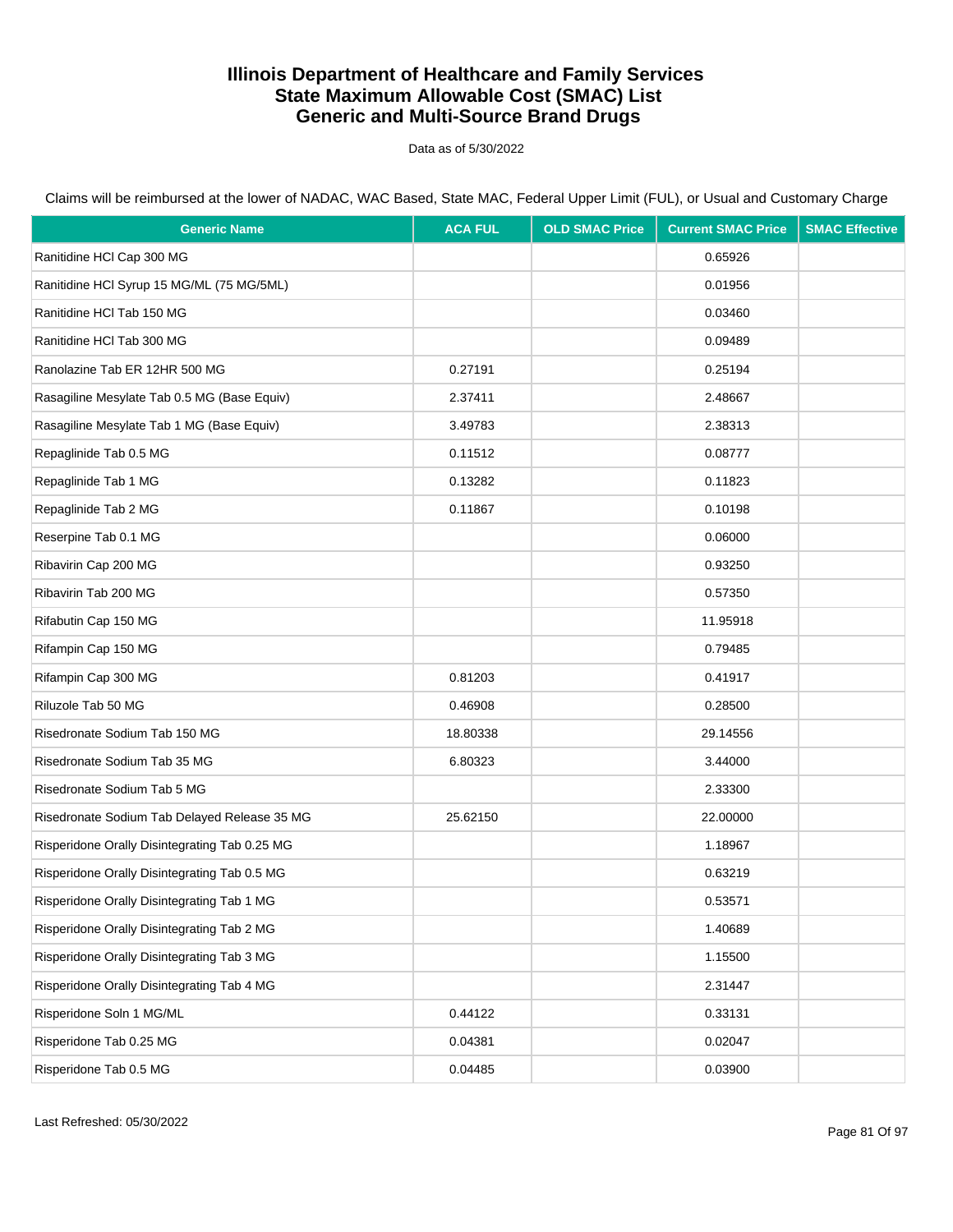Data as of 5/30/2022

Claims will be reimbursed at the lower of NADAC, WAC Based, State MAC, Federal Upper Limit (FUL), or Usual and Customary Charge

| <b>Generic Name</b>                                          | <b>ACA FUL</b> | <b>OLD SMAC Price</b> | <b>Current SMAC Price</b> | <b>SMAC Effective</b> |
|--------------------------------------------------------------|----------------|-----------------------|---------------------------|-----------------------|
| Risperidone Tab 1 MG                                         | 0.05977        |                       | 0.03683                   |                       |
| Risperidone Tab 2 MG                                         | 0.10242        |                       | 0.04011                   |                       |
| Risperidone Tab 3 MG                                         | 0.11396        |                       | 0.04333                   |                       |
| Risperidone Tab 4 MG                                         | 0.14762        |                       | 0.06578                   |                       |
| Rivastigmine Tartrate Cap 1.5 MG (Base Equivalent)           | 0.23465        |                       | 0.15325                   |                       |
| Rivastigmine Tartrate Cap 3 MG (Base Equivalent)             | 0.21663        |                       | 0.11583                   |                       |
| Rivastigmine Tartrate Cap 4.5 MG (Base Equivalent)           | 0.26417        |                       | 0.11583                   |                       |
| Rivastigmine Tartrate Cap 6 MG (Base Equivalent)             | 0.27024        |                       | 0.27576                   |                       |
| Rivastigmine TD Patch 24HR 13.3 MG/24HR                      | 4.51129        |                       | 2.78575                   |                       |
| Rivastigmine TD Patch 24HR 4.6 MG/24HR                       | 4.52877        |                       | 1.79500                   |                       |
| Rivastigmine TD Patch 24HR 9.5 MG/24HR                       | 3.93670        |                       | 2.99456                   |                       |
| Rizatriptan Benzoate Oral Disintegrating Tab 10 MG (Base Eq) | 0.79356        |                       | 0.59194                   |                       |
| Rizatriptan Benzoate Oral Disintegrating Tab 5 MG (Base Eq)  | 0.88093        |                       | 0.55500                   |                       |
| Rizatriptan Benzoate Tab 10 MG (Base Equivalent)             | 0.63906        |                       | 0.34874                   |                       |
| Rizatriptan Benzoate Tab 5 MG (Base Equivalent)              | 0.71141        |                       | 0.43333                   |                       |
| Ropinirole Hydrochloride Tab 0.25 MG                         | 0.05169        |                       | 0.04812                   |                       |
| Ropinirole Hydrochloride Tab 0.5 MG                          | 0.07868        |                       | 0.04000                   |                       |
| Ropinirole Hydrochloride Tab 1 MG                            | 0.05041        |                       | 0.03847                   |                       |
| Ropinirole Hydrochloride Tab 2 MG                            | 0.06229        |                       | 0.06414                   |                       |
| Ropinirole Hydrochloride Tab 3 MG                            | 0.09491        |                       | 0.06620                   |                       |
| Ropinirole Hydrochloride Tab 4 MG                            | 0.07640        |                       | 0.06920                   |                       |
| Ropinirole Hydrochloride Tab 5 MG                            | 0.08595        |                       | 0.08350                   |                       |
| Ropinirole Hydrochloride Tab ER 24HR 12 MG (Base Equivalent) | 2.53667        |                       | 3.63095                   |                       |
| Ropinirole Hydrochloride Tab ER 24HR 2 MG (Base Equivalent)  | 0.50292        |                       | 0.74883                   |                       |
| Ropinirole Hydrochloride Tab ER 24HR 4 MG (Base Equivalent)  | 0.75144        |                       | 1.00020                   |                       |
| Ropinirole Hydrochloride Tab ER 24HR 6 MG (Base Equivalent)  | 1.89693        |                       | 1.61926                   |                       |
| Ropinirole Hydrochloride Tab ER 24HR 8 MG (Base Equivalent)  | 1.52194        |                       | 1.88900                   |                       |
| Rosuvastatin Calcium Tab 10 MG                               | 0.10475        |                       | 0.04500                   |                       |
| Rosuvastatin Calcium Tab 20 MG                               | 0.09905        |                       | 0.07272                   |                       |
| Rosuvastatin Calcium Tab 40 MG                               | 0.14417        |                       | 0.10520                   |                       |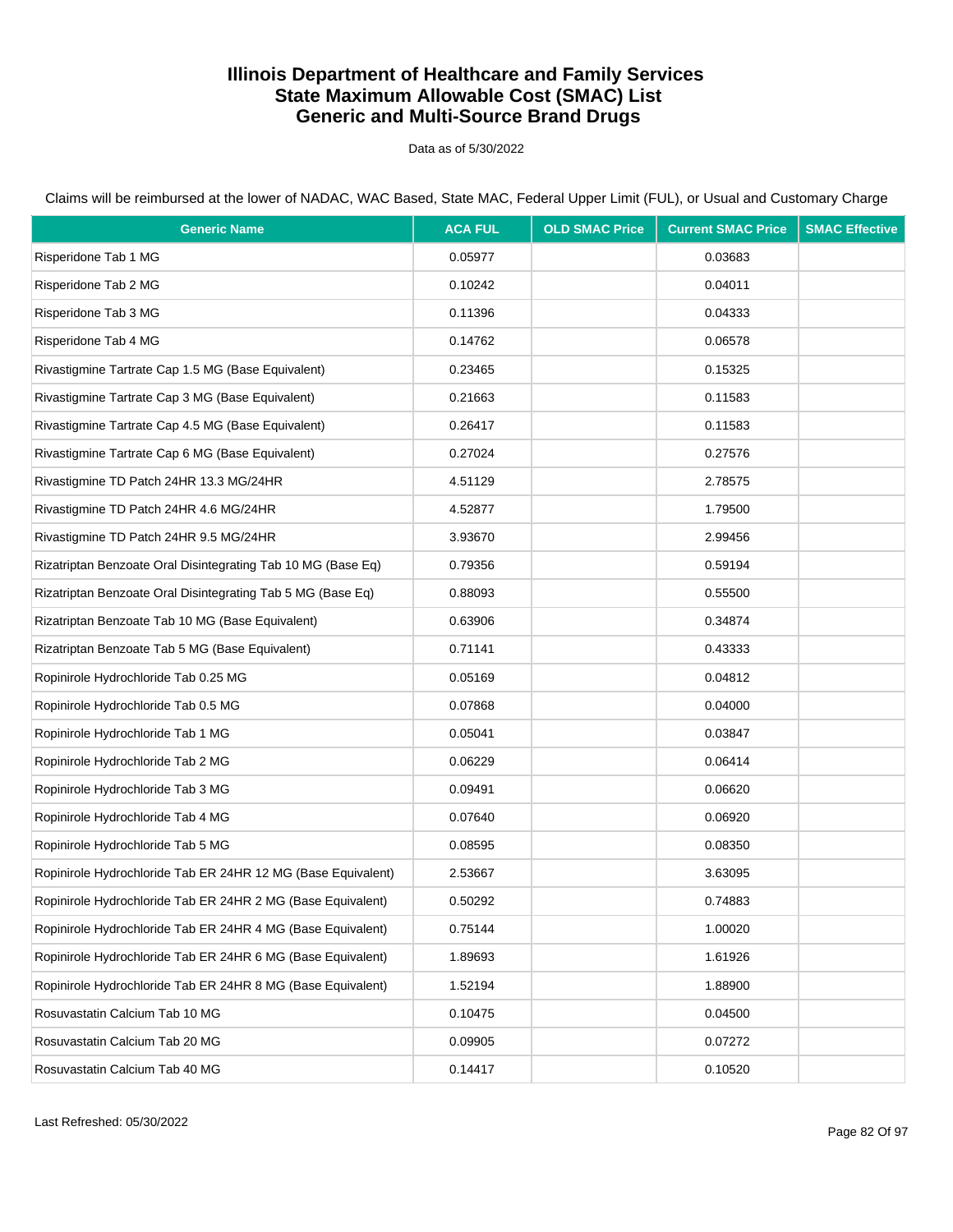Data as of 5/30/2022

| <b>Generic Name</b>                        | <b>ACA FUL</b> | <b>OLD SMAC Price</b> | <b>Current SMAC Price</b> | <b>SMAC Effective</b> |
|--------------------------------------------|----------------|-----------------------|---------------------------|-----------------------|
| Rosuvastatin Calcium Tab 5 MG              | 0.10584        |                       | 0.04222                   |                       |
| Rufinamide Susp 40 MG/ML                   | 1.79471        |                       | 3.02211                   |                       |
| Rufinamide Tab 200 MG                      |                |                       | 2.79106                   |                       |
| Rufinamide Tab 400 MG                      | 21.45968       |                       | 4.94490                   |                       |
| Salicylic Acid Cream 6%                    |                |                       | 0.06125                   |                       |
| Salicylic Acid Film Forming Liquid 27.5%   |                |                       | 7.02400                   |                       |
| Salicylic Acid Lotion 6%                   |                |                       | 0.08792                   |                       |
| Salicylic Acid Shampoo 6%                  |                |                       | 0.14124                   |                       |
| Saline Injection w/ Benzyl Alcohol         |                |                       | 0.03033                   |                       |
| Salsalate Tab 500 MG                       |                |                       | 0.37549                   |                       |
| Salsalate Tab 750 MG                       |                |                       | 0.60680                   |                       |
| Sapropterin Dihydrochloride Tab 100 MG     |                |                       | 31.52340                  |                       |
| Selegiline HCl Cap 5 MG                    | 1.00030        |                       | 0.84167                   |                       |
| Selegiline HCI Tab 5 MG                    |                |                       | 1.03445                   |                       |
| Selenium Sulfide Lotion 2.5%               |                |                       | 0.06809                   |                       |
| Selenium Sulfide Shampoo 2.25%             |                |                       | 0.16000                   |                       |
| Sertraline HCI Tab 100 MG                  | 0.12003        |                       | 0.04360                   |                       |
| Sertraline HCI Tab 25 MG                   | 0.05684        |                       | 0.02148                   |                       |
| Sertraline HCI Tab 50 MG                   | 0.06058        |                       | 0.02816                   |                       |
| Sevelamer Carbonate Packet 0.8 GM          |                |                       | 5.28000                   |                       |
| Sevelamer Carbonate Packet 2.4 GM          |                |                       | 5.81956                   |                       |
| Sevelamer Carbonate Tab 800 MG             | 1.01827        |                       | 0.22241                   |                       |
| Sevelamer HCI Tab 800 MG                   | 5.08940        |                       | 3.77928                   |                       |
| Sildenafil Citrate For Suspension 10 MG/ML |                |                       | 8.92857                   |                       |
| Sildenafil Citrate Tab 100 MG              | 0.54925        |                       | 0.54058                   |                       |
| Sildenafil Citrate Tab 20 MG               | 0.12394        |                       | 0.07400                   |                       |
| Sildenafil Citrate Tab 25 MG               | 0.22075        |                       | 0.15833                   |                       |
| Sildenafil Citrate Tab 50 MG               | 0.19190        |                       | 0.16967                   |                       |
| Silodosin Cap 4 MG                         | 0.73440        |                       | 0.81771                   |                       |
| Silodosin Cap 8 MG                         | 0.65297        |                       | 0.58000                   |                       |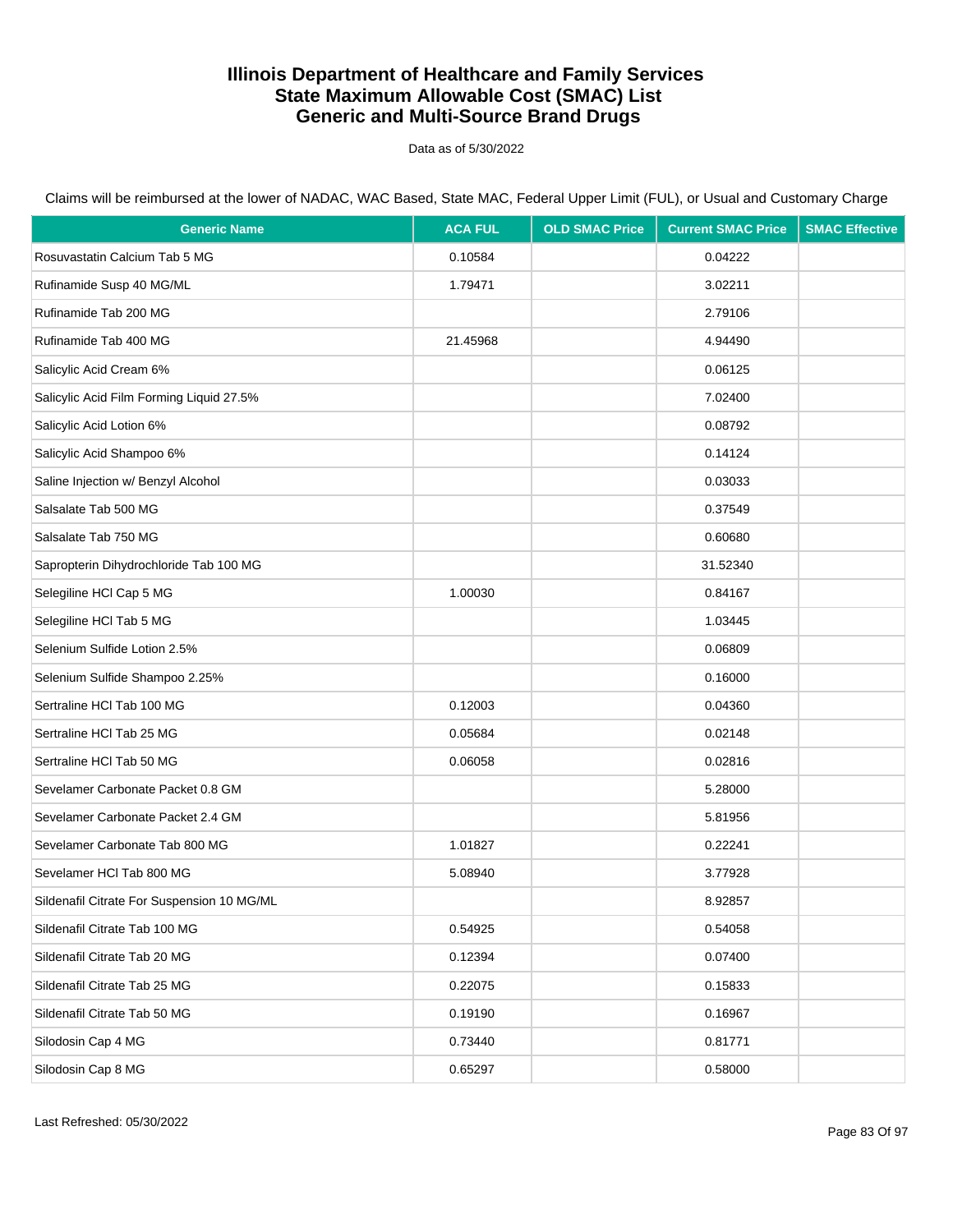Data as of 5/30/2022

| <b>Generic Name</b>                                         | <b>ACA FUL</b> | <b>OLD SMAC Price</b> | <b>Current SMAC Price</b> | <b>SMAC Effective</b> |
|-------------------------------------------------------------|----------------|-----------------------|---------------------------|-----------------------|
| Silver Sulfadiazine Cream 1%                                |                |                       | 0.11235                   |                       |
| Simple - Syrup                                              |                |                       | 0.02824                   |                       |
| Simvastatin Tab 10 MG                                       | 0.02939        |                       | 0.01851                   |                       |
| Simvastatin Tab 40 MG                                       | 0.05417        |                       | 0.03360                   |                       |
| Simvastatin Tab 5 MG                                        | 0.03374        |                       | 0.02656                   |                       |
| Simvastatin Tab 80 MG                                       | 0.09387        |                       | 0.05544                   |                       |
| Sirolimus Oral Soln 1 MG/ML                                 | 19.68634       |                       | 17.50000                  |                       |
| Sirolimus Tab 0.5 MG                                        | 4.84817        |                       | 2.95371                   |                       |
| Sirolimus Tab 1 MG                                          | 5.90746        |                       | 5.74220                   |                       |
| Sirolimus Tab 2 MG                                          |                |                       | 13.50950                  |                       |
| Sodium Bicarbonate IV Soln 8.4%                             |                |                       | 0.15760                   |                       |
| Sodium Chloride Flush IV Soln 0.9%                          |                |                       | 0.03231                   |                       |
| Sodium Chloride Inj 0.9%                                    |                |                       | 0.03231                   |                       |
| Sodium Chloride Irrigation Soln 0.9%                        |                |                       | 0.00431                   |                       |
| Sodium Chloride IV Soln 0.45%                               |                |                       | 0.00202                   |                       |
| Sodium Chloride IV Soln 0.9%                                |                |                       | 0.02780                   |                       |
| Sodium Chloride IV Soln 4 mEq/ML (23.4%)                    |                |                       | 0.01648                   |                       |
| Sodium Chloride Preservative Free (PF) Inj 0.9%             |                |                       | 0.06960                   |                       |
| Sodium Chloride Soln Nebu 0.9%                              |                |                       | 0.09591                   |                       |
| Sodium Citrate & Citric Acid Soln 500-334 MG/5ML            |                |                       | 0.02296                   |                       |
| Sodium Fluoride Chew Tab 0.25 MG F (from 0.55 MG NaF)       |                |                       | 0.04095                   |                       |
| Sodium Fluoride Chew Tab 0.5 MG F (from 1.1 MG NaF)         |                |                       | 0.04146                   |                       |
| Sodium Fluoride Chew Tab 1 MG F (from 2.2 MG NaF)           |                |                       | 0.04125                   |                       |
| Sodium Fluoride Cream 1.1%                                  |                |                       | 0.07571                   |                       |
| Sodium Fluoride Gel 1.1% (0.5% F)                           |                |                       | 0.06196                   |                       |
| Sodium Fluoride Paste 1.1%                                  |                |                       | 0.11167                   |                       |
| Sodium Fluoride Rinse 0.2%                                  |                |                       | 0.01756                   |                       |
| Sodium Fluoride Soln 0.25 MG/DROP F (from 0.55 MG/DROP NaF) |                |                       | 0.18330                   |                       |
| Sodium Fluoride Soln 0.5 MG/ML F (from 1.1 MG/ML NaF)       |                |                       | 0.10320                   |                       |
| Sodium Fluoride-Potassium Nitrate Gel 1.1-5%                |                |                       | 0.09765                   |                       |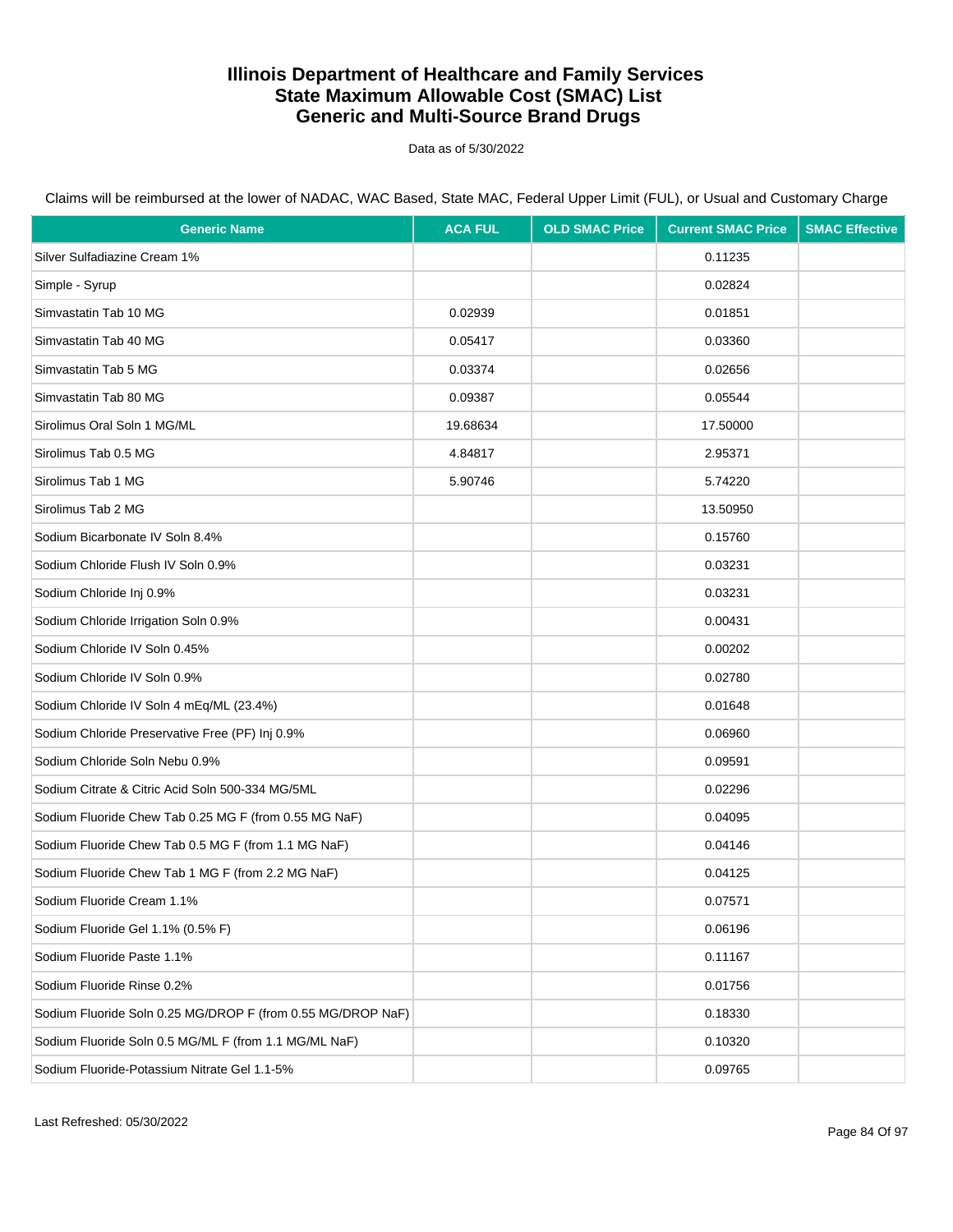Data as of 5/30/2022

| <b>Generic Name</b>                                       | <b>ACA FUL</b> | <b>OLD SMAC Price</b> | <b>Current SMAC Price</b> | <b>SMAC Effective</b> |
|-----------------------------------------------------------|----------------|-----------------------|---------------------------|-----------------------|
| Sodium Phenylbutyrate Oral Powder 3 GM/Teaspoonful        |                |                       | 18.03447                  |                       |
| Sodium Polystyrene Sulfonate Oral Susp 15 GM/60ML         |                |                       | 0.11862                   |                       |
| Solifenacin Succinate Tab 10 MG                           | 0.36859        |                       | 0.15733                   |                       |
| Solifenacin Succinate Tab 5 MG                            | 0.25718        |                       | 0.17658                   |                       |
| Somatropin (Non-Refrigerated) For Inj 5 MG                |                |                       | 617.90844                 |                       |
| Somatropin (Non-Refrigerated) For Inj 8.8 MG              |                |                       | 988.65948                 |                       |
| Somatropin (Non-Refrigerated) For Subcutaneous Inj 8.8 MG |                |                       | 1274.78894                |                       |
| Somatropin For Inj 0.2 MG                                 |                |                       | 27.67030                  |                       |
| Somatropin For Inj 0.4 MG                                 |                |                       | 55.34772                  |                       |
| Somatropin For Inj 0.6 MG                                 |                |                       | 83.01802                  |                       |
| Somatropin For Inj 10 MG                                  |                |                       | 577.68000                 |                       |
| Somatropin For Inj 12 MG (13.8 MG Overfill)               |                |                       | 1523.35212                |                       |
| Somatropin For Inj 12 MG (36 Unit)                        |                |                       | 1525.07520                |                       |
| Somatropin For Inj 24 MG                                  |                |                       | 3050.15040                |                       |
| Somatropin For Inj 5 MG                                   |                |                       | 635.44800                 |                       |
| Somatropin For Inj 5.8 MG                                 |                |                       | 313.78482                 |                       |
| Somatropin For Inj 6 MG (18 Unit)                         |                |                       | 762.53760                 |                       |
| Somatropin For Subcutaneous Inj 5 MG                      |                |                       | 620.94000                 |                       |
| Somatropin Inj 10 MG/1.5ML                                |                |                       | 828.20720                 |                       |
| Somatropin Inj 5 MG/1.5ML                                 |                |                       | 414.10360                 |                       |
| Sorafenib Tosylate Tab 200 MG (Base Equivalent)           |                |                       | 159.61896                 |                       |
| Sorbitol Oral Solution 70%                                |                |                       | 0.00899                   |                       |
| Sorbitol Rectal Solution 70%                              |                |                       | 0.00899                   |                       |
| Sorbitol Solution (Bulk)                                  |                |                       | 0.00899                   |                       |
| Sotalol HCI (AFIB/AFL) Tab 120 MG                         | 0.11671        |                       | 0.13750                   |                       |
| Sotalol HCI (AFIB/AFL) Tab 160 MG                         | 0.18304        |                       | 0.18700                   |                       |
| Sotalol HCI (AFIB/AFL) Tab 80 MG                          | 0.11647        |                       | 0.08482                   |                       |
| Sotalol HCl Tab 120 MG                                    | 0.11671        |                       | 0.07900                   |                       |
| Sotalol HCl Tab 160 MG                                    | 0.18304        |                       | 0.18700                   |                       |
| Sotalol HCl Tab 240 MG                                    |                |                       | 0.33276                   |                       |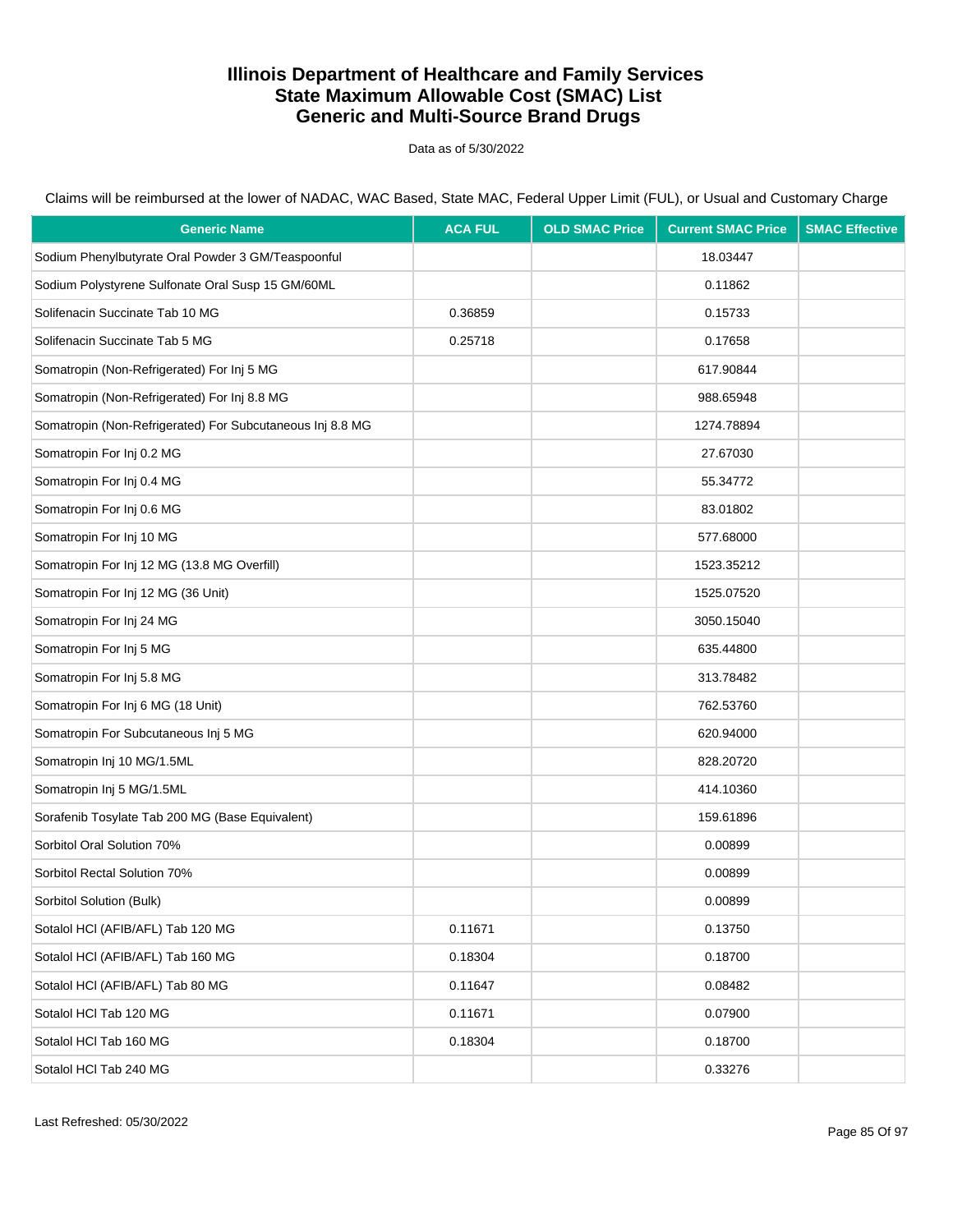Data as of 5/30/2022

| <b>Generic Name</b>                                         | <b>ACA FUL</b> | <b>OLD SMAC Price</b> | <b>Current SMAC Price</b> | <b>SMAC Effective</b> |
|-------------------------------------------------------------|----------------|-----------------------|---------------------------|-----------------------|
| Sotalol HCl Tab 80 MG                                       | 0.11647        |                       | 0.05260                   |                       |
| Spironolactone & Hydrochlorothiazide Tab 25-25 MG           | 0.68674        |                       | 0.68200                   |                       |
| Spironolactone Tab 100 MG                                   | 0.19248        |                       | 0.17885                   |                       |
| Spironolactone Tab 25 MG                                    | 0.05187        |                       | 0.03604                   |                       |
| Spironolactone Tab 50 MG                                    | 0.11634        |                       | 0.08910                   |                       |
| Stavudine Cap 15 MG                                         |                |                       | 1.95477                   |                       |
| Stavudine Cap 20 MG                                         |                |                       | 1.21300                   |                       |
| Stavudine Cap 30 MG                                         |                |                       | 0.86000                   |                       |
| Stavudine Cap 40 MG                                         |                |                       | 0.91833                   |                       |
| Sucralfate Susp 1 GM/10ML                                   | 0.44954        |                       | 0.32145                   |                       |
| Sucralfate Tab 1 GM                                         | 0.20015        |                       | 0.14940                   |                       |
| Sulfacetamide Sodium Lotion 10% (Acne)                      | 0.79546        |                       | 0.48687                   |                       |
| Sulfacetamide Sodium Ophth Oint 10%                         |                |                       | 15.68000                  |                       |
| Sulfacetamide Sodium Ophth Soln 10%                         |                |                       | 1.92933                   |                       |
| Sulfacetamide Sodium w/ Sulfur Cleanser 10-5%               |                |                       | 0.13728                   |                       |
| Sulfacetamide Sodium w/ Sulfur Cleanser 9.8-4.8%            |                |                       | 0.82435                   |                       |
| Sulfacetamide Sodium w/ Sulfur Cleansing Pad 10-4%          |                |                       | 4.23217                   |                       |
| Sulfacetamide Sodium w/ Sulfur Cream 10-2%                  |                |                       | 10.11965                  |                       |
| Sulfacetamide Sodium w/ Sulfur Cream 10-5%                  |                |                       | 3.12786                   |                       |
| Sulfacetamide Sodium w/ Sulfur Emulsion 10-5%               |                |                       | 0.05344                   |                       |
| Sulfacetamide Sodium w/ Sulfur Lotion 10-5%                 |                |                       | 2.01032                   |                       |
| Sulfacetamide Sodium w/ Sulfur Susp 8-4%                    |                |                       | 0.11345                   |                       |
| Sulfacetamide Sodium w/ Sulfur Wash 9-4%                    |                |                       | 0.15000                   |                       |
| Sulfacetamide Sodium w/ Sulfur Wash 9-4.5%                  |                |                       | 0.07379                   |                       |
| Sulfacetamide Sodium-Prednisolone Ophth Soln 10-0.23(0.25)% |                |                       | 2.23200                   |                       |
| Sulfamethoxazole-Trimethoprim IV Soln 400-80 MG/5ML         |                |                       | 0.92890                   |                       |
| Sulfamethoxazole-Trimethoprim Susp 200-40 MG/5ML            | 0.05934        |                       | 0.08457                   |                       |
| Sulfamethoxazole-Trimethoprim Tab 400-80 MG                 | 0.05996        |                       | 0.05025                   |                       |
| Sulfamethoxazole-Trimethoprim Tab 800-160 MG                | 0.07950        |                       | 0.04090                   |                       |
| Sulfasalazine Tab 500 MG                                    | 0.29650        |                       | 0.13500                   |                       |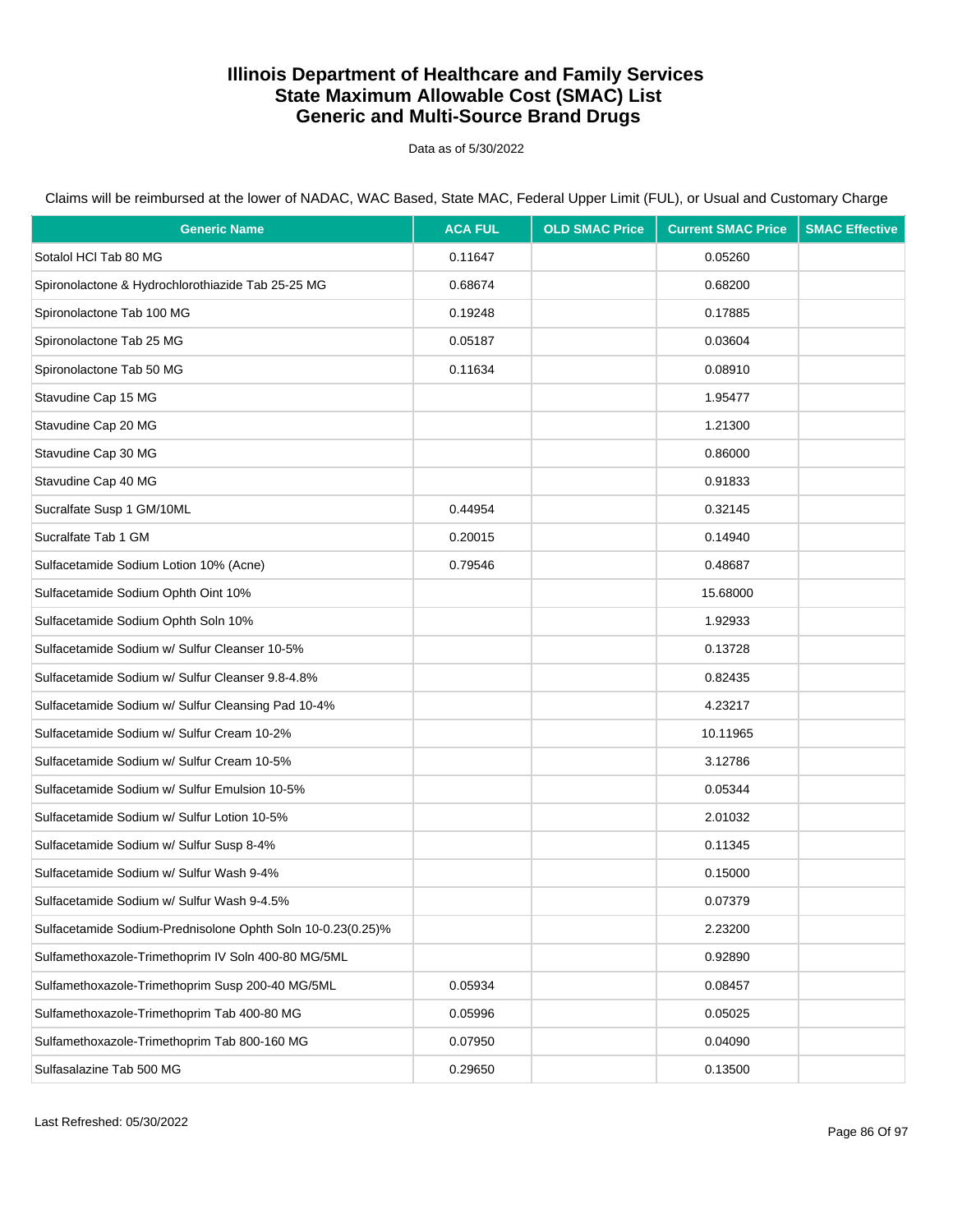Data as of 5/30/2022

| <b>Generic Name</b>                                     | <b>ACA FUL</b> | <b>OLD SMAC Price</b> | <b>Current SMAC Price</b> | <b>SMAC Effective</b> |
|---------------------------------------------------------|----------------|-----------------------|---------------------------|-----------------------|
| Sulfasalazine Tab Delayed Release 500 MG                |                |                       | 0.19492                   |                       |
| Sulindac Tab 150 MG                                     | 0.21880        |                       | 0.12100                   |                       |
| Sulindac Tab 200 MG                                     | 0.29445        |                       | 0.13438                   |                       |
| Sumatriptan Nasal Spray 20 MG/ACT                       |                |                       | 29.16667                  |                       |
| Sumatriptan Nasal Spray 5 MG/ACT                        |                |                       | 34.59524                  |                       |
| Sumatriptan Succinate Inj 6 MG/0.5ML                    |                |                       | 23.01000                  |                       |
| Sumatriptan Succinate Solution Auto-injector 4 MG/0.5ML |                |                       | 125.00000                 |                       |
| Sumatriptan Succinate Solution Auto-injector 6 MG/0.5ML |                |                       | 68.86085                  |                       |
| Sumatriptan Succinate Solution Cartridge 4 MG/0.5ML     |                |                       | 147.72286                 |                       |
| Sumatriptan Succinate Solution Cartridge 6 MG/0.5ML     |                |                       | 110.77440                 |                       |
| Sumatriptan Succinate Tab 100 MG                        | 0.55490        |                       | 0.44458                   |                       |
| Sumatriptan Succinate Tab 25 MG                         | 0.46303        |                       | 0.34111                   |                       |
| Sumatriptan Succinate Tab 50 MG                         | 0.50766        |                       | 0.33111                   |                       |
| Sumatriptan-Naproxen Sodium Tab 85-500 MG               | 37.82877       |                       | 20.88000                  |                       |
| Sunitinib Malate Cap 12.5 MG (Base Equivalent)          |                |                       | 173.87848                 |                       |
| Sunitinib Malate Cap 25 MG (Base Equivalent)            |                |                       | 347.75767                 |                       |
| Sunitinib Malate Cap 50 MG (Base Equivalent)            |                |                       | 605.39726                 |                       |
| Tacrolimus Cap 0.5 MG                                   | 0.36139        |                       | 0.08055                   |                       |
| Tacrolimus Cap 1 MG                                     | 0.81554        |                       | 0.13478                   |                       |
| Tacrolimus Cap 5 MG                                     | 3.31388        |                       | 0.39610                   |                       |
| Tacrolimus Oint 0.03%                                   |                |                       | 3.54733                   |                       |
| Tacrolimus Oint 0.1%                                    |                |                       | 2.14549                   |                       |
| Tadalafil Tab 10 MG                                     | 0.40958        |                       | 0.54643                   |                       |
| Tadalafil Tab 2.5 MG                                    | 0.17302        |                       | 0.22733                   |                       |
| Tadalafil Tab 20 MG                                     | 0.51178        |                       | 0.42967                   |                       |
| Tadalafil Tab 20 MG (PAH)                               | 0.66105        |                       | 0.46283                   |                       |
| Tadalafil Tab 5 MG                                      | 0.18155        |                       | 0.13767                   |                       |
| Tamoxifen Citrate Tab 10 MG (Base Equivalent)           | 0.23773        |                       | 0.15000                   |                       |
| Tamoxifen Citrate Tab 20 MG (Base Equivalent)           | 0.40086        |                       | 0.34317                   |                       |
| Tamsulosin HCl Cap 0.4 MG                               |                |                       | 0.05377                   |                       |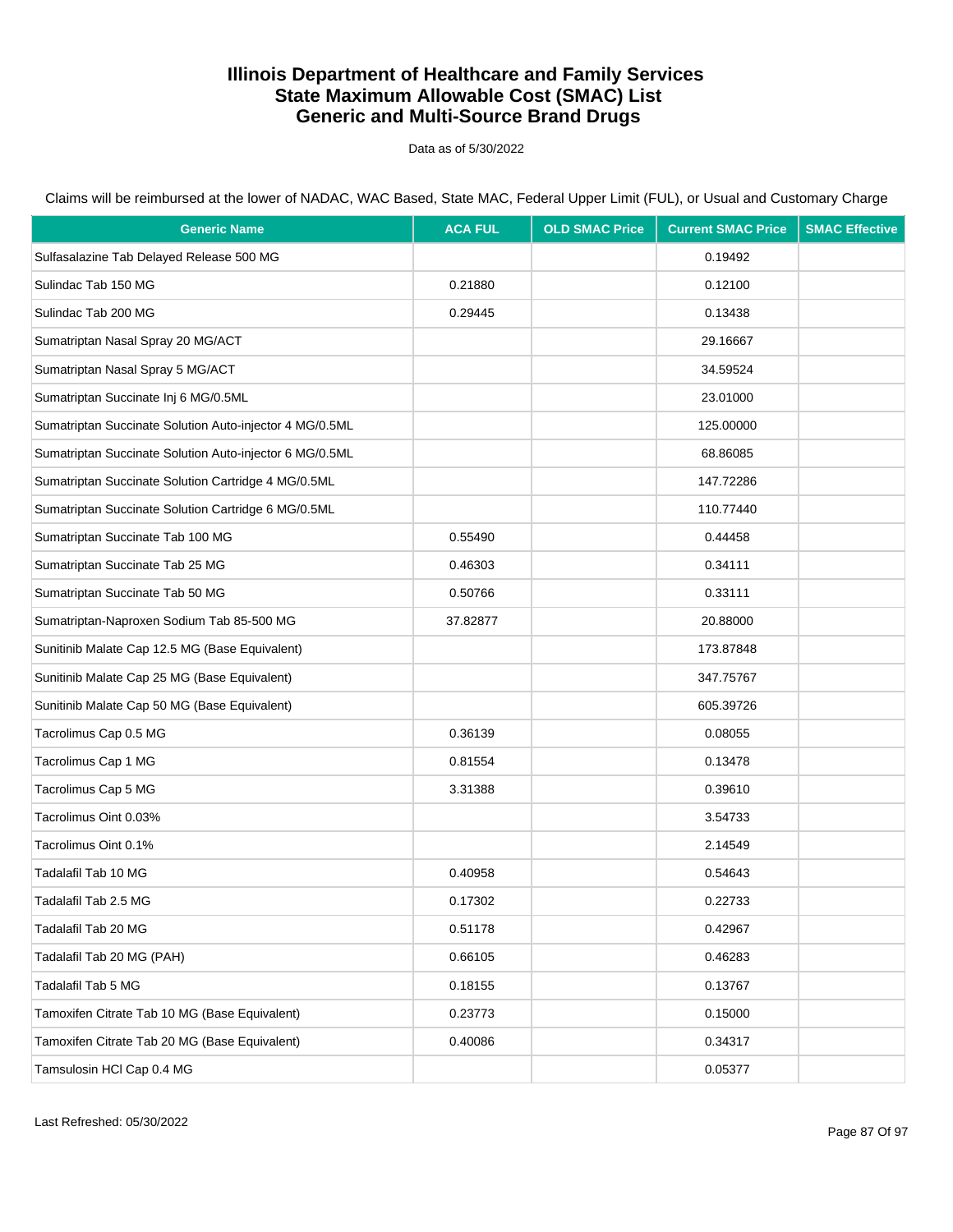Data as of 5/30/2022

Claims will be reimbursed at the lower of NADAC, WAC Based, State MAC, Federal Upper Limit (FUL), or Usual and Customary Charge

| <b>Generic Name</b>                            | <b>ACA FUL</b> | <b>OLD SMAC Price</b> | <b>Current SMAC Price</b> | <b>SMAC Effective</b> |
|------------------------------------------------|----------------|-----------------------|---------------------------|-----------------------|
| Tazarotene Cream 0.1%                          |                |                       | 3.43623                   |                       |
| Telmisartan Tab 20 MG                          | 0.24679        |                       | 0.22067                   |                       |
| Telmisartan Tab 40 MG                          | 0.31046        |                       | 0.12822                   |                       |
| Telmisartan Tab 80 MG                          | 0.32882        |                       | 0.21717                   |                       |
| Telmisartan-Hydrochlorothiazide Tab 40-12.5 MG | 1.02128        |                       | 0.73467                   |                       |
| Telmisartan-Hydrochlorothiazide Tab 80-12.5 MG | 1.02797        |                       | 1.17000                   |                       |
| Telmisartan-Hydrochlorothiazide Tab 80-25 MG   | 1.20324        |                       | 0.56667                   |                       |
| Temazepam Cap 15 MG                            | 0.10975        |                       | 0.04590                   |                       |
| Temazepam Cap 22.5 MG                          | 2.70134        |                       | 3.77648                   |                       |
| Temazepam Cap 30 MG                            | 0.17291        |                       | 0.07112                   |                       |
| Temazepam Cap 7.5 MG                           | 1.35072        |                       | 0.37420                   |                       |
| Temozolomide Cap 100 MG                        |                |                       | 9.86377                   |                       |
| Temozolomide Cap 140 MG                        | 13.83623       |                       | 11.93613                  |                       |
| Temozolomide Cap 180 MG                        |                |                       | 27.78000                  |                       |
| Temozolomide Cap 20 MG                         |                |                       | 4.07143                   |                       |
| Temozolomide Cap 250 MG                        |                |                       | 65.30400                  |                       |
| Temozolomide Cap 5 MG                          |                |                       | 1.35714                   |                       |
| Temsirolimus Soln For IV Infusion 25 MG/ML     |                |                       | 1433.21000                |                       |
| Tenofovir Disoproxil Fumarate Tab 300 MG       | 1.75949        |                       | 0.24167                   |                       |
| Terazosin HCl Cap 1 MG (Base Equivalent)       | 0.16131        |                       | 0.04550                   |                       |
| Terazosin HCl Cap 10 MG (Base Equivalent)      | 0.18051        |                       | 0.04670                   |                       |
| Terazosin HCl Cap 2 MG (Base Equivalent)       | 0.14953        |                       | 0.04550                   |                       |
| Terazosin HCI Cap 5 MG (Base Equivalent)       | 0.16402        |                       | 0.05040                   |                       |
| Terbinafine HCI Tab 250 MG                     | 0.15570        |                       | 0.08000                   |                       |
| Terbutaline Sulfate Tab 2.5 MG                 |                |                       | 0.85620                   |                       |
| Terbutaline Sulfate Tab 5 MG                   |                |                       | 1.60116                   |                       |
| Terconazole Vaginal Cream 0.4%                 |                |                       | 0.50889                   |                       |
| Terconazole Vaginal Cream 0.8%                 |                |                       | 1.19850                   |                       |
| Terconazole Vaginal Suppos 80 MG               |                |                       | 12.70933                  |                       |
| Tesamorelin Acetate For Inj 1 MG (Base Equiv)  |                |                       | 87.98000                  |                       |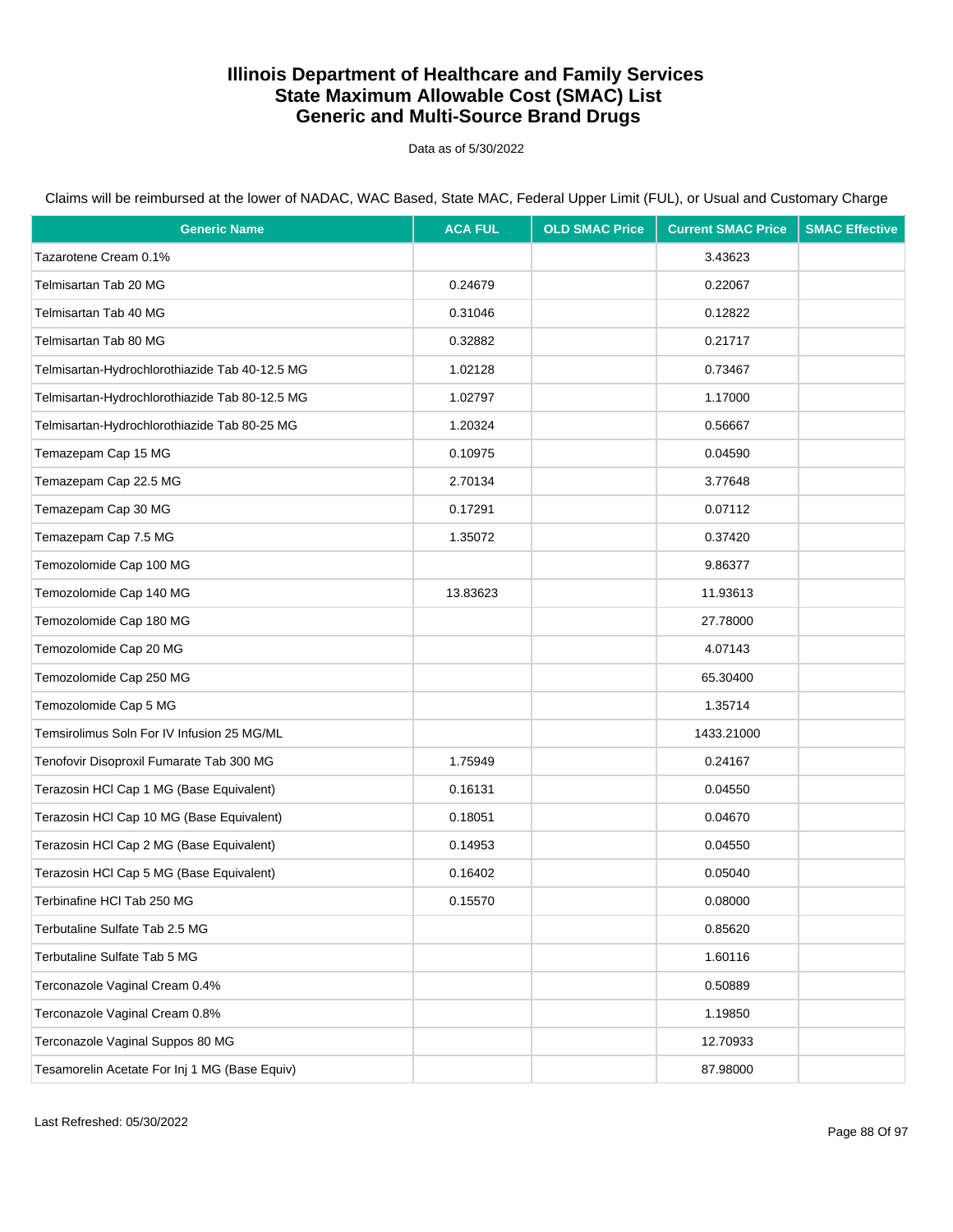Data as of 5/30/2022

| <b>Generic Name</b>                                         | <b>ACA FUL</b> | <b>OLD SMAC Price</b> | <b>Current SMAC Price</b> | <b>SMAC Effective</b> |
|-------------------------------------------------------------|----------------|-----------------------|---------------------------|-----------------------|
| Testosterone Cypionate IM Inj in Oil 100 MG/ML              |                |                       | 4.63220                   |                       |
| Testosterone Cypionate IM Inj in Oil 200 MG/ML              |                |                       | 10.51200                  |                       |
| Testosterone Enanthate IM Inj in Oil 200 MG/ML              |                |                       | 11.16600                  |                       |
| Testosterone TD Gel 10MG/ACT (2%)                           | 4.88389        |                       | 5.56080                   |                       |
| Testosterone TD Gel 12.5 MG/ACT (1%)                        |                |                       | 0.98319                   |                       |
| Testosterone TD Gel 20.25 MG/1.25GM (1.62%)                 | 7.59946        |                       | 6.61702                   |                       |
| Testosterone TD Gel 20.25 MG/ACT (1.62%)                    |                |                       | 0.86000                   |                       |
| Testosterone TD Gel 25 MG/2.5GM (1%)                        |                |                       | 2.32624                   |                       |
| Testosterone TD Gel 40.5 MG/2.5GM (1.62%)                   | 6.23630        |                       | 2.23400                   |                       |
| Testosterone TD Gel 50 MG/5GM (1%)                          | 0.79826        |                       | 1.01935                   |                       |
| Testosterone TD Soln 30 MG/ACT                              | 1.13446        |                       | 2.03210                   |                       |
| Tetrabenazine Tab 12.5 MG                                   |                |                       | 1.98289                   |                       |
| Tetrabenazine Tab 25 MG                                     |                |                       | 26.52000                  |                       |
| Tetracycline HCl Cap 250 MG                                 | 0.88478        |                       | 1.20000                   |                       |
| Tetracycline HCI Cap 500 MG                                 | 1.80639        |                       | 1.53190                   |                       |
| Tezacaftor-Ivacaftor 100-150 MG & Ivacaftor 150 MG Tab TBPK |                |                       | 398.40000                 |                       |
| Thalidomide Cap 50 MG                                       |                |                       | 170.21817                 |                       |
| Theophylline Tab ER 12HR 300 MG                             |                |                       | 1.40000                   |                       |
| Theophylline Tab ER 24HR 400 MG                             | 0.58597        |                       | 0.52770                   |                       |
| Theophylline Tab ER 24HR 600 MG                             | 1.31290        |                       | 1.11250                   |                       |
| Theophylline Tab SR 12HR 100 MG                             |                |                       | 0.12790                   |                       |
| Theophylline Tab SR 12HR 200 MG                             |                |                       | 0.34260                   |                       |
| Thioguanine Tab 40 MG                                       |                |                       | 25.17609                  |                       |
| Thioridazine HCI Tab 10 MG                                  |                |                       | 0.33367                   |                       |
| Thioridazine HCI Tab 100 MG                                 |                |                       | 0.61240                   |                       |
| Thioridazine HCI Tab 25 MG                                  |                |                       | 0.62230                   |                       |
| Thioridazine HCI Tab 50 MG                                  |                |                       | 0.56010                   |                       |
| Thiothixene Cap 1 MG                                        |                |                       | 0.74934                   |                       |
| Thiothixene Cap 10 MG                                       |                |                       | 1.46520                   |                       |
| Thiothixene Cap 2 MG                                        |                |                       | 0.89633                   |                       |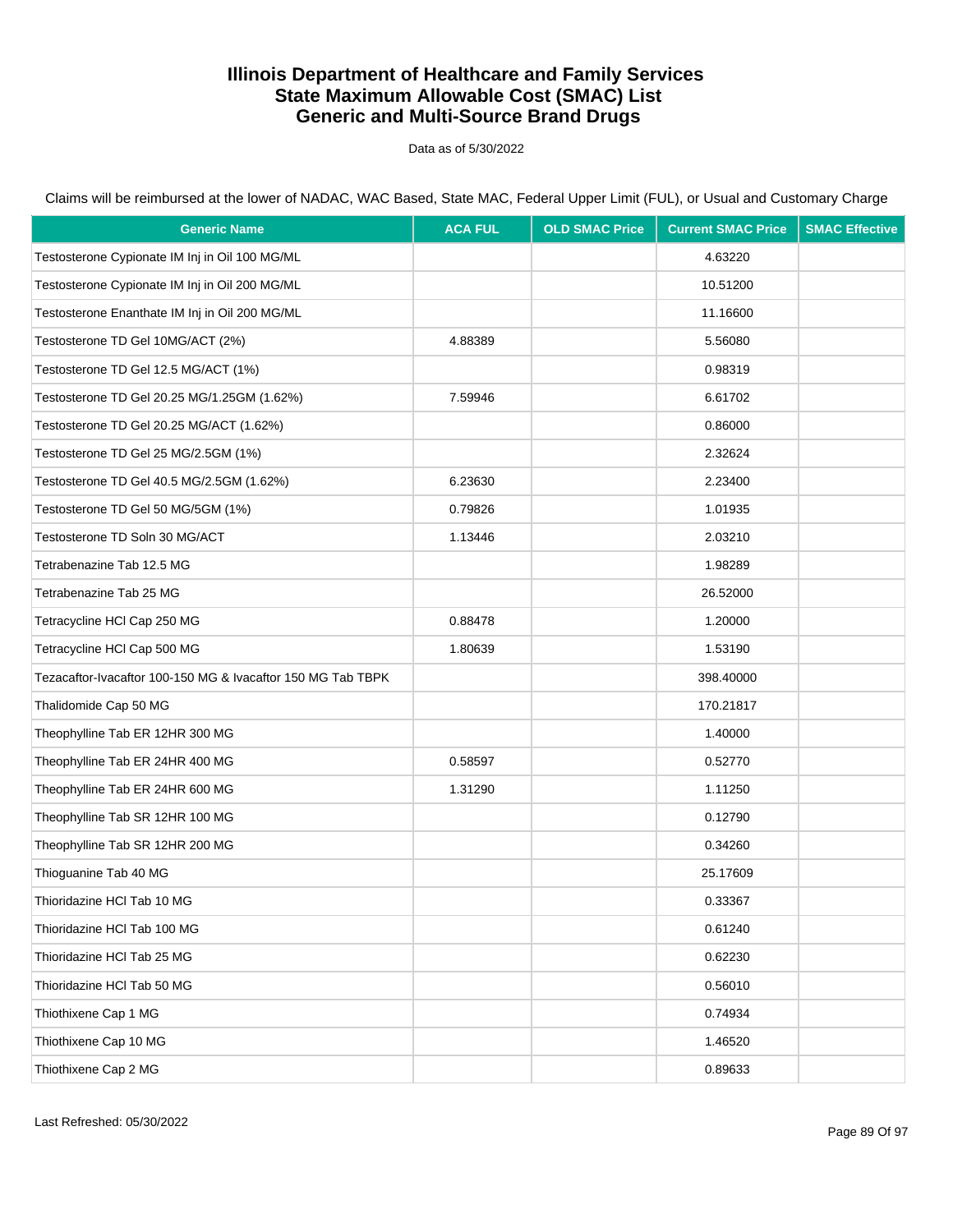Data as of 5/30/2022

| <b>Generic Name</b>                                        | <b>ACA FUL</b> | <b>OLD SMAC Price</b> | <b>Current SMAC Price</b> | <b>SMAC Effective</b> |
|------------------------------------------------------------|----------------|-----------------------|---------------------------|-----------------------|
| Thiothixene Cap 5 MG                                       |                |                       | 1.52400                   |                       |
| Thyroid Tab 120 MG (2 Grain)                               |                |                       | 0.93670                   |                       |
| Thyroid Tab 15 MG (1/4 Grain)                              |                |                       | 0.40170                   |                       |
| Thyroid Tab 30 MG (1/2 Grain)                              |                |                       | 0.41000                   |                       |
| Thyroid Tab 60 MG (1 Grain)                                |                |                       | 0.52000                   |                       |
| Thyroid Tab 90 MG (1 1/2 Grain)                            |                |                       | 0.82100                   |                       |
| Tiagabine HCI Tab 2 MG                                     |                |                       | 4.79365                   |                       |
| Tiagabine HCI Tab 4 MG                                     | 3.74575        |                       | 3.86484                   |                       |
| Ticlopidine HCl Tab 250 MG                                 |                |                       | 0.16510                   |                       |
| Timolol Maleate Ophth Gel Forming Soln 0.25%               |                |                       | 20.20189                  |                       |
| Timolol Maleate Ophth Gel Forming Soln 0.5%                |                |                       | 20.87000                  |                       |
| Timolol Maleate Ophth Soln 0.25%                           |                |                       | 0.42234                   |                       |
| Timolol Maleate Ophth Soln 0.5%                            |                |                       | 0.96680                   |                       |
| Timolol Maleate Ophth Soln 0.5% (Once-Daily)               |                |                       | 40.02360                  |                       |
| Timolol Maleate Tab 10 MG                                  |                |                       | 0.38870                   |                       |
| Timolol Maleate Tab 20 MG                                  |                |                       | 0.71955                   |                       |
| Timolol Maleate Tab 5 MG                                   |                |                       | 0.28691                   |                       |
| Tinidazole Tab 500 MG                                      |                |                       | 2.19850                   |                       |
| Tizanidine HCl Cap 2 MG (Base Equivalent)                  | 0.10465        |                       | 0.12463                   |                       |
| Tizanidine HCl Cap 4 MG (Base Equivalent)                  | 0.19625        |                       | 0.40807                   |                       |
| Tizanidine HCl Cap 6 MG (Base Equivalent)                  | 0.24096        |                       | 0.26287                   |                       |
| Tizanidine HCl Tab 2 MG (Base Equivalent)                  | 0.05711        |                       | 0.02233                   |                       |
| Tizanidine HCl Tab 4 MG (Base Equivalent)                  | 0.04748        |                       | 0.03761                   |                       |
| Tobramycin Inhal Cap 28 MG                                 |                |                       | 45.07149                  |                       |
| Tobramycin Nebu Soln 300 MG/5ML                            |                |                       | 3.75611                   |                       |
| Tobramycin Ophth Soln 0.3%                                 | 1.36839        |                       | 0.81000                   |                       |
| Tobramycin Sulfate For Inj 1.2 GM                          |                |                       | 77.70000                  |                       |
| Tobramycin Sulfate Inj 1.2 GM/30ML (40 MG/ML) (Base Equiv) |                |                       | 0.75929                   |                       |
| Tobramycin Sulfate Inj 2 GM/50ML (40 MG/ML) (Base Equiv)   |                |                       | 0.75929                   |                       |
| Tobramycin Sulfate Inj 40 MG/ML                            |                |                       | 0.94410                   |                       |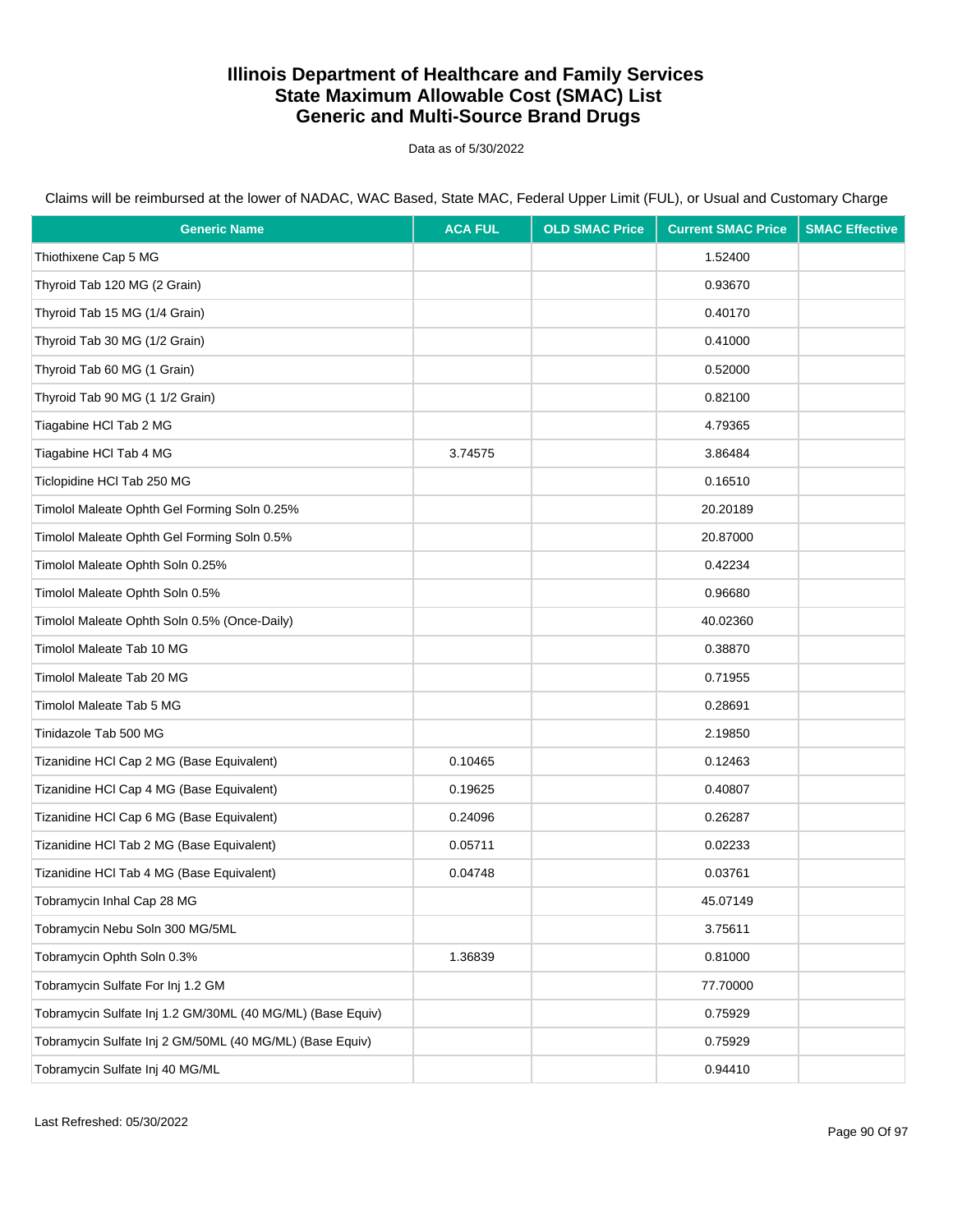Data as of 5/30/2022

| <b>Generic Name</b>                                      | <b>ACA FUL</b> | <b>OLD SMAC Price</b> | <b>Current SMAC Price</b> | <b>SMAC Effective</b> |
|----------------------------------------------------------|----------------|-----------------------|---------------------------|-----------------------|
| Tobramycin Sulfate Inj 80 MG/2ML (40 MG/ML) (Base Equiv) |                |                       | 0.67440                   |                       |
| Tobramycin-Dexamethasone Ophth Susp 0.3-0.1%             |                |                       | 11.90100                  |                       |
| Tolbutamide Tab 500 MG                                   |                |                       | 0.20592                   |                       |
| Tolmetin Sodium Tab 600 MG                               |                |                       | 1.52152                   |                       |
| Tolterodine Tartrate Cap ER 24HR 2 MG                    | 1.20481        |                       | 1.23116                   |                       |
| Tolterodine Tartrate Cap ER 24HR 4 MG                    | 1.10863        |                       | 0.90000                   |                       |
| Tolterodine Tartrate Tab 1 MG                            | 0.63315        |                       | 0.43100                   |                       |
| Tolterodine Tartrate Tab 2 MG                            | 0.43647        |                       | 0.43000                   |                       |
| Topiramate Cap ER 24HR Sprinkle 100 MG                   |                |                       | 16.90700                  |                       |
| Topiramate Cap ER 24HR Sprinkle 150 MG                   |                |                       | 20.79947                  |                       |
| Topiramate Cap ER 24HR Sprinkle 50 MG                    |                |                       | 5.80386                   |                       |
| Topiramate Sprinkle Cap 15 MG                            |                |                       | 0.26700                   |                       |
| Topiramate Sprinkle Cap 25 MG                            |                |                       | 0.44250                   |                       |
| Topiramate Tab 100 MG                                    | 0.36004        |                       | 0.04248                   |                       |
| Topiramate Tab 200 MG                                    | 1.09333        |                       | 0.08979                   |                       |
| Topiramate Tab 25 MG                                     | 0.07855        |                       | 0.02346                   |                       |
| Topiramate Tab 50 MG                                     | 0.11634        |                       | 0.02333                   |                       |
| Torsemide Tab 10 MG                                      | 0.07943        |                       | 0.04670                   |                       |
| Torsemide Tab 100 MG                                     | 0.27483        |                       | 0.12655                   |                       |
| Torsemide Tab 20 MG                                      | 0.07832        |                       | 0.06643                   |                       |
| Torsemide Tab 5 MG                                       | 0.07047        |                       | 0.04710                   |                       |
| Trace Min (Cr-Cu-Mn-Se-Zn) Inj 0.01-1-0.5-0.06-5 MG/ML   |                |                       | 0.58500                   |                       |
| Trace Min (Cr-Cu-Mn-Zn) Inj 0.01-1-0.5-5 MG/ML           |                |                       | 1.29350                   |                       |
| Tramadol HCI Tab 50 MG                                   | 0.02640        |                       | 0.01633                   |                       |
| Tramadol HCI Tab ER 24HR 100 MG                          |                |                       | 1.07000                   |                       |
| Tramadol HCI Tab ER 24HR 200 MG                          |                |                       | 1.30933                   |                       |
| Tramadol HCl Tab ER 24HR 300 MG                          |                |                       | 2.41749                   |                       |
| Tramadol HCl Tab ER 24HR Biphasic Release 100 MG         |                |                       | 1.47156                   |                       |
| Tramadol HCI Tab ER 24HR Biphasic Release 200 MG         |                |                       | 1.88894                   |                       |
| Tramadol HCI Tab ER 24HR Biphasic Release 300 MG         |                |                       | 3.19340                   |                       |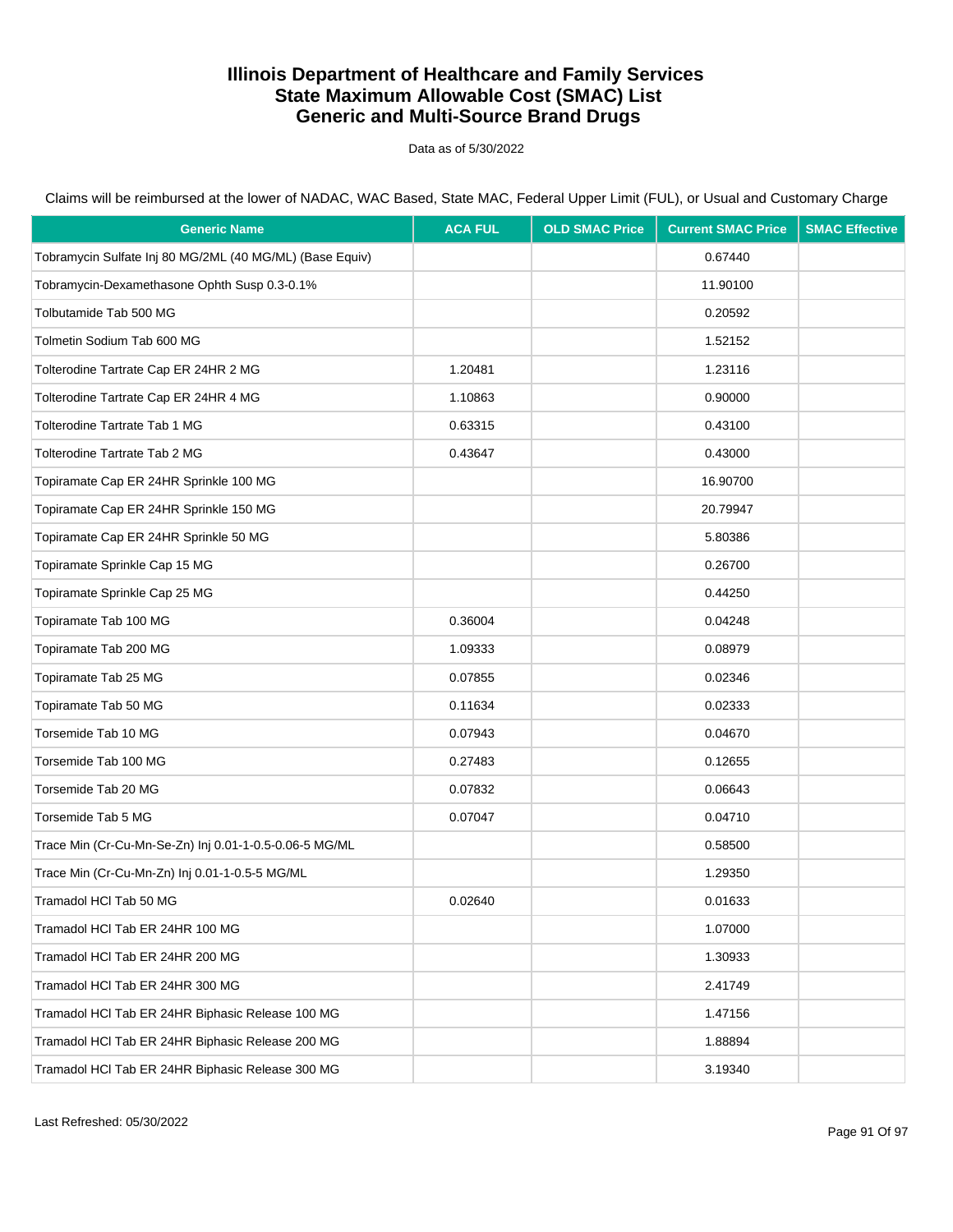Data as of 5/30/2022

| <b>Generic Name</b>                                         | <b>ACA FUL</b> | <b>OLD SMAC Price</b> | <b>Current SMAC Price</b> | <b>SMAC Effective</b> |
|-------------------------------------------------------------|----------------|-----------------------|---------------------------|-----------------------|
| Tramadol-Acetaminophen Tab 37.5-325 MG                      | 0.12191        |                       | 0.08010                   |                       |
| Trametinib Dimethyl Sulfoxide Tab 0.5 MG (Base Equivalent)  |                |                       | 110.43416                 |                       |
| Trandolapril Tab 1 MG                                       |                |                       | 0.21365                   |                       |
| Trandolapril Tab 2 MG                                       |                |                       | 0.13259                   |                       |
| Trandolapril Tab 4 MG                                       |                |                       | 0.19963                   |                       |
| Trandolapril-Verapamil HCl Tab ER 4-240 MG                  |                |                       | 3.63558                   |                       |
| Tranexamic Acid Tab 650 MG                                  |                |                       | 1.07000                   |                       |
| Tranylcypromine Sulfate Tab 10 MG                           | 1.32918        |                       | 0.89820                   |                       |
| Travoprost Ophth Soln 0.004% (Benzalkonium Free) (BAK Free) |                |                       | 31.84600                  |                       |
| Trazodone HCI Tab 100 MG                                    | 0.07217        |                       | 0.06378                   |                       |
| Trazodone HCI Tab 150 MG                                    | 0.14229        |                       | 0.08180                   |                       |
| Trazodone HCI Tab 300 MG                                    | 1.43141        |                       | 1.52750                   |                       |
| Trazodone HCI Tab 50 MG                                     | 0.03799        |                       | 0.03221                   |                       |
| Tretinoin Cap 10 MG                                         |                |                       | 10.73980                  |                       |
| Tretinoin Cream 0.025%                                      |                |                       | 1.86419                   |                       |
| Tretinoin Cream 0.05%                                       |                |                       | 1.95236                   |                       |
| Tretinoin Cream 0.1%                                        |                |                       | 3.12978                   |                       |
| Tretinoin Gel 0.01%                                         |                |                       | 3.28378                   |                       |
| Tretinoin Gel 0.025%                                        |                |                       | 2.68889                   |                       |
| Tretinoin Gel 0.05%                                         | 5.15471        |                       | 3.99000                   |                       |
| Tretinoin Microsphere Gel 0.04%                             |                |                       | 7.93267                   |                       |
| Tretinoin Microsphere Gel 0.1%                              | 9.17420        |                       | 8.32493                   |                       |
| Triamcinolone Acet Cr 0.1% & Dimeth Cr 5% & Silicone Tape*  |                |                       | 5158.51300                |                       |
| Triamcinolone Acetonide Aerosol Soln 0.147 MG/GM            |                |                       | 2.64159                   |                       |
| Triamcinolone Acetonide Cream 0.025%                        |                |                       | 0.07188                   |                       |
| Triamcinolone Acetonide Cream 0.1%                          |                |                       | 0.05313                   |                       |
| Triamcinolone Acetonide Cream 0.5%                          | 0.24969        |                       | 0.24200                   |                       |
| Triamcinolone Acetonide Dental Paste 0.1%                   | 5.56720        |                       | 4.25950                   |                       |
| Triamcinolone Acetonide Inj Susp 40 MG/ML                   |                |                       | 6.74900                   |                       |
| Triamcinolone Acetonide Lotion 0.025%                       |                |                       | 0.41583                   |                       |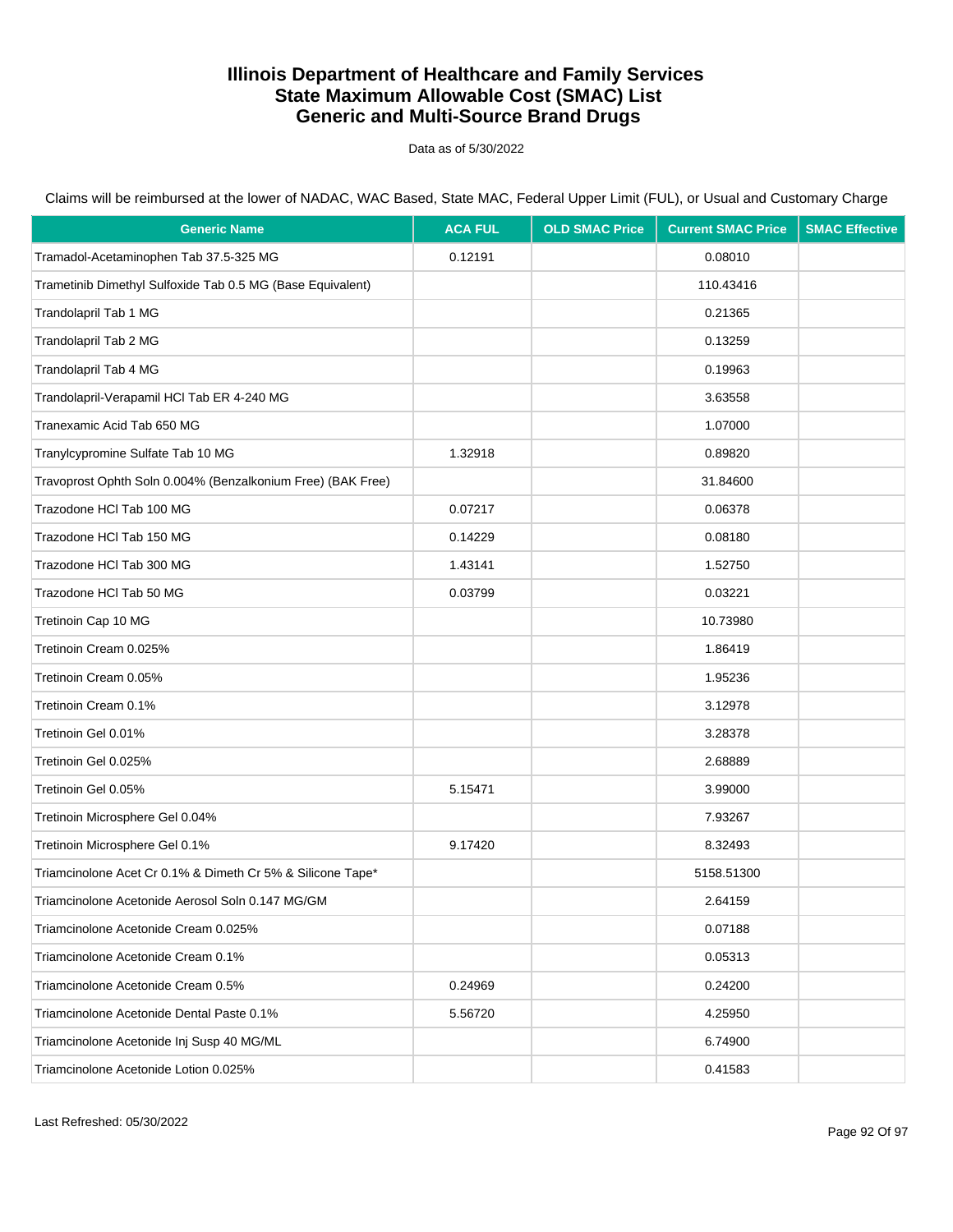Data as of 5/30/2022

| <b>Generic Name</b>                              | <b>ACA FUL</b> | <b>OLD SMAC Price</b> | <b>Current SMAC Price</b> | <b>SMAC Effective</b> |
|--------------------------------------------------|----------------|-----------------------|---------------------------|-----------------------|
| Triamcinolone Acetonide Lotion 0.1%              | 0.34449        |                       | 0.31167                   |                       |
| Triamcinolone Acetonide Oint 0.025%              |                |                       | 0.07946                   |                       |
| Triamcinolone Acetonide Oint 0.05%               | 1.23712        |                       | 1.01692                   |                       |
| Triamcinolone Acetonide Oint 0.1%                |                |                       | 0.07063                   |                       |
| Triamcinolone Acetonide Oint 0.5%                | 0.35514        |                       | 0.33200                   |                       |
| Triamterene & Hydrochlorothiazide Cap 37.5-25 MG |                |                       | 0.07540                   |                       |
| Triamterene & Hydrochlorothiazide Cap 50-25 MG   |                |                       | 1.51850                   |                       |
| Triamterene & Hydrochlorothiazide Tab 37.5-25 MG | 0.09679        |                       | 0.08188                   |                       |
| Triamterene & Hydrochlorothiazide Tab 75-50 MG   | 0.13120        |                       | 0.05500                   |                       |
| Triamterene Cap 100 MG                           |                |                       | 5.10863                   |                       |
| Triamterene Cap 50 MG                            |                |                       | 5.83737                   |                       |
| Triazolam Tab 0.125 MG                           | 1.04504        |                       | 0.19590                   |                       |
| Triazolam Tab 0.25 MG                            | 1.20570        |                       | 0.17110                   |                       |
| Trifluoperazine HCl Tab 1 MG (Base Equivalent)   |                |                       | 0.54492                   |                       |
| Trifluoperazine HCl Tab 10 MG (Base Equivalent)  |                |                       | 1.34032                   |                       |
| Trifluoperazine HCl Tab 2 MG (Base Equivalent)   |                |                       | 0.69000                   |                       |
| Trifluoperazine HCl Tab 5 MG (Base Equivalent)   |                |                       | 0.95030                   |                       |
| Trifluridine Ophth Soln 1%                       |                |                       | 15.62000                  |                       |
| Trihexyphenidyl HCI Elixir 0.4 MG/ML             |                |                       | 0.03584                   |                       |
| Trihexyphenidyl HCl Oral Soln 0.4 MG/ML          |                |                       | 0.06175                   |                       |
| Trihexyphenidyl HCl Tab 2 MG                     | 0.05576        |                       | 0.04600                   |                       |
| Trihexyphenidyl HCl Tab 5 MG                     | 0.10492        |                       | 0.06878                   |                       |
| Trimethobenzamide HCl Cap 300 MG                 |                |                       | 1.17796                   |                       |
| Trimethoprim Tab 100 MG                          |                |                       | 0.16520                   |                       |
| Triptorelin Pamoate For IM Susp 11.25 MG         |                |                       | 2429.95780                |                       |
| Triptorelin Pamoate For IM Susp 22.5 MG          |                |                       | 4859.92390                |                       |
| Triptorelin Pamoate For IM Susp 3.75 MG          |                |                       | 809.98870                 |                       |
| Tropicamide Ophth Soln 0.5%                      |                |                       | 0.56767                   |                       |
| Tropicamide Ophth Soln 1%                        |                |                       | 0.34733                   |                       |
| Trospium Chloride Cap ER 24HR 60 MG              |                |                       | 2.29204                   |                       |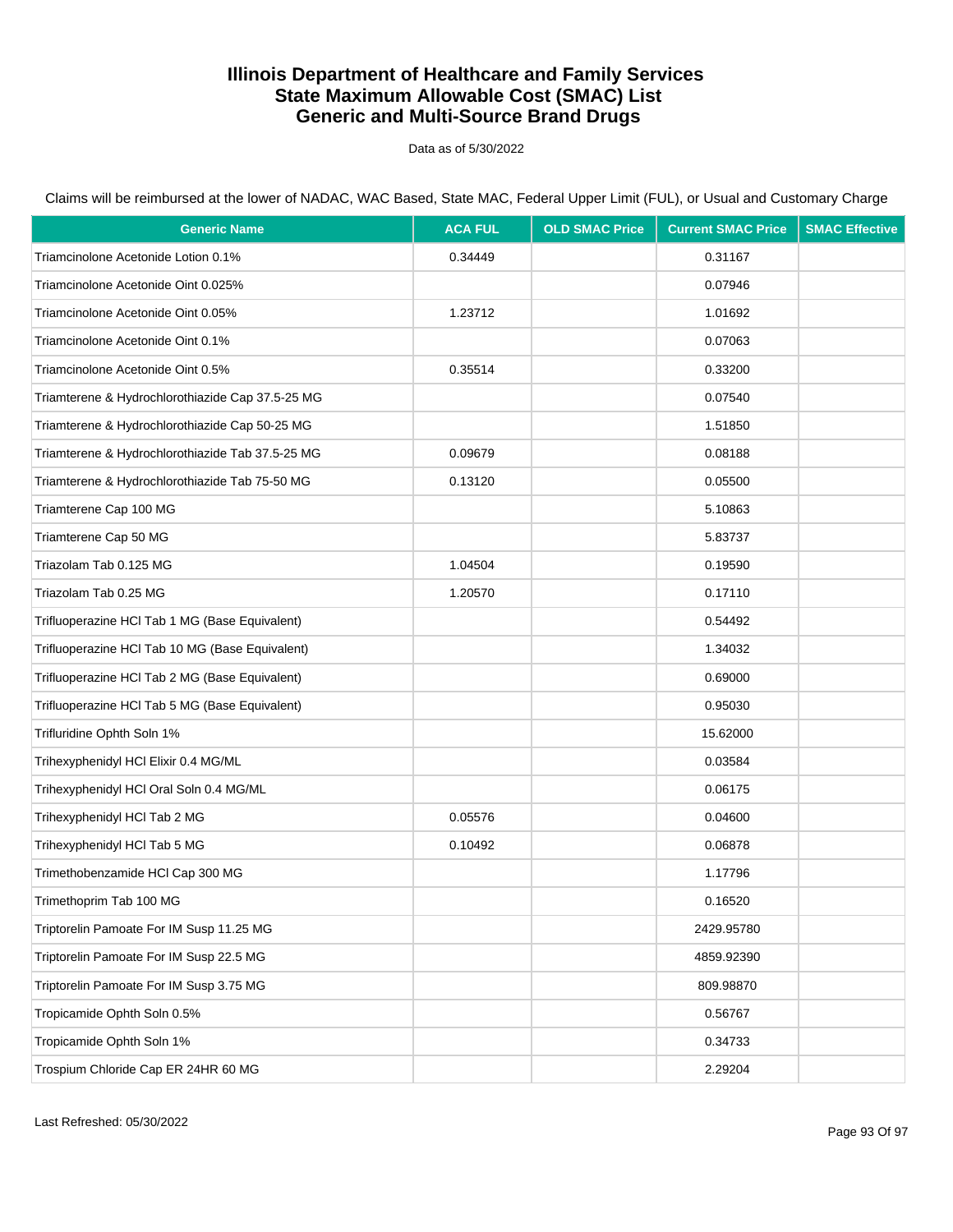Data as of 5/30/2022

Claims will be reimbursed at the lower of NADAC, WAC Based, State MAC, Federal Upper Limit (FUL), or Usual and Customary Charge

| <b>Generic Name</b>                                | <b>ACA FUL</b> | <b>OLD SMAC Price</b> | <b>Current SMAC Price</b> | <b>SMAC Effective</b> |
|----------------------------------------------------|----------------|-----------------------|---------------------------|-----------------------|
| Urea Cream 40%                                     |                |                       | 0.32853                   |                       |
| Urea Cream 50%                                     |                |                       | 0.15778                   |                       |
| Urea Gel 40%                                       |                |                       | 3.42333                   |                       |
| Urea Lotion 40%                                    |                |                       | 0.06704                   |                       |
| Ursodiol Cap 300 MG                                | 0.56002        |                       | 0.50586                   |                       |
| Ursodiol Tab 250 MG                                | 0.60369        |                       | 0.55937                   |                       |
| Ursodiol Tab 500 MG                                | 0.93443        |                       | 0.86985                   |                       |
| Valacyclovir HCl Tab 1 GM                          | 0.58944        |                       | 0.42150                   |                       |
| Valacyclovir HCl Tab 500 MG                        | 0.30611        |                       | 0.18433                   |                       |
| Valganciclovir HCI For Soln 50 MG/ML (Base Equiv)  |                |                       | 8.42511                   |                       |
| Valganciclovir HCI Tab 450 MG (Base Equivalent)    | 3.41714        |                       | 2.93250                   |                       |
| Valproate Sodium Inj 100 MG/ML                     |                |                       | 3.46000                   |                       |
| Valproate Sodium Oral Soln 250 MG/5ML (Base Equiv) | 0.01962        |                       | 0.01420                   |                       |
| Valproate Sodium Syrup 250 MG/5ML                  |                |                       | 0.03040                   |                       |
| Valproic Acid Cap 250 MG                           | 0.21800        |                       | 0.14010                   |                       |
| Valsartan Tab 160 MG                               | 0.35818        |                       | 0.09700                   |                       |
| Valsartan Tab 320 MG                               | 0.42470        |                       | 0.12938                   |                       |
| Valsartan Tab 40 MG                                | 0.18530        |                       | 0.05556                   |                       |
| Valsartan Tab 80 MG                                | 0.26352        |                       | 0.18891                   |                       |
| Valsartan-Hydrochlorothiazide Tab 160-12.5 MG      | 0.37470        |                       | 0.11778                   |                       |
| Valsartan-Hydrochlorothiazide Tab 160-25 MG        | 0.32357        |                       | 0.14689                   |                       |
| Valsartan-Hydrochlorothiazide Tab 320-12.5 MG      | 0.40151        |                       | 0.20556                   |                       |
| Valsartan-Hydrochlorothiazide Tab 320-25 MG        | 0.46275        |                       | 0.20818                   |                       |
| Valsartan-Hydrochlorothiazide Tab 80-12.5 MG       | 0.46871        |                       | 0.12778                   |                       |
| Vancomycin HCl Cap 125 MG (Base Equivalent)        | 1.49611        |                       | 1.72875                   |                       |
| Vancomycin HCl Cap 250 MG (Base Equivalent)        | 3.27065        |                       | 2.46900                   |                       |
| Vancomycin HCI For Inj 10 GM                       |                |                       | 40.99000                  |                       |
| Vancomycin HCI For Inj 1000 MG                     |                |                       | 5.57150                   |                       |
| Vancomycin HCI For Inj 500 MG                      |                |                       | 2.91853                   |                       |
| Vancomycin HCI For Inj 5000 MG                     |                |                       | 17.92667                  |                       |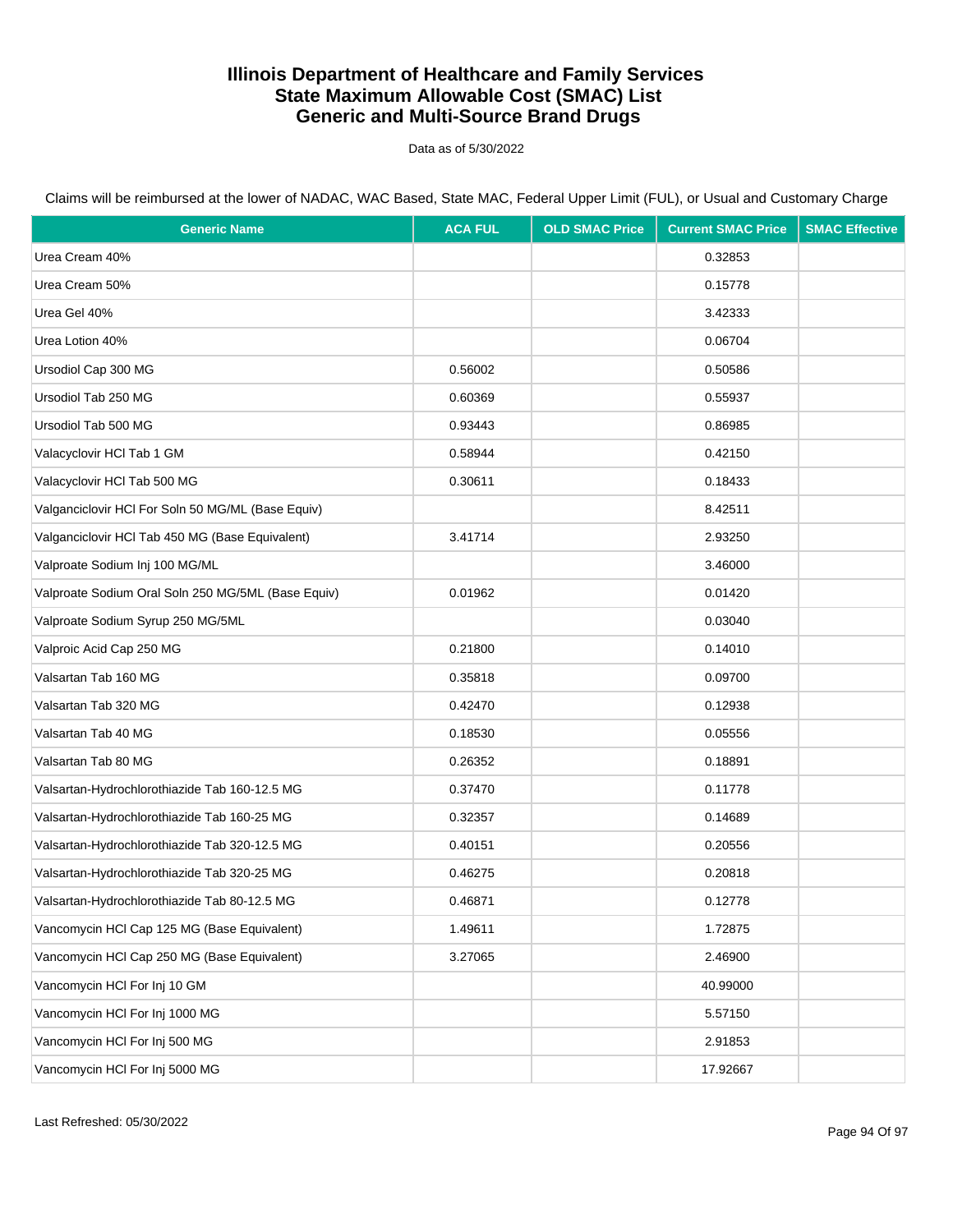Data as of 5/30/2022

| <b>Generic Name</b>                                   | <b>ACA FUL</b> | <b>OLD SMAC Price</b> | <b>Current SMAC Price</b> | <b>SMAC Effective</b> |
|-------------------------------------------------------|----------------|-----------------------|---------------------------|-----------------------|
| Vancomycin HCI For IV Soln 1 GM (Base Equivalent)     |                |                       | 4.73660                   |                       |
| Vancomycin HCI For IV Soln 500 MG (Base Equivalent)   |                |                       | 3.43300                   |                       |
| Vancomycin HCI For IV Soln 750 MG (Base Equivalent)   |                |                       | 7.13200                   |                       |
| Vardenafil HCI Tab 10 MG                              |                |                       | 23.05313                  |                       |
| Vardenafil HCI Tab 20 MG                              | 4.41443        |                       | 18.61573                  |                       |
| Venlafaxine HCl Cap ER 24HR 150 MG (Base Equivalent)  | 0.20002        |                       | 0.11938                   |                       |
| Venlafaxine HCI Cap ER 24HR 37.5 MG (Base Equivalent) | 0.11919        |                       | 0.09175                   |                       |
| Venlafaxine HCI Cap ER 24HR 75 MG (Base Equivalent)   | 0.14291        |                       | 0.10311                   |                       |
| Venlafaxine HCl Tab 100 MG (Base Equivalent)          | 0.15791        |                       | 0.05010                   |                       |
| Venlafaxine HCl Tab 25 MG (Base Equivalent)           | 0.09540        |                       | 0.11520                   |                       |
| Venlafaxine HCl Tab 37.5 MG (Base Equivalent)         | 0.09510        |                       | 0.07010                   |                       |
| Venlafaxine HCl Tab 50 MG (Base Equivalent)           | 0.20870        |                       | 0.08789                   |                       |
| Venlafaxine HCl Tab 75 MG (Base Equivalent)           | 0.10222        |                       | 0.09000                   |                       |
| Venlafaxine HCI Tab ER 24HR 150 MG (Base Equivalent)  | 2.17830        |                       | 2.20528                   |                       |
| Venlafaxine HCI Tab ER 24HR 225 MG (Base Equivalent)  | 2.15783        |                       | 2.75323                   |                       |
| Venlafaxine HCI Tab ER 24HR 37.5 MG (Base Equivalent) | 1.96254        |                       | 2.55183                   |                       |
| Venlafaxine HCI Tab ER 24HR 75 MG (Base Equivalent)   | 1.59650        |                       | 2.29000                   |                       |
| Verapamil HCI Cap ER 24HR 100 MG                      |                |                       | 3.68996                   |                       |
| Verapamil HCl Cap ER 24HR 120 MG                      |                |                       | 0.80000                   |                       |
| Verapamil HCl Cap ER 24HR 180 MG                      |                |                       | 1.03620                   |                       |
| Verapamil HCl Cap ER 24HR 200 MG                      |                |                       | 1.04240                   |                       |
| Verapamil HCl Cap ER 24HR 240 MG                      |                |                       | 1.32330                   |                       |
| Verapamil HCl Cap ER 24HR 360 MG                      |                |                       | 3.86000                   |                       |
| Verapamil HCI Tab 120 MG                              |                |                       | 0.05824                   |                       |
| Verapamil HCI Tab 40 MG                               |                |                       | 0.09890                   |                       |
| Verapamil HCI Tab 80 MG                               |                |                       | 0.04170                   |                       |
| Verapamil HCI Tab ER 120 MG                           | 0.29687        |                       | 0.11030                   |                       |
| Verapamil HCI Tab ER 180 MG                           |                |                       | 0.22810                   |                       |
| Verapamil HCI Tab ER 240 MG                           | 0.40096        |                       | 0.07657                   |                       |
| Vigabatrin Powd Pack 500 MG                           |                |                       | 145.81778                 |                       |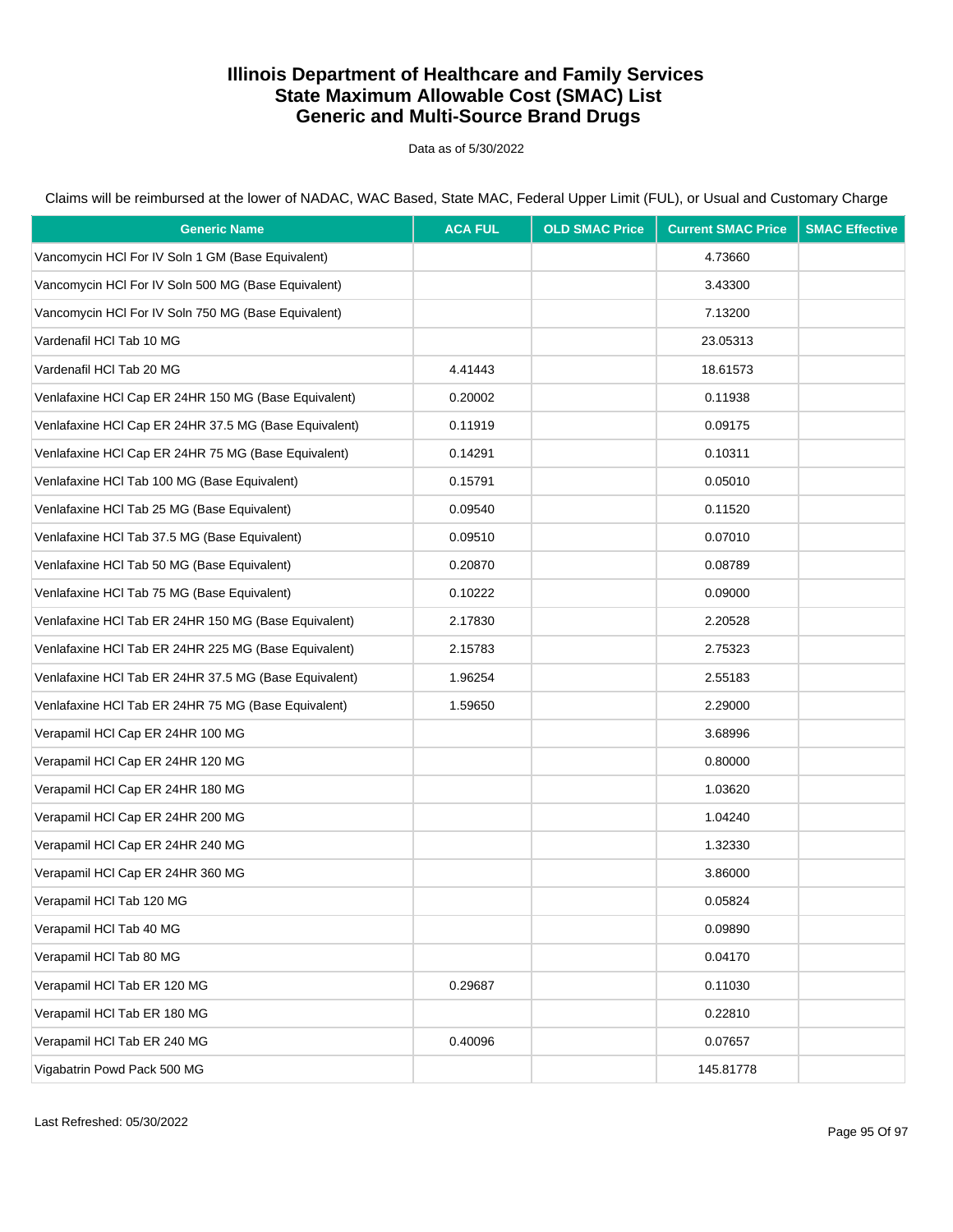Data as of 5/30/2022

| <b>Generic Name</b>                                        | <b>ACA FUL</b> | <b>OLD SMAC Price</b> | <b>Current SMAC Price</b> | <b>SMAC Effective</b> |
|------------------------------------------------------------|----------------|-----------------------|---------------------------|-----------------------|
| Vigabatrin Tab 500 MG                                      |                |                       | 95.20000                  |                       |
| Vincristine Sulfate IV Soln 1 MG/ML                        |                |                       | 7.11750                   |                       |
| Vinorelbine Tartrate Inj 10 MG/ML (Base Equiv)             |                |                       | 15.11900                  |                       |
| Vinorelbine Tartrate Inj 50 MG/5ML (10 MG/ML) (Base Equiv) |                |                       | 17.12360                  |                       |
| Voriconazole Tab 200 MG                                    | 2.20356        |                       | 2.77833                   |                       |
| Voriconazole Tab 50 MG                                     |                |                       | 1.51833                   |                       |
| Warfarin Sodium Tab 1 MG                                   | 0.08378        |                       | 0.02470                   |                       |
| Warfarin Sodium Tab 10 MG                                  | 0.12073        |                       | 0.08770                   |                       |
| Warfarin Sodium Tab 2 MG                                   | 0.09995        |                       | 0.06659                   |                       |
| Warfarin Sodium Tab 2.5 MG                                 | 0.09029        |                       | 0.05970                   |                       |
| Warfarin Sodium Tab 3 MG                                   | 0.10424        |                       | 0.06967                   |                       |
| Warfarin Sodium Tab 4 MG                                   | 0.09656        |                       | 0.07840                   |                       |
| Warfarin Sodium Tab 5 MG                                   | 0.10303        |                       | 0.05246                   |                       |
| Warfarin Sodium Tab 6 MG                                   | 0.12772        |                       | 0.07800                   |                       |
| Warfarin Sodium Tab 7.5 MG                                 | 0.10733        |                       | 0.08960                   |                       |
| Water For Injection                                        |                |                       | 0.03734                   |                       |
| Water For Irrigation, Sterile Irrigation Soln              |                |                       | 0.00390                   |                       |
| Water For IV Injection                                     |                |                       | 0.00217                   |                       |
| Wound Dressings - Cream***                                 |                |                       | 0.52347                   |                       |
| Zafirlukast Tab 10 MG                                      | 1.02592        |                       | 1.16850                   |                       |
| Zafirlukast Tab 20 MG                                      | 0.99795        |                       | 0.82500                   |                       |
| Zaleplon Cap 10 MG                                         | 0.20633        |                       | 0.13820                   |                       |
| Zaleplon Cap 5 MG                                          | 0.19503        |                       | 0.17120                   |                       |
| Zidovudine Cap 100 MG                                      |                |                       | 1.46290                   |                       |
| Zidovudine Syrup 10 MG/ML                                  |                |                       | 0.09521                   |                       |
| Zidovudine Tab 300 MG                                      |                |                       | 0.14500                   |                       |
| Zileuton Tab ER 12HR 600 MG                                |                |                       | 15.04897                  |                       |
| Zinc Sulfate Cap 220 MG (50 MG Elemental Zn)               |                |                       | 0.03887                   |                       |
| Ziprasidone HCI Cap 20 MG                                  | 0.25732        |                       | 0.19433                   |                       |
| Ziprasidone HCI Cap 40 MG                                  | 0.31963        |                       | 0.26000                   |                       |